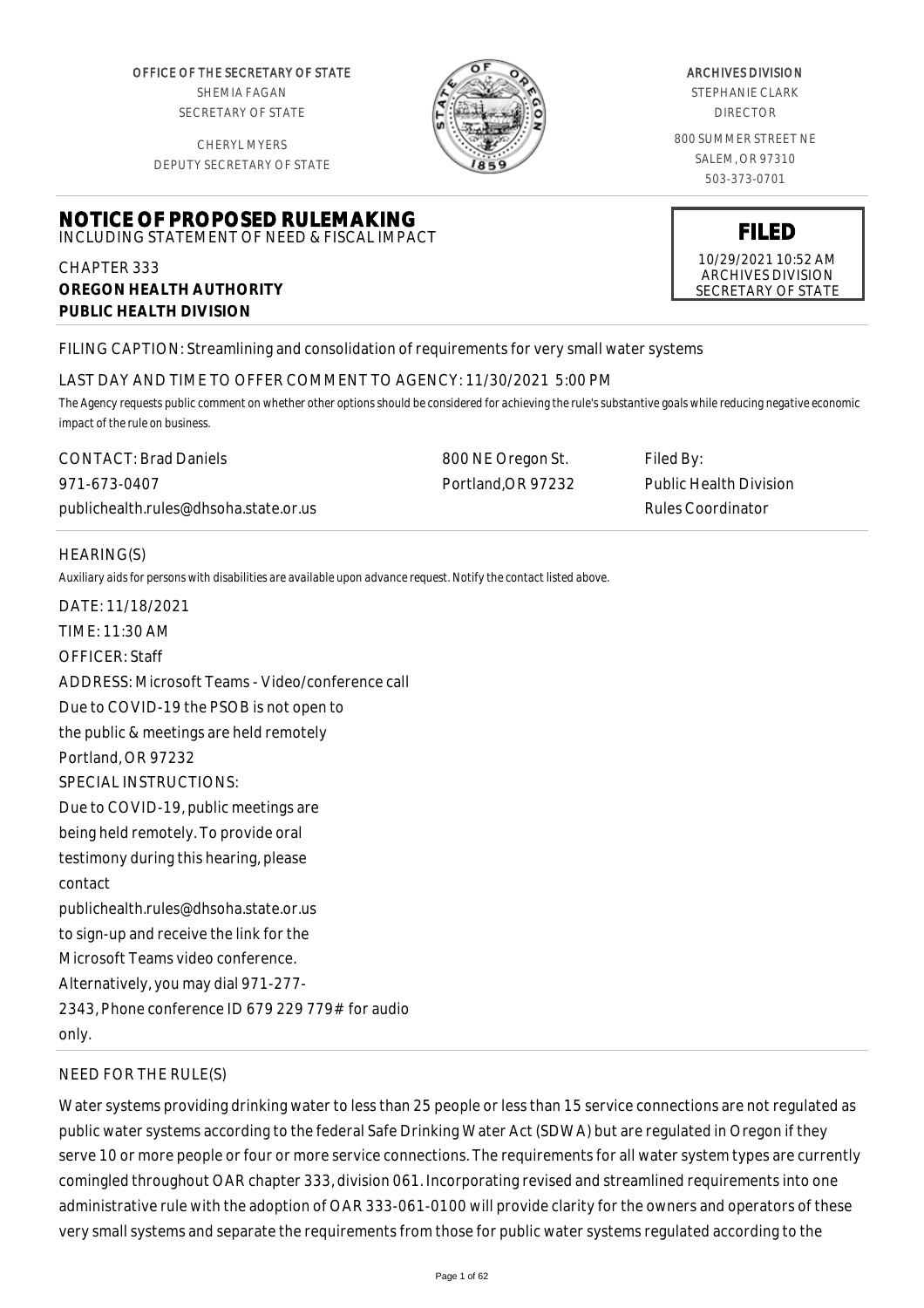## SDWA.

## DOCUMENTS RELIED UPON, AND WHERE THEY ARE AVAILABLE

OAR chapter 333, division 061, ORS chapter 448, and Senate Bill 27 (Oregon Laws 2019, chapter 509) are available for inspection at the Oregon Health Authority, Drinking Water Services, 800 NE Oregon Street, Suite 640, Portland, OR 97232 or by calling 971-673-0405.

Oregon Administrative Rules and Oregon Revised Statutes are also available on the web at: OAR 333-061: http://arcweb.sos.state.or.us/pages/rules/oars\_300/oar\_333/333\_061.html and ORS chapter 448: https://www.oregonlegislature.gov/bills\_laws/ors/ors448.html. Senate Bill 27 (Oregon Laws 2019, chapter 509) is also available at: https://olis.leg.state.or.us/liz/2019R1/Measures/Overview/SB27

#### FISCAL AND ECONOMIC IMPACT:

The Authority anticipates a small fiscal benefit to the owners and operators of very small water systems due to regulatory reduction and streamlining.

## COST OF COMPLIANCE:

*(1) Identify any state agencies, units of local government, and members of the public likely to be economically affected by the rule(s). (2) Effect on Small Businesses: (a) Estimate the number and type of small businesses subject to the rule(s); (b) Describe the expected reporting, recordkeeping and administrative activities and cost required to comply with the rule(s); (c) Estimate the cost of professional services, equipment supplies, labor and increased administration required to comply with the rule(s).*

(1) The proposed rule amendments are not expected to impact regulatory officials and there is no anticipated cost of compliance impact on state agencies or units of local government. The proposed rule amendments have no cost to the public.

(2)(a) Some very small public water systems are operated by small businesses, including mobile home parks, recreational vehicle parks, private campgrounds, restaurants, tourist accommodations, stores, and workplaces.

Approximately 700 public water systems are operated as small businesses.

(b) The proposed amendments are not expected to require any additional reporting, recordkeeping or other administrative activities.

(c) The proposed amendments are not expected to require any additional equipment, supplies, labor, or administrative costs.

## DESCRIBE HOW SMALL BUSINESSES WERE INVOLVED IN THE DEVELOPMENT OF THESE RULE(S):

The Drinking Water Advisory Committee, which includes representatives for certified water system operators and privately-owned public water systems, has reviewed the proposed rules and related rulemaking documents, including this Statement of Need and Fiscal Impact form.

#### WAS AN ADMINISTRATIVE RULE ADVISORY COMMITTEE CONSULTED? YES

RULES PROPOSED:

333-061-0010, 333-061-0020, 333-061-0036, 333-061-0060, 333-061-0089, 333-061-0100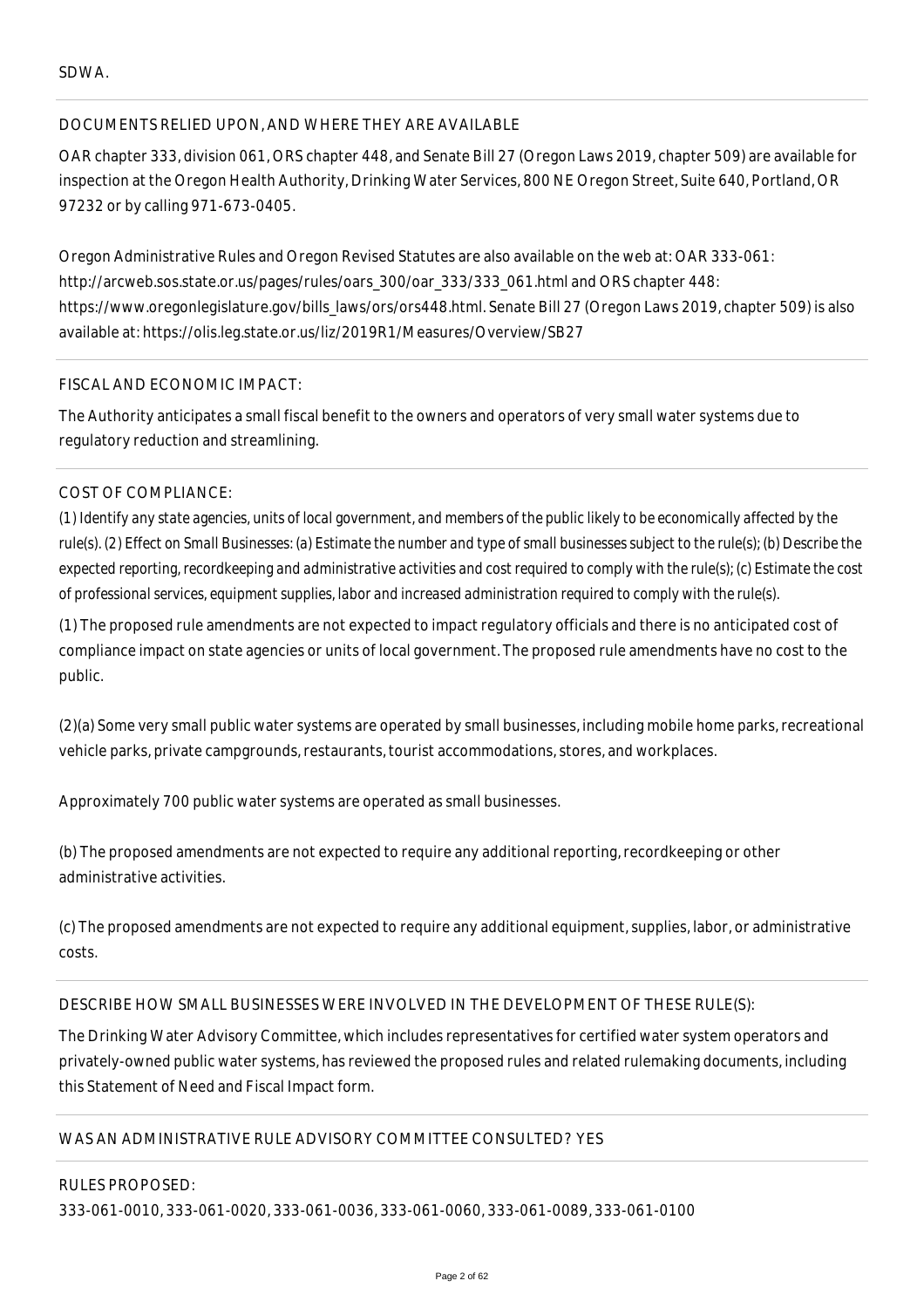#### AMEND: 333-061-0010

RULE SUMMARY: Amend OAR 333-061-0010: The Scope & Applicability rule is amended to clarify how water system classification is determined.

CHANGES TO RULE:

333-061-0010 Scope and Applicability ¶

(1) These rules apply to all public water systems providing piped water for human consumption as defined by the Act.¶

(2) These rules also apply to all public water systems providing water for human consumption through constructed conveyances other than pipes to at least 15 service connections or that regularly serves at least 25 individuals daily at least 60 days of the year. A water system which meets any of the following "service connection" exclusion criteria and thereby reduces the number of service connections to fewer than 15 and serving fewer than 25 individuals is not a public water system:¶

(a) Water provided by the supplier to the connection is not used for human consumption;¶

(b) Alternative water (that is, bottled water, hauled water, or some other source) meeting State and Federal water quality standards, as prescribed in OAR 333-061-0030 or 21CFR165, is provided by the supplier to the connection for drinking and cooking;¶

(c) Treated water meeting State standards, as prescribed in OAR 333-061-0030, applied centrally or at point-ofentry is provided by the supplier, pass-through entity or user to the connection for drinking, cooking and personal hygiene.¶

(3) These rules do not apply to:¶

(a) A public water system that:¶

(A) Consists only of distribution and storage facilities and does not have any source or treatment facilities installed to comply with the MCLs covered by these rules; and¶

(B) Obtains all of its water from, but is not owned or operated by, a public water system to which these rules apply; and¶

(C) Does not sell water directly to any person; and¶

(D) Is not a carrier which conveys passengers in interstate commerce.¶

(b) An irrigation district in existence prior to May 18, 1994, that provides primarily agricultural service through a piped water system to at least 15 service connections or serving at least 25 individuals daily at least 60 days of the year with only incidental residential or similar use, and where all of the connections comply with the alternative or treated water exclusions prescribed in subsections (2)(b) or (c) of this rule.¶

(c) A public water system that distributes water through submeters, where submeter means a water meter by which a property owner (or association of property owners) meters individual water use after the water passes through a master meter, if that water system:¶

(A) Receives all of its water from, but is not owned by, another public water system; and¶

(B) Consists only of distribution and storage facilities and where all such facilities and all submeters are located on a single parcel of property, and the water system does not have any source or treatment facilities installed to comply with the MCLs covered by these rules.¶

(C) For the purposes of this rule, submetering does not constitute applying a direct charge for water or directly selling water to a person.¶

(4) For the purpose of determining water system classification, service connection includes any piping connection that provides a residence or a public or commercial premises water from a water system.¶

(5) At community water systems, the portion of the service connection that conveys water from the distribution main to the user's property line, or to the service meter, where provided, is under the jurisdiction of the water supplier.

Statutory/Other Authority: ORS 448.131

Statutes/Other Implemented: ORS 448.131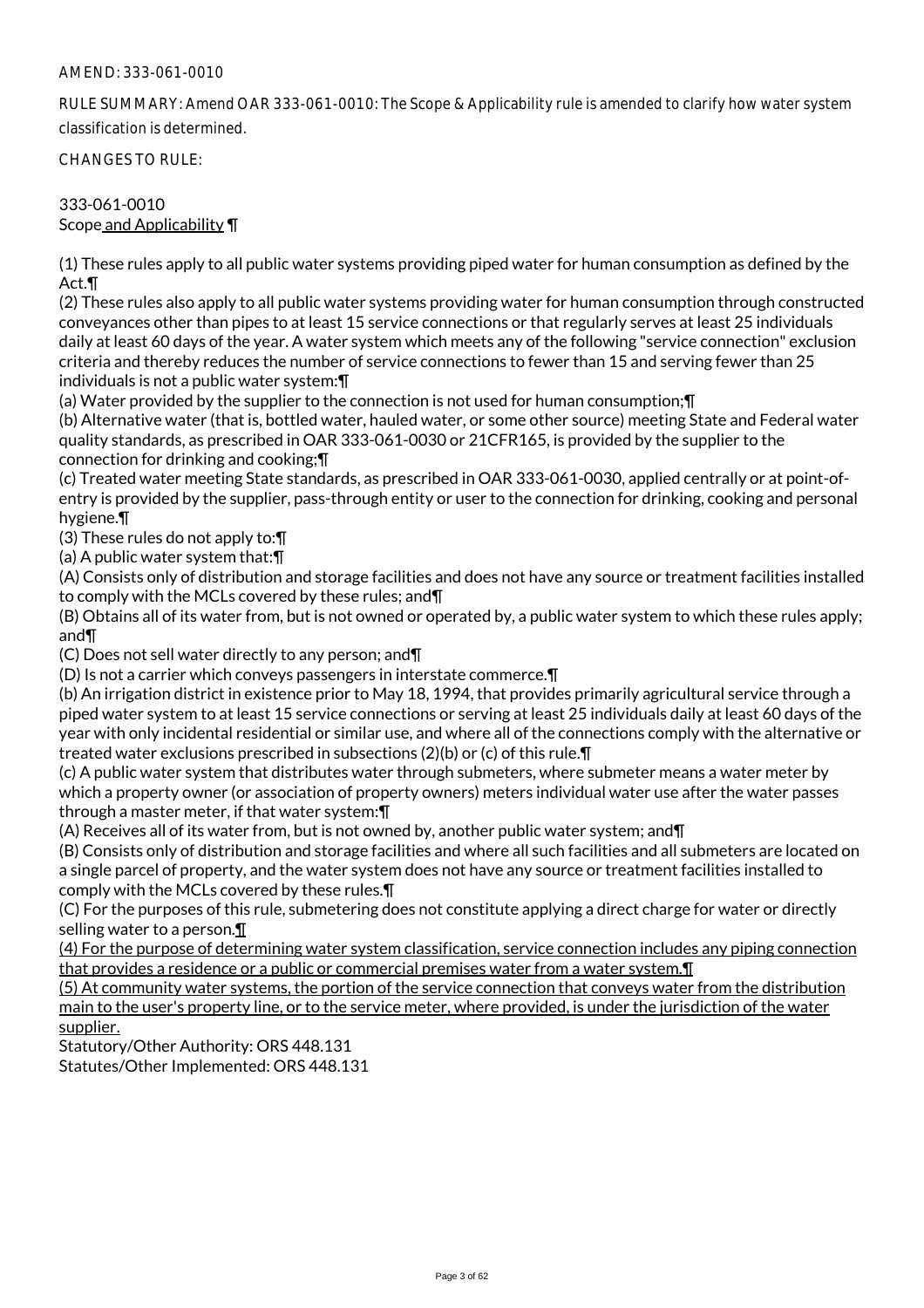#### AMEND: 333-061-0020

RULE SUMMARY: Amend OAR 333-061-0020: The Definitions rule is amended to revise the term for Oregon very small water systems and clarify how water system classification is determined.

CHANGES TO RULE:

333-061-0020 Definitions ¶

As used in these rules, unless the context indicates otherwise:¶

(1) "Act" means the Oregon Drinking Water Quality Act of 1981 (ORS 448.115-448.990 as amended).¶ (2) "Action Level" means the concentration of lead or copper in water which determines, in some cases, the treatment requirements that a water system is required to complete.¶

(3) "Administrator" means the Director of the Oregon Health Authority or his/her designee.¶

(4) "Approval" or "Approved" means approved in writing.¶

(5) "Approved Air Gap" means a physical separation between the free-flowing discharge end of a potable water supply pipeline and an open or non-pressurized receiving vessel. An "Approved Air Gap" shall be at least twice the diameter of the supply pipe measured vertically above the overflow rim of the vessel and in no case less than 1 inch (2.54 cm), and in accord with Oregon Plumbing Specialty Code.¶

(6) "Approved Backflow Prevention Assembly" means a Reduced Pressure Principle Backflow Prevention Assembly, RPDA, Double Check Valve Backflow Prevention Assembly, Double Check-Detector Backflow Prevention Assembly, Pressure Vacuum Breaker Backsiphonage Prevention Assembly, or Spill-Resistant Pressure Vacuum Breaker Backsiphonage Prevention Assembly, of a make, model, orientation, and size approved by the Authority. Assemblies listed in the currently approved backflow prevention assemblies list developed by the University of Southern California, Foundation for Cross-Connection Control and Hydraulic Research, or other testing laboratories using equivalent testing methods, are considered approved by the Authority.¶ (7) "Aquifer" means a water saturated and permeable geological formation, group of formations, or part of a formation that is capable of transmitting water in sufficient quantity to supply wells or springs.¶

(8) "Atmospheric Vacuum Breaker" or "AVB" means a non-testable device consisting of an air inlet valve or float check, a check seat and an air inlet port(s). This device is designed to protect against a non-health hazard or a health hazard under a backsiphonage condition only. Product and material approval is under the Oregon Plumbing Specialty Code.¶

(9) "Authority" means the Oregon Health Authority or its designee.¶

(10) "AWWA" means the American Water Works Association.¶

(11) "Backflow" means the flow of water or other liquids, mixtures, or substances into the distributing pipes of a potable supply of water from any sources other than its intended source, and is caused by backsiphonage or backpressure.¶

(12) "Backflow Prevention Assembly" means a backflow prevention assembly such as a Pressure Vacuum Breaker Backsiphonage Prevention Assembly, Spill-Resistant Pressure Vacuum Breaker Backsiphonage Prevention Assembly, Double Check Valve Backflow Prevention Assembly, Double Check-Detector Backflow Prevention Assembly, Reduced Pressure Principle Backflow Prevention Assembly, or Reduced Pressure Principle-Detector Backflow Prevention Assembly and the attached shutoff valves on the inlet and outlet ends of the assembly, assembled as a complete unit.¶

(13) "Backpressure" means an elevation of pressure downstream of the distribution system that would cause, or tend to cause, water to flow opposite of its intended direction.¶

(14) "Backsiphonage" means a drop in distribution system pressure below atmospheric pressure (partial vacuum), that would cause, or tend to cause, water to flow opposite of its intended direction.¶

(15) "Bank Filtration" means a water treatment process that uses a horizontal or vertical well to recover surface water that has naturally infiltrated into groundwater through a river bed or bank(s). Infiltration is typically enhanced by the hydraulic gradient imposed by a nearby pumping water supply.¶

(16) "Best Available Technology" or "BAT" means the best technology, treatment techniques, or other means which the EPA finds, after examination for efficacy under field conditions and not solely under laboratory conditions, are available (taking cost into consideration).¶

(17) "Bottled Water" means potable water from a source approved by the Authority for domestic use which is placed in small, easily transportable containers.¶

(18) "Calculated Fixed Radius" means a technique to delineate a wellhead protection area, based on the determination of the volume of the aquifer needed to supply groundwater to a well over a given length of time.¶ (19) "CFR" means the Code of Federal Regulations. Specifically, it refers to those sections of the code which deal with the National Primary and Secondary Drinking Water Regulations.¶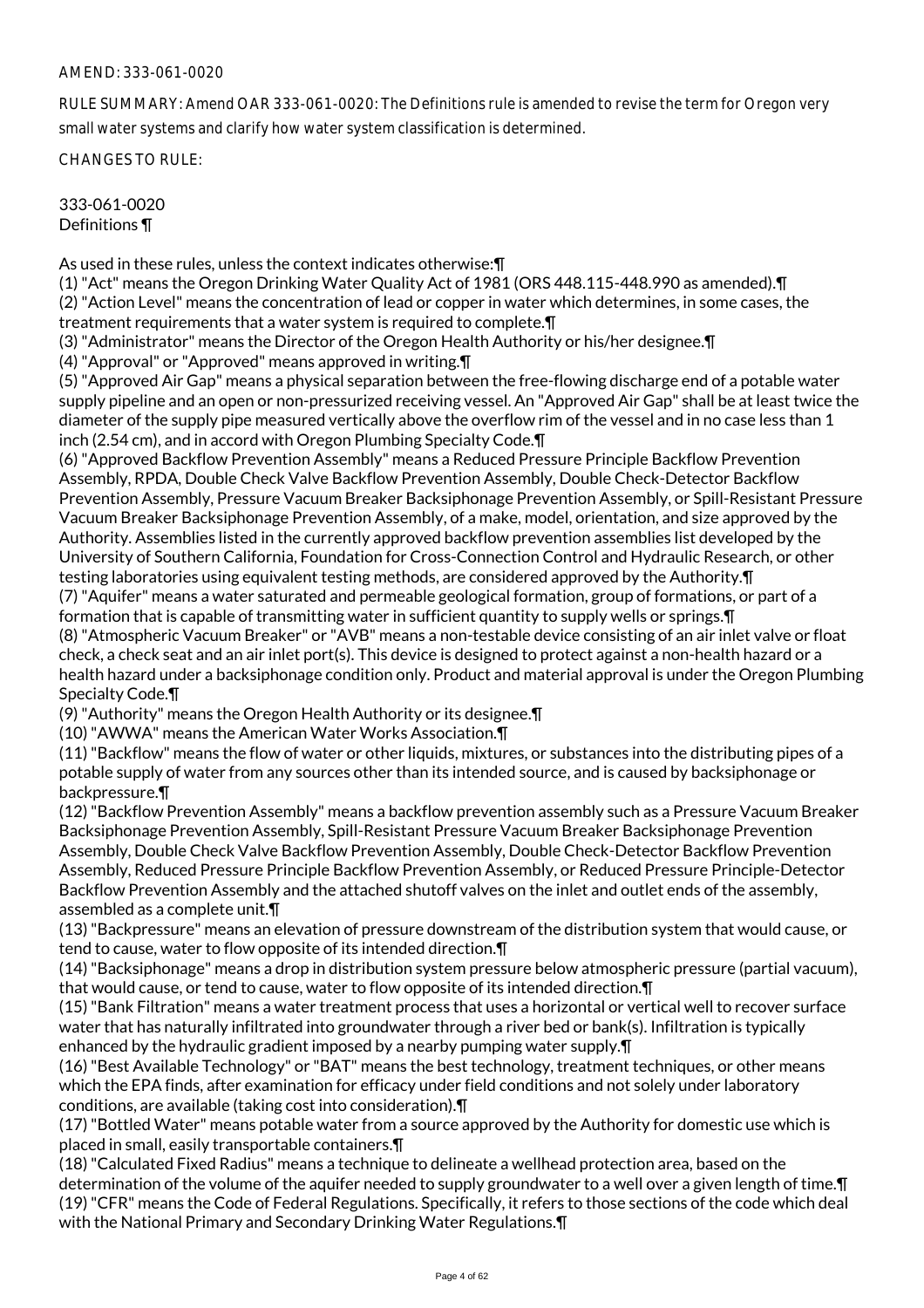(20) "Check Valve" means a valve, which allows flow in only one direction.¶

(21) "Coagulation" means a process using coagulant chemicals and mixing by which colloidal and suspended materials are destabilized and agglomerated into floc.¶

(22) "Coliform Investigation" means an evaluation to identify the possible presence of sanitary defects, defects in distribution system coliform monitoring practices, and (when possible) the likely reason that the investigation was triggered at the water system. Coliform investigations are classified as level 1 or level 2 as prescribed by OAR 333-061-0078.¶

(23) "Coliform-Positive" means the presence of coliform bacteria in a water sample.¶

(24) "Combined distribution system" means the interconnected distribution system consisting of the distribution systems of wholesale water systems and of the purchasing water systems that receive finished water. In

(25) "Community Water System" means a public water system that has 15 or more service connections used by year-round residents, or that regularly serves 25 or more year-round residents.¶

(26) "Compliance Cycle" means the nine-year calendar year cycle during which public water systems must monitor. Each compliance cycle consists of three three-year compliance periods. The first calendar year cycle begins January 1, 1993 and ends December 31, 2001.¶

(27) "Compliance Period" means a three-year calendar year period within a compliance cycle. Each compliance cycle has three three-year compliance periods. Within the first compliance cycle, the first compliance period runs from January 1, 1993 to December 31, 1995; the second from January 1, 1996 to December 31, 1998; and the third from January 1, 1999 to December 31, 2001.¶

(28) "Comprehensive performance evaluation" or "CPE" means a thorough review and analysis of a treatment plant's performance-based capabilities and associated administrative, operation and maintenance practices. It is conducted to identify factors that may be adversely impacting a plant's capability to achieve compliance and emphasizes approaches that can be implemented without significant capital improvements. The CPE must consist of at least the following components: Assessment of plant performance; evaluations of major unit processes; identification and prioritization of performance limiting factors; assessment of the applicability of comprehensive technical assistance; and preparation of a CPE report.¶

(29) "Connection." See "Service Connection."¶

(30) "Constructed Conveyance" means any human-made conduit such as ditches, culverts, waterways, flumes, mine drains, canals or any human-altered natural water bodies or waterways as determined by the Authority.¶ (301) "Contaminant" means any physical, chemical, biological, or radiological substance or matter in water that creates a health hazard.¶

(312) "Contingency Plan" means a document setting out an organized, planned and coordinated course of action to be followed in the event of a loss of capacity to supply water to the distribution system or in case of a fire, explosion or release of hazardous waste which could threaten human health or the environment.¶ (323) "Continuing Education Unit" or "CEU" means a nationally recognized unit of measurement for assigning credits for education or training that provides the participant with advanced or post high school learning. One CEU is awarded for every 10 classroom hours of lecture or the equivalent of participation in an organized education experience, conducted under responsible sponsorship, capable direction and qualified instruction as

determined by the Authority or its designee.¶ (334) "Corrosion Inhibitor" means a substance capable of reducing the corrosivity of water toward metal plumbing materials, especially lead and copper, by forming a protective film on the interior surface of those materials.¶

(345) "Cross Connection" means any actual or potential unprotected connection or structural arrangement between the public or user's potable water system and any other source or system through which it is possible to introduce into any part of the potable system any used water, industrial fluid, gas, or substances other than the intended potable water with which the system is supplied. Bypass arrangements, jumper connections, removable sections, swivel, or change-over devices, and other temporary or permanent devices through which, or because of which, backflow can occur are considered to be cross connections.¶

 $(356)$  "CT" means the product of the residual disinfectant concentration "C" (measured in mg/l) and disinfectant contact time(s), "T" (measured in minutes).¶

(367) "Degree of Hazard" means either pollution (non-health hazard) or contamination (health hazard) and is determined by an evaluation of hazardous conditions within a system.¶

(378) "Delineation" means the determination of the extent, orientation and boundaries of a wellhead protection area using factors such as geology, aquifer characteristics, well pumping rates and time of travel.¶

(389) "Demonstration Study" means a series of tests performed to prove an overall effective removal or inactivation rate of a pathogenic organism through a treatment or disinfection process.¶

(3940) "Direct Responsible Charge" or "DRC" means an individual designated by the owner or authorized agent to make decisions regarding the daily operational activities of a public water system, water treatment facility or distribution system, that will directly impact the quality or quantity of drinking water.¶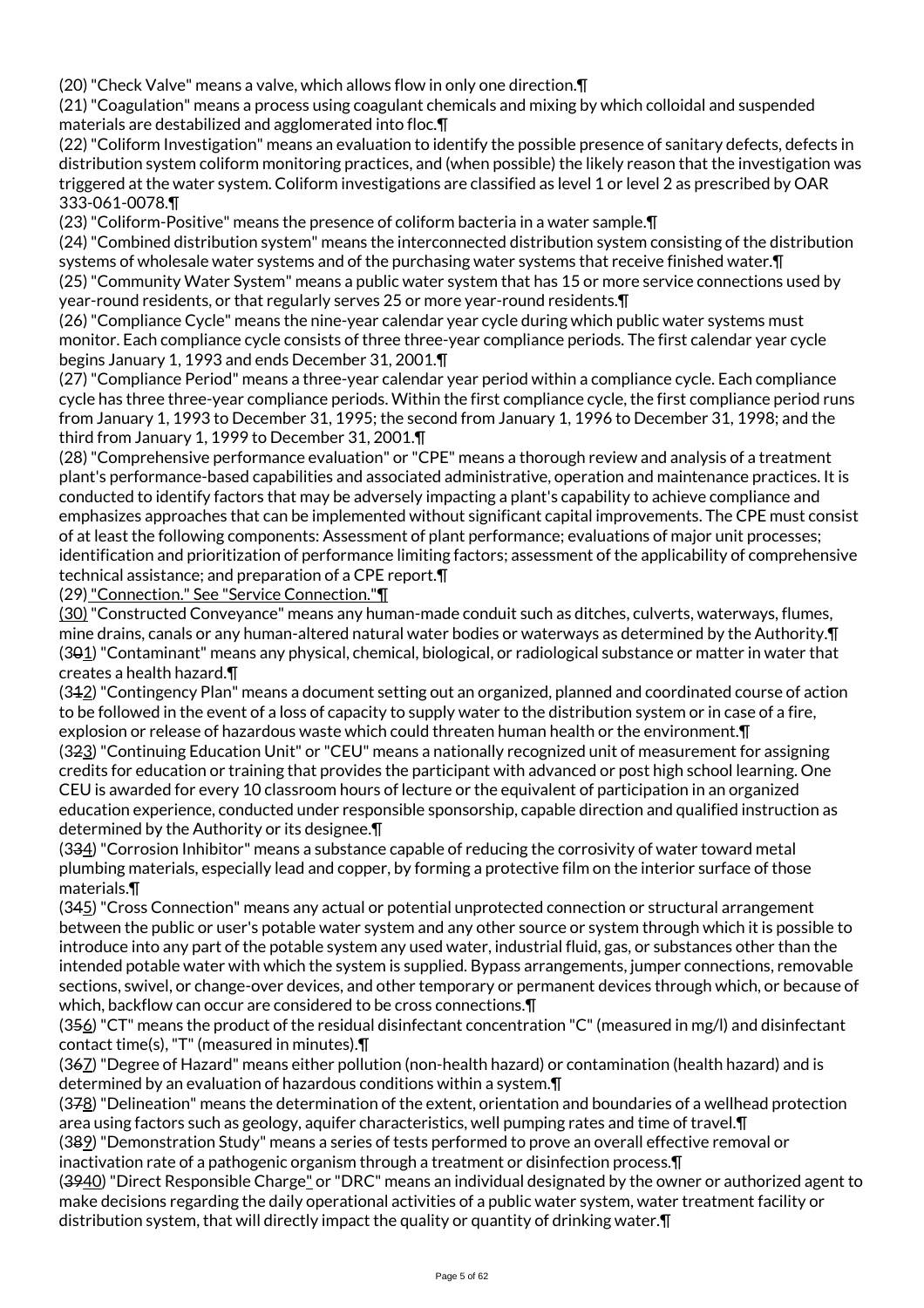(401) "Disinfectant Contact Time" means the time in minutes that it takes for water to move from the point of disinfectant application or the previous point of disinfection residual measurement to a point before or at the point where residual disinfectant concentration is measured.¶

(412) "Disinfectant Residual Maintenance" means a process where chlorine or another chemical is added to the water supply at a public water system for the purpose of maintaining a disinfectant residual in the distribution system.¶

(423) "Disinfection" means a process by which a chemical or ultraviolet light is used to inactivate pathogenic organisms in water. Disinfection intended to inactivate one or more pathogens in source water is referred to as disinfection for pathogen inactivation and is characterized by monitoring to verify the inactivation achieved.¶ (434) "Disinfection profile" means a summary of Giardia lamblia inactivation through the treatment plant.¶ (445) "Distribution System" means that portion of the water system in which water is stored or conveyed from the water treatment plant or other supply point to the premises of a consumer.¶

(456) "Domestic" means provided for human consumption.¶

(467) "Dose Equivalent" means the product of the absorbed dose from ionizing radiation and such factors as account for differences in biological effectiveness due to the type of radiation and its distribution in the body as specified by the International Commission on Radiological Units and Measurements.¶

(478) "Double Check-Detector Backflow Prevention Assembly" or "DCDA" means a specially designed assembly composed of a line size approved double check valve assembly assembled with a bypass containing a specific water meter and an approved double check valve assembly. The meter shall register accurately for only very low rates of flow up to three gallons per minute and shall show a registration for all rates of flow. This assembly is designed to protect against a non-health hazard.¶

(489) "Double Check Valve Backflow Prevention Assembly" or "DC" means an assembly of two independently acting approved check valves, including tightly closing resilient seated shutoff valves attached at each end of the assembly and fitted with properly located resilient seated test cocks. This assembly is designed to protect against a non-health hazard.¶

(4950) "Drawdown" means the difference, measured vertically, between the static water level in the well and the water level during pumping.¶

(501) "Drinking Water Protection" means implementing strategies within a drinking water protection area to minimize the potential impact of contaminant sources on the quality of water being used as a drinking water source by a Public Water System.¶

(512) "Drinking Water Protection Area" or "DWPA" means the source area supplying drinking water to a Public Water System. For a surface water-supplied drinking water source the DWPA is all or a specifically determined part of a lake's, reservoir's or stream's watershed that has been certified by the Department of Environmental Quality. For a groundwater-supplied drinking water source the DWPA is the area on the surface that directly overlies that part of the aquifer that supplies groundwater to a well, well field or spring that has been certified by the Authority.¶

(523) "Drinking Water Protection Plan" means a plan, certified by the Department of Environmental Quality according to OAR 340-040-0160 to 340-040-0180, which identifies the actions to be taken at the local level to protect a specifically defined and certified DWPA. The plan is developed by the local Responsible Management Authority or team and includes a written description of each element, public participation efforts, and an implementation schedule.¶

(534) "Dual sample set" means a set of two samples collected at the same time and same location, with one sample analyzed for TTHM and the other for HAA5. Dual sample sets are collected for the purposes of conducting an Initial Distribution System Evaluation (IDSE) as prescribed in 333-061-0036(4)(b) of these rules, and for determining compliance with the MCLs for TTHM and HAA5 listed in OAR 333-061-0030(2)(b).¶

(545) "Emergency" means a condition resulting from an unusual calamity such as a flood, storm, earthquake, drought, civil disorder, volcanic eruption, an accidental spill of hazardous material, or other occurrence which disrupts water service at a public water system or endangers the quality of water produced by a public water system.¶

(556) "Emergency Response Plan" means a written document establishing contacts, operating procedures, and actions taken for a public water system to minimize the impact or potential impact of a natural disaster, accident, or intentional act which disrupts or damages, or potentially disrupts or potentially damages the public water system or drinking water supply, and returns the public water system to normal operating condition.¶ (567) "Enhanced coagulation" means the addition of sufficient coagulant for improved removal of disinfection byproduct precursors by conventional filtration treatment.¶

 $(578)$  "Enhanced softening" means the improved removal of disinfection byproduct precursors by precipitative softening.¶

(589) "EPA" means the United States Environmental Protection Agency.¶

(5960) "Filtration" means a process for removing particulate matter from water through porous media.¶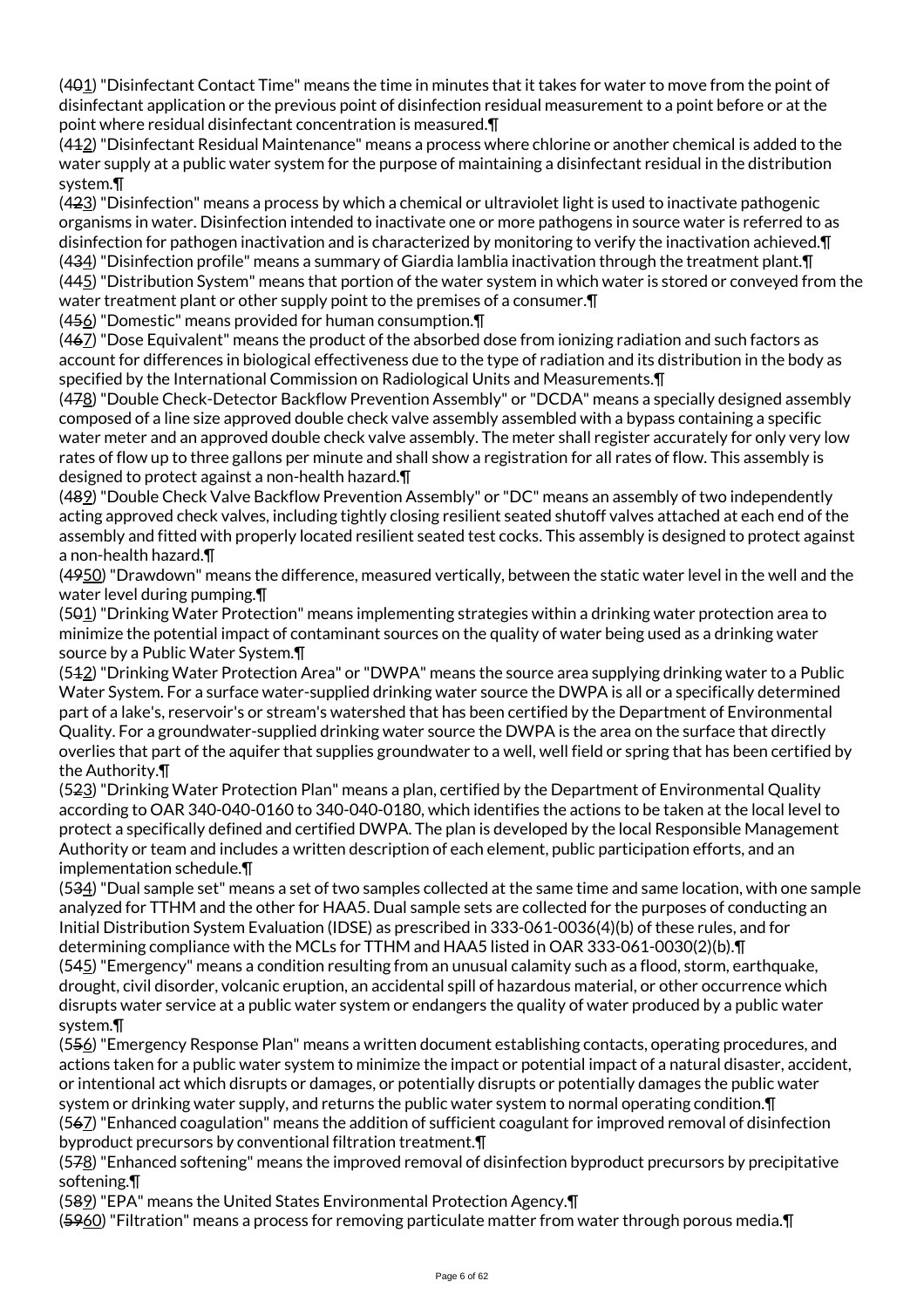(a) "Bag filtration" means a pressure-driven separation process that removes particulate matter using engineered media. It is typically constructed of a non-rigid, fabric filtration media housed in a pressure vessel in which the direction of flow is from the inside of the bag to the outside.¶

(b) "Cartridge filtration" means a pressure-driven separation process that removes particulate matter using engineered media. It is typically constructed of rigid or semi-rigid, self-supporting filter elements housed in a pressure vessel in which flow is from the outside of the cartridge to the inside.¶

(c) "Conventional Filtration Treatment" means a series of processes including coagulation (requiring the use of a primary coagulant and rapid mix), flocculation, sedimentation, and filtration resulting in substantial particulate removal.¶

(d) "Direct Filtration Treatment" means a series of processes including coagulation (requiring the use of a primary coagulant and rapid mix) and filtration but excluding sedimentation resulting in substantial particulate removal.¶ (e) "Diatomaceous Earth Filtration" means a process resulting in substantial particulate removal in which:¶

(A) A precoat cake of diatomaceous earth filter media is deposited on a support membrane (septum); and¶ (B) While the water is filtered by passing through the cake on the septum, additional filter media, known as body feed, is continuously added to the feed water, in order to maintain the permeability of the filter cake.¶

(f) "Membrane filtration" means a pressure or vacuum driven separation process in which particulate matter larger than one micrometer is rejected by engineered media, primarily through a size-exclusion mechanism, and which has a measurable removal efficiency of a target organism that can be verified through the application of a direct integrity test. This definition includes the common membrane technologies of microfiltration, ultrafiltration, nanofiltration, and reverse osmosis.¶

(g) "Slow Sand Filtration" means a process involving passage of raw water through a bed of sand at low velocity (generally less than 235 gallons per square foot per day) resulting in substantial particulate removal by both physical and biological mechanisms.¶

(601) "Filtration Endorsement" means a special certification that may be added to an operator's water treatment level 2 certification, and is related to the operator's experience with and knowledge of the operation of conventional and direct filtration treatment.¶

(612) "Finished water" means water that is introduced into the distribution system of a public water system and intended for distribution and consumption without further treatment, except as necessary to maintain water quality in the distribution system such as booster disinfection or the addition of corrosion control chemicals.¶ (623) "First Customer" means the initial service connection or tap on a public water supply after any treatment processes.¶

(634) "Flocculation" means a process to enhance agglomeration or collection of smaller floc particles into larger, more easily settleable particles through gentle stirring by hydraulic or mechanical means.¶

(645) "GAC" means granular activated carbon.¶

 $(656)$  "Gross Alpha Particle Activity" means the total radioactivity due to alpha particle emission as inferred from measurements on a dry sample.¶

(667) "Gross Beta Particle Activity" means the total radioactivity due to beta particle emission as inferred from measurements on a dry sample.¶

 $(678)$  "Groundwater" means any water, except capillary moisture, beneath the land surface or beneath the bed of any stream, lake, reservoir or other body of surface water within the boundaries of this state, whatever may be the geologic formation or structure in which such water stands, flows, percolates or otherwise moves.¶ (689) "Groundwater System" means any public water system that uses groundwater, including purchasing water systems that receive finished groundwater, but excluding public water systems that combine all of their groundwater with surface water or groundwater under the direct influence of surface water prior to treatment.¶ (6970) "Groundwater under the direct influence of surface water" or "GWUDI" means any water beneath the surface of the ground with significant occurrence of insects or other macro-organisms, algae or large-diameter pathogens such as Giardia lamblia or Cryptosporidium, or significant and relatively rapid shifts in water characteristics such as turbidity, temperature, conductivity, or pH which closely correlate to climatological or surface water conditions.¶

(701) "Haloacetic acids (five)" or "HAA5" means the sum of the concentrations in milligrams per liter of the haloacetic acid compounds (monochloroacetic acid, dichloroacetic acid, trichloroacetic acid, monobromoacetic acid and dibromoacetic acid), rounded to two significant figures after addition.¶

(712) "Health Hazard (Contamination)" means an impairment of the quality of the water that could create an actual hazard to the public health through poisoning or through the spread of disease by sewage, industrial fluids, waste, or other substances.¶

(723) "Human Consumption" means water used for drinking, personal hygiene bathing, showering, cooking, dishwashing, and maintaining oral hygiene.¶

(734) "Hydraulic Gradient" means the slope of the water table or potentiometric surface, calculated by dividing the change in hydraulic head between two points by the horizontal distance between the points in the direction of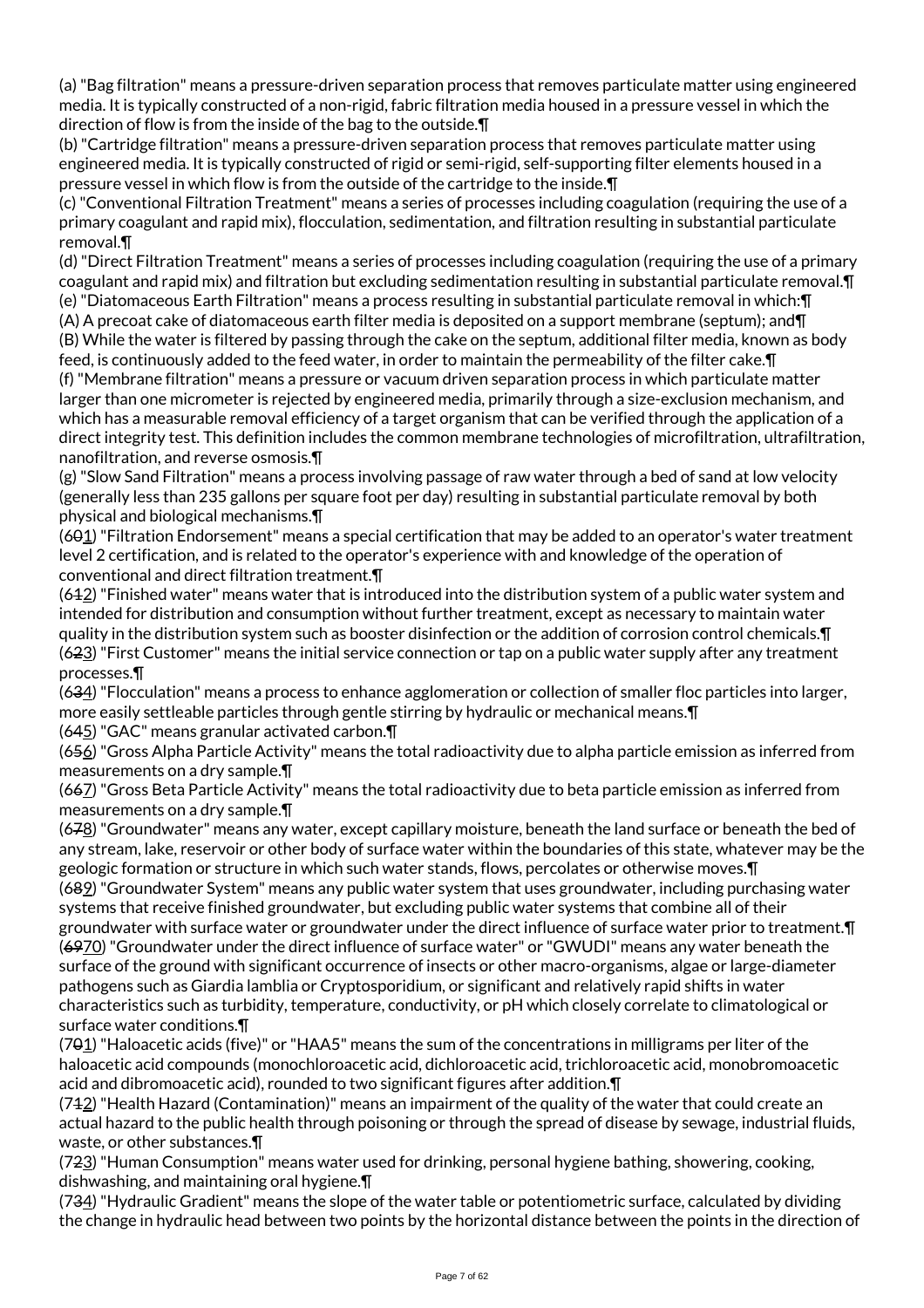groundwater flow.¶

 $(745)$  "Hydraulic Head" means the energy possessed by the water mass at a given point, related to the height above the datum plane that water resides in a well drilled to that point. In a groundwater system, the hydraulic head is composed of elevation head and pressure head.¶

(756) "Infiltration Gallery" means a system of perforated pipes laid along the banks or under the bed of a stream or lake installed for the purpose of collecting water from the formation beneath the stream or lake.¶ (767) "Lead Free" means:¶

(a) Not containing more than 0.2 percent lead when used with respect to solders and flux; and¶ (b) Not more than a weighted average of 0.25 percent lead when used with respect to the wetted surfaces of pipes, pipe fittings, plumbing fittings, and fixtures.¶

(778) "Legionella" means a genus of bacteria, some species of which have caused a type of pneumonia called Legionnaires Disease.¶

(789) "Local Administrative Authority" means the individual official, board, department or agency established and authorized by a state, county or city to administer and enforce the provisions of the Oregon State Plumbing Specialty Code adopted under OAR 918-750-0110.¶

(7980) "Locational running annual average" or "LRAA" means the arithmetic average of analytical results for samples taken at a specific monitoring location during the previous four calendar quarters.¶

(801) "Major Additions or Modifications" means changes of considerable extent or complexity including, but not limited to, projects involving water sources, treatment or disinfection facilities, finished water storage, pumping facilities, transmission mains, and distribution mains, except main replacements of the same length and diameter.¶  $(842)$  "Master Plan" means an overall plan, which shows the projected development of a distribution system and alternatives for source development.¶

(823) "Maximum Contaminant Level" or "MCL" means the maximum allowable level of a contaminant in water delivered to the users of a public water system, except in the case of turbidity where the maximum allowable level is measured at the point of entry to the distribution system.¶

(834) "Maximum Residual Disinfectant Level" or "MRDL" means a level of a disinfectant added for water treatment that may not be exceeded at the consumer's tap without an unacceptable possibility of adverse health effects. The MRDLs for chlorine, chloramines and chlorine dioxide are identified in OAR 333-061-0031.¶ (845) "Non-Health Hazard (Pollution)" means an impairment of the quality of the water to a degree that does not create a hazard to the public health, but does adversely affect the aesthetic qualities of such water for potable use.¶

(856) "Non-Transient Non-Community Water System" or "NTNC" means a public water system that regularly serves at least 25 of the same persons over 6 months per year.¶

(867) "Operating Experience" means knowledge gained through the direct performance of duties, tasks, and responsibilities at a drinking water system or in a related field.¶

(878) "Operational Decision Making" means the act of making decisions about alternatives in the performance of a water treatment plant or distribution system relating to water quality or water quantity that may affect public health.¶

(889) "Operator," means a person responsible for the operation of a water treatment plant or distribution system.¶

(890) "Optimal Corrosion Control Treatment" means the corrosion control treatment that minimizes the lead and copper concentrations at users' taps while insuring that the treatment does not cause the water system to violate any national primary drinking water regulations.¶

(901) "Oregon Very Small Water System" means a public water system, which serves 4 to 14 service connections or that serves commercial or public premises which are used by an average of 10 to 24 people at least 60 days per year.¶

(92) "Pathogenic" means a specific agent (bacterium, virus or parasite) causing or capable of causing disease.¶  $(943)$  "Permit" means official permission granted by the Authority for a public water system which exceeds maximum contaminant levels to delay, because of economic or other compelling factors, the installation of water treatment facilities which are necessary to produce water which does not exceed MCLs.¶

(924) "Person" means any individual, corporation, association, firm, partnership, municipal, state or federal agency, or joint stock company and includes any receiver, special master, trustee, assignee, or other similar representative thereof.¶

 $(935)$  "Picocurie" or "pCi" means that quantity of radioactive material producing 2.22 nuclear transformations per minute.¶

 $(946)$  "Point of Delivery" or "POD" means the point of connection between a public water system and the user's water system. Beyond the POD, the Oregon Plumbing Specialty Code applies. See "Service Connection."¶ (957) "Point of Disinfectant Application" is the point where the disinfectant is applied and water downstream of that point is not subject to recontamination by surface water runoff.¶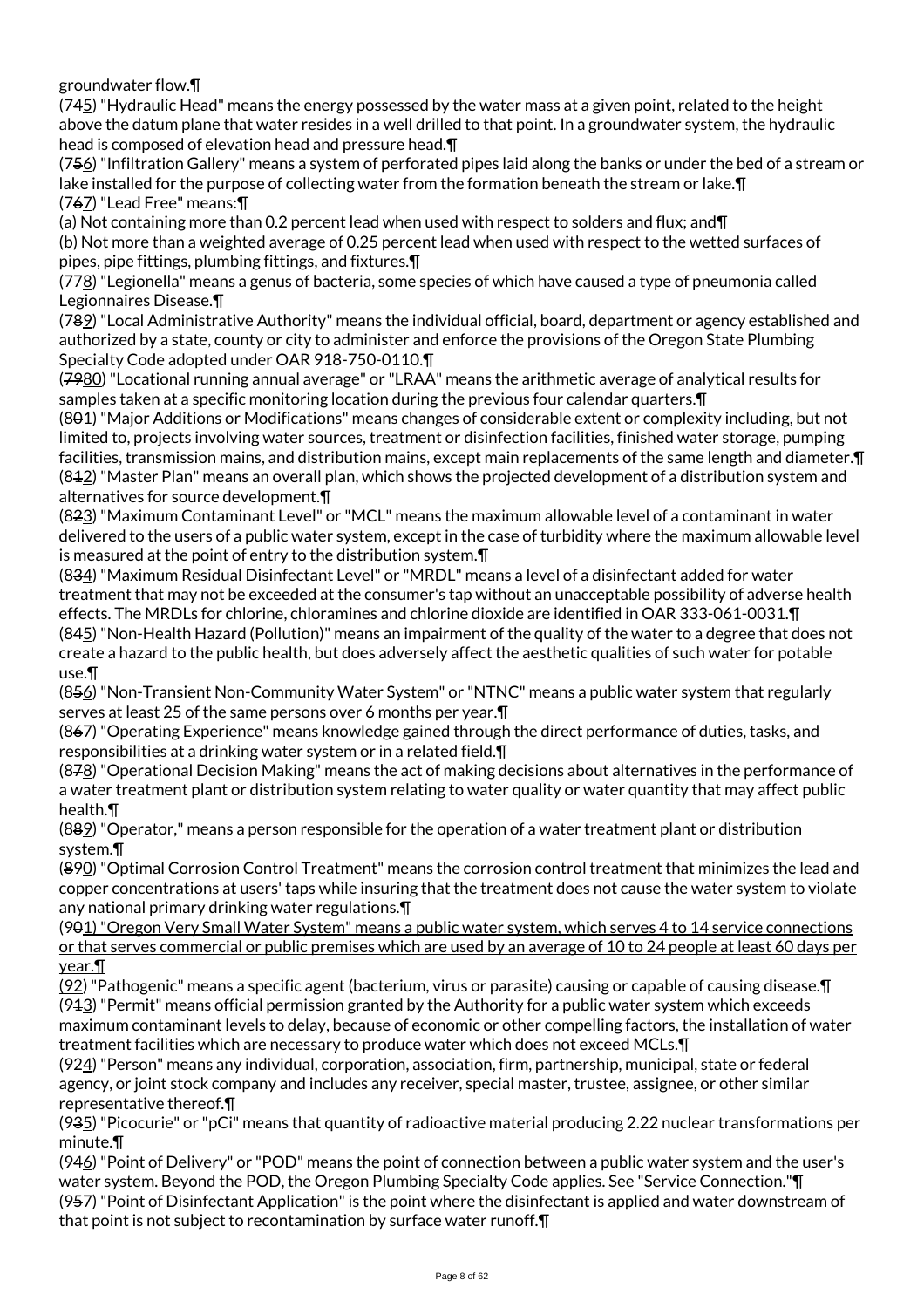(968) "Point-of-Entry Treatment Device" is a treatment device applied to the drinking water entering a house or building for the purpose of reducing contaminants in the drinking water distributed throughout the house or building.¶

(979) "Point-of-Use Treatment Device" is a treatment device applied to a single tap used for the purpose of reducing contaminants in drinking water at that one tap.¶

(98100) "Potable Water." See Safe Drinking Water.¶

(99101) "Potential Contaminant Source Inventory" means the determination of the location within the wellhead protection area of activities known to use or produce materials that can contaminate groundwater.¶ (1002) "Potential Cross Connection" means a cross connection that would most likely occur, but may not be taking

place at the time of an inspection.¶

(1013) "Potentiometric Surface" means a surface that denotes the variation of hydraulic head in the given aquifer across an area.¶

(1024) "Premises" means real estate and the structures on it.¶

(1035) "Premises Isolation" means the practice of protecting the public water supply from contamination or pollution by installing backflow prevention assemblies at, or near, the POD where the water supply enters the premises. Premises isolation does not guarantee protection to persons on the premises.¶

(1046) "Presedimentation" means a preliminary treatment process used to remove gravel, sand and other particulate material from the source water through settling before the water enters the primary clarification and filtration processes in a treatment plant.¶

(1057) "Pressure Vacuum Breaker Backsiphonage Prevention Assembly" or "PVB" means an assembly consisting of an independently operating, internally loaded check valve and an independently operating loaded air inlet valve located on the discharge side of the check valve. This assembly is to be equipped with properly located resilient seated test cocks and tightly closing resilient seated shutoff valves attached at each end of the assembly. This assembly is designed to protect against a non-health hazard or a health hazard under backsiphonage conditions only.¶

(1068) "Public Health Hazard" means a condition, device or practice which is conducive to the introduction of waterborne disease organisms, or harmful chemical, physical, or radioactive substances into a public water system, and which presents an unreasonable risk to health.¶

(1079) "Public Water System" means a system for the provision to the public of piped water for human consumption, if such system has more than three service connections, or supplies water to a public or commercial establishment that operates a total of at least 60 days per year, and that is used by 10 or more individuals per day. Public water system also means a system for the provision to the public of water through constructed conveyances other than pipes to at least 15 service connections or regularly serves at least 25 individuals daily at least 60 days of the year. A public water system is either a "Community Water System," a "Transient Non-Community Water System," a "NTNC Water System" or an "State Regulated Oregon Very Small Water System." [ (1108) "Purchasing Water System" means a public water system which obtains its water in whole or in part from one or more public water systems. Delivery may be through a direct connection or through the distribution system of one or more purchasing water systems.¶

(10911) "Recharge" means the process by which water is added to a zone of saturation, usually by downward infiltration from the surface.¶

(1102) "Reduced Pressure Principle Backflow Prevention Assembly" or "RP" means an assembly containing two independently acting approved check valves, together with a hydraulically operating, mechanically independent pressure differential relief valve located between the check valves and at the same time below the first check valve. The unit shall include properly located resilient seated test cocks and tightly closing resilient seated shutoff valves at each end of the assembly. This assembly is designed to protect against a non-health hazard or a health hazard.¶

(1113) "Reduced Pressure Principle-Detector Backflow Prevention Assembly" or "RPDA" means a specifically designed assembly composed of a line size approved RP with a bypass containing a specific water meter and an approved RP. The meter shall register accurately for only very low rates of flow up to three gallons per minute and shall show a registration for all rates of flow. This assembly is designed to protect against a non-health hazard or a health hazard.¶

(1124) "Rem" means the unit of dose equivalent from ionizing radiation to the total body or any internal organ or organ system. A "millirem" or "mrem)" is 1/1000 of a rem.¶

(1135) "Residual disinfectant concentration" means the concentration of disinfectant measured in mg/l in a representative sample of water.¶

(1146) "Responsible Management Authority" means the Public Water System whose water supply is being protected and any government entity having management, rule or ordinance-making authority to implement wellhead protection management strategies within the wellhead protection area. The Responsible Management Authority is responsible for implementation of the Wellhead Protection Plan and includes cities, counties, special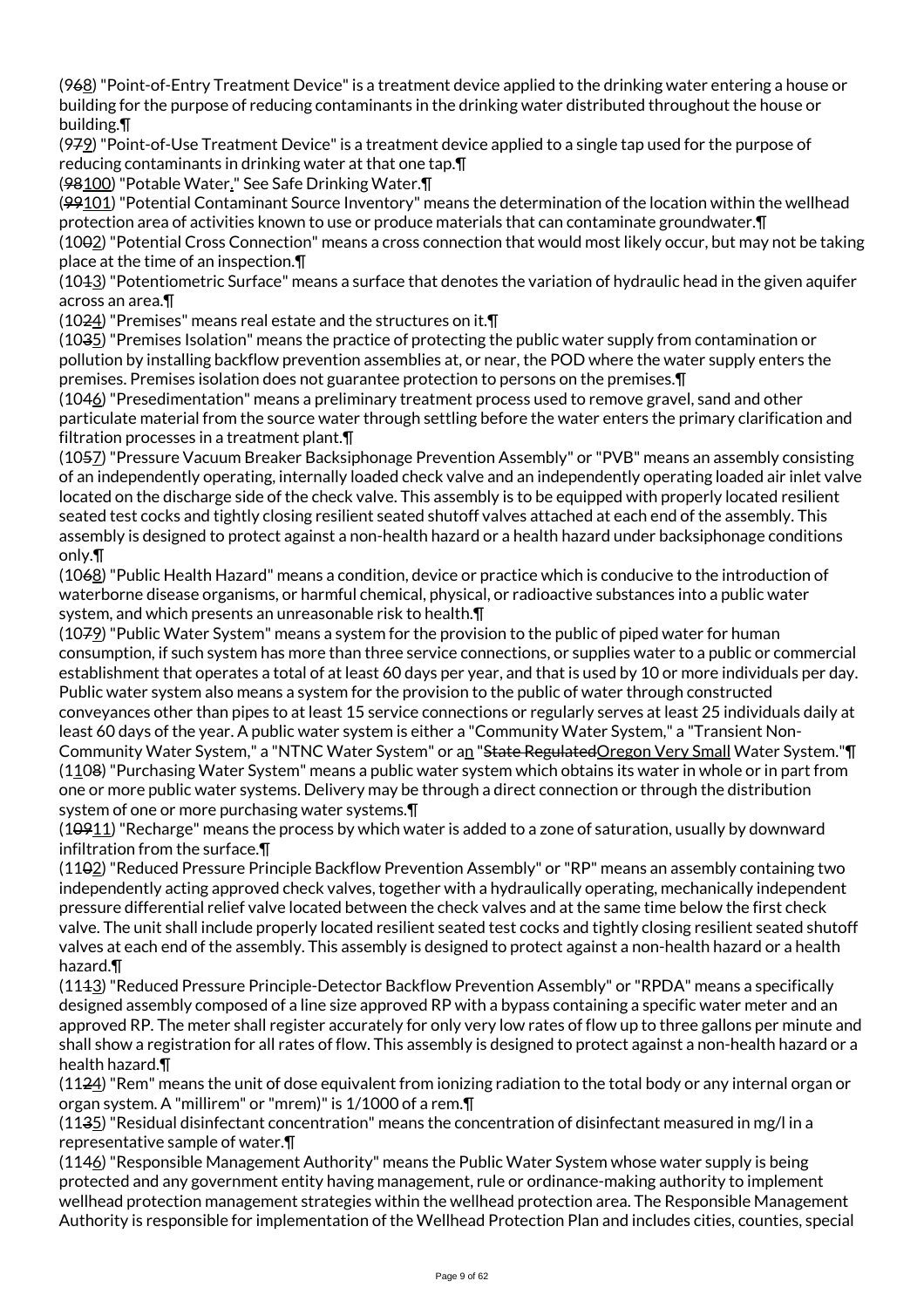districts, Indian tribes, state/federal entities as well as public water systems.¶

(1157) "Safe Drinking Water" means water which has sufficiently low concentrations of microbiological, inorganic chemical, organic chemical, radiological or physical substances so that individuals drinking such water at normal levels of consumption, will not be exposed to disease organisms or other substances which may produce harmful physiological effects.¶

(1168) "Sanitary Defect" means a defect that could provide a pathway of entry for microbial contamination into the distribution system or that is indicative of a failure or imminent failure in a barrier that is already in place.¶ (1179) "Sanitary Survey" or "Water System Survey" means an on-site review of the water source(s), facilities, equipment, operation, maintenance and monitoring compliance of a public water system to evaluate the adequacy of the water system, its sources and operations in the distribution of safe drinking water. The sanitary survey also identifies sources of contamination by using the results of source water assessments where available.¶ (14820) "Seasonal water system" means a water system operated as a non-community public water system only part of each year and that is started up at the beginning and shut down at the end of each operating season.¶ (1219) "Secondary Contaminant" means those contaminants, which, at the levels generally found in drinking water, do not present an unreasonable risk to health, but do:¶

(a) Have adverse effects on the taste, odor and color of water;¶

(b) Produce undesirable staining of plumbing fixtures; or¶

(c) Interfere with treatment processes applied by water suppliers.¶

(1202) "Secondary Maximum Contaminant Level" or "SMCL" means the level of a secondary contaminant which when exceeded may adversely affect the aesthetic quality of the drinking water which thereby may deter public acceptance of drinking water provided by public water systems or may interfere with water treatment methods.¶ (1213) "Sedimentation" means a process for removal of solids before filtration by gravity or separation.¶ (1224) "Service Connection" means the piping connection by means of through which water is conveyed from a distribution main of a public water system to a user's premises. For a community water system, the portion of the service connection that conveys water from the distribution main to the user's property line, or to the service meter, where provided, is under the jurisdiction of the water supplier.¶

(1235) "Significant Deficiency" means a defect in design, operation, or maintenance, or a malfunction of the source(s), treatment, storage, or distribution system that has been determined to cause or have the potential for causing the introduction of contamination into the water delivered to consumers.¶

(1246) "Small Water System Certification," for the purposes of OAR 333-061-02420 throughand 02728, means operator certification for a community or NTNC water system serving 150 service connections or less usingand that uses only groundwater sources or purchasinges finished water from another public water system. IT (1257) "Source Water Assessment" means the information compiled by the Authority and the Department of Environmental Quality (DEQ), consisting of the delineation, inventory and susceptibility analyses of the drinking water source, which enable public water systems to develop and implement drinking water protection plans.¶ (1268) "Specific Ultraviolet Absorption" or "SUVA" means an indicator of the humic content of water as a calculated parameter obtained by dividing a sample's ultraviolet absorption at a wavelength of 254 nanometers by its concentration of dissolved organic carbon in milligrams per liter.¶

(1279) "Spill Resistant Pressure Vacuum Breaker Backsiphonage Prevention Assembly" or "SVB" means an assembly containing an independently operating, internally loaded check valve and independently operating loaded air inlet valve located on the discharge side of the check valve. The assembly is to be equipped with a properly located resilient seated test cock, a properly located bleed/vent valve, and tightly closing resilient seated shutoff valves attached at each end of the assembly. This assembly is designed to protect against a non-health hazard or a health hazard under a backsiphonage condition only.¶

(12830) "Spring" means a naturally occurring discharge of flowing water at the ground surface, or into surface water where the flow of water is the result of gravity or artesian pressure. Springs can be derived from groundwater or they can be surface water influenced.¶

(129) "State Regulated Water System" means a public water system, which serves 4 to 14 service connections or serves 10 to 24 people. Monitoring requirements for these systems are the same as those for Transient Non-Community water systems.¶

(13031) "Static Water Level" means the vertical distance from ground surface to the water level in the well when the well is at rest, that is, the well has not been pumped recently and the water level is stable. This is the natural level of water in the well.¶

(1312) "Surface Water" means all water, which is open to the atmosphere and subject to surface runoff.¶ (1323) "Susceptibility" means the potential, as a result of the combination of land use activities and source water sensitivity, that contamination of the drinking water source may occur.¶

(1334) "Team" means the local Wellhead Protection team, which includes representatives from the Responsible Management Authorities and various interests and stakeholders potentially affected by the Wellhead Protection Plan.¶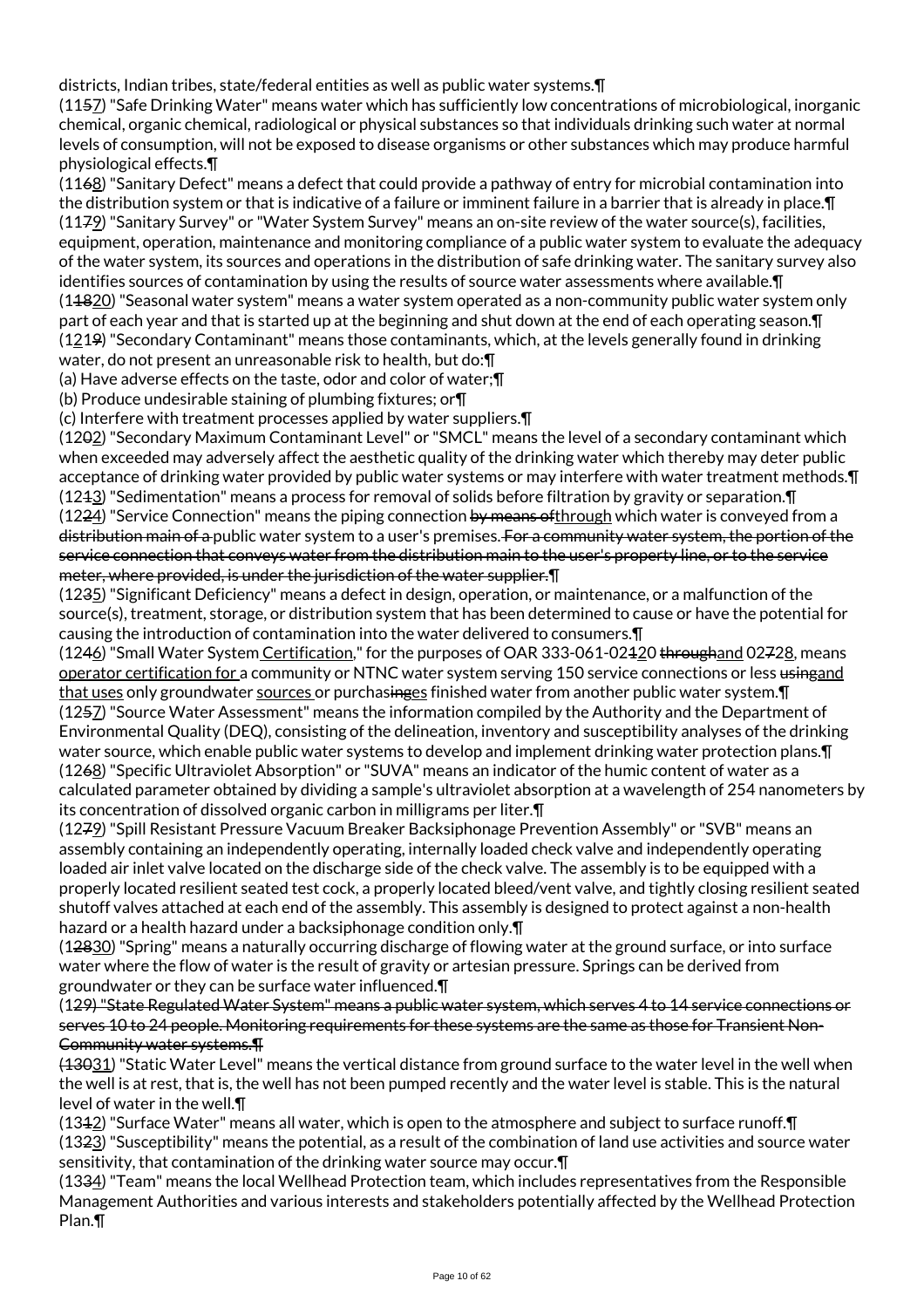(1345) "These rules" means the Oregon Administrative Rules encompassed by OAR 333-061-0005 through 333- 061-0335.¶

(1356) "Time-of-Travel" or "TOT" means the amount of time it takes groundwater to flow to a given well. TOT is the criterion that effectively determines the radius in the calculated fixed radius method and the up-gradient distance to be used for the analytical and numerical models during delineation of the wellhead protection area.¶ (1367) "Total Organic Carbon" or "TOC" means total organic carbon in milligrams per liter measured using heat, oxygen, ultraviolet irradiation, chemical oxidants, or combinations of these oxidants that convert organic carbon to carbon dioxide, rounded to two significant figures.¶

(1378) "Total Trihalomethanes" or "TTHM" means the sum of the concentrations in milligrams per liter of the trihalomethane compounds bromodichloromethane, dibromochloromethane, tribromomethane (bromoform) and trichloromethane (chloroform), rounded to two significant figures after addition.¶

(1389) "Transient Non-Community Water System" or "TNC" means a public water system that serves a transient population of 25 or more persons.¶

(13940) "Turbidity" means a measure of the cloudiness of water caused by suspended particles. The units of measure for turbidity are nephelometric turbidity units (NTU).¶

(1401) "Two-stage lime softening" means a process in which a chemical addition and hardness precipitation occur in each of two distinct unit clarification processes in series prior to filtration.¶

(1412) "Uncovered finished water storage facility" means a tank, reservoir, or other facility used to store water that will undergo no further treatment to reduce microbial pathogens except residual disinfection and is directly open to the atmosphere.¶

(1423) "Vadose Zone" means the zone between the ground surface and the water table where the available open spaces between soil and sediment particles, in rock fractures, etc., are most filled with air.¶

(1434) "Variance" means official permission granted by the Authority for public water systems to exceed MCLs because the quality of the raw water is such that the best available treatment techniques are not capable of treating the water so that it complies with MCLs, and there is no unreasonable risk to health.¶

(1445) "Vault" means an approved enclosure above or below ground to house a backflow prevention assembly that complies with the local administrative authority having jurisdiction.¶

(1456) "Virus" means a virus of fecal origin, which is infectious to humans by waterborne transmission.¶ (1467) "Vulnerability" has the same meaning as susceptibility.¶

(1478) "Waiver" means official permission from the Authority for a public water system to deviate from the construction standards set forth in these rules.¶

(1489) "Waterborne disease outbreak" means the significant occurrence of acute infectious illness, epidemiologically associated with the ingestion of water from a public water system which is deficient in treatment, as determined by the Authority.¶

(14950) "Water Source" means any lake, stream, spring, groundwater supply, impoundment or other source of water from which water is obtained for a public water system. In some cases, a public water system can be the source of supply for one or more other public water systems.¶

(1501) "Water Supplier" means a person, group of persons, municipality, district, corporation or other entity, which owns or operates a public potable water system.¶

(1512) "Water System" means a system for the provision of piped water for human consumption.¶

(1523) "Water System Operations Manual" means a written document describing the actions and procedures necessary to operate and maintain the entire water system.¶

(1534) "Water Table" means the upper surface of an unconfined aquifer, the surface of which is at atmospheric pressure and fluctuates seasonally. It is defined by the levels at which water stands in wells that penetrate the aquifer.¶

(1545) "Water Treatment" means a process of altering water quality by physical or chemical means and may include domestic, industrial or commercial applications.¶

(1556) "Water Treatment Plant" means that portion of a water system that in some way alters the physical, chemical, or bacteriological quality of the water being treated.¶

(1567) "Well" means an artificial opening or artificially altered natural opening, however made, by which ground water is sought or through which ground water flows under natural pressure or is artificially withdrawn or injected, provided that this definition shall not include a natural spring, or wells drilled for the purpose of exploration or production of oil or gas.¶

(1578) "Wellfield" means two or more drinking water wells, belonging to the same water system that are within 2,500 feet, or as determined by the Authority, and produce from the same and no other aquifer.¶

(1589) "Wellhead Protection." See Drinking Water Protection.¶

(15960) "Wellhead Protection Area" or "WHPA." See Drinking Water Protection Area.¶

(1601) "Wellhead Protection Plan." See Drinking Water Protection Plan.¶

(1612) "Wholesale system" means a public water system that treats source water as necessary to produce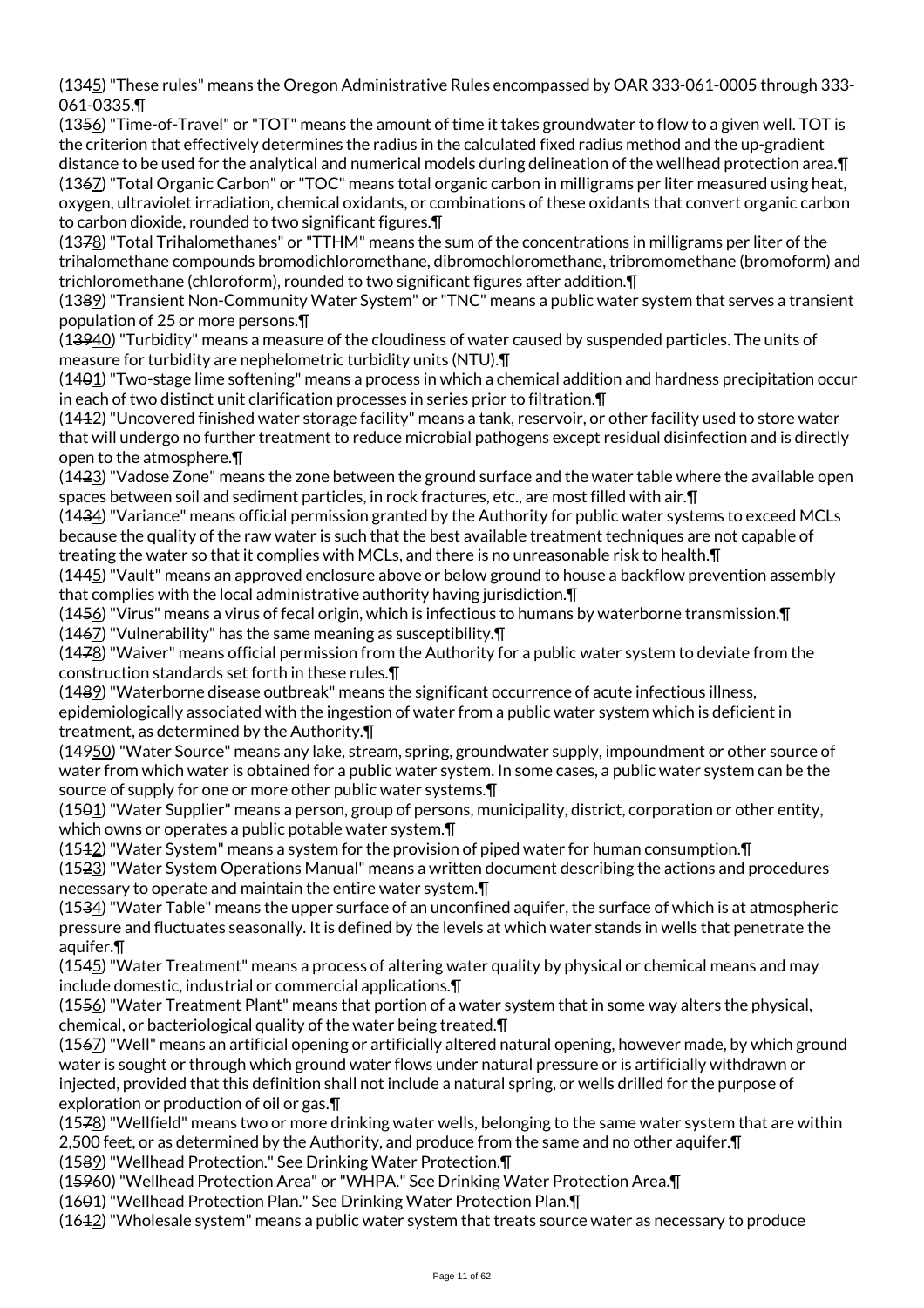finished water and then delivers some or all of that finished water to another public water system. Delivery may be through a direct connection or through the distribution system of one or more purchasing water systems. Statutory/Other Authority: ORS 448.131, 448.450 Statutes/Other Implemented: ORS 448.131, 448.150, 448.273, 448.279, 448.450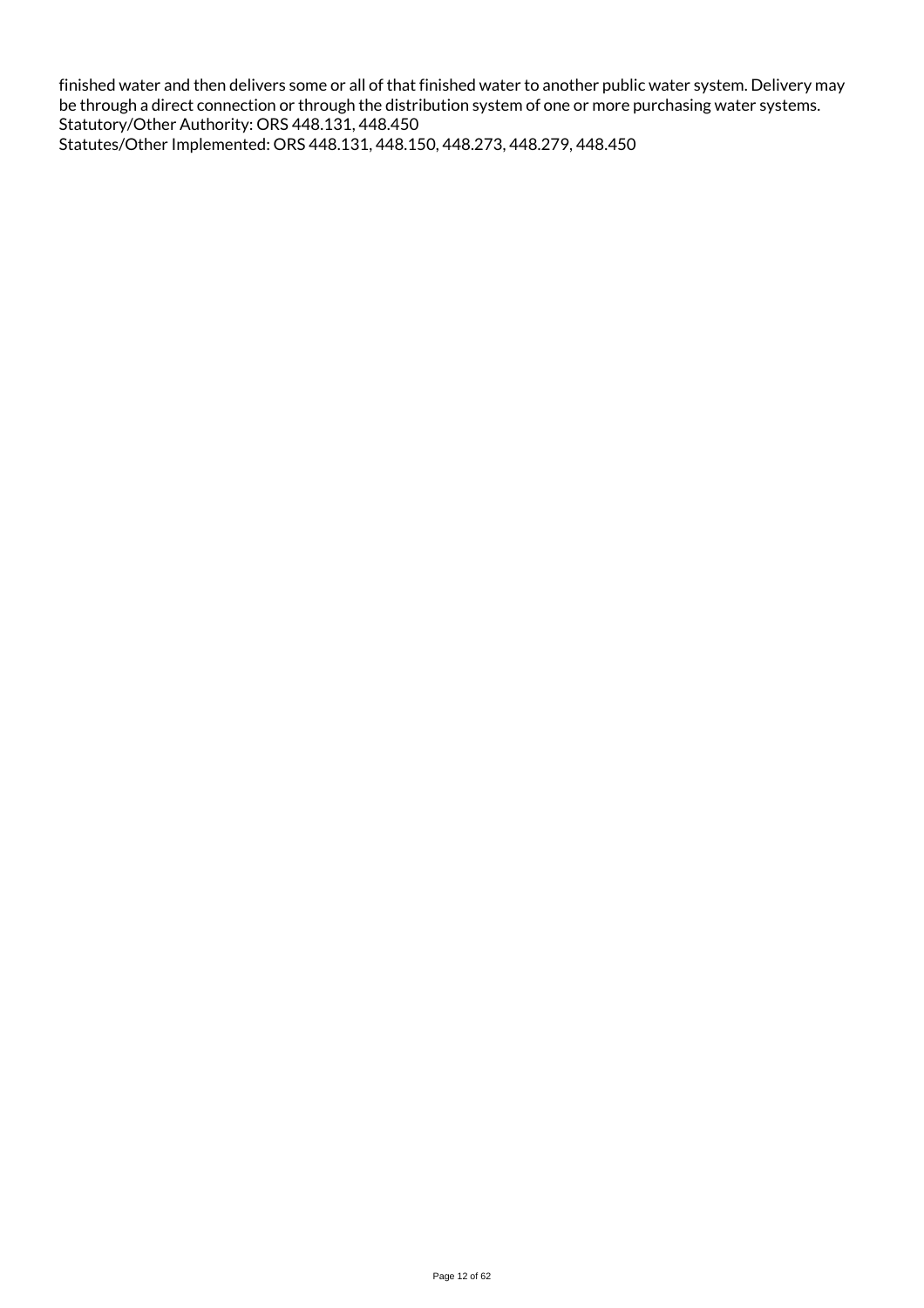## AMEND: 333-061-0036

RULE SUMMARY: Amend OAR 333-061-0036: The Sampling and Analytical Requirements rule is amended to revise the term for Oregon very small water systems.

CHANGES TO RULE:

333-061-0036 Sampling and Analytical Requirements ¶

## (1) General:¶

(a) Samples required by these rules must be analyzed using EPA approved methods set forth in 40 CFR 141 by a laboratory accredited according to OAR chapter 333, division 064 and the Oregon Environmental Laboratory Accreditation Program (ORELAP). The laboratory must be certified to analyze drinking water samples using the specific method for the contaminant being analyzed.¶

(A) The Authority will only accept sample results that have been handled and documented according to ORELAP standards, except as prescribed by subsection (1)(i) of this rule.¶

(B) Samples required by these rules must be collected after the water has been allowed to flow from the sample tap for a sufficient length of time to assure that the collected sample is representative of water in the distribution system or from the water source as applicable, except samples for lead or copper in tap water which must be collected as prescribed by subsection (10)(b) of this rule.¶

(b) Accredited laboratories are considered either a primary or subcontracted laboratory as specified by paragraphs  $(1)(b)(A)$  and  $(B)$  of this rule. $\P$ 

(A) A primary laboratory is the first accredited laboratory that receives a compliance sample for analysis, and is responsible for chain of custody documentation (if applicable), performing the analytical method on a compliance sample (if applicable), final report review, and submission of results to the water system and the Authority as specified in OAR 333-061-0040(1)(b)(B). Primary laboratories must hold primary or secondary ORELAP accreditation.¶

(B) A subcontracted laboratory is an accredited laboratory that performs the analytical method on a compliance sample, and is responsible for sample analysis and result reporting to the primary laboratory as specified in OAR 333-061-0040(1)(b)(B). Subcontracted laboratories must hold ORELAP primary or secondary accreditation for the appropriate method(s).¶

(c) Alternate Analytical Methods:¶

(A) With the written permission of the Authority, and concurred in by the Administrator of the U.S. EPA, an alternate analytical method may be employed on the condition that it is substantially equivalent to the prescribed test in both precision and accuracy as it relates to the determination of compliance with any MCL; and¶ (B) The use of the alternate analytical method shall not decrease the frequency of sampling required by these rules.¶

(d) Monitoring at purchasing water systems:¶

(A) When a public water system obtains its water, in whole or in part, from one or more public water systems, the monitoring requirements imposed by these rules on the purchasing water system may be modified by the Authority to the extent that the system supplying the water is in compliance with its source monitoring requirements. When a public water system supplies water to one or more other public water systems, the Authority may modify monitoring requirements imposed by this rule to the extent that the interconnection of the systems justifies treating them as a single system for monitoring purposes.¶

(B) Any modified monitoring shall be conducted pursuant to a schedule specified by the Authority and concurred in by the Administrator of the US Environmental Protection Agency.¶

(e) Water suppliers shall monitor each water source individually for contaminants listed in OAR 333-061-0030, except for coliform bacteria, HAA5s, TTHMs and corrosion by-products, at the entry point to the distribution system except as described below. Any such modified monitoring shall be conducted pursuant to a schedule prescribed by the Authority.¶

(A) At water systems drawing water from more than one source and where sources are combined before distribution, water suppliers may be allowed to sample at an entry point to the distribution system during normal operating conditions, where justified, taking into account operational considerations, geologic and hydrologic conditions, and other factors.¶

(B) If a water system draws water from multiple ground water sources which are not combined before distribution, the water supplier may be allowed to sample at a representative source or sources, where justified, taking into account geologic and hydrogeologic conditions, land uses, well construction, and other factors.¶ (f) Compliance with MCLs shall be based on each sampling point as described in this section. If any point is determined to be out of compliance, the system shall be deemed out of compliance. If an entirely separated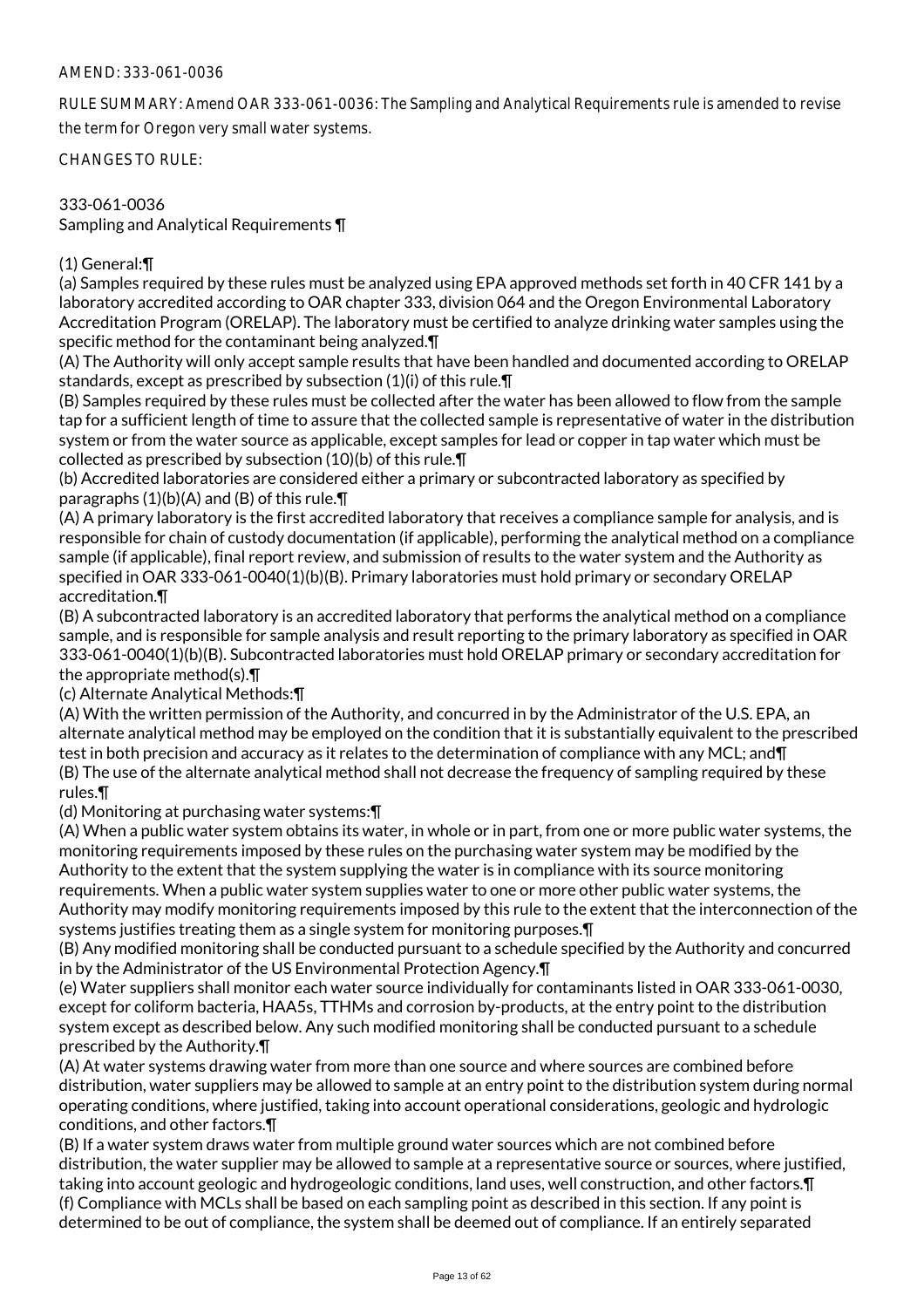portion of a water system is out of compliance, then only that portion of the system shall be deemed out of compliance.¶

(g) The Authority may require additional sampling and analysis for the contaminants included in OAR 333-061- 0030 when necessary to determine whether an unreasonable risk to health exists. The Authority may also require sampling and analysis for additional contaminants not included in OAR 333-061-0030 when necessary for public health protection.¶

(h) Water suppliers and their appointed representatives shall collect water samples from representative locations in the water system as prescribed in this rule and shall employ proper sampling procedures and techniques. Samples submitted to laboratories for analysis shall be clearly identified and shall include the name of the water system, public water system identification number, sampling date, and time, sample location identifying the sample tap and the name of the person collecting the sample.¶

(i) Measurements for turbidity, disinfectant residual, temperature, alkalinity, calcium, conductivity, chlorite, bromide, TOC, SUVA, dissolved organic carbon, UV254, orthophosphate, silica and pH may be performed on site using approved methods by individuals trained in sampling and testing techniques. Daily chlorite samples measured at the entrance to the distribution system must be performed by a party approved by the Authority.¶ (j) Nothing in these rules precludes the Authority or any of its duly authorized representatives from collecting samples and from using the results of such samples to determine compliance with applicable requirements of these rules.¶

(k) Wellfield Determination.¶

(A) At water systems possessing two or more wells that separately supply water to the distribution system, the Authority may consider those wells as a wellfield source for monitoring purposes provided the requirements of this rule are met. The Authority will determine whether the wellfield designation is appropriate based on information in a water system's source water assessment report.¶

(B) To be classified as a wellfield, wells must meet the following criteria:¶

(i) The wells must be within 2,500 feet of one another or as determined in a state approved hydrogeological study to minimize inter-well interference drawdowns. For wells located in a low-impact land use area, this criterion may be waived at the discretion of the Authority.¶

(ii) The wells must produce water from the same aquifer. This criterion is determined using source water assessment results, based on well reports, maps and other hydrogeological information.¶

(C) To be considered for wellfield designation, water suppliers must submit the following to the Authority:¶ (i) A schematic drawing showing all sources, entry points and relevant sample taps;¶

(ii) A map and description of the land use activities within the respective WHPAs (using the inventory section of the Source Water Assessment Report); and¶

(iii) A description of the pumping patterns.¶

(D) If a water system's wells are considered to comprise a wellfield, the susceptibility analysis conducted during the source water assessment is utilized to determine the sampling point(s). Table 14 summarizes the alternatives.¶

(E) To determine the most susceptible well, the area within the two-year TOT is considered. The Authority will consider the potential contaminant source inventory determined during the source water assessment, the aquifer sensitivity as defined in OAR 333-061-0050, pumping patterns and other pertinent hydrogeological information.¶ (F) The Authority may still designate more than one entry point within the wellfield as a sampling point if well construction or land use practices warrant. For a large area containing numerous wells, sub-wellfields may be identified, each with its own sample site designation.¶

(2) Inorganic chemicals.¶

(a) Antimony, Arsenic, Barium, Beryllium, Cadmium, Chromium, Cyanide, Fluoride, Mercury, Nickel, Selenium and Thallium.¶

(A) Sampling at water systems for regulated inorganic chemicals shall be conducted as follows:¶

(i) At community and NTNC water systems using surface water or GWUDI sources solely or in combination with groundwater sources, water suppliers must monitor at each point in the distribution system representative of each source after treatment or at entry points to the distribution system after any application of treatment. Initial monitoring must be conducted annually at each sampling point. Samples must be collected at the same sampling point unless conditions make another sampling point more representative of each source or treatment plant.¶ (ii) At community and NTNC water systems using groundwater sources, water suppliers must monitor at each point in the distribution system representative of each source after treatment or at entry points to the distribution system representative of each source after any application of treatment. Monitoring must be conducted once every three years at each sampling point. Samples must be collected at the same sampling point unless conditions make another sampling point more representative of each source or treatment plant.¶ (iii) At new TNC and state regulated water systems or existing TNC and state regulated water systems with new sources, water suppliers must monitor once for arsenic. Samples must be collected at the entry points to the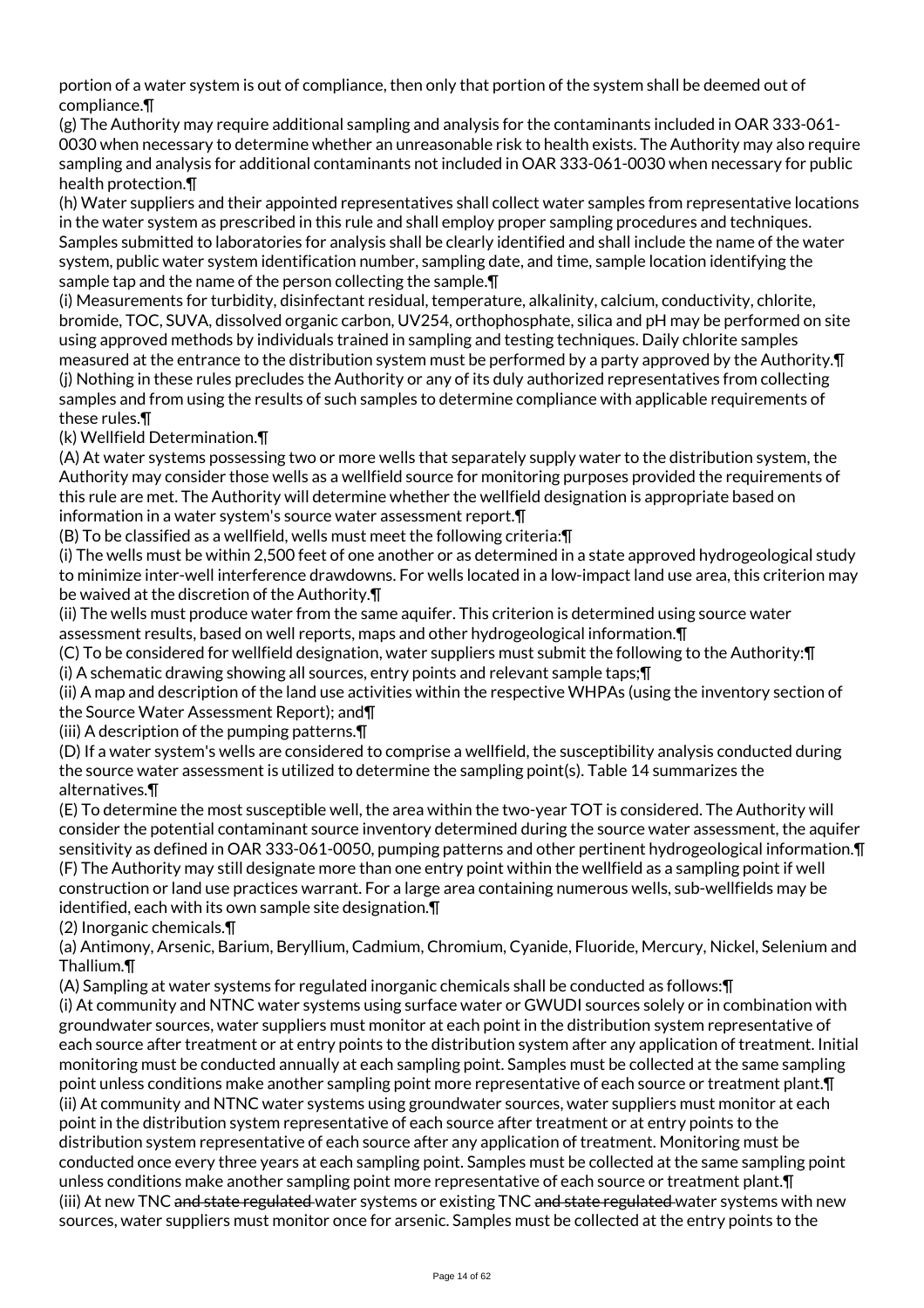distribution system representative of each source after any application of treatment.¶

(iv) If a system draws water from more than one source and the sources are combined before distribution, samples must be collected at an entry point to the distribution system during periods of normal operating conditions when water is representative of all the sources being used.¶

(v) At water systems with two or more wells that have been determined to constitute a wellfield as specified in subsection (1)(k) of this rule, the Authority may approve monitoring at those entry point(s) determined to represent water quality throughout the wellfield.¶

(B) The Authority may allow compositing of samples from a maximum of 5 sampling points, provided that the detection limit of the method used for analysis is less than one-fifth of the MCL. Compositing of samples is to be done in the laboratory. Composite samples must be analyzed within 14 days of collection. If the concentration in the composite sample is equal to or greater than one-fifth of the MCL of any inorganic chemical listed in section (2) of this rule, then a follow-up sample must be taken for the contaminants which exceeded one-fifth of the MCL within 14 days at each sampling point included in the composite. If duplicates of the original sample taken from each sampling point used in the composite are available, the water supplier may use these instead of resampling. The duplicates must be analyzed and the results reported to the Authority within 14 days of collection. If the water system serves more than 3,300 people, then compositing can only be allowed for that system. At water systems serving 3,300 people or less, compositing is allowed among multiple water systems provided the 5 sample limit is maintained.¶

(C) Water suppliers may apply to the Authority for a waiver from the monitoring frequencies specified in paragraph (2)(a)(A) of this rule on the condition that at least one sample is collected while the waiver is effective and the effective period for the waiver shall not exceed one nine-year compliance cycle.¶

(i) The Authority may grant a waiver provided water suppliers have monitored annually for at least three years at water systems supplied by surface water sources or have conducted a minimum of three rounds of monitoring (at least one sample shall have been collected since January 1, 1990) at water systems supplied by groundwater sources, and all analytical results are less than the MCLs prescribed in OAR 333-061-0030 for inorganic chemicals. At water systems with a new water source, a waiver may not be granted until three rounds of monitoring from the new source have been completed.¶

(ii) Waivers granted by the Authority shall be in writing and shall set forth the basis for the determination. The Authority shall review and revise, where appropriate, its determination of the appropriate monitoring frequency when the water supplier submits new monitoring data or where other data relevant to the appropriate monitoring frequency at the water system becomes available. In determining the appropriate reduced monitoring frequency, the Authority shall consider the reported concentrations from all previous monitoring; the degree of variation in reported concentrations; and other factors which may affect concentrations such as changes in groundwater pumping rates, changes in water system configuration, changes in operating procedures, or changes in stream flows or characteristics.¶

(D) At water systems where samples exceed a MCL as calculated in subsection  $(2)(i)$  of this rule, water suppliers must monitor quarterly beginning in the next quarter after the violation occurred. The Authority may decrease the quarterly monitoring requirement to the frequencies prescribed in paragraph (2)(a)(A) of this rule when it is determined that sample results are reliably and consistently below the MCL. Before such a decrease is permitted for a groundwater system, water suppliers must collect at least two quarterly samples or a minimum of four quarterly samples at water systems supplied by a surface water source.¶

(E) At new water systems or systems that use a new source of water, water suppliers must demonstrate compliance with the MCL within a period of time specified by the Authority. The water supplier must also comply with the initial sampling frequencies specified by the Authority to demonstrate compliance with the MCL. Routine and increased monitoring frequencies shall be conducted according to the requirements in this section.¶ (b) Asbestos:¶

(A) At community and NTNC water systems regardless of source, sampling must be conducted for Asbestos at least once during the initial three-year compliance period of each nine-year compliance cycle unless a waiver is granted by the Authority according to paragraph (2)(b)(B) of this rule.¶

(B) The Authority may grant a waiver from the monitoring prescribed by paragraph (2)(b)(A) of this rule if a water system is determined not to be vulnerable to either asbestos contamination in its source water or due to corrosion of asbestos-cement pipe, or both. If granted, the water supplier will not be required to monitor while the waiver remains in effect. A waiver remains in effect until the completion of the three year compliance period.¶ (C) At water systems vulnerable to asbestos contamination due solely to corrosion of asbestos-cement pipe, one sample must be collected at a tap served by the asbestos-cement pipe under conditions where asbestos contamination is most likely to occur.¶

(D) At water systems vulnerable to asbestos contamination due solely to asbestos in source water shall, one sample must be collected at the entry point to the distribution system after any treatment.¶ (E) A system vulnerable to asbestos contamination due both to its source water supply and corrosion of asbestos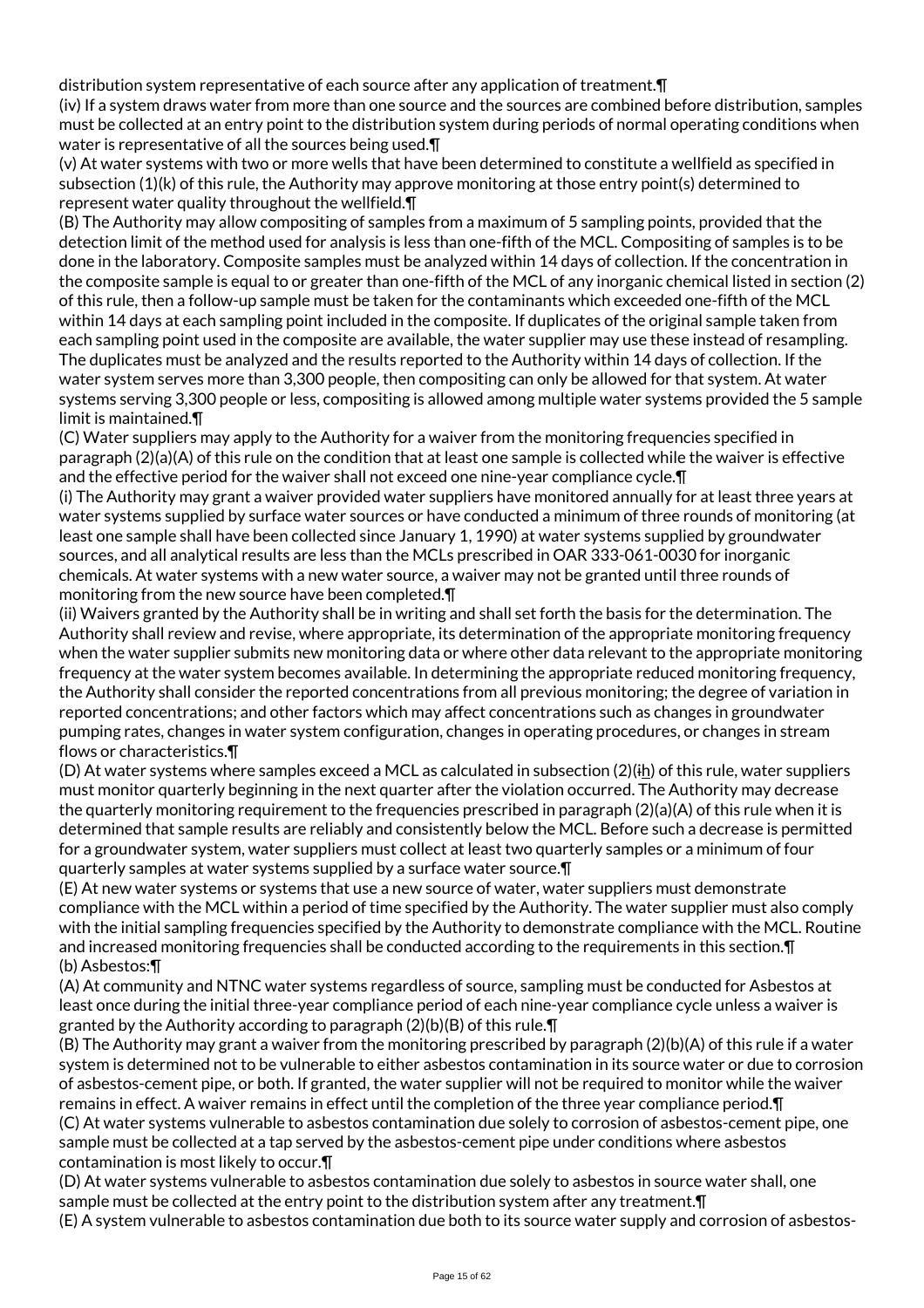cement pipe shall take one sample at a tap served by asbestos-cement pipe and under conditions where asbestos contamination is most likely to occur.¶

(F) If a sample result exceeds the MCL for asbestos as prescribed in subsection  $(2)(i)$  of this rule, the water supplier shall monitor quarterly beginning in the next quarter after the violation occurred. If the Authority determines that the sample results are reliably and consistently below the MCL based on a minimum of two quarterly samples for groundwater systems or a minimum of four quarterly samples for water systems using surface water sources, the monitoring may be returned to the frequency prescribed in paragraph (2)(b)(A) of this rule.¶

## (c) Nitrate:¶

(A) At community and NTNC water systems using surface water or GWUDI sources, water suppliers must monitor Nitrate every calendar quarter at each point in the distribution system representative of each source after treatment or at entry points to the distribution system after any application of treatment. The Authority may allow a water supplier to reduce the sampling frequency to annually provided that all analytical results from four consecutive quarters are less than 50 percent of the MCL. At surface water systems, monitoring shall return to quarterly if nitrate in any one sample is 50 percent of the MCL or greater.¶

(B) At community and NTNC water systems using groundwater sources, water suppliers must monitor nitrate annually at each point in the distribution system representative of each source after treatment or at entry points to the distribution system after any application of treatment. The Authority shall require quarterly monitoring for a least one year following any one sample in which the concentration of nitrate is 50 percent of the MCL or greater. Monitoring may return to annual after four consecutive quarterly samples are found to be reliably and consistently below the MCL.¶

(C) At TNC and state regulated water systems, water suppliers must monitor nitrate annually at each point in the distribution system representative of each source after treatment or at entry points to the distribution system after any application of treatment. At TNC water systems, water suppliers must monitor quarterly for at least one year following any one sample in which the concentration of nitrate is 50 percent of the MCL or greater. Monitoring may return to annual after four consecutive quarterly samples are found to be reliably and consistently below the MCL.¶

(D) After the initial round of quarterly sampling is completed at community and NTNC water systems where monitoring is annually, water suppliers must collect subsequent samples during the quarter(s) which previously resulted in the highest analytical result.¶

#### (d) Nitrite:¶

(A) At community, NTNC, and TNC water systems, water suppliers must collect one sample for nitrite at each point in the distribution system representative of each source after treatment or at entry points to the distribution system after any application of treatment.¶

(B) After the initial sample, at systems where analytical results for nitrite are <50 percent of the MCL, water suppliers must monitor once during each subsequent compliance period.¶

(C) Water suppliers must monitor every quarter for at least one year following any one sample in which the concentration is e50 percent of the MCL. A water system may change to annual monitoring after four consecutive quarterly samples are found to be reliably and consistently below 50 percent of the MCL.¶

(D) At water systems where an analytical result e50 percent of the MCL, water suppliers may never monitor less frequently than annually. At systems where monitoring is annually, water suppliers must collect each subsequent sample during the quarter(s) which previously resulted in the highest analytical result.¶

(E) The Authority may grant a waiver from the monitoring frequency specified in paragraph (2)(d)(B) of this rule provided that water systems have conducted a minimum of three rounds of monitoring (at least one sample shall have been collected since January 1, 1993), and all analytical results are less than 50 percent of the MCL prescribed in OAR 333-061-0030. At water systems that have been granted a waiver, water suppliers must monitor once during each nine-year compliance cycle. Waivers must be granted as prescribed by subparagraph  $(2)(a)(C)(ii)$  of this rule. $\P$ 

(F) At water systems with two or more wells that have been determined to constitute a wellfield as specified in subsection (1)(k) of this rule, the Authority may approve monitoring at those entry point(s) determined to represent water quality throughout the wellfield.¶

(e) Sodium:¶

(A) Samples of water which is delivered to users shall be analyzed for sodium as follows:¶

(i) At community and NTNC water systems using surface water or GWUDI sources, water suppliers must monitor once per year for each source.¶

(ii) At community and NTNC water systems using groundwater sources, water suppliers must monitor once every three years for each source.¶

(B) The water supplier shall report to the Authority the results of the analyses for sodium as prescribed in OAR 333-061-0040. The Authority shall notify local health officials of the test results.¶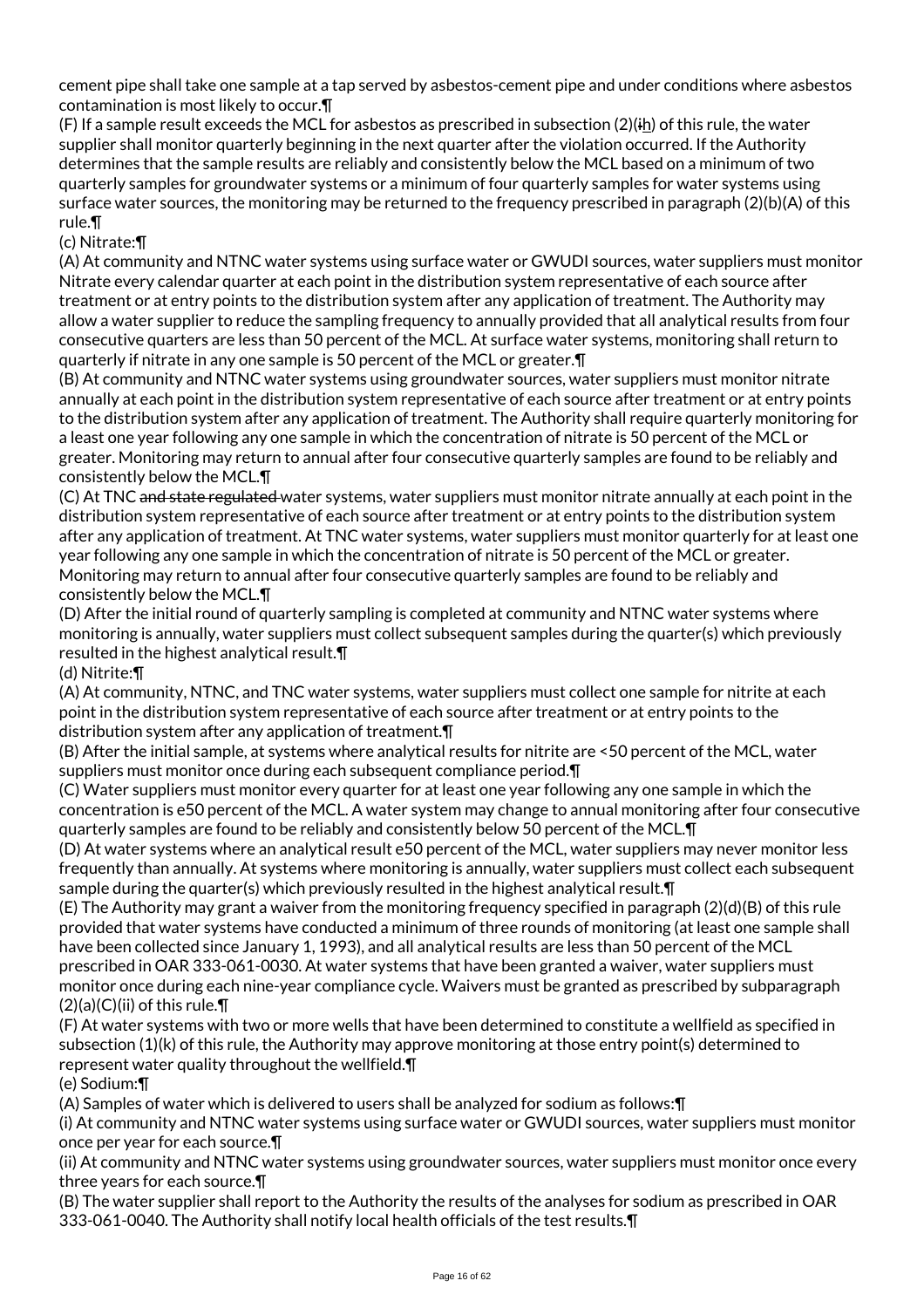# (f) Confirmation Samples:¶

(A) Where the results of sampling for antimony, arsenic, asbestos, barium, beryllium, cadmium, chromium, cyanide, fluoride, mercury, selenium or thallium exceed the MCL prescribed in OAR 333-061-0030 for inorganic chemicals, the Authority may require one additional sample to be collected as soon as possible after the initial sample was collected (but not to exceed two weeks) at the same sampling point.¶

(B) Where the results of sampling for nitrate or nitrite exceed the MCL prescribed in OAR 333-061-0030 for inorganic chemicals, water suppliers must collect one additional sample within 24 hours of notification of the results of the initial sample at the same sampling point. Water suppliers unable to comply with the 24-hr sampling requirement must initiate consultation with the Authority as soon as practical, but no later than 24 hours after learning of the violation and must immediately notify their users as prescribed in OAR 333-061-0042(2)(a)(B), and collect one additional sample within two weeks of notification of the results of the initial sample.¶ (C) If a confirmation sample required by the Authority is collected for any contaminant, the results of the initial and confirmation sample shall be averaged. The resultant average shall be used to determine the system's

compliance as prescribed in subsection (2)(ih) of this rule.¶

(g) The Authority may require more frequent monitoring than specified in subsections (2)(a) through (f) of this rule or may require confirmation samples for positive and negative results. Systems may apply to the Authority to conduct more frequent monitoring than is required in this section.¶

(h) Compliance with the inorganic MCLs as listed in OAR 333-061-0030(1) (Table 1) shall be determined based on the analytical result(s) obtained at each sampling point as follows:¶

(A) For water systems where the monitoring frequency is greater than annual, compliance with the MCLs for antimony, arsenic, asbestos, barium, beryllium, cadmium, chromium, cyanide, fluoride, mercury, selenium or thallium is determined by a running annual average (RAA) at any sampling point. If the average of sample results at any sampling point rounded to the same number of significant figures as the MCL for the substance in question is greater than the MCL, then the water system is out of compliance. If any single sample result would cause the annual average to be exceeded, then the system is out of compliance immediately. Any sample with results below the detection limit specified for the approved EPA analytical method shall be calculated at zero for the purpose of determining the annual average. If a water supplier fails to collect the required number of samples, compliance (average concentration) will be based on the total number of samples collected.¶

(B) At water systems where monitoring is annual or less frequent for antimony, arsenic, asbestos, barium, beryllium, cadmium, chromium, cyanide, fluoride, mercury, selenium or thallium, water suppliers must begin quarterly sampling if the level of a contaminant at any sampling point is greater than the MCL listed in OAR 333- 061-0030(1). The water supplier must then determine compliance with the MCL by RAA at the sampling point. The water system will not be considered in violation of the MCL until one year of quarterly monitoring is completed. If any sample result will cause the RAA to exceed the MCL at any sampling point, the system is out of compliance with the MCL immediately. If a water supplier fails to collect the required number of samples, compliance (average concentration) will be based on the total number of samples collected.¶

(C) Compliance with MCLs for nitrate and nitrite is determined based on one sample if the levels of these contaminants are below the MCLs. If the levels of nitrate or nitrite exceed the MCLs in the initial sample, a confirmation sample is required in accordance with paragraph (2)(f)(B) of this rule and compliance shall be determined based on the average of the initial and confirmation samples.¶

(D) If the results of an analysis as prescribed in this rule indicate the level of any contaminant exceeds the MCL, the water supplier shall report the analysis results to the Authority within 48 hours as prescribed in OAR 333- 061-0040 and initiate the public notice procedures as prescribed by OAR 333-061-0042.¶

(E) A water system's RAA is calculated by averaging the analytical results for the current monitoring period and the previous monitoring periods within a one-year time frame. For water systems where monitoring is less frequently than quarterly, the first sample result that exceeds the MCL is considered to be the initial sample result for determination of the RAA. Multiple sample results within any monitoring period will be averaged and then rounded to the same number of significant figures as the MCL of the contaminant in question. For the purposes of calculating a RAA, a monitoring period may be a calendar month or calendar quarter. Special samples, as described by paragraph (1)(h)(C) of this rule, will not be included in the calculation of a system's RAA.¶ (3) Organic chemicals:¶

(a) At community and NTNC water systems, water suppliers must monitor according to this section for the following regulated synthetic organic chemicals (SOC): Alachlor, Atrazine, Benzo(a)pyrene, Carbofuran, Chlordane, Dalapon, Dibromochloropropane, Dinoseb, Dioxin(2,3,7,8-TCDD), Diquat, Di(2-ethylhexyl)adipate, Di(2-ethylhexyl)phthalate, Endothall, Endrin, Ethylene dibromide, Glyphosate, Heptachlor, Heptachlor epoxide, Hexachlorobenzene, Hexachlorocyclopentadiene, Lindane(BHC-g), Methoxychlor, Oxamyl(Vydate), Picloram, Polychlorinated biphenyls, Pentachlorophenol, Simazine, Toxaphene, 2,4-D and 2,4,5-TP Silvex.¶ (A) Initial sampling.¶

(i) At sampling points served by surface water or GWUDI sources, samples must be collected at each point in the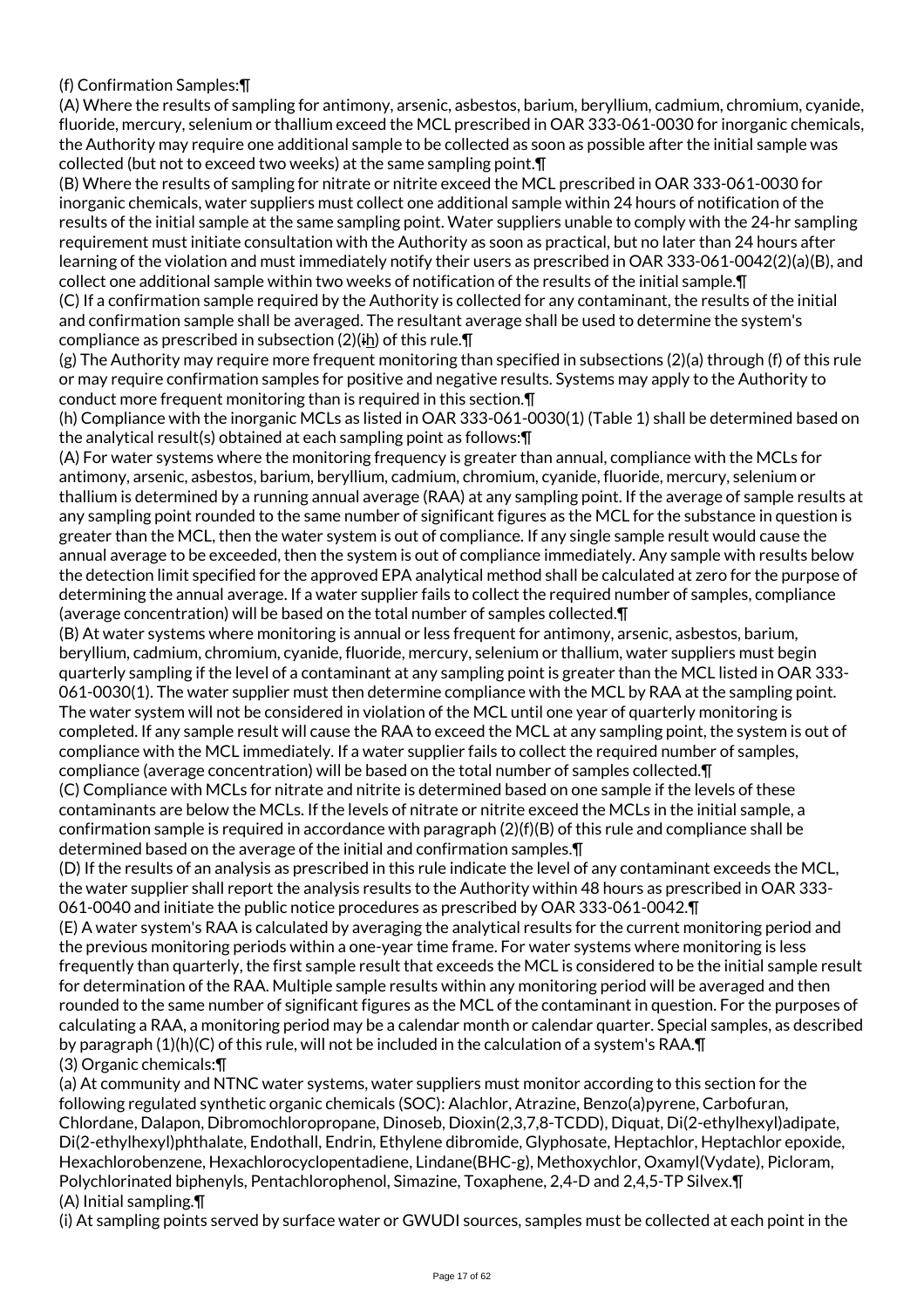distribution system representative of each source after treatment or at entry points to the distribution system after any application of treatment. At least four consecutive quarterly samples must be collected at each sampling point during each compliance period. Samples must be collected from the same sampling point unless conditions make another sampling point more representative of each source or treatment plant.¶

(ii) At sampling points served by groundwater sources only, samples must be collected at every entry point to the distribution system after any application of treatment. Samples must be collected annually for three consecutive years at each sampling point during each compliance period. Samples must be collected from the same sampling point unless conditions make another sampling point more representative of each source or treatment plant. New wells in an existing wellfield, within an existing DWPA, or within an area well characterized by area-wide source water assessments or past monitoring results as determined by the Authority, may be eligible for a reduction in initial monitoring from three consecutive annual samples to one sample if no detections occur and if, based on the system's source water assessment, the Authority determines that the new well is producing from the same and only the same aquifer or does not significantly modify the existing DWPA.¶

(iii) If a system draws water from more than one source and sources are combined before distribution, samples must be collected at an entry point to the distribution system during periods of normal operating conditions when water is representative of all the sources being used.¶

(iv) At water systems with two or more wells that have been determined to constitute a wellfield as specified in subsection (1)(k) of this rule, sampling may be reduced to only those entry points designated by the Authority.¶ (B) If the initial analyses as specified in subparagraphs (3)(a)(A)(i) or (ii) of this rule does not detect any contaminant listed in subsection (3)(a) of this rule, then monitoring at each sampling point should be conducted as follows:¶

(i) At water systems serving more than 3,300 people, two quarterly samples in the same calendar year during each repeat 3-year compliance period; or¶

(ii) At systems serving 3,300 people or less, one sample in each repeat 3-year compliance period.¶ (C) Water suppliers may apply to the Authority for a waiver from the monitoring frequencies specified in subparagraphs (3)(a)(A)(i) or (ii) or paragraph (3)(a)(B) of this rule. If the Authority determines there was no previous use of a contaminant within a watershed or zone of influence, a waiver may be granted. If the Authority determines that a contaminant was used previously or the use of a contaminant is unknown then the factors specified in subparagraph (3)(a)(C)(iii) of this rule shall determine whether a waiver is granted. A waiver must be in place prior to the year in which the monitoring is to be conducted. Water suppliers must reapply for a waiver for each compliance period. Regardless of waiver status, monitoring must occur at the minimum frequencies specified in subparagraph (3)(a)(C)(v) or (vi) of this rule.¶

(i) The DWPA delineated during the source water assessment must be used according to Authority procedures and guidance.¶

(ii) For waivers based on the use of a contaminant, the criteria considered by the Authority includes but is not limited to the use, storage, distribution, transport and disposal of the contaminant within the delineated recharge or watershed area.¶

(iii) For waivers based on susceptibility to contamination, the criteria considered by the Authority includes but is not limited to the history of bacteria or nitrate contamination, well construction, agricultural management practices, infiltration potential, contaminant mobility and persistence, previous analytical results, the proximity of the system to a potential point or non-point source of contamination, and use of PCBs in equipment used in the production, distribution, or storage of water.¶

(iv) The Authority may establish area-wide waivers based on historical monitoring data, land use activity, and the results of source water assessments or waivers based on use or susceptibility.¶

(v) Monitoring must be conducted at least once every six years for all SOCs if an Authority approved drinking water protection plan exists for the water system.¶

(vi) Monitoring must be conducted at least once every nine years for those SOCs not used within the DWPA if no Authority approved drinking water protection plan exists for a water system. Monitoring must be conducted at least once every six years or once every nine years as determined by the Authority, for those SOCs used within the DWPA based upon SOC chemical characteristics, aquifer characteristics and well construction.¶

(D) If a contaminant listed in subsection (3)(a) of this rule is detected at a water system equal to or greater than the minimum detection limit listed in Table 15, then the water supplier shall monitor quarterly at each sampling point where a detection occurred. If a contaminant is detected at a concentration greater than the MCL, monitoring must be conducted as prescribed by paragraph  $(3)(a)(E)$  of this rule. $\P$ 

(i) The Authority may reduce the monitoring frequency required by paragraph (3)(a)(D) of this rule to annually if at least two quarterly samples for groundwater sources or four quarterly samples for surface water sources are reliably and consistently below the MCL. Annual monitoring according to this subparagraph must be conducted during the quarter that previously yielded the highest analytical result.¶

(ii) At systems where three consecutive annual samples are collected with no detection of a contaminant, water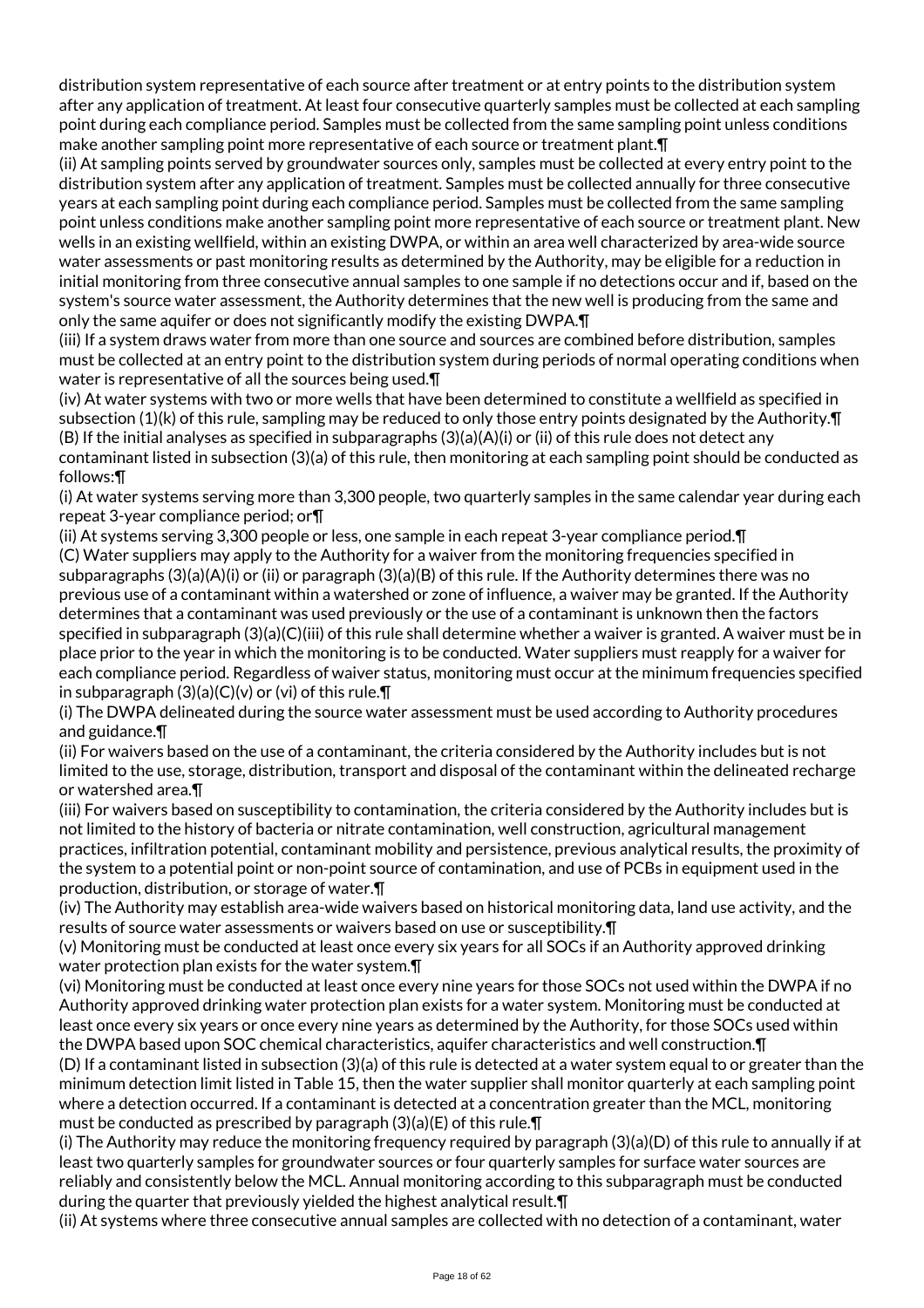suppliers may apply to the Authority for a waiver. Monitoring may not be reduced to less often than annually except upon receipt of a waiver granted by the Authority.¶

(iii) If monitoring required by paragraphs (3)(a)(A) through (D) of this rule results in the detection of either Heptachlor or Heptachlor epoxide, then subsequent monitoring shall analyze for both contaminants. **[1**] (E) If a contaminant listed in subsection (3)(a) of this rule is detected at a concentration greater than the MCL, then the water supplier must monitor quarterly. After a minimum of four quarterly samples, if results are reliably and consistently below the MCL and in compliance with paragraph (3)(a)(H) of this rule, then the water supplier may monitor annually.¶

(F) The Authority may require confirmation samples for positive or negative results. If a confirmation sample is required by the Authority, the result must be averaged with the original sample result (unless the previous sample has been invalidated by the Authority) and the average used to determine compliance.¶

(G) The Authority may allow compositing of samples to reduce the number of samples to be analyzed at a water system. Composite samples from a maximum of five sampling points are allowed, provided that the detection limit of the method used for analysis is less than one-fifth of the MCL. Compositing of samples must be conducted in the laboratory and analyzed within 14 days of sample collections. If the concentration in the composite sample detects one or more contaminants listed in subsection (3)(a) of this rule, then a follow-up sample must be collected and analyzed within 14 days at each sampling point included in the composite, and be analyzed for that contaminant. Duplicates collected for the original composite samples may be used instead of re-sampling provided the duplicates are analyzed and the results reported to the Authority within 14 days of collection. For water systems serving more than 3,300 people, the Authority may allow compositing at sampling points only within a single system. For systems serving 3,300 people or less, the Authority may allow compositing among different systems, provided the 5-sample limit is maintained.¶

(H) Compliance with contaminants listed in OAR 333-061-0030(2)(a) shall be determined based on the analytical results obtained at each sampling point. If one sampling point is in violation of an MCL, the water system is in violation of the MCL. At water systems where monitoring is more than once per year, compliance with the MCL is determined by a running annual average (RAA) at each sampling point. At systems where annual or less frequent monitoring takes place, if sample results exceed the regulatory detection limit prescribed in paragraph (3)(a)(D) of this rule (Table 15), monitoring must be increased to quarterly. A water system will not be considered in violation of the MCL until one year of quarterly monitoring is completed. If any single sample result will cause the RAA to exceed the MCL at any sampling point, the system is out of compliance with the MCL immediately. If a water supplier fails to collect the required number of samples, compliance will be based on the total number of samples collected. If a sample result is less than the detection limit, zero will be used to calculate the annual average. If the system is out of compliance, the system shall follow the reporting and public notification procedures as prescribed in OAR 333-061-0040 and 333-061-0042(2)(b)(A).¶

(I) The RAA for a contaminant is calculated by averaging the analytical results for the current monitoring period and the previous monitoring periods within a one-year time frame. For water systems where monitoring is less frequent than quarterly, the first sample result that exceeds the detection limit or MCL is considered to be the initial sampling result for determination of the RAA. Multiple sample results within any monitoring period will be averaged and then rounded to the same number of significant figures as the MCL for the contaminant in question. For the purposes of calculating a RAA, a monitoring period may be a calendar month or calendar quarter. Special samples, as described by paragraph (1)(h)(C) of this rule, will not be included in the calculation of the RAA at a water system.¶

(J) At new water systems or systems where a new source of water is added, water suppliers must demonstrate compliance with the MCL within a period of time specified by the Authority. The water supplier must also comply with the initial sampling frequencies specified by the Authority to demonstrate compliance with the MCL.¶ (b) Water suppliers responsible for community and NTNC water systems must conduct monitoring according to this section for the following regulated volatile organic chemicals (VOCs): Benzene, Carbon tetrachloride, cis-1,2- Dichloroethylene, Dichloromethane, Ethylbenzene, Monochlorobenzene, o-Dichlorobenzene, p-Dichlorobenzene, Styrene, Tetrachloroethylene(PCE), Toluene, trans-1,2-Dichloroethylene, Trichloroethylene(TCE), Vinyl chloride, Xylenes(total), 1,1-Dichloroethylene, 1,1,1-Trichloroethane, 1,1,2-Trichloroethane, 1,2-Dichloroethane, 1,2- Dichloropropane, and 1,2,4-Trichlorobenzene.¶

(A) Initial monitoring:¶

(i) At sampling points served by surface water or GWUDI sources, samples must be collected at each point in the distribution system representative of each source after treatment or at entry points to the distribution system after any application of treatment. At least four consecutive quarterly samples must be collected at each sampling point during each compliance period. Samples must be collected from the same sampling point unless conditions make another sampling point more representative of each source or treatment plant.¶

(ii) At sampling points served by groundwater sources only, samples must be collected at every entry point to the distribution system after any application of treatment. Samples must be collected annually for three consecutive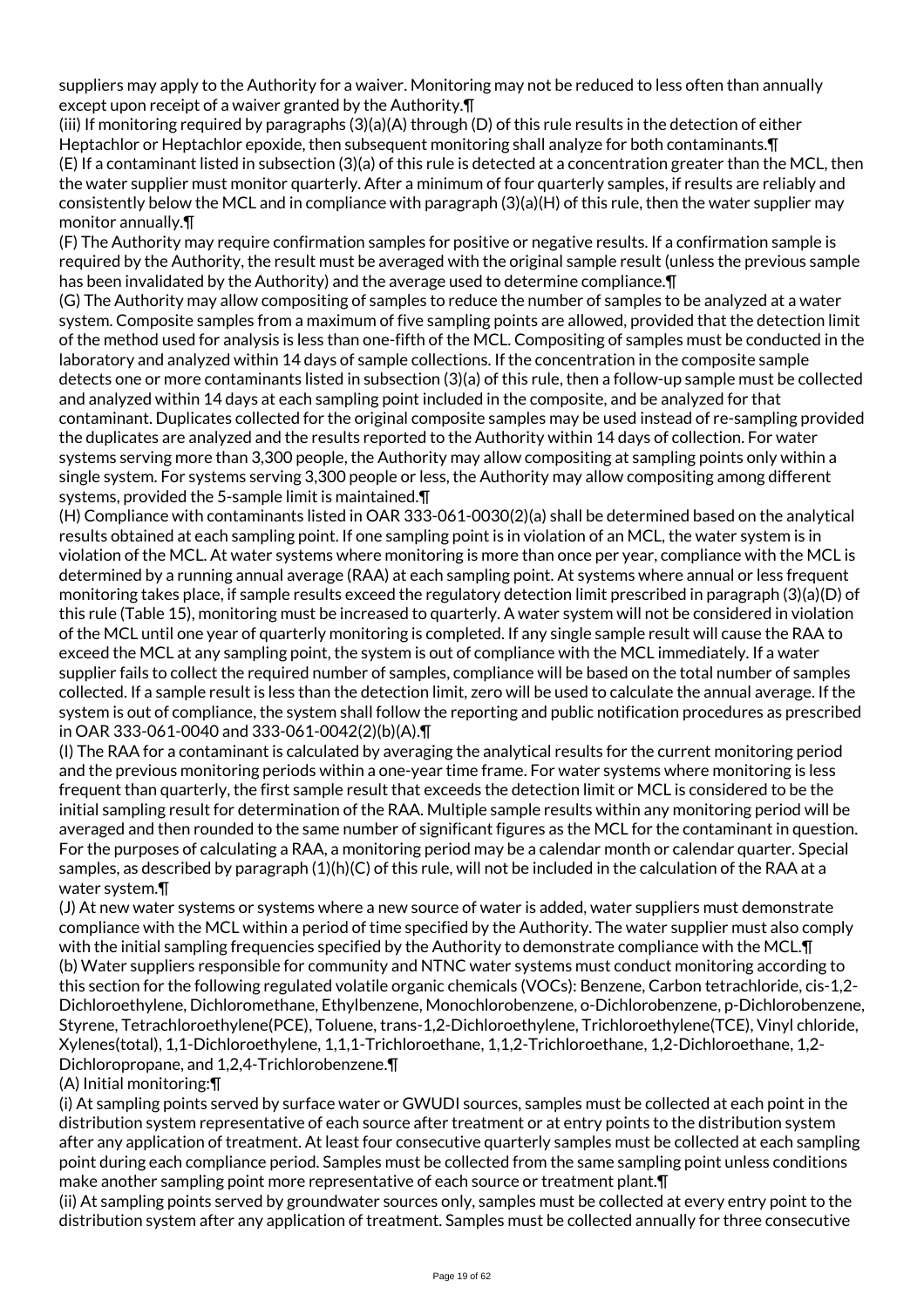years at each sampling point during each compliance period. Samples must be collected from the same sampling point unless conditions make another sampling point more representative of each source or treatment plant. New wells in an existing wellfield, within an existing DWPA, or within an area well characterized by area-wide source water assessments or past monitoring results as determined by the Authority, may be eligible for a reduction in initial monitoring from three consecutive annual samples to one sample if no detections occur and if, based on the system's source water assessment, the Authority determines that the new well is producing from the same and only the same aquifer or does not significantly modify the existing DWPA.¶

(iii) The Authority may designate additional sampling points within the distribution system or at the consumer's tap which more accurately determines consumer exposure to VOCs.¶

(iv) If a water system draws water from more than one source and the sources are combined before distribution, the samples must be collected at entry points to the distribution system during periods of normal operating conditions when water is representative of all sources being used.¶

(v) A water system with two or more wells that have been determined to constitute a wellfield as specified in subsection (1)(k) of this rule may reduce sampling to only those entry point(s) designated by the Authority.¶ (B) If the initial analyses conducted according to subparagraphs (3)(b)(A)(i) or (ii) of this rule do not detect any contaminant listed in subsection (3)(b) of this rule, then monitoring for all of the VOCs should be conducted as follows:¶

(i) For sampling points served by surface water or GWUDI sources, one sample every year per entry point; or¶ (ii) For sampling points served only by groundwater sources, one sample every three years per entry point.¶ (C) Water suppliers may apply to the Authority for a waiver from the monitoring frequencies specified in paragraph (3)(b)(B) of this rule. Waivers will be granted according to the criteria and procedures specified in subparagraphs (3)(a)(C)(i) through (vi) of this rule if the Authority determines there were no detections of any contaminant listed in subsection (3)(b) of this rule and if an Authority approved drinking water protection plan exists for the water system or for those VOCs used within a portion of the DWPA that the Authority has determined is not susceptible to VOC contamination.¶

(i) Waivers granted for monitoring at groundwater systems shall be effective for no more than six years.¶ (I) Waivers must be in place prior to the year in which monitoring is to be conducted, and water suppliers must reapply for a waiver from VOC monitoring every two compliance periods (six years).¶

(II) As a condition of a waiver, water suppliers must collect one sample at each sampling point during the time the waiver is in effect and update the vulnerability assessment for the water system addressing those factors listed in subparagraphs (3)(a)(C)(ii) and (iii) of this rule. The Authority must be able to confirm that a system is not susceptible within three years of the original determination, and every time the vulnerability assessment is updated, or the waiver is invalidated and monitoring must be conducted as specified in paragraph (3)(b)(B) of this rule.¶

(ii) At water systems using surface water that have been determined not to be vulnerable to VOC contamination by the Authority, monitoring must be conducted at the frequency prescribed by the Authority. Water suppliers must update the vulnerability assessment for such water systems during each compliance period and submit the vulnerability assessment to the Authority regardless of the frequency of monitoring.¶

(iii) The Authority may establish area-wide waivers based on historical monitoring data, land use activity, the results of source water assessments or waivers granted for use of VOCs or susceptibility to VOC contamination.¶ (D) If a contaminant listed in subsection (3)(b) of this rule (except vinyl chloride) is detected in any sample at a concentration greater than the minimum detection limit of 0.0005 mg/l, then the water supplier shall monitor quarterly at each sampling point where a detection occurred except as provided in subparagraph (3)(b)(D)(i) of this rule.¶

(i) The Authority may reduce the monitoring frequency specified in this paragraph to annually if results for the water system are reliably and consistently below the MCL for at least two quarters for sample points served only by groundwater sources and four quarters for sample points served by surface water or GWUDI sources.¶ (I) For annual monitoring, samples must be collected during the quarter that previously yielded the highest analytical result.¶

(II) If a contaminant is detected at a concentration greater than 0.0005 mg/l but below the MCL in one of the annual samples as prescribed by subparagraph  $(3)(b)(D)(i)$  of this rule, the water supplier must monitor at the frequency specified by the Authority but in no case less frequently than annually.¶

(ii) At water systems or sampling points where three consecutive annual samples are collected with no detection of a contaminant, water suppliers may apply to the Authority for a waiver. Monitoring may not be reduced to less often than annually except upon by a waiver granted by the Authority.¶

(iii) At water systems using groundwater sources where one or more of the following two-carbon organic compounds was detected: trichloroethylene, tetrachloroethylene, 1,2-dichloroethane, 1,1,1-trichloroethane, cis-1,2-dichloroethylene, trans-1,2-dichloroethylene or 1,1-dichloroethylene, the water supplier shall monitor quarterly for vinyl chloride. A vinyl chloride sample shall be collected at each sampling point at which one or more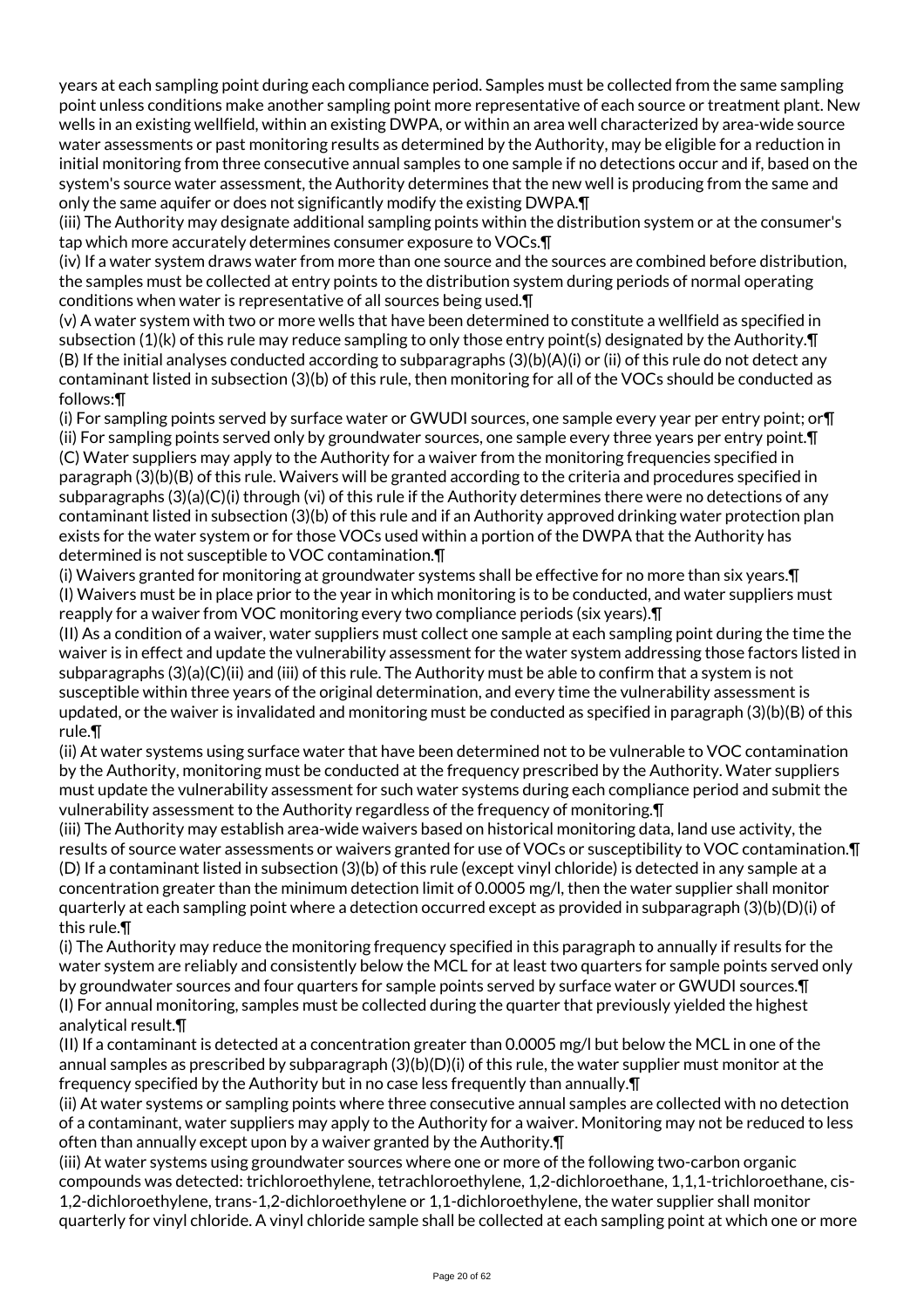of the two-carbon organic compounds was detected. If the results of the first analysis do not detect vinyl chloride, the Authority may reduce the quarterly monitoring frequency of vinyl chloride monitoring to one sample during each compliance period. Water suppliers responsible for surface water systems are required to monitor for vinyl chloride at the discretion of the Authority.¶

(E) If a contaminant listed in subsection (3)(b) of this rule is detected at a concentration greater than the MCL, then the water supplier must monitor quarterly. After a minimum of four consecutive quarterly samples, if results are reliably and consistently below the MCL and in compliance with paragraph (3)(b)(H) of this rule, then the water supplier may monitor annually. Annual samples must be collected during the quarter which previously yielded the highest analytical result.¶

(F) The Authority may require confirmation samples for positive or negative results. If a confirmation sample is required by the Authority, the result must be averaged with the original sample result and the average used to determine compliance.¶

(G) The Authority may allow compositing of samples to reduce the number of samples to be analyzed by the system. Composite samples from a maximum of five sampling points are allowed, provided that the detection limit of the method used for analysis is less than one-fifth of the MCL. Compositing of samples must be conducted in the laboratory and samples must be analyzed within 14 days of sample collections. If the concentration in the composite sample is 0.0005 mg/l or greater for any contaminant listed in subsection (3)(b) of this rule, then a follow-up sample must be collected and analyzed within 14 days at each sampling point included in the composite, and be analyzed for that contaminant. Duplicates collected for the original composite samples may be used instead of resampling provided the duplicates are analyzed and the results reported to the Authority within 14 days of collection. For water systems serving a population greater than 3,300 people, the Authority may allow compositing at sampling points only within a single water system. For water systems serving population of 3,300 people or less, the Authority may allow compositing among different water systems provided the 5-sample limit is maintained.¶

(H) Compliance with contaminants listed in OAR 333-061-0030(2)(c) shall be determined based on the analytical results obtained at each sampling point. If one sampling point is in violation of an MCL, the water system is in violation of the MCL. For systems where monitoring is more than once per year, compliance with the MCL is determined by a running annual average (RAA) at each sampling point. At systems where annual or less frequent monitoring takes place, if sample results exceed the MCL, monitoring must be increased to quarterly. The system will not be considered in violation of the MCL until at least one year of quarterly sampling is completed. If any single sample result will cause the running annual average to exceed the MCL at any sampling point, the system is out of compliance with the MCL immediately. If a water supplier fails to collect the required number of samples, compliance will be based on the total number of samples collected. If a sample result is less than the detection limit, zero will be used to calculate the annual average. If the water system is out of compliance, the water supplier shall follow the reporting and public notification procedures as prescribed in 333-061-0040 and 333-061- 0042(2)(b)(A).¶

(I) The RAA for a contaminant is calculated by averaging the analytical results for the current monitoring period and the previous monitoring periods within a one-year time frame. For water systems where monitoring is less frequent than quarterly, the first sample result that exceeds the detection limit or MCL is considered to be the initial sampling result for determination of the RAA. Multiple sample results within any monitoring period will be averaged and then rounded to the same number of significant figures as the MCL for the contaminant in question. For the purposes of calculating a RAA, a monitoring period may be a calendar month or calendar quarter. Special samples, as described by paragraph (1)(h)(C) of this rule, will not be included in the calculation of the running annual average at a water system.¶

(J) At new water systems or water systems using a new source of water, water suppliers must demonstrate compliance with the MCL within a period of time specified by the Authority. The water supplier must also comply with the initial sampling frequencies specified by the Authority to demonstrate compliance with the MCL.¶

(4) Disinfectant Residuals, Disinfection Byproducts, and Disinfection Byproduct Precursors.¶

(a) General sampling and analytical requirements. The requirements of this section apply to all community and NTNC water systems where a disinfectant (oxidant) is added to the water supply at any point in the treatment process or deliver water in which a disinfectant (oxidant) has been added to the water supply except that compliance with paragraph (4)(i)(B) is required at TNCs where chlorine dioxide is used as a disinfectant or oxidant.¶

(A) Water suppliers must collect all samples during normal operating conditions.¶

(B) Failure to monitor in accordance with the monitoring plan as specified in paragraph (4)(c)(B) of this rule is a monitoring violation.¶

(C) Failure to monitor will be treated as a violation for the entire period covered by the annual average where compliance is based on a running annual average (RAA) of monthly or quarterly samples or averages and where a water supplier's failure to monitor makes it impossible to determine compliance with MCLs or MRDLs.¶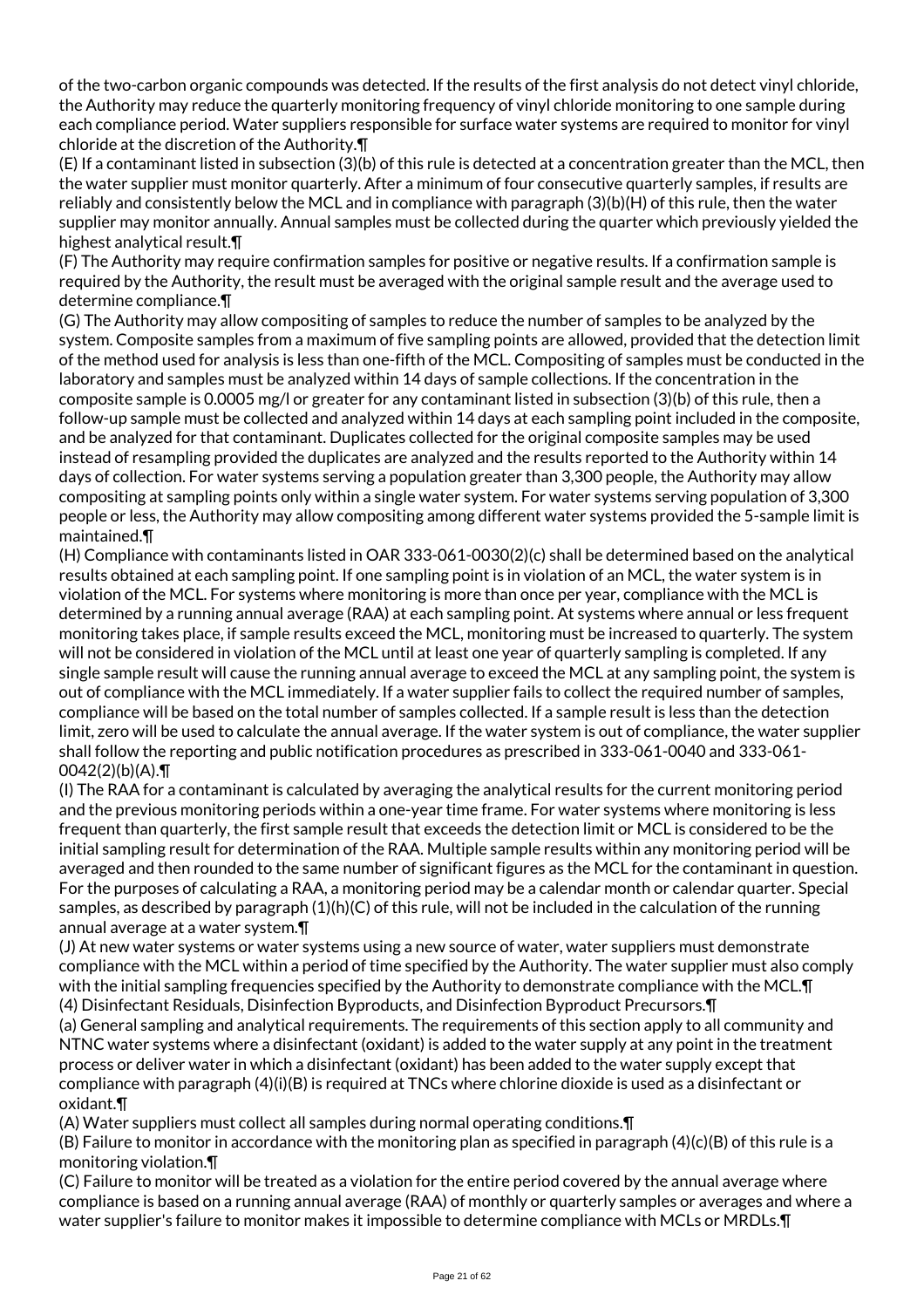(D) Water suppliers may use only data collected under the provisions of this rule to qualify for reduced monitoring.¶

(E) All samples collected and analyzed under the provisions of section (4) of this rule must be included in determining compliance, even if that number is greater than the minimum required.¶

(b) Initial Distribution System Evaluation (IDSE) Requirements. This subsection establishes monitoring and other requirements for identifying monitoring locations which, in conjunction with the requirements of subsections (4)(c) and (4)(d) of this rule, determine compliance with the MCLs for TTHM and HAA5 as specified in OAR 333- 061-0030. Water suppliers for NTNC water systems serving less than 10,000 people are exempt from the requirements of this subsection.¶

(A) Water suppliers that begin adding a disinfectant to a water system must complete an IDSE by conducting either standard monitoring or a system specific study. Water suppliers must consult with the Authority after completing the IDSE to identify compliance monitoring locations prior to developing a monitoring plan as prescribed in paragraph (4)(c)(B) of this rule that includes monitoring locations identified through the IDSE process. Samples collected to conduct an IDSE will not be used for the purpose of determining compliance with MCLs as prescribed by OAR 333-061-0030(2)(b).¶

(B) Standard monitoring.¶

(i) Standard monitoring plans must include the elements specified in subparagraphs (4)(b)(B)(i)(I) through (III) of this rule:¶

(I) A schematic of the distribution system (including distribution system water sources, entry points, and storage facilities), with notes indicating the locations and dates of all projected standard monitoring;¶

(II) An explanation of standard monitoring location selection, and a summary of data relied on to justify the selection; and¶

(III) The population served and source water classification for the water system.¶

(ii) Water suppliers must monitor as indicated in Table 16 below. Water suppliers must collect dual sample sets at each monitoring location, and at least one round of monitoring must be conducted during the peak historical month for TTHM or HAA5 levels, or during the month of warmest water temperature. Water suppliers must review available compliance, study, or operational data to determine the peak historical month for TTHM or HAA5 levels or the month of warmest water temperature.¶

(iii) Samples must be collected at locations spread throughout the distribution system.¶

(iv) If the number of entry points to the distribution system is fewer than the number of entry point monitoring locations specified in Table 16, excess entry point samples must be replaced equally by samples collected at locations where you would expect to find high TTHM and HAA5 concentration. If there is an odd number of excess sampling locations, the additional sample must be collected at a location where you would expect to find high TTHM concentration. If the number of entry points to the distribution system is greater than the number of entry point monitoring locations specified in Table 16, the samples must be collected at entry points having the highest annual water flows.¶

(v) Monitoring in accordance with Table 16 may not be reduced according to the provisions of subsection (1)(d) of this rule.¶

(vi) IDSE report. Water suppliers must submit an IDSE report to the Authority within 90 days of completing standard monitoring that includes the following elements:¶

(I) All TTHM and HAA5 analytical results collected according to this rule, and all standard monitoring analytical results collected during the period of the IDSE as individual analytical results and a LRAA presented in a format acceptable to the Authority. If changed from the standard monitoring plan prescribed by subparagraph (4)(b)(B)(i) of this rule, the report must also include a schematic of the distribution system, the population served, and the source water type.¶

(II) An explanation of any deviations from the approved standard monitoring plan.¶

(III) Recommended times and locations for the compliance monitoring required by subsections (4)(c) and (4)(d) of this rule, based on the protocol prescribed by subparagraph (4)(b)(D)(iii) of this rule, including an explanation for why the locations were selected.¶

(C) System Specific Study. A system specific study must be based on modeling as prescribed by subparagraph  $(4)(b)(C)(i)$  of this rule. $\P$ 

(i) Modeling. Water suppliers may conduct analysis of an extended period simulation hydraulic model. The hydraulic model and analysis must meet the following criteria:¶

(I) The model must simulate a 24-hour variation in demand and show a consistently repeating 24-hour pattern of residence time;¶

(II) The model must represent the following criteria: (1) 75 percent of pipe volume; (2) 50 percent of pipe length; (3) all pressure zones; (4) all 12-inch diameter and larger pipes; (5) all 8-inch and larger pipes that connect pressure zones, influence zones from different sources, storage facilities, major demand areas, pumps, and control valves, or are known or expected to be significant conveyors of water; (6) all 6-inch and larger pipes that connect remote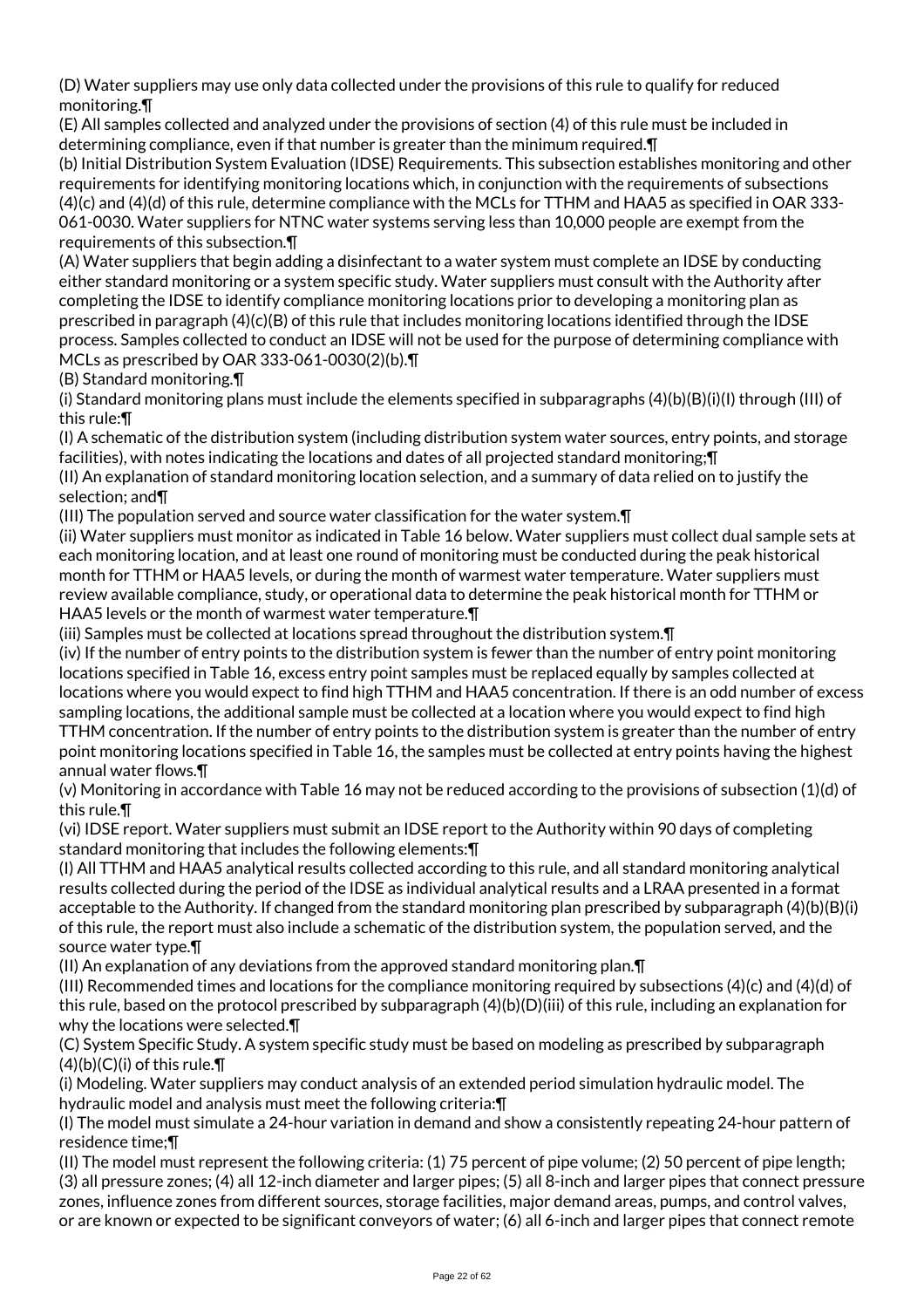areas of a distribution system to the main portion of the system; (7) all storage facilities with standard operations represented in the model; and (8) all active pump stations with controls represented in the model; and (9) all active control valves; and¶

(III) The model must be calibrated, or have calibration plans for the current configuration of the distribution system during the period of highest TTHM formation potential. All storage facilities must be evaluated as part of the calibration process. Calibration must be completed no later than 12-months after submission of the system specific study plan.¶

(IV) Reporting modeling. The system specific study plan must include: (1) tabular or spreadsheet data demonstrating that the model meets requirements in subparagraph (C)(i)(II) of this section; (2) a description of all calibration activities undertaken, and if calibration is complete, a graph of predicted tank levels versus measured tank levels for the storage facility with the highest residence time in each pressure zone, and a time series graph of the residence time at the longest residence time storage facility in the distribution system showing the predictions for the entire simulation period (that is, from time zero until the time it takes to for the model to reach a consistently repeating pattern of residence time); (3) model output showing preliminary 24 hour average residence time predictions throughout the distribution system; (4) timing and number of samples representative of the distribution system planned for at least one monitoring period of TTHM and HAA5 dual sample monitoring at a number of locations no less than would be required for the system under standard monitoring in paragraph (4)(b)(B) of this rule during the historical month of high TTHM; (5) description of how all requirements will be completed no later than 12 months after system submits the system specific study plan; (6) schematic of the distribution system (including distribution system entry points and their sources, and storage facilities), with notes indicating the locations and dates of all completed system specific study monitoring (if calibration is complete) and all compliance monitoring conducted in accordance with this rule; and (7) population served and system type (surface water, groundwater under the direct influence of surface water, or groundwater).¶

(V) If a model is submitted that does not meet the requirements of subparagraph (4)(b)(C)(i) of this rule, the system must correct the deficiencies and respond to Authority inquiries concerning the model. Failure to correct deficiencies or respond to inquiries by the Authority will result in the system having to conduct standard monitoring as prescribed by paragraph (4)(b)(B) of this rule.¶

(ii) IDSE report. Water suppliers must submit the IDSE report to the Authority within 90 days of completing the system specific study, and the report must include the following elements:¶

(I) The IDSE report must include all system specific study monitoring results collected during the period of the system specific study submitted in a tabular or spreadsheet format acceptable to the Authority. If changed from the system specific study plan submitted under paragraph (4)(b)(C) of this rule, the IDSE report must also include a schematic of the distribution system, the population served, and source water classification; [I]

(II) If using the modeling provision prescribed by subparagraph  $(4)(b)(C)(i)$  of this rule, the water supplier must include final information for the elements described in subparagraphs (4)(b)(C)(i)(IV) and (V) of this rule, and a 24 hour time series graph of residence time for each location selected for monitoring in accordance with subsections  $(4)(c)$  and  $(4)(d)$  of this rule; $\P$ 

(III) The water supplier must recommend monitoring locations selected for monitoring in accordance with subsections (4)(c) and (4)(d) of this rule based on the protocol in paragraph (4)(b)(D) of this rule. It must also recommend and justify the timing of the monitoring to be conducted at these monitoring locations.¶ (IV) The IDSE report must include an explanation of any deviations from the approved system specific study plan.¶ (V) The IDSE report must include the analytical and modeling results, and the justification for recommending the monitoring locations selected for monitoring in accordance with subsections (4)(c) and (4)(d) of this rule.¶ (D) Monitoring location recommendations.¶

(i) The IDSE report must include recommendations and explanation for where and during what month(s) TTHM and HAA5 monitoring in accordance with subsections (4)(c) and (4)(d) of this rule should be conducted. Recommendations must be based on the criteria in subparagraphs  $(4)(b)(D)(ii)$  through (v) of this rule.  $\P$ (ii) Water suppliers must collect samples as prescribed by Table 17 below. The number of samples and recommended locations must be used for monitoring in accordance with subsections (4)(c) and (4)(d) of this rule, unless the Authority requires different or additional locations. Monitoring locations should be dispersed throughout the distribution system to the maximum extent possible.¶

(iii) Water suppliers must recommend locations for monitoring in accordance with subsections (4)(c) and (4)(d) of this rule based on standard monitoring results or system specific study results. Water suppliers must comply with the protocol specified in subparagraphs (4)(b)(D)(iii)(I) through (VI) of this rule. If a water system is required to monitor at more than six locations, the protocol must be repeated as necessary. Water systems must select the:¶ (I) Location with the highest TTHM LRAA not previously selected through this protocol;¶

(II) Location with the highest HAA5 LRAA not previously selected through this protocol;¶

(III) Location with the highest TTHM LRAA not previously selected through this protocol;¶

(IV) Location with the highest TTHM LRAA not previously selected through this protocol;¶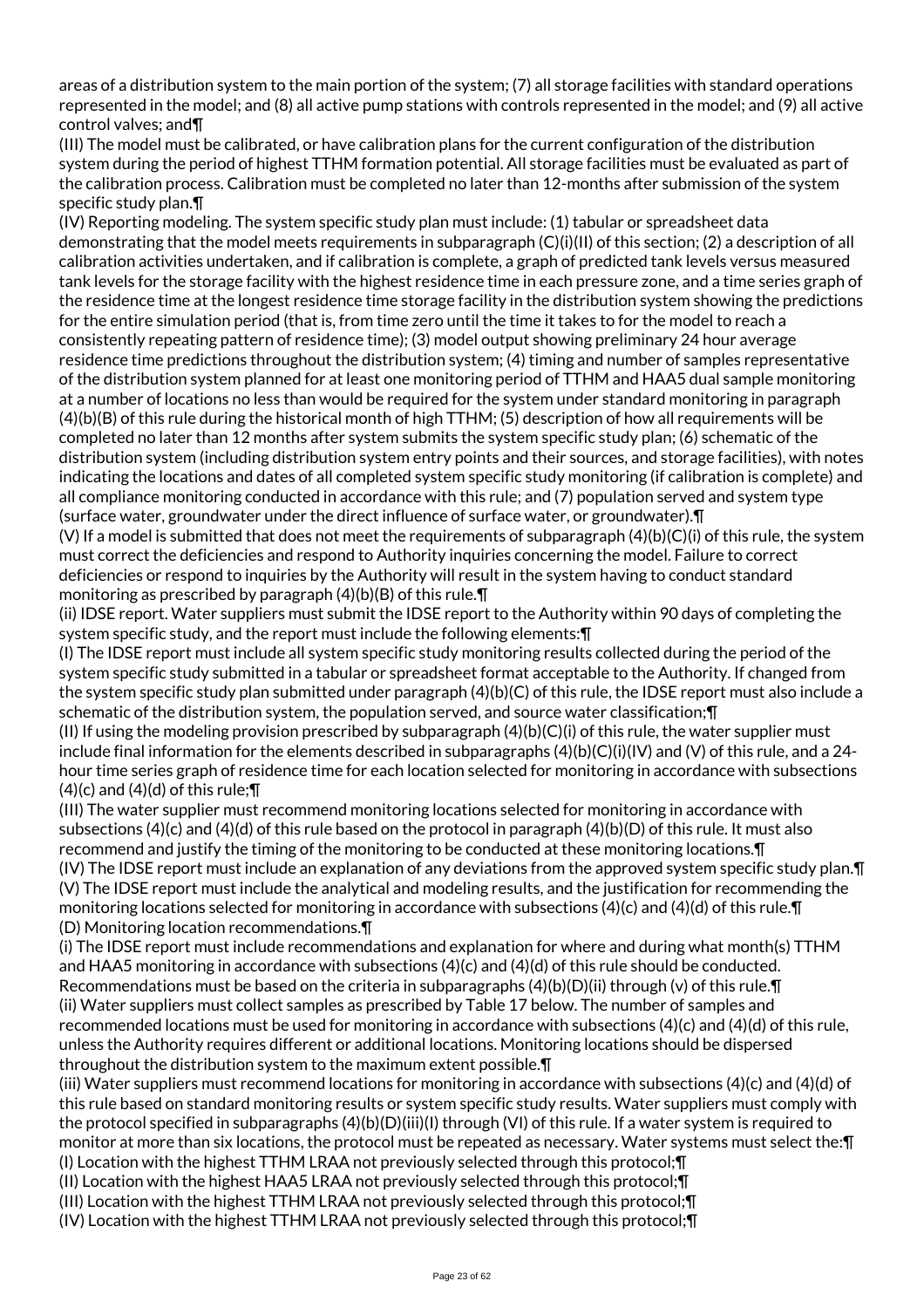(V) Location with the highest HAA5 LRAA not previously selected through this protocol; and¶

(VI) Location with the highest HAA5 LRAA not previously selected through this protocol.¶

(iv) A water supplier may recommend locations other than those determined through subparagraph (4)(b)(D)(iii) of this rule, if the system includes a rationale for selecting other locations. If the Authority approves the alternate locations, the water system must monitor at these locations to determine compliance with subsections (4)(c) and  $(4)(d)$  of this rule. $\P$ 

(v) The water system's recommended monitoring schedule must include the month of historically highest TTHM and HAA5 concentration, unless the Authority approves another month. Once the highest historical month has been identified, and if quarterly or more frequent routine monitoring is required, water systems must schedule monitoring at a regular frequency of at least every 90 days.¶

(c) Monitoring requirements for TTHM and HAA5:¶

(A) Routine Monitoring Frequency. At water systems for which an IDSE report was submitted, samples must be collected at the locations and during the months recommended in the IDSE report as prescribed by paragraph (4)(b)(D) of this rule, unless the Authority requires other or additional locations after its review. At NTNC water systems serving less than 10,000 people and for water systems granted a waiver by the EPA exempting the water supplier from completing an IDSE, samples must be collected at the location(s) and dates identified in the monitoring plan developed as prescribed in paragraph (4)(c)(B) of this rule. Samples must be collected at no fewer than the number of locations identified in Table 18.¶

(B) A monitoring plan must be developed for every water system where monitoring is required according to this subsection, and must be maintained and made available for inspection by the Authority and the general public.¶ (i) The monitoring plan must include the following elements:¶

(I) Monitoring locations;¶

(II) Monitoring dates; and¶

(III) Compliance calculation procedures.¶

(ii) For water systems where an IDSE report was not required as prescribed in paragraphs (4)(b)(B) or (4)(b)(C) of this rule the monitoring plan must identify the required number of monitoring locations for monitoring in accordance with subsections (4)(c) and (4)(d) of this rule. Water suppliers must identify the locations by alternating the selection of locations representing high TTHM levels and high HAA5 levels until the required number of monitoring locations have been identified. Water suppliers must also provide a rationale for identifying the locations as having high levels of TTHM or HAA5.¶

(iii) For water systems using surface water or GWUDI sources serving more than 3,300 people, a copy of the monitoring plan must be submitted to the Authority prior to the date the water supplier conducts initial monitoring according to this subsection, unless the IDSE report submitted as prescribed in subsection (4)(b) of this rule contains all the information required in paragraph  $(4)(c)(B)$  of this rule.  $\P$ 

(iv) Revisions to monitoring plans. Water suppliers may revise monitoring plans to reflect changes in treatment, distribution system operations, layout (including new service areas), or other factors that may affect TTHM or HAA5 formation, including Authority-approved reasons, after consultation with the Authority regarding the need and justification for the revision. If monitoring locations are changed, then water systems must replace existing monitoring locations with the lowest LRAA with new locations that reflect current distribution system locations expected to have high TTHM or HAA5 levels. The Authority may require modifications in monitoring plans. Surface water or groundwater under the direct influence of surface water systems serving > 3,300 people must submit a copy of their modified monitoring plan to the Authority prior to the date required to comply with the revised monitoring plan.¶

(C) A water system monitoring for TTHM or HAA5 in accordance with subsections (4)(c), (4)(d) or (4)(e) of this rule is in violation of the MCL specified in OAR 333-061-0030(2)(b) when the LRAA calculation at any monitoring location exceeds the MCL based on four consecutive quarters of monitoring (or fewer than four quarters of monitoring if the MCL would be exceeded regardless of monitoring results in subsequent quarters). A water system is in violation of the monitoring requirements every quarter that a monitoring result would be used in calculating an LRAA if the system fails to monitor.¶

(D) Compliance calculations and determinations. For water systems where quarterly monitoring is required, water suppliers must make compliance calculations at the end of every calendar quarter beginning with the fourth quarter of the initial monitoring period. The LRAA must be calculated prior to the fourth quarter if fewer than four quarters of data would cause the MCL to be exceeded, regardless of the monitoring results in subsequent quarters. Water suppliers required to conduct monitoring at a frequency less than quarterly must make compliance calculations every time samples are collected.¶

(i) Water suppliers must calculate the LRAA for TTHM and HAA5 to determine that each LRAA does not exceed the MCL listed in OAR 333-061-0030(2)(b) for water systems where quarterly monitoring is required. Water suppliers that fail to complete four consecutive quarters of monitoring must calculate the LRAA based on the available data from the most recent four quarters. Water suppliers that collect more than one sample per quarter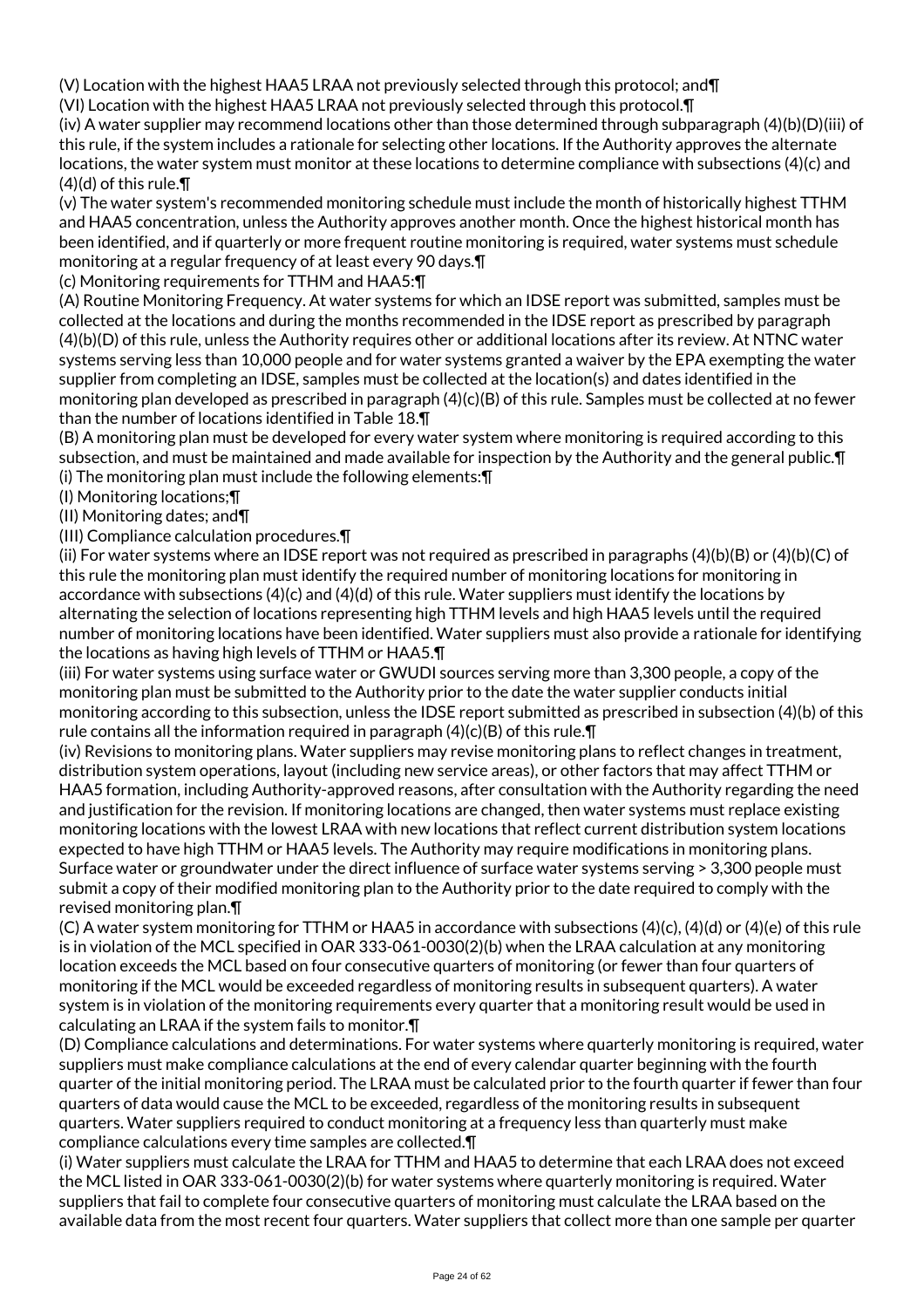at a specific monitoring location must average all samples collected in the quarter for that location to determine a quarterly average to be used in the LRAA calculation.¶

(ii) For water systems where monitoring is yearly or less frequent, water suppliers must determine that each sample collected is less than the MCL listed in OAR 333-061-0030(2)(b). If any sample exceeds the MCL, the water system must comply with the requirements of subsection (4)(e) of this rule. If no sample exceeds the MCL, the sample result for each monitoring location is considered the LRAA for that monitoring location.¶ (iii) A water supplier required to conduct quarterly monitoring at a water system is in violation of the monitoring requirements for each quarter that a monitoring result would be used in calculating an LRAA if monitor is not conducted.¶

(d) Reduced monitoring. Water suppliers may reduce monitoring to the frequency specified in Table 19 any time the LRAA is d0.040 mg/L for TTHM and d0.030 mg/L for HAA5 at all monitoring locations.¶

(A) Water suppliers may only use data collected under the provisions of subsections (4)(c) and (4)(d) of this rule to qualify for reduced monitoring. In addition, the annual source water average TOC level, before any treatment, must be less than or equal to 4.0 mg/L at each plant treating surface water or groundwater under the direct influence of surface water, based on monitoring conducted as prescribed in paragraph (4)(d)(D) and subsection  $(4)(k)$  of this rule. $\P$ 

(B) Water suppliers may remain on reduced monitoring so long as:¶

(i) The LRAA for water systems conducting quarterly monitoring is less than or equal to 0.040 mg/L for TTHM and less than or equal to 0.030 mg/L for HAA5 at each monitoring location; or¶

(ii) Samples collected by water systems conducting annual or less frequent monitoring are less than or equal to 0.060 mg/L for TTHM and less than or equal to 0.045 mg/L for HAA5.¶

(C) Water suppliers must resume routine monitoring as prescribed in subsection (4)(c) of this rule, or begin increased monitoring as prescribed in subsection (4)(e) of this rule if:¶

(i) The LRAA based on quarterly monitoring exceeds 0.040 mg/L for TTHM or 0.030 mg/L for HAA5 at any monitoring location; or¶

(ii) A sample collected at any location exceeds either 0.060 mg/L for TTHM or 0.045 mg/L for HAA5 when the monitoring frequency is annual or less frequent; or¶

(iii) The average annual source water TOC level, before any treatment, is greater than 4.0 mg/L at any treatment plant treating surface water or groundwater under the direct influence of surface water.¶

(D) Monitoring requirements for source water TOC. For water systems using surface water or GWUDI sources, TOC samples must be collected every 30 days at a location prior to any treatment in order to qualify for reduced TTHM and HAA5 monitoring as prescribed by this subsection, unless the water system is monitoring as prescribed by subsection (4)(k) of this rule. To remain on reduced monitoring, and in addition to meeting other criteria for reduced monitoring, the source water TOC running annual average must be d4.0 mg/L, based on the most recent four quarters of monitoring, on a continuing basis at a location prior to any treatment. Once qualified for reduced monitoring as prescribed by this subsection, a water system may reduce source water TOC monitoring to quarterly TOC samples collected every 90 days at a location prior to any treatment.¶

(E) A water system may be returned to routine monitoring at the Authority's discretion.¶

(e) Increased Monitoring:¶

(A) At water systems where annual or less frequent monitoring is required according to subsections (4)(c) or (4)(d) of this rule, monitoring must be increased to dual sample sets collected every 90 days at all locations if a TTHM or HAA5 sample exceeds the MCL at any location.¶

(B) At water systems where increased monitoring is conducted according to paragraph (4)(e)(A) of this rule, samples must be collected at the monitoring locations specified in the monitoring plan developed according to paragraph  $(4)(c)(B)$  of this rule.  $\P$ 

(C) Monitoring may be returned to routine if at least four consecutive quarters of increased monitoring has been conducted and the LRAA for every monitoring location is less than or equal to 0.060 mg/L for TTHM and 0.045 mg/L for HAA5.¶

(f) Operational Evaluation Levels:¶

(A) The Operational evaluation level for TTHM or HAA5 has been exceeded at a monitoring location when the sum of the two previous quarters' sample results plus twice the current quarter's sample result, divided by 4, exceeds the MCL.¶

(B) Operational evaluation and report.¶

(i) At water systems where the operational evaluation level for either TTHM or HAA5 is exceeded, water suppliers must conduct an operational evaluation and submit a written report of the evaluation to the Authority no later than 90 days after being notified of the analytical result that causes the system to exceed the operational evaluation level. The written report must be made available to the public upon request.¶

(ii) Operational evaluations must include an examination of the water system's treatment and distribution practices, including but not limited to: storage tank operations, excess storage capacity, distribution system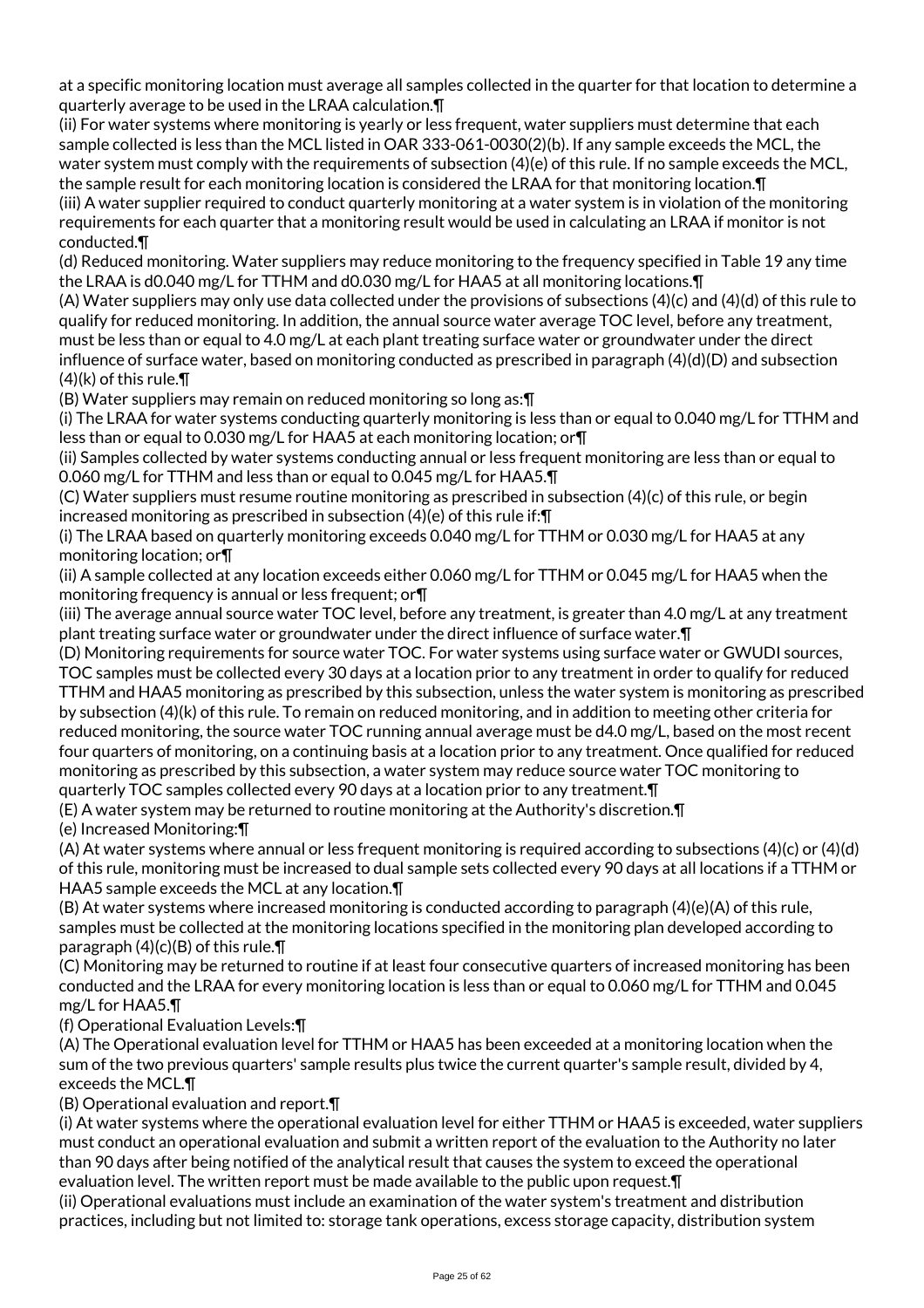flushing, changes in sources or source water quality, and treatment changes or problems that may contribute to TTHM and HAA5 formation. The examination must also include what steps could be considered to minimize future exceedances.¶

(I) The Authority may allow water suppliers to limit the scope of the evaluation if the water supplier is able to identify the cause of the operational evaluation level exceedance.¶

(II) The request to limit the scope of the evaluation does not extend the schedule specified in subparagraph (4)(f)(B)(i) of this rule for submitting the written report. The Authority must approve this limited scope of evaluation in writing, and the water system must keep that approval with the completed report.¶ (g) Chlorite monitoring and compliance for community and NTNC water systems where chlorine dioxide is used for disinfection or oxidation.¶

#### (A) Routine monitoring.¶

(i) Daily monitoring. Samples must be collected every day at the entrance to the distribution system. For any daily sample that exceeds the chlorite MCL, the water supplier must collect additional samples in the distribution system the following day at the locations required by paragraph (4)(g)(B) of this rule, in addition to the sample required at the entrance to the distribution system.¶

(ii) Monthly monitoring. A three sample set must be collected every month in the distribution system. The water supplier must collect one sample at each of the following locations: near the first customer, at a location representative of average residence time, and at a location reflecting maximum residence time in the distribution system. Any additional routine sampling must be conducted in the same manner (as three sample sets, at the specified locations). The water supplier may use the results of additional monitoring conducted under paragraph  $(4)(g)(B)$  of this rule to meet the requirement for monitoring in this paragraph.  $\P$ 

(B) Additional monitoring. On each day following a routine sample monitoring result that exceeds the chlorite MCL at the entrance to the distribution system, the water supplier is required to collect three chlorite distribution system samples at the following locations: as close to the first customer as possible, in a location representative of average residence time, and as close to the end of the distribution system as possible (reflecting maximum residence time in the distribution system).¶

#### (C) Reduced monitoring.¶

(i) Chlorite monitoring at the entrance to the distribution system required by subparagraph  $(4)(g)(A)(i)$  of this rule may not be reduced.¶

(ii) Chlorite monitoring in the distribution system required by subparagraph (4)(g)(A)(ii) of this rule may be reduced to one three sample set per quarter after one year of monitoring where no individual chlorite sample taken in the distribution system under subparagraph (4)(g)(A)(ii) of this rule has exceeded the chlorite MCL and the system has not been required to conduct monitoring under paragraph (4)(g)(B) of this rule. The system may remain on the reduced monitoring schedule until either any of the three individual chlorite samples taken quarterly in the distribution system under subparagraph  $(4)(g)(A)(ii)$  of this rule exceeds the chlorite MCL or the system is required to conduct monitoring under paragraph  $(4)(g)(B)$  of this rule, at which time the system must revert to routine monitoring.¶

(D) Compliance must be based on an arithmetic average of each three sample set taken in the distribution system as required by subparagraph  $(4)(g)(A)(ii)$  of this rule and paragraph  $(4)(g)(B)$  of this rule. If the arithmetic average of any three sample set exceeds the MCL, the water system is in violation of the MCL and must notify the public as required by OAR 333-061-0042(2)(b)(A), in addition to reporting to the Authority as required by OAR 333-061- 0040.¶

(h) Bromate monitoring and compliance for water systems where ozone is used for disinfection or oxidation.¶ (A) Routine monitoring. One sample must be collected every month for each treatment plant in the water system using ozone. Water suppliers must collect samples monthly at the entrance to the distribution system while the ozonation system is operating under normal conditions.¶

(B) Reduced monitoring. Bromate monitoring may be reduced from monthly to quarterly if the bromate concentration is less than or equal to 0.0025 mg/L as a running annual average based on monthly bromate measurements for the most recent four quarters. Water suppliers may continue reduced monitoring as long as the running annual average of quarterly bromate samples is less than or equal to 0.0025 mg/L. If the running annual average bromate concentration is >0.0025 mg/L, the water supplier must resume routine monitoring as required by paragraph (4)(h)(A) of this rule.¶

(C) Compliance must be based on a running annual arithmetic average, computed quarterly, of monthly samples (or, for months in which the system takes more than one sample, the average of all samples collected during the month) collected by the water supplier as required by this subsection. If the average of samples covering any consecutive four quarter period exceeds the MCL, the water system is in violation of the MCL and must notify the public as required by OAR 333-061-0042(2)(b)(A), in addition to reporting to the Authority as required by OAR 333-061-0040. If a water supplier fails to complete 12 consecutive months monitoring, compliance with the MCL for the last four quarter compliance period must be based on an average of the available data.¶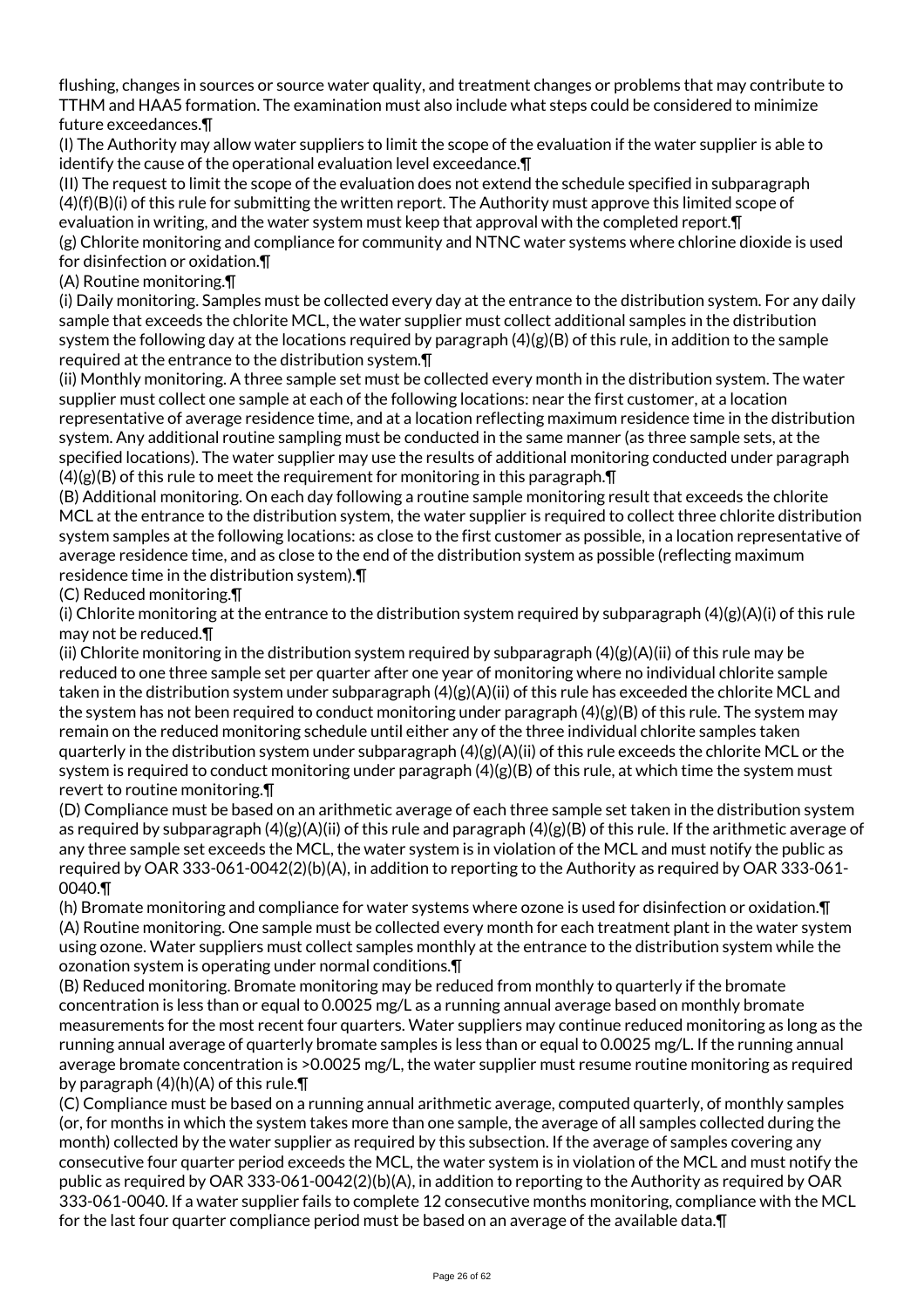(i) Monitoring and compliance requirements for disinfectant residuals.¶

(A) Chlorine and chloramines.¶

(i) Routine monitoring. At water systems where chlorine or chloramines are used, water suppliers must measure the residual disinfectant level at the same points in the distribution system and at the same time when total coliforms are sampled as specified in OAR 333-061-0036(6). At water systems where surface water or GWUDI sources are used, results of residual disinfectant concentration sampling conducted as required by OAR 333-061- 0036(5)(a)(F) for unfiltered systems or OAR 333-061-0036(5)(b)(E) for systems which filter, may be used in lieu of collecting separate samples. Compliance with this rule is achieved when the running annual average of monthly averages of samples collected in the distribution system, computed quarterly, is less than or equal to the MRDL. Operators may increase residual disinfectant levels of chlorine or chloramine (but not chlorine dioxide) in the distribution system to a level and for a time necessary to protect public health in order to address specific microbiological contaminant problems resulting from events in the source water or in the distribution system.¶ (ii) Reduced monitoring from subparagraph  $(4)(i)(A)(i)$  of this rule is not allowed. $\P$ 

(iii) Compliance requirements for chlorine and chloramines.¶

(I) Compliance must be based on a running annual arithmetic average, computed quarterly, of monthly averages of all samples collected by the water supplier as required by paragraph (4)(i)(A) of this rule. If the average covering any consecutive four quarter period exceeds the MRDL, the MRDL is exceeded and the water supplier must notify the public as required by OAR 333-061-0042(2)(b)(A), in addition to reporting to the Authority as required by OAR 333-061-0040.¶

(II) In cases where water suppliers switch between the use of chlorine and chloramines for residual disinfection at a water system during the year, compliance must be determined by including together all monitoring results of both chlorine and chloramines in calculating compliance. Reports submitted as required by OAR 333-061-0040(1) must clearly indicate which residual disinfectant was analyzed for each sample.¶

(B) Chlorine dioxide.¶

(i) Routine monitoring. At water systems where chlorine dioxide is used for disinfection or oxidation, water suppliers must collect daily samples at the entrance to the distribution system. For any daily sample that exceeds the MRDL, the water supplier must collect samples in the distribution system the following day at the locations required by subparagraph (4)(i)(B)(ii) of this rule, in addition to the sample required at the entrance to the distribution system. Compliance with this rule is achieved when daily samples are taken at the entrance to the distribution system and no two consecutive daily samples exceed the MRDL.¶

(ii) Additional monitoring. On each day following a routine sample monitoring result that exceeds the MRDL, the water supplier is required to collect three chlorine dioxide distribution system samples. If chlorine dioxide or chloramines are used to maintain a disinfectant residual in the distribution system, or if chlorine is used to maintain a disinfectant residual in the distribution system and there are no disinfection addition points after the entrance to the distribution system (that is, no booster chlorination), the water supplier must collect three samples as close to the first customer as possible, at intervals of at least six hours. If chlorine is used to maintain a disinfectant residual in the distribution system and there are one or more disinfection addition points after the entrance to the distribution system (that is, booster chlorination), the water supplier must collect one sample at each of the following locations: as close to the first customer as possible, in a location representative of average residence time, and as close to the end of the distribution system as possible (reflecting maximum residence time in the distribution system).¶

(iii) Chlorine dioxide monitoring may not be reduced from subparagraph  $(4)(i)(B)(ii)$  of this rule. If (iv) Compliance requirements for chlorine dioxide.¶

(I) Acute violations. Compliance must be based on consecutive daily samples collected by the water system as required by paragraph (4)(i)(B) of this rule. If any daily sample taken at the entrance to the distribution system exceeds the MRDL, and on the following day one (or more) of the three samples taken in the distribution system exceed the MRDL, the water system is in violation of the MRDL and must take immediate corrective action to lower the level of chlorine dioxide below the MRDL and must notify the public pursuant to the procedures for acute health risks as required by OAR 333-061-0042(2)(a)(C) in addition to reporting to the Authority as required by OAR 333-061-0040. Failure to take samples in the distribution system the day following an exceedance of the chlorine dioxide MRDL at the entrance to the distribution system will also be considered an MRDL violation and the water system must notify the public of the violation in accordance with the provisions for acute violations as required by OAR 333-061-0042(2)(a)(C) in addition to reporting to the Authority as required by OAR 333-061- 0040.¶

(II) Non-acute violations. Compliance must be based on consecutive daily samples collected by the system as required by paragraph (4)(i)(B) of this rule. If any two consecutive daily samples taken at the entrance to the distribution system exceed the MRDL and all distribution system samples taken are below the MRDL, the water system is in violation of the MRDL and must take corrective action to lower the level of chlorine dioxide below the MRDL at the point of sampling and will notify the public pursuant to the procedures for non-acute health risks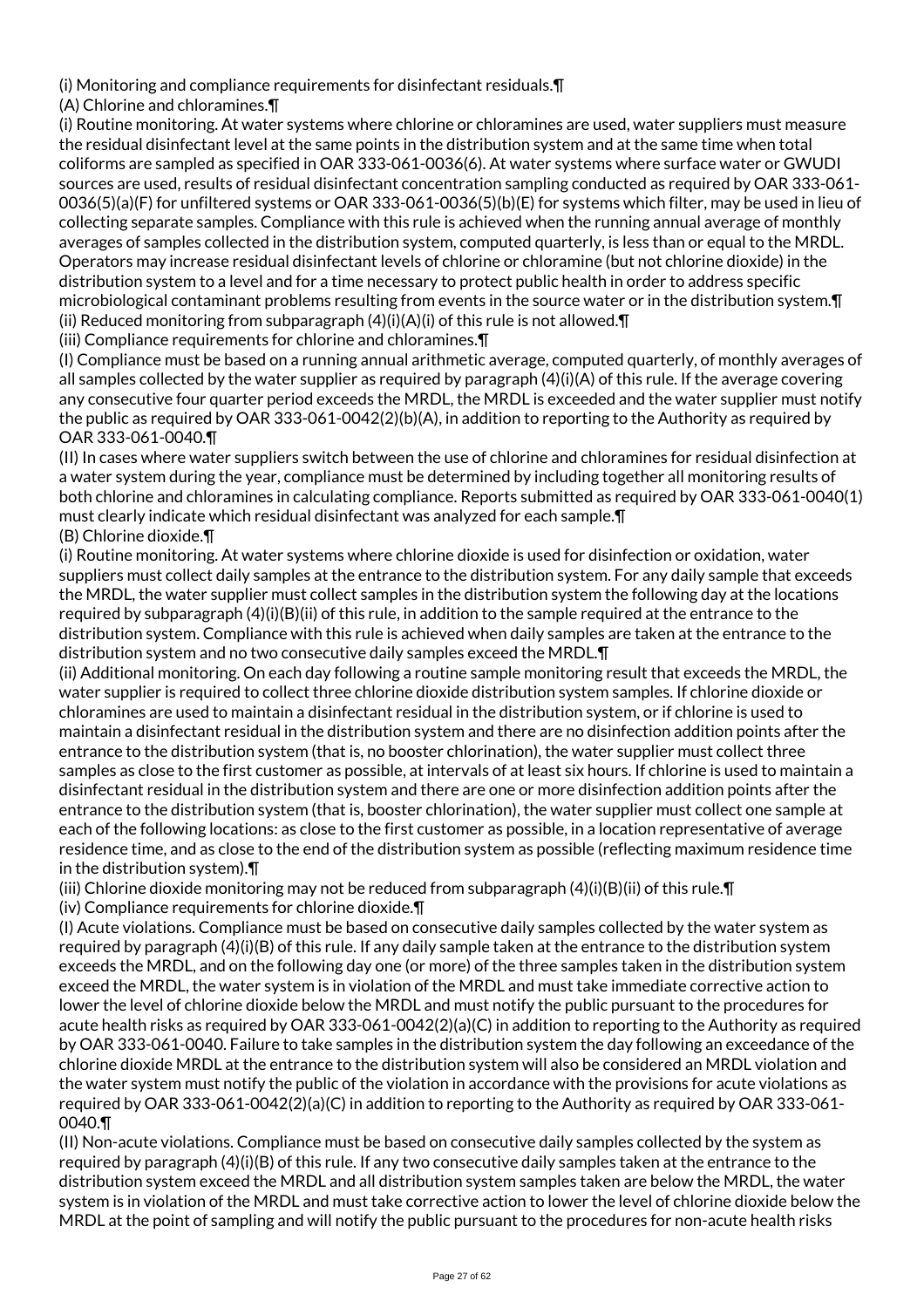specified by OAR 333-061-0042(2)(b)(A), in addition to reporting to the Authority as required by OAR 333-061- 0040. Failure to monitor at the entrance to the distribution system the day following an exceedance of the chlorine dioxide MRDL at the entrance to the distribution system is also an MRDL violation and the water system must notify the public of the violation in accordance with the provisions for non-acute violations specified by OAR 333-061-0042(2)(b)(A) in addition to reporting to the Authority as required by OAR 333-061-0040.¶ (j) Additional requirements for purchasing water systems. Purchasing water systems that do not add a disinfectant, but deliver water where a disinfectant (oxidant) has been added to the water supply at any point in the treatment process must comply with analytical and monitoring requirements for chlorine and chloramines as prescribed in subsection (4)(i) of this rule.¶

(k) Monitoring requirements for disinfection byproduct precursors (DBPP).¶

(A) Routine monitoring. At water systems where surface water or GWUDI sources are used and where conventional filtration treatment is used, monitoring must be conducted at each treatment plant for TOC no later than the point of combined filter effluent turbidity monitoring and representative of the treated water. Monitoring for TOC must be conducted in the source water prior to any treatment at the same time as monitoring for TOC in the treated water. These samples (source water and treated water) are referred to as paired samples. At the same time as the source water sample is collected, all water suppliers must also measure alkalinity in the source water prior to any treatment. Water suppliers must collect one paired sample and one source water alkalinity sample per month per treatment plant at a time representative of normal operating conditions and influent water quality.¶

(B) Reduced monitoring. At water systems using surface water or GWUDI sources with an average treated water TOC of less than 2.0 mg/L for two consecutive years, or less than 1.0 mg/L for one year, monitoring may be reduced to one paired sample and one source water alkalinity sample per plant per quarter. The water system must revert to routine monitoring in the month following the quarter when the annual average treated water TOC is greater than or equal to 2.0 mg/L.¶

(C) Compliance must be determined as specified by OAR 333-061-0032(9)(e). Water suppliers may begin monitoring to determine whether Step 1 TOC removals can be met 12 months prior to the compliance date for the system. This monitoring is not required and failure to monitor during this period is not a violation. However, any water system that does not monitor during this period, and then determines in the first 12 months after the compliance date that it is not able to meet the Step 1 requirements as specified in OAR 333-061-0032(9)(d)(B) and must therefore apply for alternate minimum TOC removal (Step 2) requirements, is not eligible for retroactive approval of alternate minimum TOC removal (Step 2) requirements as allowed by OAR 333-061-0032(9)(d)(C) and is in violation. Water systems may apply for alternate minimum TOC removal (Step 2) requirements any time after the compliance date. For systems required to meet step 1 TOC removals, if the value calculated under OAR 333-061-0032(9)(e)(A)(iv) is less than 1.00, the system is in violation of the treatment technique requirements and must notify the public pursuant to OAR 333-061-0042(2)(b)(A), in addition to reporting to the Authority pursuant to OAR 333-061-0040.¶

(l) Disinfection Profiling and Disinfection Benchmarking. For any community, NTNC, or TNC utilizing surface water or GWUDI sources where a significant change to the disinfection treatment process as defined by OAR 333-061-0060(1)(e)(A) through (1)(e)(D) is proposed, the water supplier must conduct disinfection profiling and benchmarking for Giardia lamblia and viruses. For any community or NTNC water system where surface water or GWUDI sources are used and where the running annual average greater than or equal to 0.064 mg/l for TTHM or 0.048 mg/l for HAA5, the water supplier must conduct disinfection profiling for Giardia lamblia.¶

(A) For water systems serving at least 10,000 people, water suppliers must conduct the disinfection profiling in accordance with the USEPA Disinfection Profiling and Benchmarking Guidance Manual. The profile must be based on daily inactivation rate calculations over a period of 12 consecutive months. If chloramines, ozone, or chlorine dioxide is used as a primary disinfectant, the log inactivation for viruses must be calculated and an additional disinfection profile must be developed using a method approved by the Authority.¶

(B) At water systems serving less than 10,000 people, the disinfection profiling must be conducted in accordance with or the USEPA LT1-ESWTR Disinfection Profiling and Benchmarking Technical Guidance Manual. The profile must be based on weekly inactivation rate calculations collected on the same calendar day over a period of 12 consecutive months. If chloramines, ozone, or chlorine dioxide are used as a primary disinfectant, the log inactivation for viruses must be calculated and an additional disinfection profile must be developed using a method approved by the Authority.¶

(C) At water systems using either a single or multiple points of disinfection, monitoring must be conducted according to the following parameters to determine total log inactivation for each disinfection segment:¶ (i) The temperature of the disinfected water at each residual disinfectant concentration sampling point during peak hourly flow;¶

(ii) The pH of the disinfected water at each residual disinfectant concentration sampling point during peak hourly flow for systems using chlorine;¶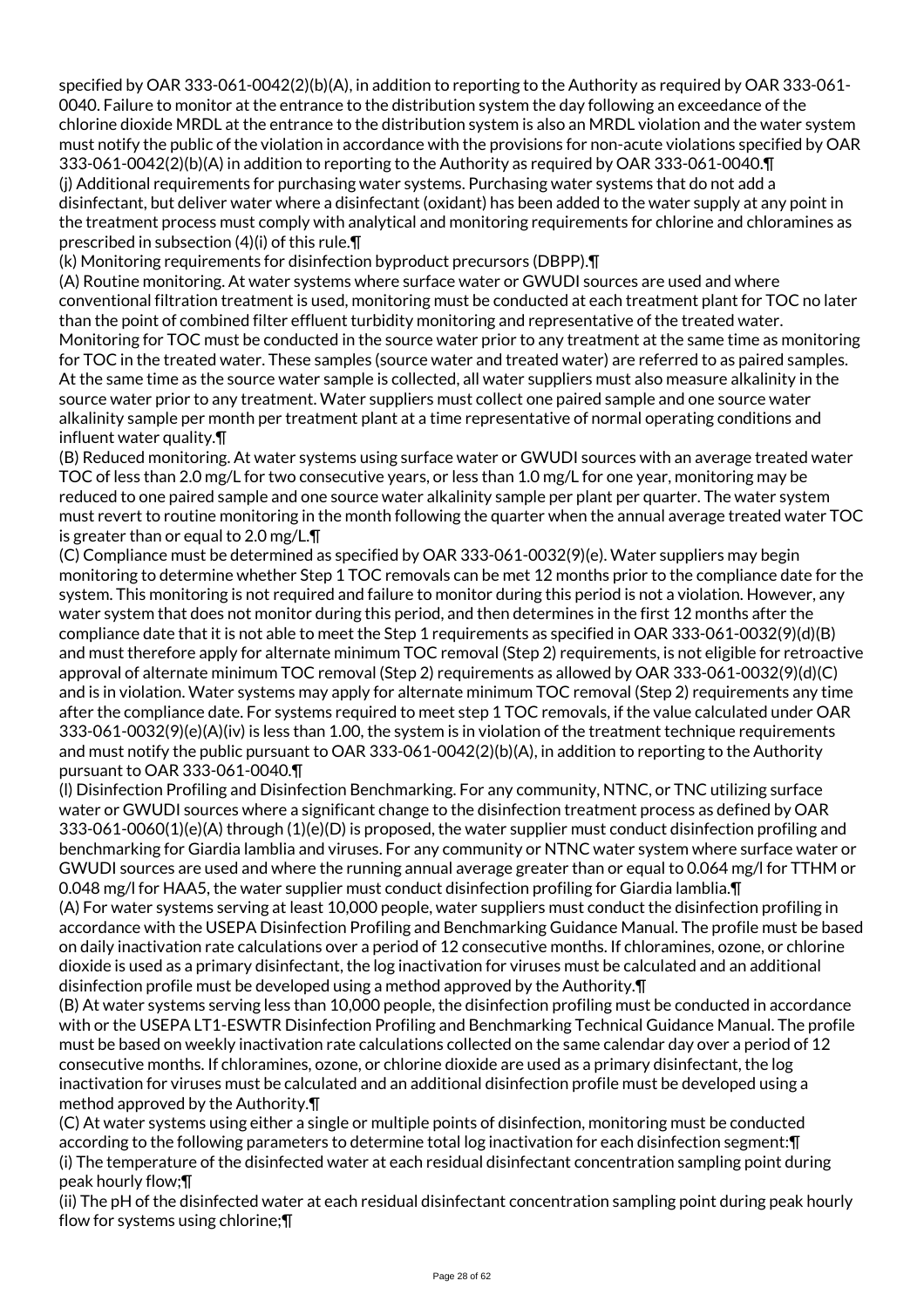(iii) The disinfectant contact time(s) ("T") during peak hourly flow; and¶

(iv) The residual disinfectant concentration(s) ("C") of the water before or at the first customer and prior to each additional point of disinfection during peak hourly flow.¶

(D) Water suppliers required to develop disinfection profiles as prescribed by OAR 333-061-0060(1)(e) must meet the requirements of subparagraphs (4)(l)(D)(i) through (iii) of this rule:¶

(i) Water systems must monitor at least weekly for a period of 12 consecutive months to determine the total log inactivation for Giardia lamblia and viruses. If water systems monitor more frequently, the monitoring frequency must be evenly spaced. Water systems that operate for fewer than 12 months per year must monitor weekly during the period of operation;¶

(ii) Water systems must determine log inactivation for Giardia lamblia through the entire plant, based on CT99.9 values in Tables 21 through 28 in OAR 333-061-0036(5) as applicable; and¶

(iii) Water systems must determine log inactivation for viruses through the entire treatment plant based on a protocol approved by the Authority.¶

(E) Water suppliers must calculate the total inactivation ratio for Giardia lamblia as specified in this paragraph.¶ (i) Water systems using only one point of disinfectant application must determine the total inactivation ratio for the disinfection segment based on the methods specified in this paragraph.¶

(I) Water systems must determine one inactivation ratio (CTcalc/CT99.9) before or at the first customer during peak hourly flow; or¶

(II) Must determine successive (CTcalc/CT99.9) values, representing sequential inactivation ratios, between the point of disinfectant application and a point before or at the first customer during peak hourly flow. Water systems must calculate the total inactivation ratio by determining (CTcalc/CT99.9) for each sequence and then adding the (CTcalc/CT99.9) values together to determine (CTcalc/CT99.9).¶

(ii) For water systems where there is more than one point of disinfectant application before the first customer, water suppliers must determine the (CTcalc/CT99.9) value of each disinfection segment immediately prior to the next point of disinfectant application, or for the final segment, before or at the first customer, during peak hourly flow. The (CTcalc/CT99.9) value of each segment and (CTcalc/CT99.9) must be calculated using the method in subparagraph (4)(l)(E)(i)(II) of this rule.¶

(iii) The system must determine the total log of inactivation by multiplying the value calculated in subparagraphs  $(4)(I)(E)(i)$  or (ii) of this rule by 3.0. $\P$ 

(F) In lieu of conducting new monitoring as prescribed by paragraph (4)(l)(C) of this rule, water suppliers may elect to meet the requirements of subparagraphs  $(4)(I)(F)(i)$  or (ii) of this rule as follows:  $\P$ 

(i) For water systems that have at least one year of existing data that are substantially equivalent to data collected in accordance with the provisions of this subsection may use these data to develop disinfection profiles as specified in this section if the water supplier has not made a significant change to treatment practices nor changed sources since the data were collected. Water suppliers may develop disinfection profiles using up to three years of

existing data.¶

(ii) Water suppliers may use disinfection profile(s) developed as prescribed by this subsection in lieu of developing a new profile if the system has neither made a significant change to its treatment practice nor changed sources since the profile was developed. Water systems that have not developed a virus profile as prescribed by paragraph (4)(l)(G) of this rule must develop a virus profile using the same monitoring data on which the Giardia lamblia profile is based.¶

(G) Water suppliers must calculate the log of inactivation for viruses using a similar protocol as described in paragraph (4)(l)(D) of this rule, using a CT99.99 and a multiplication factor of 4.0.¶

(H) A water system subject to OAR 333-061-0060(1)(e) must calculate a disinfection benchmark using the procedures specified in subparagraphs  $(4)(I)(H)(i)$  and (ii) of this rule to calculate a disinfection benchmark. $\P$ (i) For each year of profiling data collected and calculated as prescribed by paragraphs (4)(l)(A) through (G) of this rule, systems must determine the lowest mean monthly level of both Giardia lamblia and virus inactivation. Water systems must determine the mean Giardia lamblia and virus inactivation for each calendar month for each year of profiling data by dividing the sum of daily or weekly Giardia lamblia and virus log inactivation by the number of values calculated for that month.¶

(ii) The disinfection benchmark is the lowest monthly mean value (for water systems with one year of profiling data) or the mean of the lowest monthly mean values (for water systems with more than one year of profiling data) of Giardia lamblia and virus log inactivation in each year of profiling data.¶

(I) Water systems must retain the disinfection profile data in graphic form, such as a spreadsheet, which must be available for review by the Authority as part of a sanitary survey or other field visit contact.¶

(5) Surface Water Treatment.¶

(a) At public water systems that use a surface water source that do not provide filtration treatment, water suppliers must monitor water quality as specified in this subsection. At water systems using GWUDI sources, the monitoring must begin no later than 6 months after the Authority identified the source as being GWUDI.¶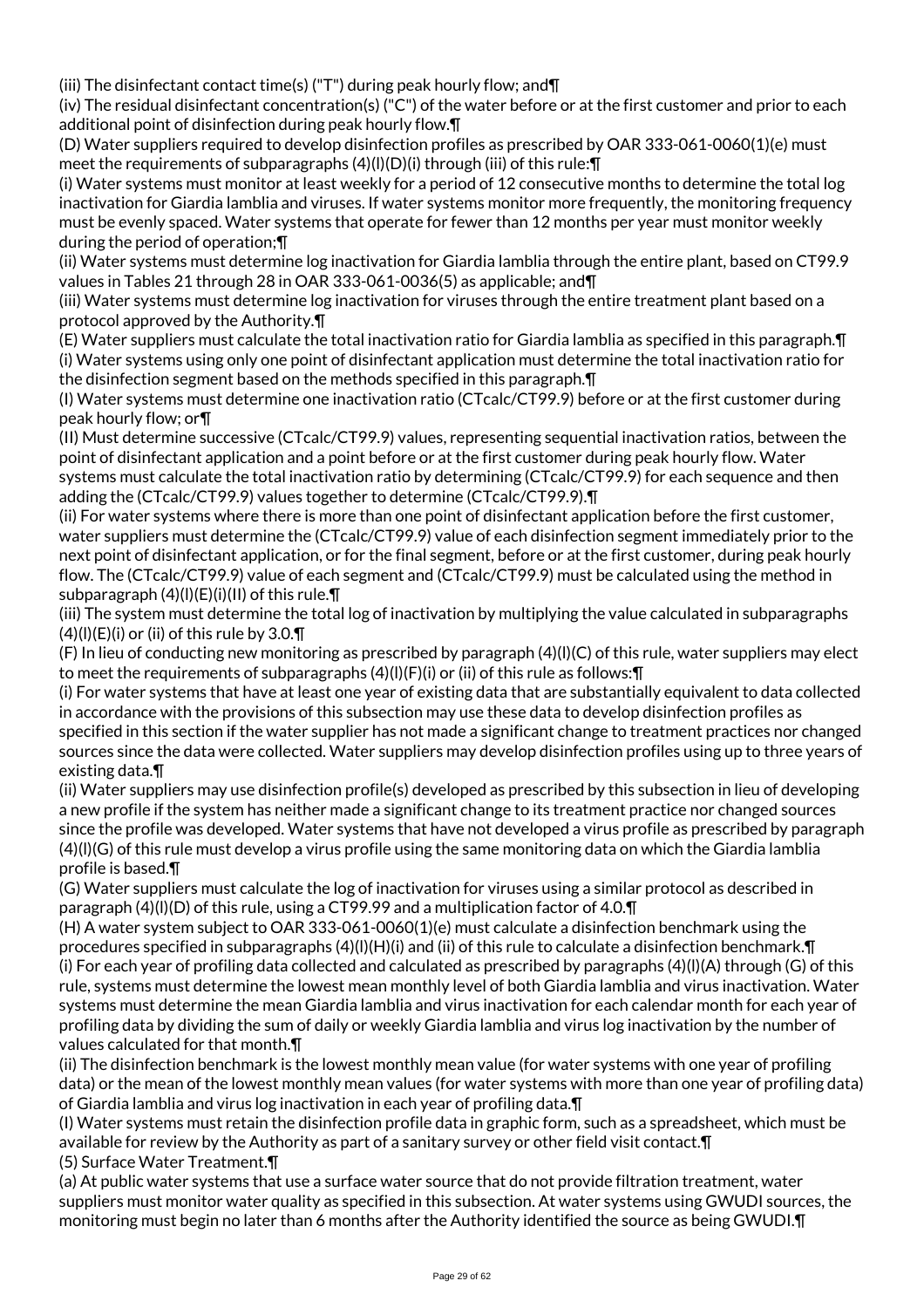(A) Fecal coliform or total coliform density measurements as required by OAR 333-061-0032(2)(a)(A) must be performed on representative source water samples immediately prior to the first or only point of disinfectant application. The system must sample for fecal or total coliforms at the minimum frequency shown in Table 20 each week the system serves water to the public. These samples must be collected on separate days. Also one fecal or total coliform density measurement must be made every day the system serves water to the public when the turbidity of the source water exceeds 1 NTU (these samples count towards the weekly coliform sampling requirement) unless the Authority determines that the system, for logistical reasons outside of its control, cannot have the sample analyzed within 30 hours of collection.¶

(B) Turbidity measurements to determine compliance with OAR 333-061-0030(3)(a) must be performed on representative grab samples of source water immediately prior to the first or only point of disinfectant application every four hours (or more frequently) that the system serves water to the public. A public water system may substitute continuous turbidity monitoring for grab sample monitoring if it validates the continuous measurement for accuracy on a regular basis using a protocol approved by the Authority. Systems using continuous turbidity monitoring must report the turbidity data to the Authority in the same manner that grab sample results are reported. The Authority will furnish report forms upon request.¶

(C) The total inactivation ratio for each day that the system is in operation must be determined based on the CT99.9 values in Tables 21 through 28. The parameters necessary to determine the total inactivation ratio must be monitored as follows:¶

(i) The temperature of the disinfected water must be measured at least once per day at each residual disinfectant concentration sampling point.¶

(ii) If the system uses chlorine, the pH of the disinfected water must be measured at least once per day at each chlorine residual disinfectant concentration sampling point.¶

(iii) The disinfectant contact time(s) ("T") in minutes must be determined for each day during peak hourly flow.¶ (iv) The residual disinfectant concentration(s) ("C") in mg/l before or at the first customer must be measured each day during peak hourly flow.¶

(v) If a system uses a disinfectant other than chlorine or UV, the system may demonstrate to the Authority, through the use of protocol approved by the Authority for on-site disinfection challenge studies or other information satisfactory to the Authority, that CT99.9 values other than those specified in the Tables 27 and 28 or other operational parameters are adequate to demonstrate that the system is achieving the minimum inactivation rates required by OAR 333-061-0032(3)(a).¶

(D) The total inactivation ratio must be calculated as follows:¶

(i) If the system uses only one point of disinfectant application, the system may determine the total inactivation ratio based on either of the following two methods:¶

(I) One inactivation ratio (CTcalc/CTrequired) is determined before or at the first customer during peak hourly flow and if the CTcalc/CTrequired is greater than or equal to 1.0, the Giardia lamblia inactivation requirement has been achieved; or¶

(II) Successive CTcalc/CTrequired values representing sequential inactivation ratios, are determined between the point of disinfection application and a point before or at the first customer during peak hourly flow. Under this alternative, the following method must be used to calculate the total inactivation ratio:¶

Step 1: Determine CTcalc/CTrequired for each sequence.¶

Step 2: Add the CTcalc/CTrequired values together.¶

Step 3: If the sum of successive CTcalc/CTrequired values is greater than or equal to 1.0, the Giardia lamblia inactivation requirement has been achieved.¶

(ii) If the system uses more than one point of disinfectant application before or at the first customer, the system must determine the CT value of each disinfection sequence immediately prior to the next point of disinfectant application during peak hourly flow. The CTcalc/CTrequired value of each sequence and CTcalc/CTrequired must be calculated using the methods in subparagraph (5)(a)(D)(i)(II) of this rule to determine if the system is in compliance with OAR 333-061-0032(3)(a) or (5)(a).¶

(E) The residual disinfectant concentration of the water entering the distribution system must be monitored continuously, and the lowest value must be recorded each day. If there is a failure in the continuous monitoring equipment, grab sampling every 4 hours may be conducted in lieu of continuous monitoring, but for no more than 5 working days following the failure of the equipment, and systems serving 3,300 or fewer persons may take grab samples in lieu of providing continuous monitoring on an ongoing basis at the frequencies prescribed in Table 29. The day's samples cannot be taken at the same time. The sampling intervals are subject to Authority review and approval. If at any time the residual disinfectant concentration falls below 0.2 mg/l in a system using grab sampling in lieu of continuous monitoring, the system must take a grab sample every 4 hours until the residual disinfectant concentration is > 0.2 mg/l.¶

(F) The residual disinfectant concentration must be measured at least at the same points in the distribution system and at the same time as total coliforms are sampled as specified in section (6) of this rule, except that the Authority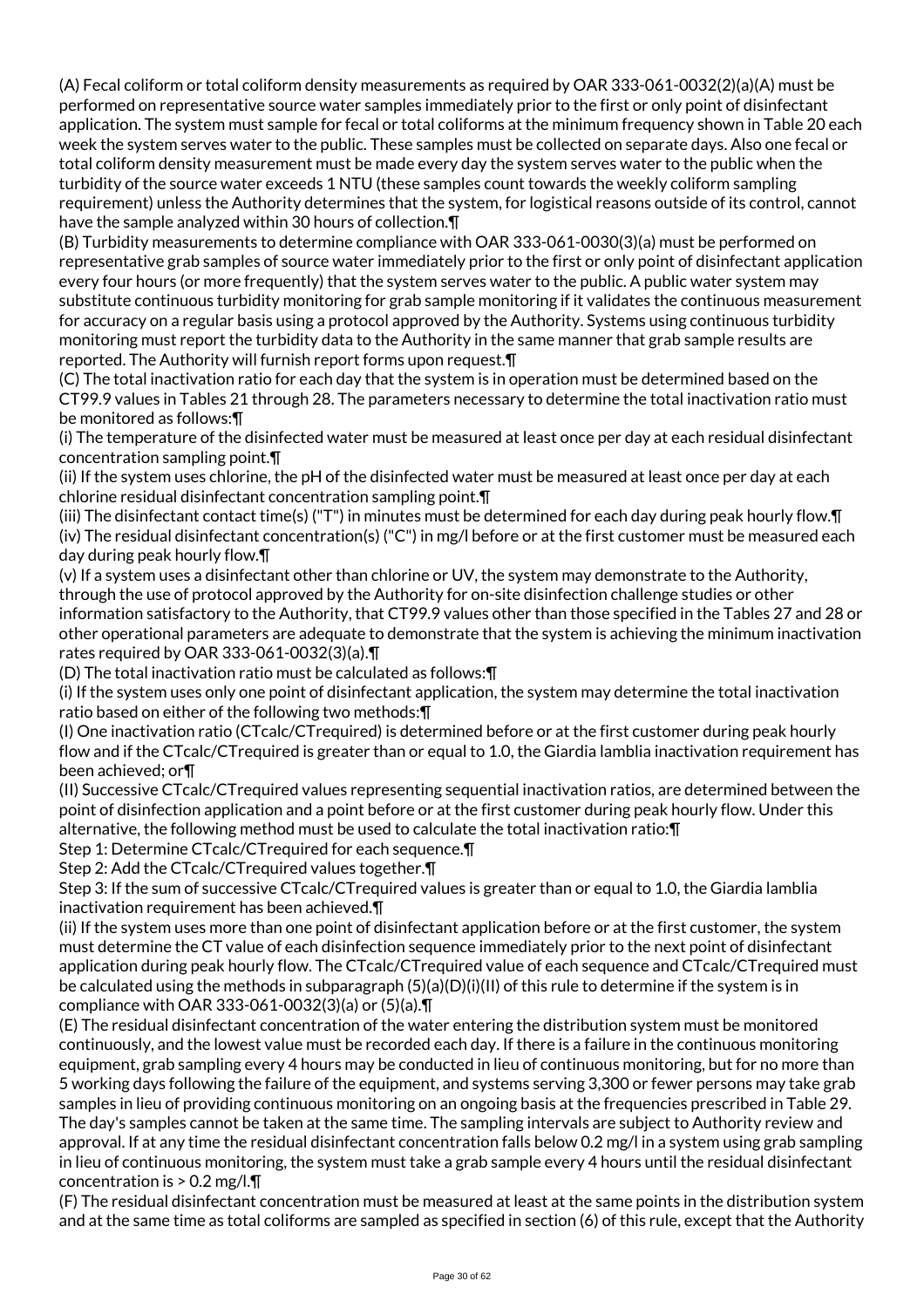may allow a public water system which uses both a surface water source or a groundwater source under the direct influence of surface water, and a groundwater source, to take disinfectant residual samples at points other than the total coliform sampling points if the Authority determines that such points are more representative of treated (disinfected) water quality within the distribution system.¶

(b) A public water system that uses a surface water source or a groundwater source under the direct influence of surface water that does provide filtration treatment must monitor water quality as specified in this subsection when filtration treatment is installed.¶

(A) Turbidity:¶

(i) Turbidity measurements as required by section OAR 333-061-0032(4) must be performed on representative samples of the system's filtered water, measured prior to any storage, every four hours (or more frequently) that the system serves water to the public. A public water system may substitute continuous turbidity monitoring for grab sample monitoring if it validates the continuous measurement for accuracy on a regular basis using a protocol approved by the Authority.¶

(ii) Calibration of all turbidimeters must be performed according to manufacturer's specifications, but no less frequently than quarterly.¶

(iii) Water systems using conventional filtration must measure settled water turbidity every day.¶

(iv) Water systems using conventional or direct filtration must conduct turbidity profiles for individual filters every calendar quarter.¶

(v) For any systems using slow sand filtration or filtration treatment other than conventional treatment, direct filtration, or diatomaceous earth filtration, the Authority may reduce the sampling frequency to once per day if it determines that less frequent monitoring is sufficient to indicate effective filtration performance.¶

(vi) Systems using lime softening may acidify representative samples prior to analysis using a method approved by the Authority.¶

(B) The actual CT value achieved must be calculated each day the treatment plant is in operation. The parameters necessary to determine the actual CT value must be monitored as follows:¶

(i) The temperature of the disinfected water must be measured at least once per day at each residual disinfectant concentration sampling point as prescribed in subparagraph  $(5)(b)(B)(iv)$  of this rule.  $\P$ 

(ii) If the system uses chlorine, the pH of the disinfected water must be measured at least once per day at each chlorine residual disinfectant concentration sampling point.¶

(iii) The disinfectant contact time(s) ("T") in minutes must be determined for each day during peak hourly flow, based on results of a tracer study conducted according to OAR 333-061-0050(6)(a)(R), or other method approved by the Authority.¶

(iv) The residual disinfectant concentration(s) ("C") in mg/l before or at the first customer must be measured each day during peak hourly flow.¶

(v) If a system uses a disinfectant other than chlorine, the system may demonstrate to the Authority, through the use of protocol approved by the Authority for on-site disinfection challenge studies or other information satisfactory to the Authority, or other operational parameters are adequate to demonstrate that the system is achieving the minimum inactivation rates required by OAR 333-061-0032(5)(a).¶

(C) The inactivation ratio calculations as prescribed in paragraph  $(5)(a)(D)$  of this rule.  $\P$ 

(D) Monitoring for the residual disinfectant concentration entering the distribution system shall be performed as prescribed in paragraph (5)(a)(E) of this rule.¶

(E) Monitoring for the residual disinfectant concentration in the distribution system shall be performed as prescribed in paragraph (5)(a)(F) of this rule.¶

(F) Water systems using membrane filtration must perform direct integrity testing on each filter canister at least daily, per OAR 333-061-0036(5)(d)(B).¶

(c) Inactivation credit for water systems using a disinfectant other than chlorine for pathogen inactivation.¶ (A) Calculation of CT values.¶

(i) CT is the product of the disinfectant concentration (C, in milligrams per liter) and actual disinfectant contact time (T, in minutes). Systems with treatment credit for chlorine dioxide or ozone as prescribed by paragraphs (5)(c)(B) or (C) of this rule must calculate CT at least once per day, with both C and T measured during peak hourly flow as specified in paragraph  $(5)(b)(B)$  of this rule. $\P$ 

(ii) Systems with several disinfection segments in sequence must calculate CT for each segment where treatment credit is sought, where a disinfection segment is defined as a treatment unit process with a measurable disinfectant residual level and a liquid volume. If using this approach, water systems must add the Cryptosporidium CT values in each segment to determine the total CT for the treatment plant.¶

(B) CT values for chlorine dioxide and ozone.¶

(i) Systems receive the Cryptosporidium treatment credit listed in Table 30 by meeting the corresponding chlorine dioxide CT value for the applicable water temperature, as described in paragraph (5)(c)(A) of this rule.¶ (ii) Systems receive the Cryptosporidium treatment credit listed in Table 31 by meeting the corresponding ozone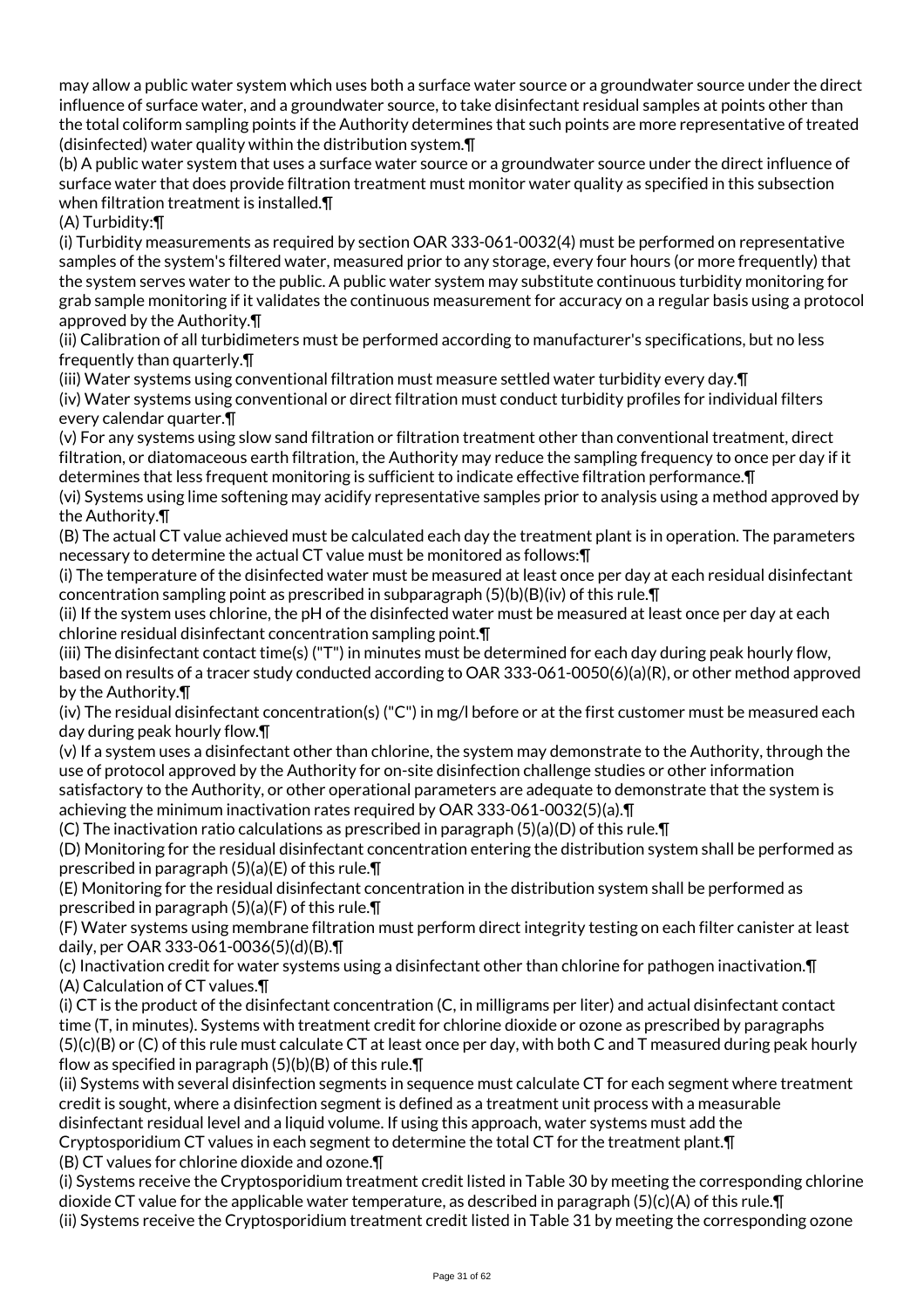CT values for the applicable water temperature, as described in paragraph  $(5)(c)(A)$  of this rule.  $\P$ 

(C) Site-specific study. The Authority may approve alternative chlorine dioxide or ozone CT values to those listed in Table 30 or Table 31 on a site-specific basis. The Authority must base this approval on a site-specific study conducted by a water system that follows an Authority approved protocol.¶

(D) Ultraviolet light. Systems receive Cryptosporidium, Giardia lamblia, and virus treatment credits for ultraviolet light (UV) reactors by achieving the corresponding UV dose values shown in subparagraph (5)(c)(D)(i) of this rule. Systems must validate and monitor UV reactors as described in OAR 333-061-0050(5)(k) and subparagraphs (5)(c)(D)(ii) and (iii) of this rule to demonstrate that they are achieving a particular UV dose value for treatment credit.¶

(i) UV dose table. The treatment credits listed in this table are for UV light at a wavelength of 254 nm as produced by a low pressure mercury vapor lamp. To receive treatment credit for other lamp types, systems must demonstrate an equivalent germicidal dose through reactor validation testing as specified in OAR 333-061- 0050(5)(k). The UV dose values in Table 32 are applicable to post-filter applications of UV in filtered water systems, unfiltered water systems, and groundwater systems required to disinfect as prescribed by OAR 333- 061-0032(6).¶

(ii) Water suppliers must monitor UV reactors according to this subparagraph.¶

(I) UV reactors must be monitored continuously to determine if the reactors are operating within validated conditions, as prescribed by OAR 333-061-0050(5)(k)(I)(i), including but not limited to UV intensity as measured by a UV sensor, flow rate, lamp status, and other parameters the Authority designates based on UV reactor operation.¶

(II) UV transmittance must be monitored based on the validation method for the UV reactor.¶

(III) The calibration of UV sensors must be verified at least once every month and sensors must be recalibrated according to the EPA UV Disinfection Guidance Manual as necessary.¶

(iii) Water systems must monitor the percentage of water delivered to the public that was treated within validated conditions for the required UV dose. If less than 95 percent of water delivered was within validated conditions, a Tier 2 public notice must be issued as prescribed by OAR 333-061-0042(3)(b).¶

(d) Requirements for individual filter effluent turbidity monitoring.¶

(A) At water systems where conventional or direct filtration treatment is used for surface water or GWUDI sources, continuous turbidity monitoring must be conducted for each individual filter.¶

(i) Water suppliers must calibrate turbidimeters using the procedure specified by the manufacturer.¶

(ii) Individual filter monitoring results must be recorded every 15 minutes.¶

(iii) If there is a failure in the continuous turbidity monitoring equipment, the water supplier must conduct grab sampling every four hours until the continuous turbidity monitoring equipment is repaired and returned to service.¶

(I) At water systems serving at least 10,000 people, continuous turbidity monitoring equipment must be repaired within five working days.¶

(II) At water systems serving less than 10,000 people, continuous turbidity monitoring equipment must be repaired within 14 days.¶

(iv) If a water system's conventional or direct filtration treatment consists of two or fewer filters, continuous monitoring of the combined filter effluent turbidity may be substituted for continuous monitoring of individual filter effluent turbidity. For water systems serving less than 10,000 people, the recording and calibration requirements that apply to individual filters also apply when continuous monitoring of combined filter effluent turbidity is substituted for continuous monitoring of individual filter effluent turbidity.¶

(B) Direct integrity testing for membrane filtration. Water systems must conduct direct integrity testing in a manner that demonstrates a removal efficiency equal to or greater than the removal credit awarded to the membrane filtration process, and that meets the requirements described in this paragraph. A direct integrity test is defined as a physical test applied to a membrane unit in order to identify and isolate integrity breaches (that is, one or more leaks that could result in contamination of the filtrate).¶

(i) The direct integrity test must be independently applied to each membrane unit in service. A membrane unit is defined as a group of membrane modules that share common valving that allows the unit to be isolated from the rest of the water system for the purpose of integrity testing or other maintenance.¶

(ii) The direct integrity method must have a resolution of three micrometers or less, where resolution is defined as the size of the smallest integrity breach that contributes to a response from the direct integrity test.¶

(iii) The direct integrity test must have a sensitivity sufficient to verify the log treatment credit awarded to the membrane filtration process by the Authority, where sensitivity is defined as the maximum log removal value that can be reliably verified by a direct integrity test. Sensitivity must be determined using the approach in either subparagraphs (5)(d)(B)(iii)(I) or (II) of this rule as applicable to the type of direct integrity test the system uses.¶ (I) For direct integrity tests that use an applied pressure or vacuum, the direct integrity test sensitivity must be calculated according to the following equation:¶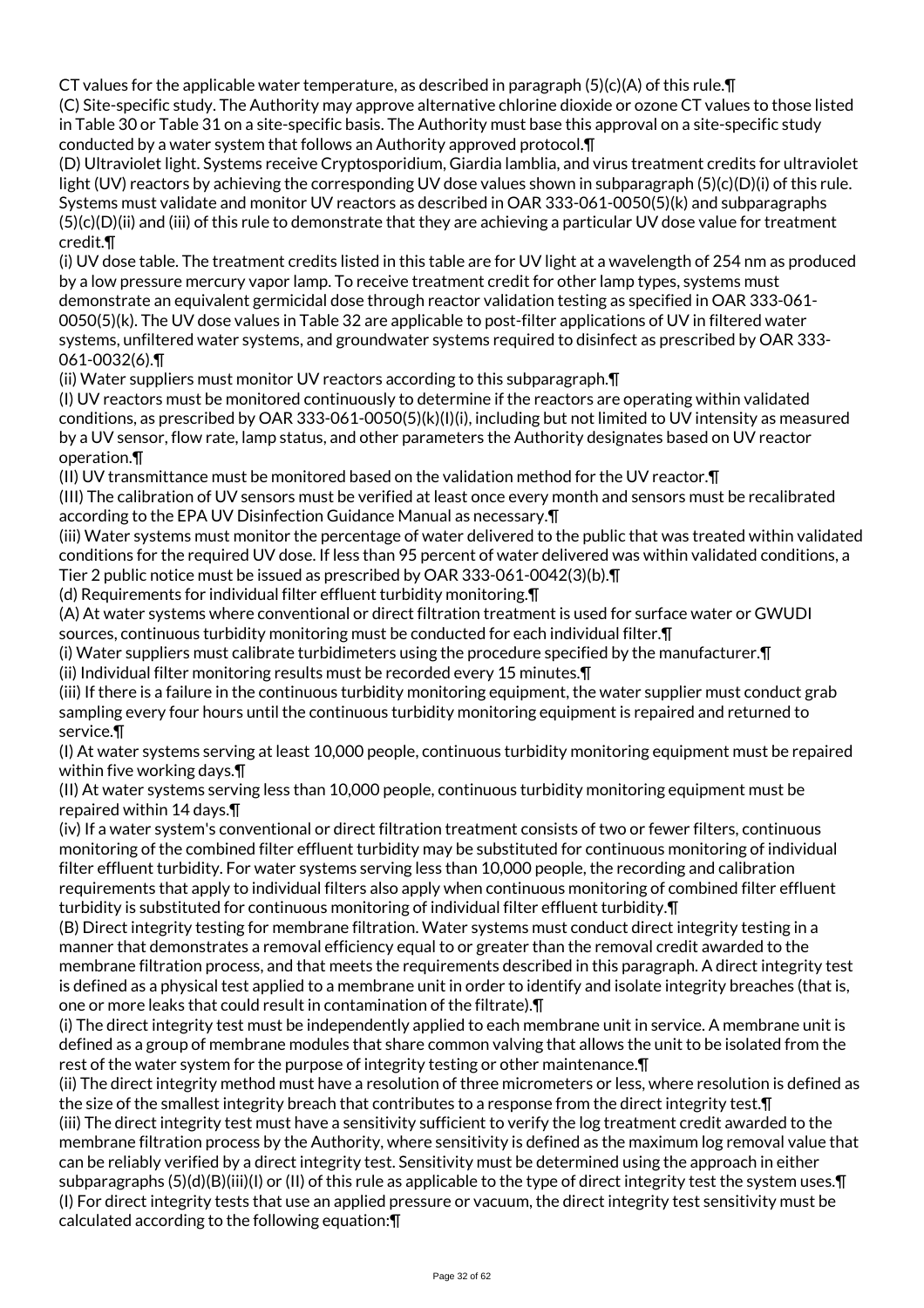LRVDIT = LOG10 (Qp /(VCF x Qbreach)).¶

Where:¶

LRVDIT = the sensitivity of the direct integrity test; []

Qp = total design filtrate flow from the membrane unit;¶

Qbreach = flow of water from an integrity breach associated with the smallest integrity test response that can be reliably measured; and¶

VCF = volumetric concentration factor. The volumetric concentration factor is the ratio of the suspended solids concentration on the high pressure side of the membrane relative to that in the feed water.¶

(II) For direct integrity tests that use a particulate or molecular marker, the direct integrity test sensitivity must be calculated according to the following equation:¶

LRVDIT = LOG10(Cf)-LOG10(Cp).¶

Where:¶

LRVDIT = the sensitivity of the direct integrity test; $\P$ 

Cf = the typical feed concentration of the marker used in the test; and  $\P$ 

 $Cp$  = the filtrate concentration of the marker from an integral membrane unit. $\Pi$ 

(iv) Water systems must establish a control limit within the sensitivity limits of the direct integrity test that is indicative of an integral membrane unit capable of meeting the removal credit awarded by the Authority.¶ (v) If the result of a direct integrity test exceeds the control limit established under subparagraph (5)(d)(B)(iv) of this rule, the water system must remove the membrane unit from service. Water systems must conduct a direct integrity test to verify any repairs, and may return the membrane unit to service only if the direct integrity test is within the established control limit.¶

(vi) Water systems must conduct direct integrity testing on each membrane unit at a frequency of not less than once each day that the membrane unit is in operation. The Authority may approve less frequent testing, based on demonstrated process reliability, the use of multiple barriers effective for Cryptosporidium, or reliable process safeguards.¶

(C) Indirect integrity monitoring for membrane filtration. Water systems must conduct continuous indirect integrity monitoring on each membrane unit according to the criteria specified in this paragraph. Indirect integrity monitoring is defined as monitoring some aspect of filtrate water quality that is indicative of the removal of particulate matter. A water system that implements continuous direct integrity testing of membrane units in accordance with the criteria specified in subparagraphs  $(5)(d)(B)(i)$  through (v) of this rule is not subject to the requirements for continuous indirect integrity monitoring. Water systems must submit a monthly report to the Authority summarizing all continuous indirect integrity monitoring results triggering direct integrity testing and the corrective action that was taken in each case.¶

(i) Unless the Authority approves an alternative parameter, continuous indirect integrity monitoring must include continuous filtrate turbidity monitoring.¶

(ii) Continuous monitoring must be conducted at a frequency of no less than once every 15 minutes.¶ (iii) Continuous monitoring must be separately conducted on each membrane unit.¶

(iv) If indirect integrity monitoring includes turbidity and the filtrate turbidity readings are above 0.15 NTU for a period greater than 15 minutes (that is, two consecutive 15-minute readings above 0.15 NTU), direct integrity testing in accordance with subparagraphs (5)(d)(B)(i) through (v) of this rule must immediately be performed on the associated membrane unit.¶

(v) If indirect integrity monitoring includes an Authority-approved alternative parameter and if the alternative parameter exceeds an Authority approved control limit for a period greater than 15 minutes, direct integrity testing in accordance with subparagraphs (5)(d)(B)(i) through (v) of this rule must immediately be performed on the associated membrane unit.¶

(e) Source water monitoring. Wholesale water systems, as defined in OAR 333-061-0020(1612), must comply with the requirements of this rule based on the population of the largest water system in the combined distribution system. Water systems required to provide filtration treatment must comply with the requirements of this rule whether or not the water system is currently operating filtration treatment. The requirements of this rule for unfiltered water systems only apply to those water systems that met and continue to meet the requirements of OAR 333-061-0032(2) and (3).¶

(A) Initial round. Water systems must conduct monitoring as prescribed by this paragraph, and following the schedule specified in paragraph (5)(e)(C) of this rule, unless the system meets the monitoring exemption criteria specified in paragraph (5)(e)(D) of this rule.¶

(i) Filtered water systems serving at least 10,000 people must sample their source water for Cryptosporidium, E. coli, and turbidity at least monthly for 24 months.¶

(ii) Unfiltered water systems serving at least 10,000 people must sample their source water for Cryptosporidium at least monthly for 24 months.¶

(iii) Filtered water systems serving less than 10,000 people must sample their source water for E. coli at least once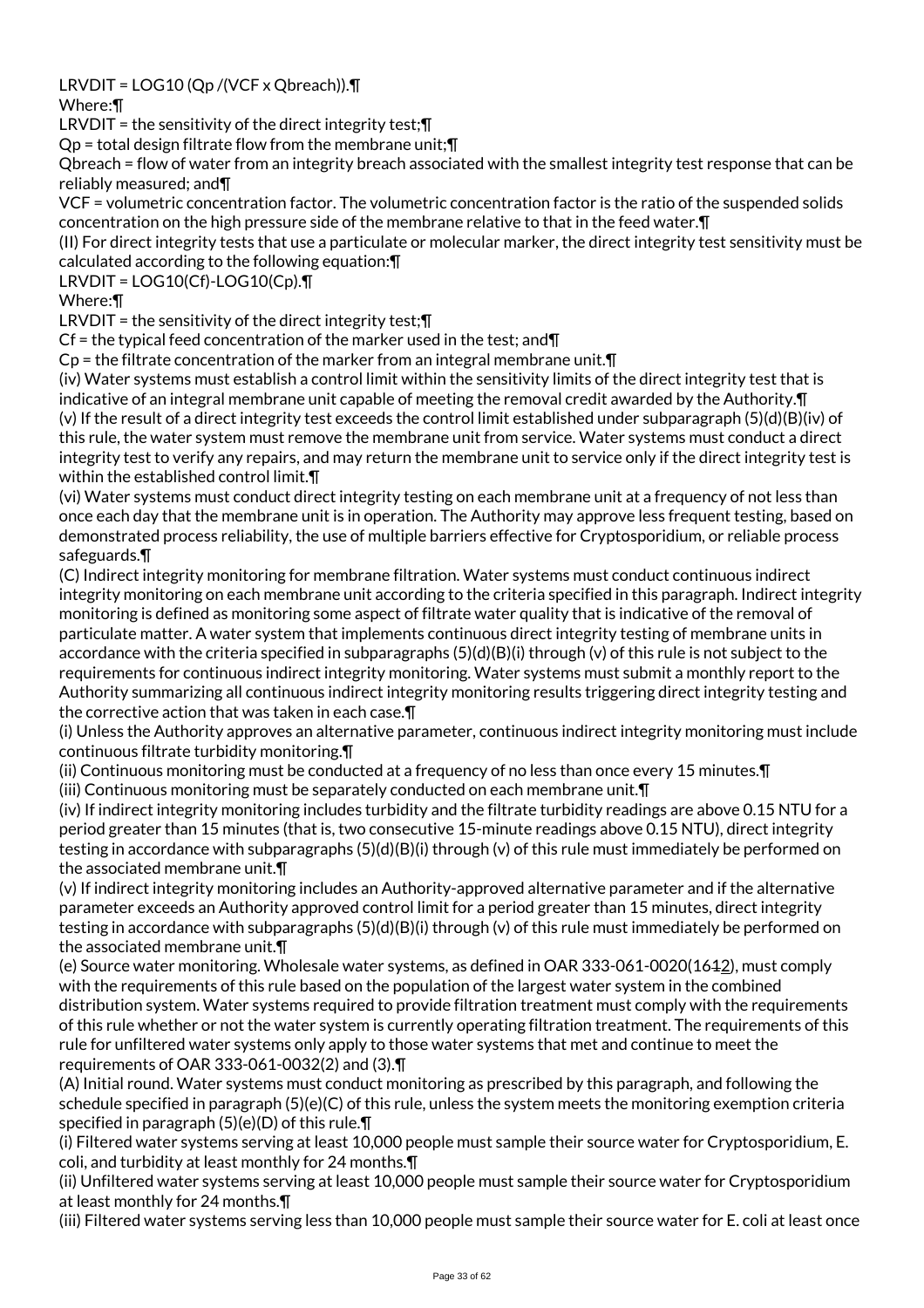every two weeks for 12 months. The E. coli monitoring specified in this subparagraph may be avoided if the system monitors for Cryptosporidium as prescribed in subparagraph (5)(e)(A)(iv) of this rule. The water system must notify the Authority no later than three months prior to the date the system is otherwise required to start E. coli monitoring under paragraph (5)(e)(C) of this rule.¶

(iv) Filtered water systems serving fewer than 10,000 people must sample their source water for Cryptosporidium at least twice per month for 12 months or at least monthly for 24 months if they meet one of the following, based on monitoring conducted in accordance with subparagraph (5)(e)(A)(iii) of this rule:¶

(I) The annual mean E. coli concentration, in the surface water source, is greater than 100 E. coli/100 mL;¶ (II) The water system does not conduct E. coli monitoring as described in subparagraph (5)(e)(A)(iii) of this rule; or¶

(III) Water systems using groundwater under the direct influence of surface water must comply with the requirements of this paragraph based on the E. coli level specified in subparagraph (5)(e)(A)(iv)(I) of this rule.¶ (v) Unfiltered water systems serving fewer than 10,000 people must sample their source water for

Cryptosporidium at least twice per month for 12 months or at least monthly for 24 months.¶

(vi) Water systems may sample more frequently than required under this section if the sampling frequency is evenly spaced throughout the monitoring period.¶

(vii) The Authority may approve monitoring for an indicator other than E. coli to comply with the monitoring prescribed by subparagraph (5)(e)(A)(iii) of this rule for filtered water systems serving fewer than 10,000 people. The Authority may approve an alternative to the E. coli concentrations that trigger Cryptosporidium monitoring as specified in subparagraphs (5)(e)(A)(iv)(I) and (III) of this rule. The Authority's approval to the system will be in writing and will include the basis for the Authority's determination that the alternative indicator or trigger level will provide a more accurate identification of whether a water system will exceed the Bin 1 Cryptosporidium level specified in Table 8 in OAR 333-061-0032(4)(f)(F).¶

(B) Water systems must conduct a second round of source water monitoring that meets the requirements for monitoring parameters, frequency, and duration described in paragraph (5)(e)(A) of this rule, and according to the schedule in paragraph (5)(e)(C) of this rule, unless they meet the monitoring exemption criteria specified in paragraph (5)(e)(D) of this rule.¶

(C) Monitoring schedule. Systems must begin monitoring as required in paragraphs (5)(e)(A) and (B) of this rule no later than the month beginning with the date listed in Table 33.¶

(D) Monitoring avoidance.¶

(i) Filtered water systems are not required to conduct source water monitoring as prescribed by this subsection if the system will provide a total of at least 5.5-log of treatment for Cryptosporidium, equivalent to meeting the treatment requirements of Bin 4 in OAR 333-061-0032(4)(g) and 333-061-0032(12) through (17).¶ (ii) Unfiltered water systems are not required to conduct source water monitoring as prescribed by this subsection if the system will provide a total of at least 3-log Cryptosporidium inactivation, equivalent to meeting the treatment requirements for unfiltered systems with a mean Cryptosporidium concentration of greater than 0.01 oocysts/L in OAR 333-061-0032(3)(e).¶

(iii) If a water system chooses to provide the level of treatment specified in subparagraph (5)(e)(D)(i) or (ii) of this rule, rather than conducting source water monitoring, the water system must notify the Authority in writing no later than the date the system is otherwise required to submit a sampling schedule for monitoring as prescribed by OAR 333-061-0036(5)(f)(A). A water system may choose to cease source water monitoring at any point after it has initiated monitoring if it notifies the Authority in writing that it will provide this level of treatment. Water systems must install and operate technologies to provide this level of treatment by the applicable treatment compliance date in OAR 333-061-0032(1)(a)(F).¶

(E) Seasonal plants. Systems with surface water or GWUDI treatment plants that operate for only part of the year must conduct source water monitoring in accordance with this subsection, but with the following modifications:¶ (i) Water systems must sample their source water only during the months that the plant is in use unless the Authority specifies another monitoring period based on plant operating practices.¶

(ii) Water systems with treatment plants that operate less than six months per year, and that monitor for Cryptosporidium, must collect at least six Cryptosporidium samples per year for two years of monitoring. Samples must be evenly spaced throughout the period the plant operates.¶

(F) New sources. A water system that begins using a new source of surface water or GWUDI after the system is required to begin monitoring as prescribed in paragraph (5)(e)(C) of this rule must monitor the new source on a schedule the Authority approves. Source water monitoring must meet the requirements of this subsection, and the water system must also meet the bin classification and Cryptosporidium treatment requirements of OAR 333- 061-0032 for the new source on a schedule the Authority approves.¶

(i) This applies to water systems using surface water or GWUDI sources that begin operation after the monitoring start date applicable to the system's size specified in Table 33.¶

(ii) The water system must begin a second round of source water monitoring no later than six years following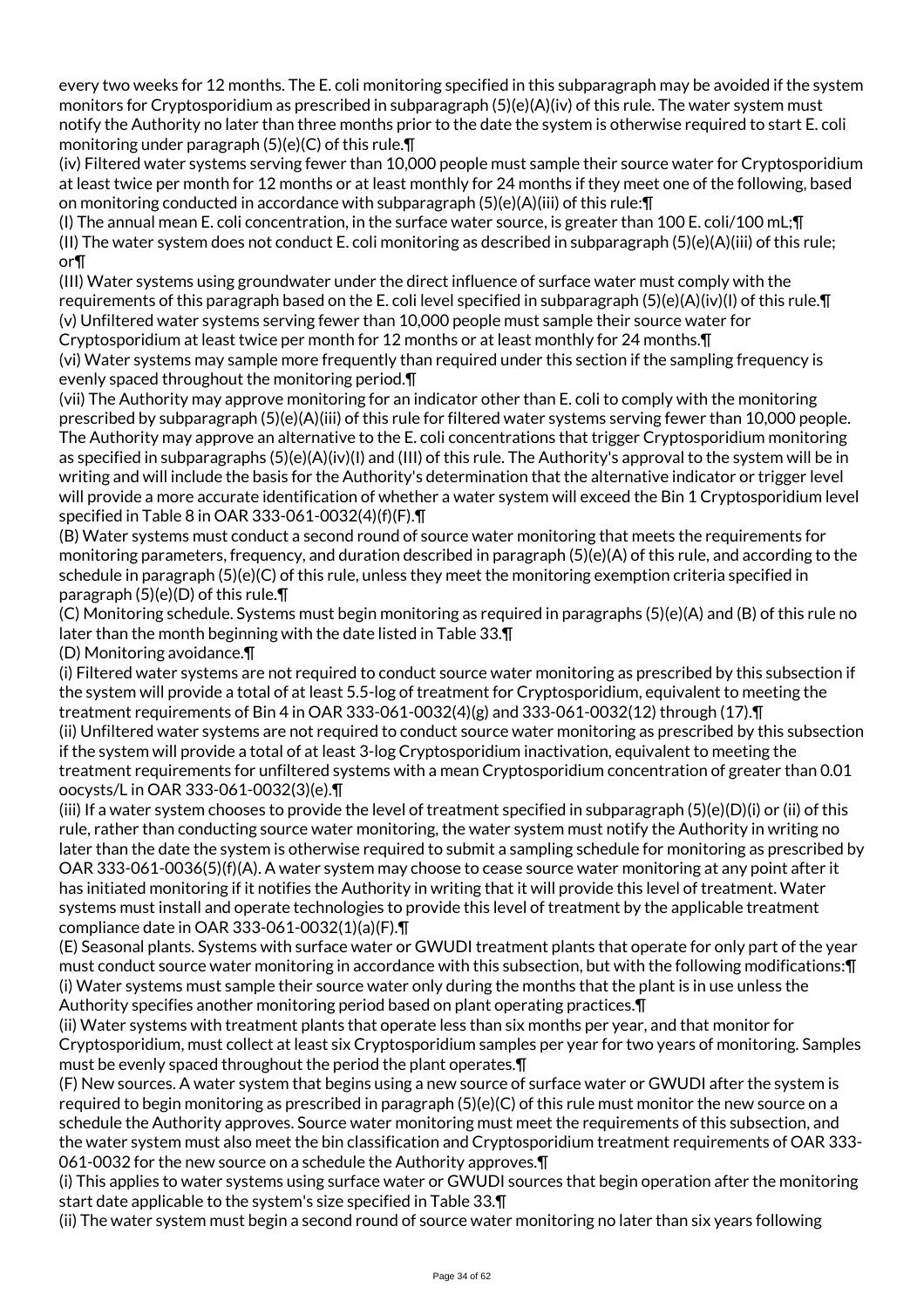determination of the mean Cryptosporidium level or initial bin classification as prescribed by OAR 333-061- 0032(2) or (4) respectively, as applicable.¶

(G) Failure to collect any source water sample in accordance with the sampling requirements, schedule, sampling location, analytical method, approved laboratory, and reporting requirements of this section is a monitoring violation.¶

(H) Grandfathering monitoring data. Systems may use monitoring data collected prior to the applicable monitoring start date in paragraph (5)(e)(C) of this rule to meet the initial source water monitoring requirements in paragraph (5)(e)(A) of this rule. Grandfathered data may substitute for an equivalent number of months at the end of the monitoring period. All data submitted under this paragraph must meet the requirements in subsection (5)(h) of this rule.¶

(f) Source water sampling schedules.¶

(A) Water systems required to conduct source water monitoring as prescribed in subsection (5)(e) of this rule must submit a sampling schedule that specifies the calendar dates when the system will collect each required sample.¶ (i) Water systems must submit sampling schedules to the Authority, no later than three months prior to the applicable date listed in paragraph (5)(e)(C) of this rule, for each round of required monitoring. T

(ii) If the Authority does not respond to a water system regarding its sampling schedule, the system must sample at the reported schedule.¶

(B) Water systems must collect samples within a five-day period, starting two days before the scheduled sampling date and ending two days after. The five-day period applies to each of the dates indicated in the sampling schedule unless one of the following conditions applies:¶

(i) An extreme condition or situation exists that may pose danger to the sample collector or that cannot be avoided, and that prevents the water system from sampling in the scheduled five-day period. In this case, the water system must sample as close to the scheduled date as possible unless the Authority approves an alternative sampling date. The water system must submit an explanation for the delayed sampling date to the Authority concurrent with the submittal of the sample to the laboratory; or¶

(ii) A water system is unable to report a valid analytical result for the scheduled sampling date due to equipment failure, loss of or damage to the sample, failure to comply with the analytical method requirements (including the quality control requirements), or the failure of an approved laboratory to analyze the sample.¶

(I) In this case the water system must collect a replacement sample as prescribed in subparagraph (5)(f)(B)(ii)(II) of this rule.¶

(II) The system must collect the replacement sample not later than 21 days after receiving information that an analytical result cannot be reported for the scheduled date unless the water system demonstrates that collecting a replacement sample within this time frame is not feasible or the Authority approves an alternative re-sampling date. The system must submit an explanation for the delayed sampling date to the Authority concurrent with the submittal of the sample to the laboratory.¶

(iii) Water systems that fail to meet the criteria of paragraph (5)(f)(B) of this rule for any required source water sample must revise their sampling schedules to add dates for collecting all missed samples. Water systems must submit the revised sampling schedule to the Authority for approval prior to beginning collecting the missed samples.¶

(g) Source water sampling locations.¶

(A) Water systems required to conduct source water monitoring as prescribed in subsection (5)(e) of this rule must collect samples for each plant that treats a surface water or GWUDI source. Where multiple plants draw water from the same influent, such as the same pipe or intake, the Authority may approve one set of monitoring results to be used to satisfy the requirements for all treatment plants.¶

(B) Water systems must collect source water samples prior to chemical treatment, such as coagulants, oxidants and disinfectants, unless the Authority approves the system to collect a source water sample after chemical treatment if the Authority determines that collecting a sample prior to chemical treatment is not feasible for the system and that the chemical treatment is unlikely to have a significant adverse effect on the analysis of the sample.¶

(C) Water systems that recycle filter backwash water must collect source water samples prior to the point of filter backwash water addition.¶

(D) Bank filtration.¶

(i) Water systems that receive Cryptosporidium treatment credit for bank filtration as an alternate filtration technology as specified by OAR 333-061-0032(8) must collect source water samples in the surface water source prior to bank filtration.¶

(ii) Water systems that use bank filtration as pretreatment to a filtration plant must collect source water samples from the well, after bank filtration. Use of bank filtration during monitoring must be consistent with routine operational practice. Water systems collecting samples after a bank filtration process may not receive treatment credit for the bank filtration prescribed by OAR 333-061-0032(8).¶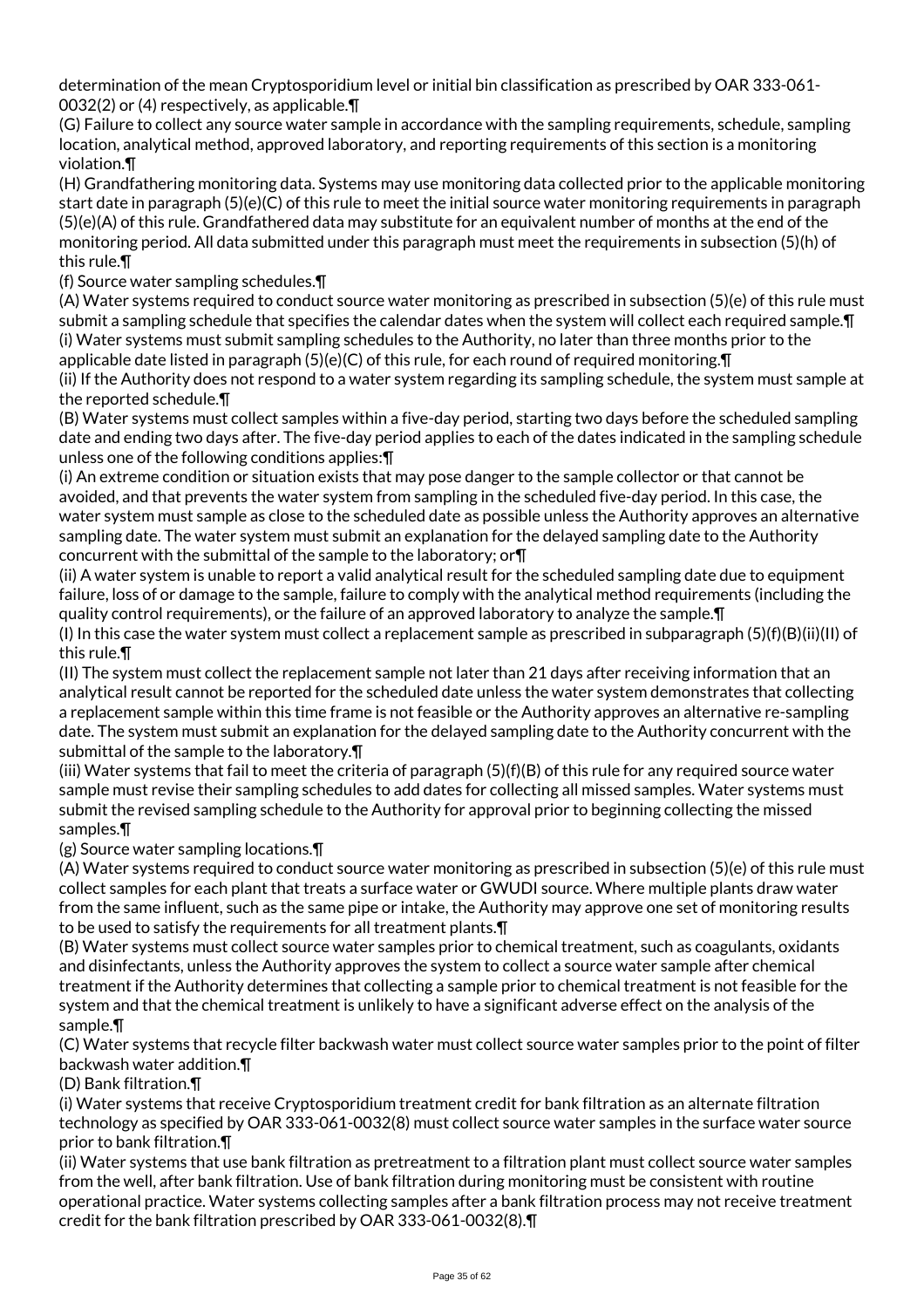(E) Multiple sources. Water systems with treatment plants that use multiple water sources, including multiple surface water sources and blended surface water and groundwater sources, must collect samples as specified in subparagraph  $(5)(g)(E)(i)$  or (ii) of this rule. The use of multiple sources during monitoring must be consistent with routine operational practice.¶

(i) If a sampling tap is available where the sources are combined prior to treatment, water systems must collect samples from this tap.¶

(ii) If a sampling tap where the sources are combined prior to treatment is not available, systems must collect samples at each source near the intake on the same day and must comply with either subparagraph  $(5)(g)(E)(ii)(I)$ or (II) below for sample analysis.¶

(I) Water systems may composite samples from each source into one sample prior to analysis. The volume of sample from each source must be weighted according to the proportion of the source in the total plant flow at the time the sample is collected.¶

(II) Water systems may analyze samples from each source separately and calculate a weighted average of the analysis results for each sampling date. The weighted average must be calculated by multiplying the analysis result for each source by the fraction the source contributed to total plant flow at the time the sample was collected and then adding these values.¶

(F) Additional requirements. Water systems must submit a description of their sampling location(s) to the Authority at the same time as the sampling schedule required under subsection (5)(f) of this rule. This description must address the position of the sampling location in relation to the system's water source(s) and treatment processes, including pretreatment, points of chemical treatment, and filter backwash recycle. If the Authority does not respond to a water system regarding sampling location(s), the system must sample at the reported location(s).¶

(h) Grandfathering previously collected data.¶

(A) Water systems may comply with the initial source water monitoring requirements of paragraph (5)(e)(A) of this rule by grandfathering sample results collected before the system is required to begin monitoring. To be grandfathered, the sample results and analysis must meet the criteria in this section and the Authority must approve the previously sampled data.¶

(i) A filtered water system may grandfather Cryptosporidium samples to meet the monitoring requirements of paragraph (5)(e)(A) of this rule when the system does not have corresponding E. coli and turbidity samples.¶ (ii) A water system that grandfathers Cryptosporidium samples is not required to collect the E. coli and turbidity samples when the system completes the requirements for Cryptosporidium monitoring under paragraph (5)(e)(A) of this rule.¶

(B) The analysis of grandfathered E. coli and Cryptosporidium samples must meet the analytical method and approved laboratory requirements of subsections  $(1)(a)$  and  $(1)(c)$  of this rule.

(C) The sampling location of grandfathered samples must meet the conditions specified in subsection (5)(g) of this rule.¶

(D) Grandfathered Cryptosporidium samples must have been collected no less frequently than each calendar month on a regular schedule, and no earlier than January 1999. Sample collection intervals may vary for the conditions specified in subparagraph (5)(f)(B)(i) through (ii) of this rule if the system provides documentation of the condition when reporting monitoring results.¶

(i) The Authority may approve grandfathering of previously collected data where there are time gaps in the sampling frequency if the water system conducts additional monitoring as specified by the Authority to ensure that the data used to comply with the initial source water monitoring requirements of paragraph (5)(e)(A) of this rule are seasonally representative and unbiased.¶

(ii) Water systems may grandfather previously collected data where the sampling frequency within each month varied. If the Cryptosporidium sampling frequency varied, water systems must follow the monthly averaging procedure in OAR 333-061-0032(2)(c)(B) or OAR-333-061-0032(4)(f)(E) as applicable, when calculating the bin classification for filtered water systems or the mean Cryptosporidium concentration for unfiltered water systems.¶

(E) Reporting monitoring results for grandfathering. Water systems that request to grandfather previously collected monitoring results must report the following information by the applicable dates listed in this paragraph.¶

(i) Water systems must report that they intend to submit previously collected monitoring. This report must specify the number of previously collected results the system will submit, the dates of the first and last sample, and whether a system will conduct additional source water monitoring to meet the requirements of paragraph (5)(e)(A) of this rule. Water systems must report this information no later than the date the sampling schedule is required as prescribed by subsection (5)(f) of this rule.¶

(ii) Water systems must report previously collected monitoring results for grandfathering, along with the associated documentation listed in subparagraphs (5)(h)(E)(ii)(I) through (IV) of this rule, no later than two months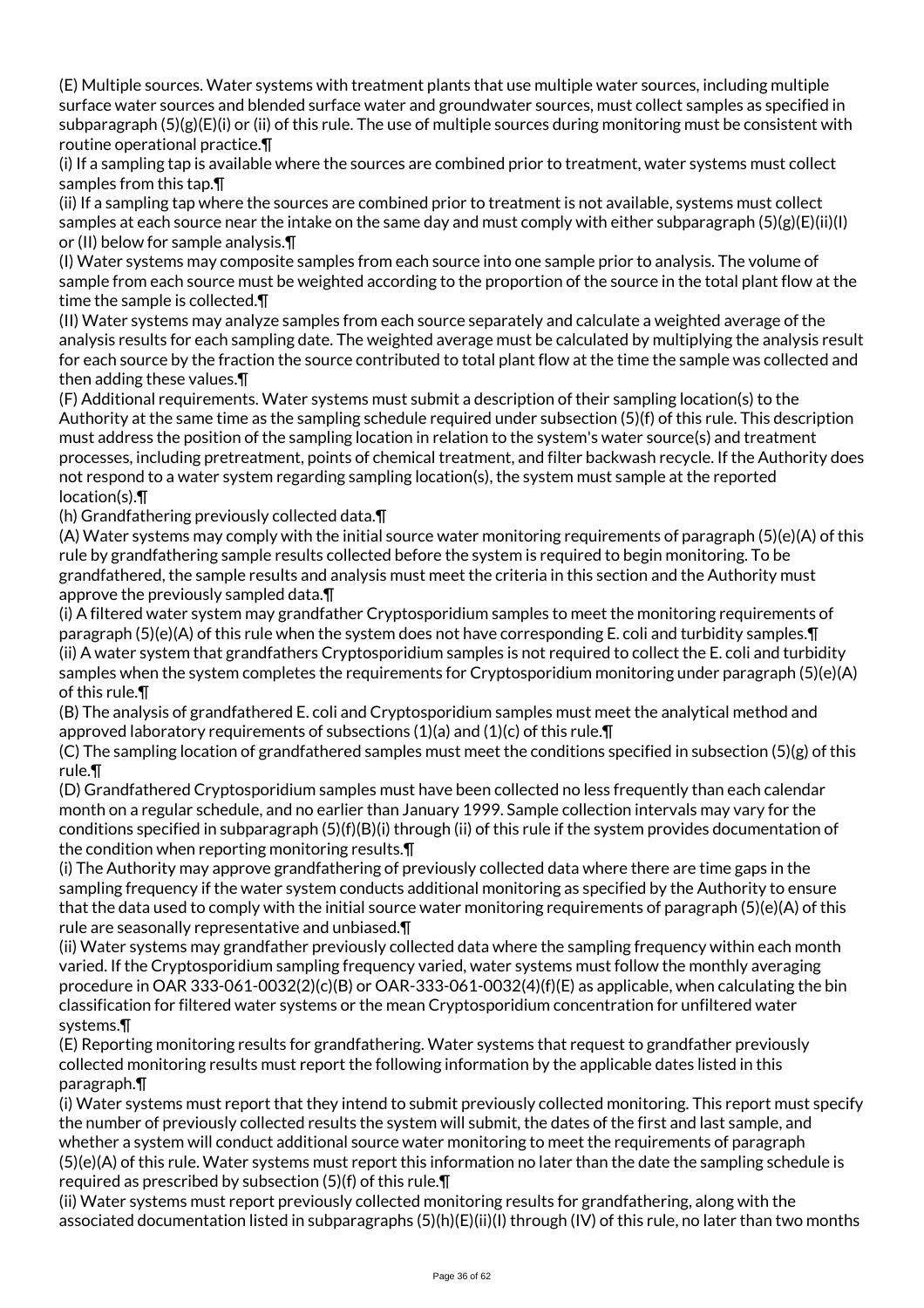after the applicable date listed in paragraph (5)(e)(C) of this rule.¶

(I) For each sample result, water systems must report the applicable data elements specified by OAR 333-061-  $0040(1)(o)$ .

(II) Water systems must certify that the reported monitoring results include all results the system generated during the time period beginning with the first reported result and ending with the final reported result. This applies to samples that were collected from the sampling location specified for source water monitoring under this paragraph and analyzed in accordance with subsection (1)(a) of this rule.¶

(III) Water systems must certify that the samples were representative of a plant's source water(s) and that the source water(s) have not changed. Water systems must report a description of the sampling location(s), which must address the position of the sampling location in relation to the system's water source(s) and treatment processes, including points of chemical addition and filter backwash recycle.¶

(IV) For Cryptosporidium samples, the laboratory or laboratories that analyzed the samples must provide a letter certifying that the quality control criteria in accordance with subsection (1)(a) of this rule were met for each sample batch associated with the reported results. Alternatively, the laboratory may provide bench sheets and sample examination report forms for each field, matrix spike, IPR, OPR, and method blank sample associated with the reported results.¶

(F) If the Authority determines that a previously collected data set submitted for grandfathering was generated during source water conditions that were not normal for the system, such as a drought, the Authority may disapprove the data. Alternatively, the Authority may approve the previously collected data if the water system reports additional source water monitoring data, as determined by the Authority, to ensure that the data set used under OAR 333-061-0032(4)(f) or 0032(2)(c) represents average source water conditions for the system.¶ (G) If a water system submits previously collected data that fully meets the number of samples required for initial source water monitoring required by paragraph (5)(e)(A) of this rule, and some of the data is rejected due to not meeting the requirements of this subsection, systems must conduct additional monitoring to replace rejected data on a schedule the Authority approves. Water systems are not required to begin this additional monitoring until two months after notification that data has been rejected and that additional monitoring is necessary.¶

(6) Coliform Bacteria and Microbiological Contaminants.¶

(a) General requirements for coliform bacteria sampling.¶

(A) Sample Handling Requirements and Sample Types.¶

(i) The standard sample volume required for analysis, regardless of analytical method used, is 100 ml.¶

(ii) Only the presence or absence of total coliforms and E. coli is required to be determined, not a determination of density.¶

(iii) Test medium incubation must be initiated within 30 hours of sample collection. Samples should be held below 10 deg. C during transit.¶

(iv) If water having residual chlorine (measured as free, combined, or total chlorine) is to be analyzed, sufficient sodium thiosulfate (Na2S2O3) must be added to the sample bottle before sterilization to neutralize any residual chlorine in the water sample. Dechlorination procedures are addressed in Section 9060A.2 of Standard Methods for the Examination of Water and Wastewater (20th and 21st editions).¶

(v) There are three types of samples collected in the distribution system for coliform bacteria.¶

(I) Routine samples are collected to satisfy the monitoring requirements specified in this rule from established sampling locations according to a water system's coliform sampling plan. These samples are used to calculate compliance with the MCL for E. coli prescribed in OAR 333-061-0030(4) and with the coliform investigation triggers specified in OAR 333-061-0078.¶

(II) Repeat samples are collected according to subsection  $(6)(g)$  of this rule as a follow-up to a total coliformpositive routine sample and are used to calculate compliance with the MCL for E. coli prescribed in OAR 333-061- 0030(4) and with the coliform investigation triggers specified in OAR 333-061-0078.¶

(III) Special samples are not considered representative of the water system and are outside the scope of normal water quality assurance and control procedures. Examples of when special samples may be collected include, but are not limited to, investigating user complaints, verifying disinfection after construction or repair and samples from sources not in service. Analyses of special samples must be made available to the Authority upon request and records of such analyses shall be maintained according to OAR 333-061-0040(2)(b).¶

(B) Water suppliers must comply with the repeat monitoring requirements and E. coli analytical requirements specified in subsection (6)(g) of this rule following any total coliform-positive sample collected according to subsections (6)(b) through (6)(f) of this rule. $\P$ 

(C) Water suppliers must determine whether a coliform investigation trigger as specified in OAR 333-061- 0078(2) has been exceeded once all monitoring as required by subsections (6)(b) through (6)(g) of this rule has been completed for a calendar month.¶

(D) If a routine or repeat sample is total coliform-positive, the sample must be analyzed to determine if E. coli are present. If E. coli are present, the water supplier must notify the Authority by the end of the day when the water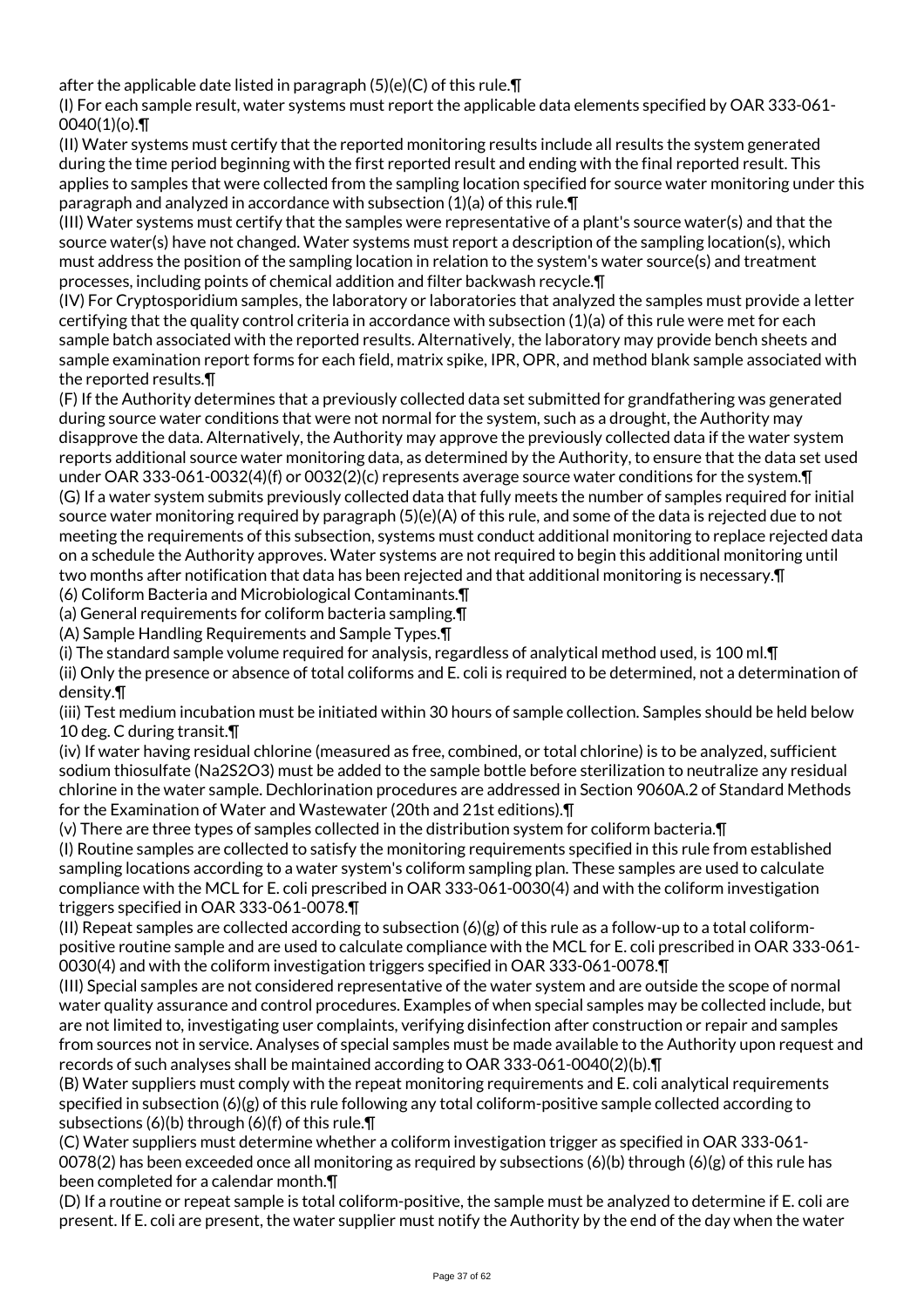supplier is notified of the test result, unless the water supplier is notified of the result after the Authority office is closed, in which case the water supplier must notify the Authority before the end of the next business day.¶ (E) The Authority may, on a case-by-case basis, allow a water supplier to forgo E. coli testing on a total coliformpositive sample if that water supplier assumes that the total coliform-positive sample is E. coli-positive. Accordingly, the water supplier must notify the Authority as specified in paragraph (6)(a)(D) of this rule and take action appropriate for exceeding the MCL for E. coli as specified in OAR 333-061-0030(4).¶

(F) The Authority may invalidate a total coliform-positive sample only if the conditions specified in subparagraph (6)(a)(F)(i), (ii), or (iii) of this rule are met. A total coliform-positive sample invalidated according to this paragraph does not count toward meeting the minimum monitoring requirements of this rule.¶

(i) The laboratory establishes that improper sample analysis caused the total coliform-positive result.¶ (ii) The Authority, on the basis of the results of repeat samples collected as required by subsection  $(6)(g)$  of this rule, determines that the total coliform-positive sample resulted from a domestic or other non-distribution system plumbing problem in which coliform was present only in samples collected at a specific service connection within a public water system with more than one service connection. The Authority cannot invalidate a sample on the basis of repeat sample results unless all repeat sample(s) collected at the same tap as the original total coliform-positive sample are also total coliform-positive, and all repeat samples collected at a location other than the original tap are total coliform-negative (for example, the Authority cannot invalidate a total coliform-positive sample on the basis of repeat samples if all the repeat samples are total coliform-negative, or if the water system has only one service connection).¶

(iii) The Authority has substantial grounds to believe that a total coliform-positive result is due to a circumstance or condition that does not reflect water quality in the distribution system. In this case, the water supplier must still collect all repeat samples required by subsection  $(6)(g)$  of this rule, and use them to determine whether a coliform investigation trigger as specified in OAR 333-061-0078(2) has been exceeded. To invalidate a total coliformpositive sample under this paragraph, the decision and supporting rationale must be documented in writing, and approved and signed by the supervisor of the Authority official who recommended the decision. The written documentation must state the specific cause of the total coliform-positive sample, and what action the water supplier has taken, or will take, to correct this problem. The Authority will not invalidate a total coliform-positive sample solely on the grounds that all repeat samples are total coliform-negative. If the Authority invalidates a sample according to this subparagraph the written documentation will be made available to the EPA or the public upon request.¶

(G) A laboratory must invalidate a total coliform sample (unless total coliforms are detected) if the sample produces a turbid culture in the absence of gas production using an analytical method where gas formation is examined (for example, the Multiple-Tube Fermentation Technique), produces a turbid culture in the absence of an acid reaction in the Presence-Absence (P-A) Coliform Test, or exhibits confluent growth where there is continuous bacterial growth covering the entire filtration area of a membrane filter, or a portion thereof, in which bacterial colonies are not discrete, or produces colonies too numerous to count where the total number of bacterial colonies exceeds 200 on a 47 mm diameter membrane filter with an analytical method using a membrane filter (for example, Membrane Filter Technique). If a laboratory invalidates a sample because of such interference, the system must collect another sample from the same location as the original sample within 24 hours of being notified of the interference problem, and have it analyzed for the presence of total coliforms. The water supplier must continue to re-sample within 24 hours and have the samples analyzed until it obtains a valid result. The Authority may waive the 24-hour time limit on a case-by-case basis.¶

(H) A total coliform-positive sample invalidated according to paragraphs (6)(a)(F) or (G) of this rule does not count toward meeting the minimum monitoring requirements specified in this section.¶

(I) Water suppliers must develop a written coliform sampling plan for every water system that they own or operate or for which they are responsible according to the criteria in this paragraph by March 31, 2016. The plan must identify sampling sites and a sample collection schedule that is representative of water throughout the distribution system. Water suppliers must collect total coliform samples according to the plan. Plans are subject to Authority review and revision.¶

(i) Monitoring required by subsections  $(6)(b)$  through  $(6)(g)$  of this rule may take place at a customer's premises, dedicated sampling station, or other designated sampling location. Routine and repeat sample sites and any sampling points necessary to meet the requirements of subsection (6)(i) of this rule must be reflected in the coliform sampling plan.¶

(ii) Samples must be collected at regular time intervals throughout the month, except that groundwater systems serving 4,900 or fewer people may collect all required samples on a single day if they are collected at different sites.¶

(iii) Water suppliers must collect at least the minimum number of required samples every month even if the MCL for E. coli as specified in OAR 333-061-0030(4) was exceeded or a coliform investigation trigger as specified in OAR 333-061-0078(2) was exceeded.¶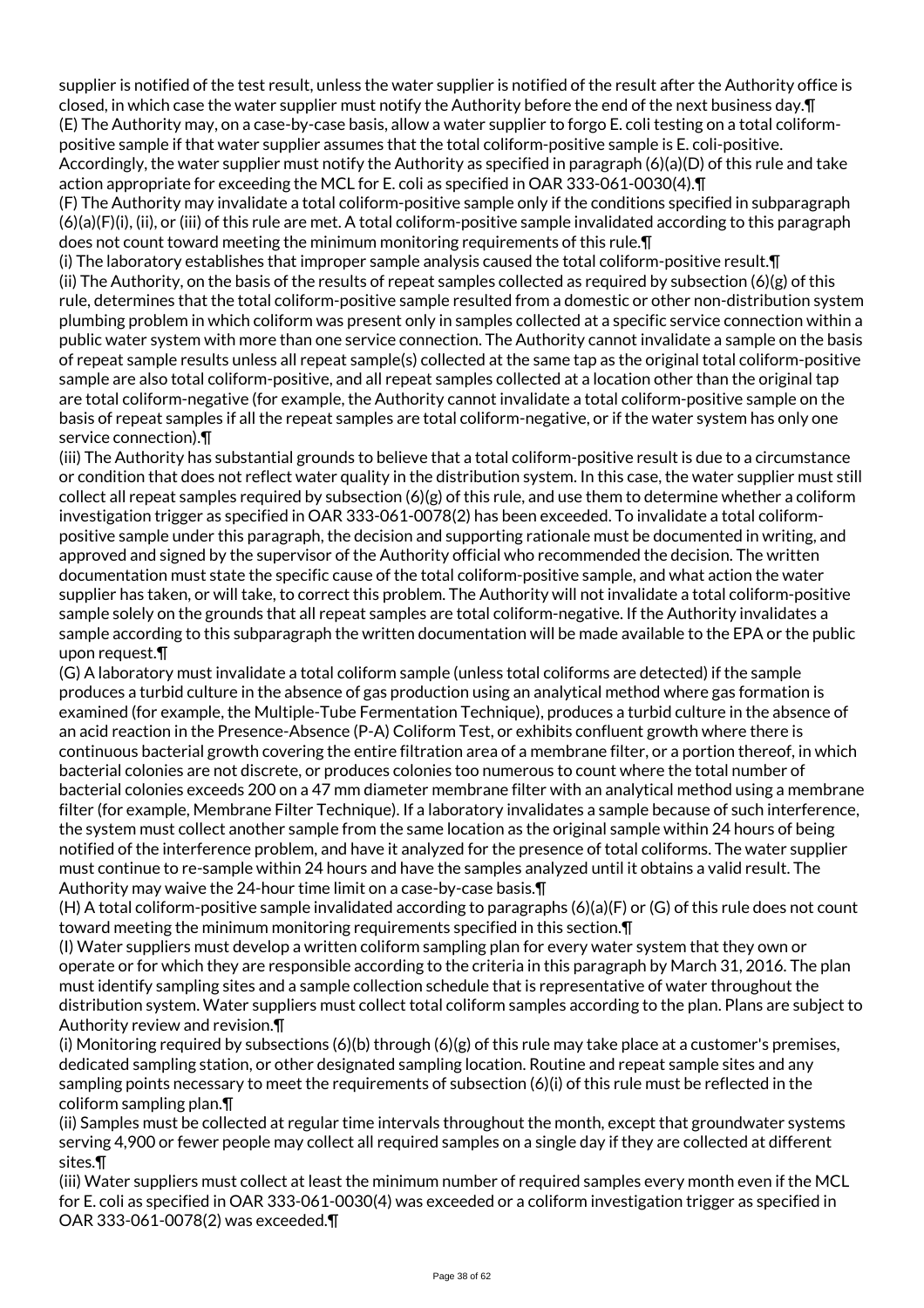(iv) Water suppliers may use monitoring as a tool to assist in investigating problems whereby additional samples beyond the number required by this section may be collected to investigate potential problems in the distribution system. A water supplier collecting more routine samples than required in a month must include the results of the additional sampling in calculating whether a coliform investigation trigger as specified in OAR 333-061-0078(2) has been exceeded only if the samples are collected in accordance with an existing coliform sampling plan and are representative of water throughout the distribution system.¶

(v) Water suppliers must identify repeat monitoring locations in the coliform sampling plan. At least one repeat sample must be collected from the sampling tap where the original total coliform-positive sample was collected, at least one repeat sample must be collected at a tap within five service connections upstream and at least one repeat sample must be collected at a tap within five service connections downstream of the original sampling site unless the provisions of subparagraphs  $(6)(a)(1)(v)(1)$  or  $(6)(a)(1)(v)(11)$  of this rule are met. If a total coliform-positive sample is at the end of the distribution system, or one service connection away from the end of the distribution system, the Authority may allow an alternative sampling location in lieu of the requirement to collect at least one repeat sample upstream or downstream of the original sampling site. Except as provided for in subparagraph  $(6)(a)(l)(v)(ll)$  of this rule, at water systems where triggered source water monitoring is required according to paragraph (6)(i)(A), groundwater source samples must be collected in addition to repeat samples as required by subsection  $(6)(g)$  of this rule. $\P$ 

(I) Water suppliers may propose repeat monitoring locations to the Authority that the water supplier believes to be representative of a pathway for contamination of the distribution system. A water supplier may elect to specify either alternative fixed locations or criteria for selecting repeat sampling sites on a situational basis in a standard operating procedure (SOP) in its coliform sampling plan. The water supplier must design its SOP to focus the repeat samples at locations that best verify and determine the extent of potential contamination of the distribution system area based on specific situations. The Authority may modify the SOP or require alternative monitoring locations as needed.¶

(II) For groundwater systems serving 1,000 people or less, repeat sampling locations may be proposed that differentiate potential source water and distribution system contamination (for example, by sampling at entry points to the distribution system). A water system with a single groundwater source and a single service connection may request to collect repeat samples at the location for triggered source water monitoring. The Authority may approve the request if the water supplier demonstrates that the coliform sampling plan remains representative of water quality in the distribution system. If approved by the Authority, the sample result may be used to meet the monitoring requirements in both subsection  $(6)(g)$  and  $(6)(i)$  of this rule.

(III) Triggered source water monitoring locations as required by subsection (6)(i) of this rule must be identified in the plan in addition to the repeat samples required by subsection  $(6)(g)$  of this rule. $\P$ 

(IV) The Authority may review, revise, and approve, as appropriate, repeat sampling proposed by systems under subparagraphs  $(6)(a)(l)(v)(l)$  and (II) of this rule. The water supplier must demonstrate that the coliform sampling plan remains representative of the water quality in the distribution system. The Authority may determine that monitoring at the entry point to the distribution system (especially for groundwater systems without disinfection) is effective to differentiate between potential source water and distribution system problems.¶

(b) At NTNC, TNC and state regulated and TNC water systems using only groundwater as defined in OAR 333-061-0020(678) and serving 1,000 people or less, one sample must be collected for coliform bacteria every calendar quarter the water system provides water to the public. At seasonal water systems as defined in OAR 333-061-0020(11820), monitoring must be conducted at least once every month the system is in operation.¶ (A) For the purpose of determining a water supplier's eligibility to continue or qualify for quarterly monitoring according to the provisions of subparagraphs  $(6)(b)(C)(iv)$  or  $(6)(b)(D)(ii)$  of this rule at a TNC, the Authority may elect to not consider monitoring violations according to paragraph  $(6)(p)(A)$  of this rule if the missed sample is collected no later than the end of the monitoring period following the monitoring period in which the sample was missed. The water supplier must collect the make-up sample in a different week than the routine sample for that monitoring period and should collect the sample as soon as possible during the monitoring period.¶ (B) Water suppliers must submit to a special monitoring evaluation during each sanitary survey as specified in OAR 333-061-0076 to review the status of a water system, including the distribution system, and determine whether the system is on an appropriate monitoring schedule. After the Authority has performed the special monitoring evaluation, it may modify the system's monitoring schedule, as necessary, or it may allow the system to stay on its existing monitoring schedule, consistent with the provisions of this subsection.¶

(C) Monitoring must be increased to monthly the month following any of the events identified in subparagraphs  $(6)(b)(C)(i)$  through  $(6)(b)(C)(iv)$  of this rule. Monthly monitoring must continue until the requirements in subparagraph (6)(b)(D) of this rule are met. A water system prescribed monthly monitoring for reasons other than those identified in paragraphs (6)(b)(C)(i) through (6)(b)(C)(iv) of this rule is not considered to be on increased monitoring for the purposes of this paragraph and will be restored to quarterly monitoring at the discretion of the Authority.¶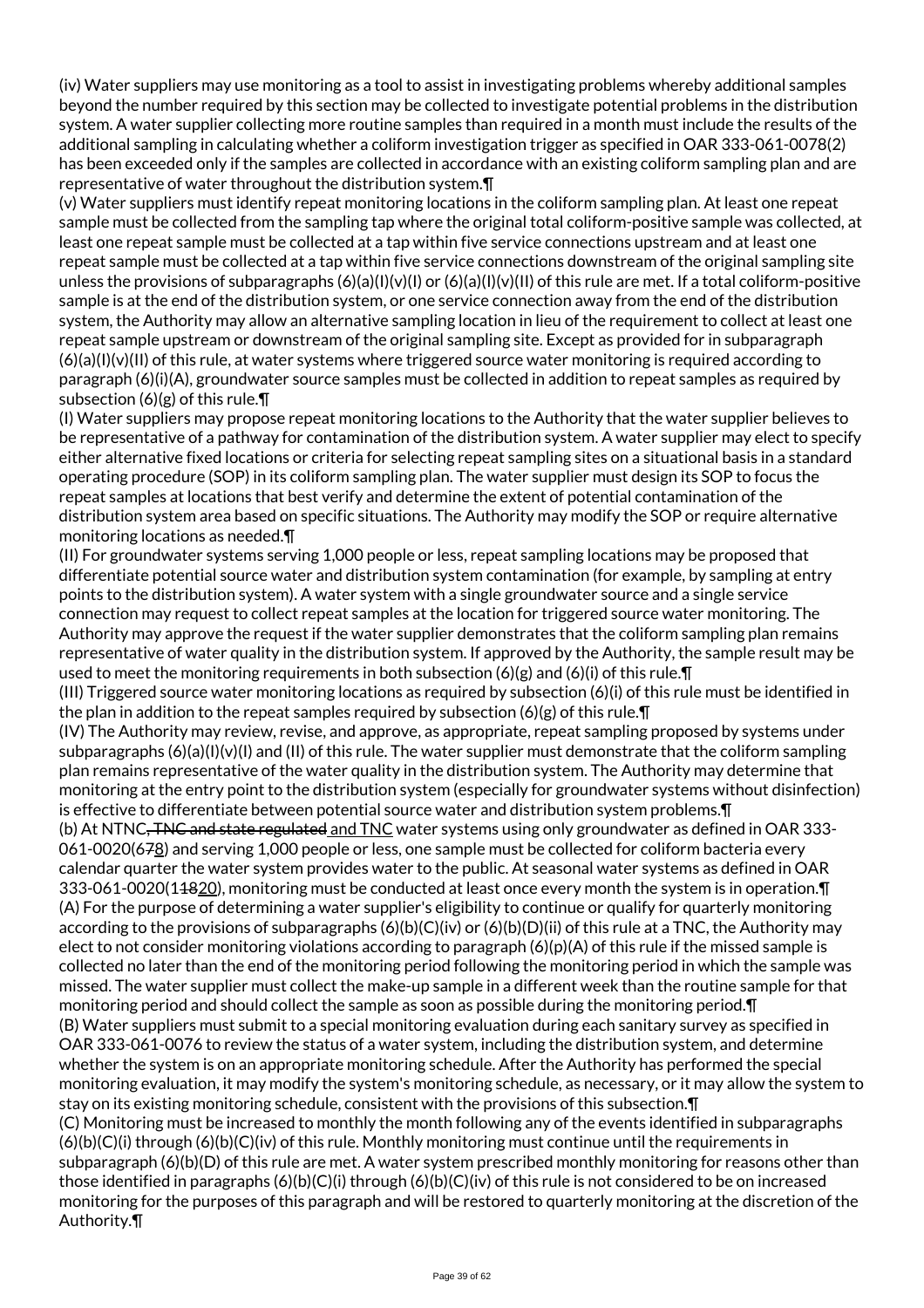(i) One level 2 coliform investigation or two level 1 coliform investigations are triggered as specified in OAR 333- 061-0078(2) at a water system in a rolling 12 month period.¶

(ii) The MCL for E. coli is exceeded at a water system.¶

(iii) A violation as specified in OAR 333-061-0078(5) occurs at a water system.¶

(iv) Two violations as specified in subsection  $(6)(p)$  of this rule occur, or one violation as specified in subsection (6)(p) of this rule occurs and one level 1 coliform investigation as prescribed by OAR 333-061-0078(2) is triggered during a rolling 12-month period for a water system.¶

(D) The Authority may reduce the monitoring frequency from monthly monitoring as specified in paragraph  $(6)(b)(C)$  of this rule to quarterly monitoring if the criteria specified in subparagraphs  $(6)(b)(D)(i)$  and  $(6)(b)(D)(ii)$  of this rule are met.¶

(i) A sanitary survey, level 2 coliform investigation or an equivalent site visit was completed by the Authority or another party authorized by the Authority within the previous 12 months, and the water system was found to be free of sanitary defects and to have a protected water source; and¶

(ii) The water supplier ensured the following at the water system for at least the previous 12 consecutive months:¶

(I) No MCL exceedances as prescribed by OAR 333-061-0030(4) or 40 CFR 141.63;¶

(II) That all samples required by this rule and 40 CFR 141.21 were collected and reported to the Authority;¶ (III) No coliform investigation trigger exceedances as prescribed by OAR 333-061-0078(2); and¶

(IV) No coliform investigation violations as prescribed by OAR 333-061-0078(5).¶

(E) Additional routine monitoring the month following a total coliform-positive sample. At least three routine samples must be collected during the next month following one or more total coliform-positive samples at water systems prescribed quarterly monitoring. The Authority may waive this requirement if the conditions of subparagraphs (6)(b)(E)(i), (6)(b)(E)(ii), or (6)(b)(E)(iii) of this rule are met. Samples may either be collected at regular time intervals throughout the month or may be collected on a single day if samples are collected at different sites. The results from the analysis of additional routine samples must be used to determine if a coliform investigation trigger was exceeded as specified in OAR 333-061-0078(2).¶

(i) The Authority may waive the requirement to collect three routine samples as required by paragraph (6)(b)(E) of this rule if the Authority, or a party authorized by the Authority, performs a site visit before the end of the next month in which the system provides water to the public. The site visit must be sufficiently detailed to allow the Authority to determine whether additional monitoring or any corrective action is needed. A representative of the water supplier may not perform this site visit, even if the representative is a party authorized by the Authority to perform sanitary surveys.¶

(ii) The Authority may waive the requirement to collect three routine samples as required by paragraph (6)(b)(E) of this rule if the Authority has determined why the sample was total coliform-positive and has established that the water supplier has corrected the problem or will correct the problem before the end of the next month in which the water system serves water to the public. In this case, the Authority must document this decision to waive the following month's additional monitoring requirement in writing, have it approved and signed by an Authority supervisor who recommends such a decision, and make this document available to the EPA and public. The written documentation must describe the specific cause of the total coliform-positive sample and what action the water supplier has taken or will take to correct this problem.¶

(iii) The Authority will not waive the requirement to collect three additional routine samples the next month in which the system provides water to the public solely on the grounds that all repeat samples are total coliformnegative. If the Authority determines that the water supplier has corrected the contamination problem before the set of repeat samples required by subsection  $(6)(g)$  of this rule is collected, and all repeat samples were total coliform-negative, the Authority may waive the requirement for additional routine monitoring the next month.¶ (c) At community water systems using only groundwater as defined in OAR 333-061-0020(678) serving 1,000 people or less, one sample must be collected for coliform bacteria every month.¶

(d) At water systems using surface water or GWUDI serving 1,000 people or less, one sample must be collected for coliform bacteria every month.¶

(e) At public water systems serving more than 1,000 people, the monitoring frequency for total coliform bacteria is based on the population served by the system, as specified in Table 34.¶

(f) At water systems using surface water or GWUDI without filtration treatment as specified in OAR 333-061- 0032(2) and (3), at least one sample must be collected near the first service connection every day the turbidity level measured as specified in OAR 333-061-0036(5)(a)(B) exceeds 1 NTU. The sample must be analyzed for the presence of total coliform bacteria and must be collected within 24 hours of the first exceedance, unless the Authority determines that the water supplier, for logistical reasons beyond its control, cannot have the sample analyzed within 30 hours of collection and identifies an alternative sample collection schedule. Sample results from this coliform monitoring must be included in determining whether a coliform investigation trigger as specified in OAR 333-061-0078(2) was exceeded.¶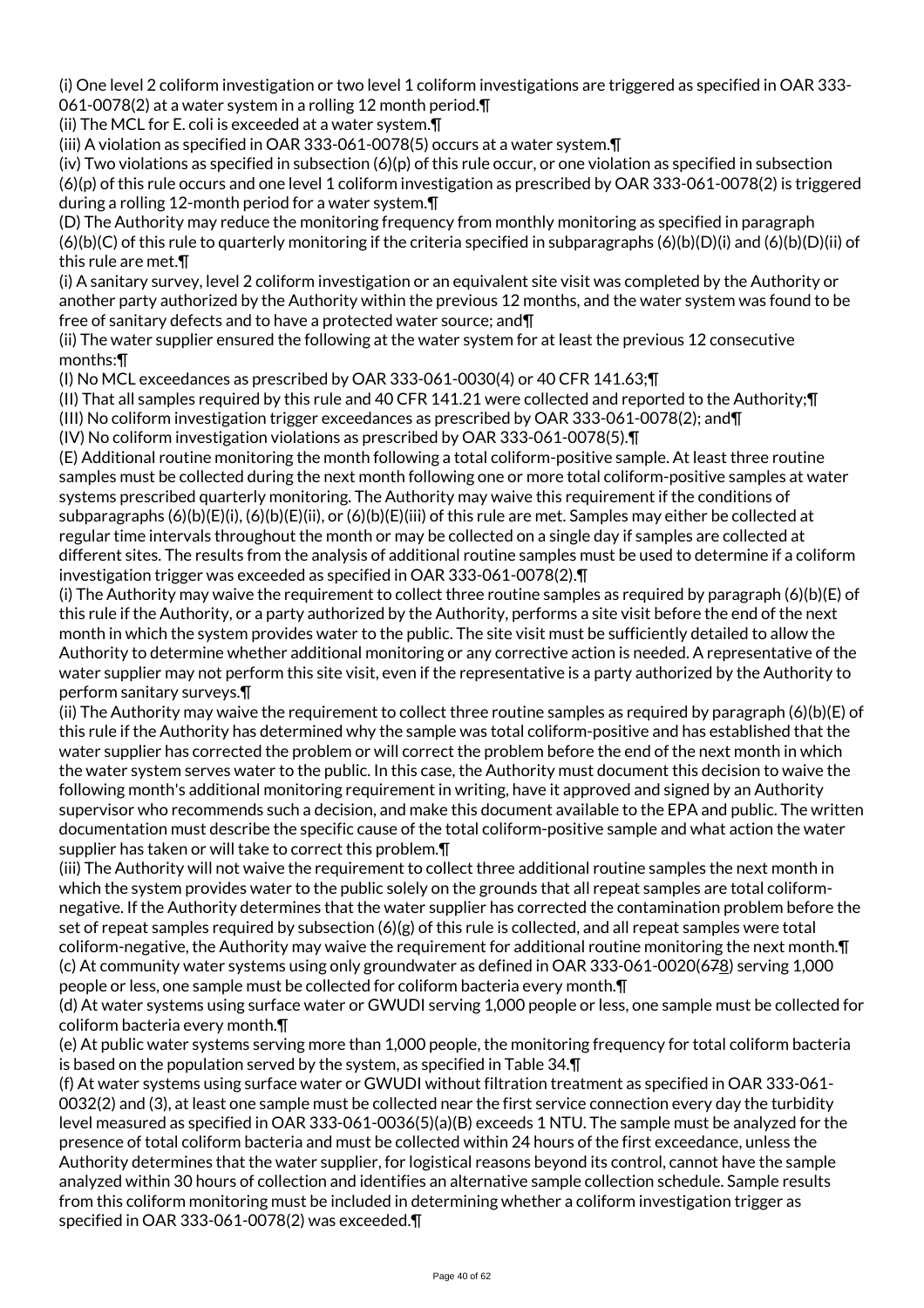$(g)$  If a sample collected as prescribed by subsections  $(6)(b)$  through  $(6)(f)$  of this rule is total coliform-positive, a set of repeat samples must be collected within 24 hours of being notified of the positive result. No fewer than three repeat samples must be collected for each total coliform-positive sample found.¶

(A) The Authority may extend the 24-hour limit on a case-by-case basis if a logistical problem beyond its control prevents a water supplier from collecting the repeat samples within 24 hours.¶

(B) All repeat samples must be collected on the same day, except that at water systems with only a single service connection the Authority may allow the required set of repeat samples to be collected over a three-day period, or the collection of a larger volume repeat sample(s) in one or more sample containers of any size as long as the total volume collected is at least 300 ml.¶

(C) An additional set of repeat samples must be collected if one or more repeat samples in the current set of repeat samples is total coliform-positive. The additional set of repeat samples must be collected within 24 hours of being notified of the positive result, unless the Authority extends the limit as specified in paragraph  $(6)(g)(A)$  of this rule. Water suppliers must continue to collect additional sets of repeat samples until either total coliforms are not detected in one complete set of repeat samples or the water supplier determines that a coliform investigation trigger as specified in OAR 333-061-0078(2) was exceeded as a result of a repeat sample being total coliformpositive and notifies the Authority. If a trigger identified in OAR 333-061-0078(2) is exceeded as a result of a routine sample being total coliform-positive, water suppliers are required to conduct only one round of repeat monitoring for each total coliform-positive routine sample.¶

(D) After a water supplier collects a routine sample and before it learns the results of the analysis of that sample, if it collects another routine sample(s) from within five adjacent service connections of the initial sample, and the initial sample, after analysis, is found to be total coliform-positive, then the water supplier may count the subsequent sample(s) as a repeat sample instead of as a routine sample.¶

(E) Repeat samples collected at a groundwater source.¶

(i) If a repeat sample as specified in this subsection was collected at the location for triggered source water monitoring as specified in paragraph (6)(i)(A) of this rule and is E. coli-positive, the MCL for E. coli as specified in OAR 333-061-0030(4) was exceeded and the water supplier must also comply with subsection (6)(j) of this rule. If more than one repeat sample is collected at the monitoring location required for triggered source water monitoring, the water supplier may reduce the number of additional source water samples required by subsection (6)(j) of this rule by the number of repeat samples taken at that location that were not E. coli-positive.¶ (ii) If more than one repeat sample is collected at the location for triggered source water monitoring as specified in paragraph (6)(i)(A) of this rule, and more than one repeat sample is E. coli-positive, the MCL for E. coli was exceeded and the water supplier must also comply with OAR 333-061-0032(6).¶

(iii) If all repeat samples collected at the location for triggered source water monitoring as specified in paragraph (6)(i)(A) of this rule are E. coli-negative and a repeat sample collected at a monitoring location other than one required for triggered source water monitoring is E. coli-positive, the MCL for E. coli was exceeded, but the water supplier is not required to comply with subsection (6)(j) of this rule.¶

(h) Sampling for additional pathogens may be required by the Authority when specific evidence indicates the possible presence of such organisms.¶

(i) Groundwater source sampling requirements:¶

(A) At least one sample must be collected from every groundwater source for which at least 4-log treatment of viruses is not applied before or at the first customer within 24 hours of notification of a total coliform-positive sample collected as prescribed by subsections (6)(b) through (6)(f) of this rule that is not invalidated according to paragraphs (6)(a)(F) or (G) of this rule.¶

(i) The sample must be collected from every groundwater source in use at the time the total coliform-positive sample was collected, except as provided by subparagraph  $(6)(i)(A)(ii)$  of this rule. $\P$ 

(ii) If approved by the Authority, the sampling required by this subsection may be conducted at a representative groundwater source or sources at water systems with more than one ground water source. If directed by the Authority, water suppliers must request approval of a triggered source water monitoring plan that identifies one or more ground water sources that are representative of each monitoring site in a system's coliform sampling plan according to paragraph (6)(a)(I) of this rule and that the water supplier intends to use for representative sampling under this paragraph.¶

(iii) The Authority may extend the 24-hour time limit for the collection of samples on a case-by-case basis if the water supplier cannot collect the sample(s) within 24 hours due to circumstances beyond its control. In the case of an extension, the Authority will specify how much time the water supplier has to collect the sample(s).¶ (iv) A water supplier is not required to comply with the source water monitoring requirements specified in this paragraph if either of the following conditions exists:¶

(I) The Authority determines, and documents in writing, that the total coliform-positive sample collected as prescribed by subsections (6)(b) through (6)(f) of this rule is caused by a distribution system deficiency; or  $\P$ (II) The total coliform-positive sample collected as prescribed by subsections  $(6)(b)$  through  $(6)(f)$  of this rule is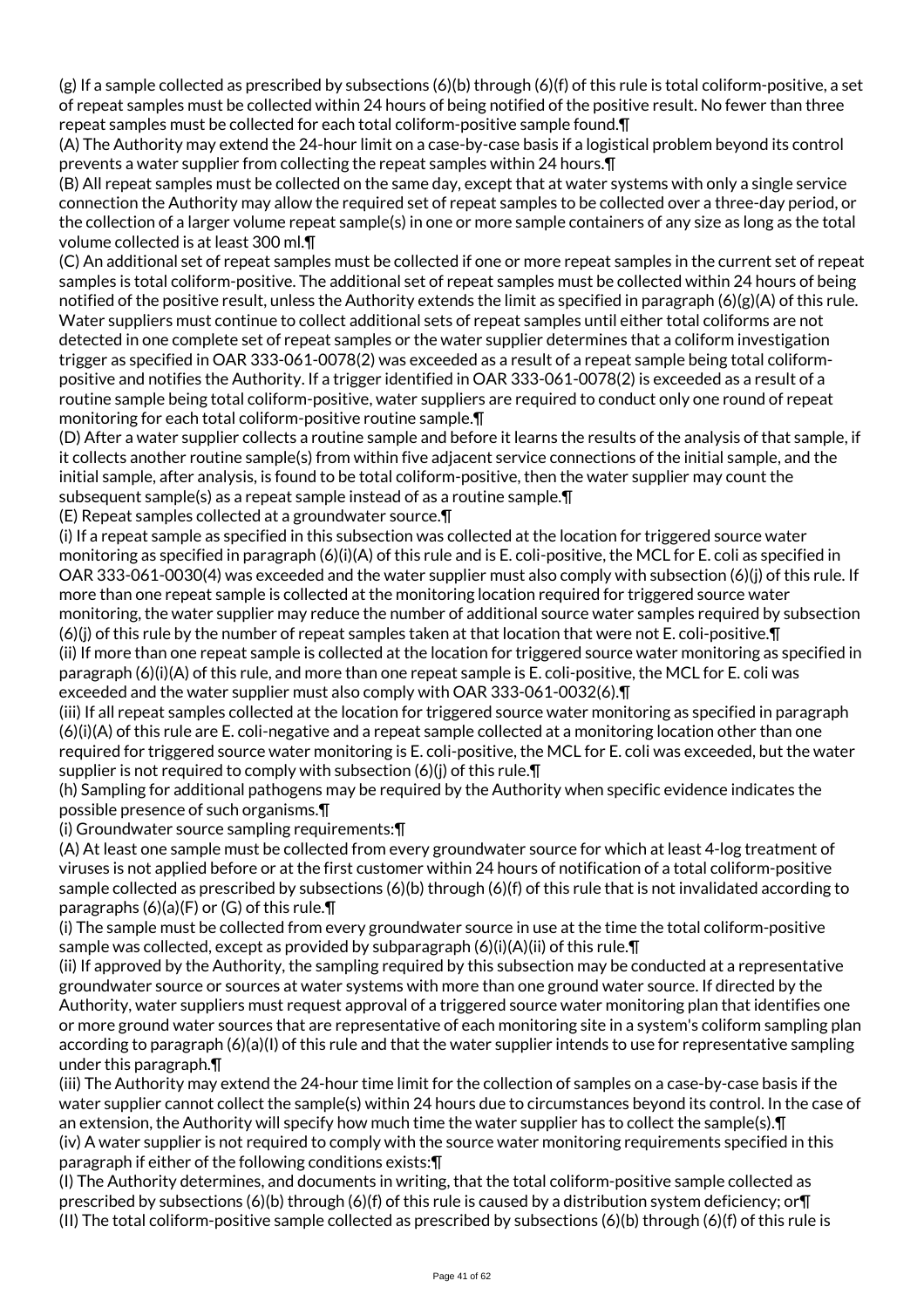collected at a location that meets Authority criteria for distribution system conditions that will cause total coliform-positive samples.¶

(v) Groundwater source samples required by this subsection must be collected at a location prior to any treatment unless the Authority approves an alternative sampling location. If the water system's configuration does not allow for sampling at the groundwater source, the water system must collect a sample at an Authority-approved location representative of source water quality.¶

(B) Additional Requirements related to wholesale water systems that use groundwater sources without providing at least 4-log inactivation of viruses for each groundwater source and purchasing water systems.¶

(i) If a sample collected according to subsections  $(6)(b)$  through  $(6)(f)$  of this rule at a purchasing water system is total coliform-positive, the water supplier for that purchasing system must notify the water supplier for the wholesale system(s) within 24 hours of being notified of the total coliform-positive sample.¶

(ii) If the water supplier for a wholesale system receives notice that a sample collected according to subsections (6)(b) through (6)(f) of this rule at a purchasing water system it serves is total coliform-positive, the wholesaler must collect a sample from its groundwater source(s) as prescribed by paragraph (6)(i)(A) of this rule and have it analyzed for E. coli within 24 hours of notification.¶

(iii) If a sample collected according to subparagraph  $(6)(i)(A)$  of this rule at a wholesale system is E. coli-positive, the water supplier must notify the water supplier(s) for all purchasing water systems served by the groundwater source of the E. coli-positive source water sample within 24 hours of being notified of the result. The water supplier for the wholesale system must also meet the requirements of subsection (6)(j) of this rule.¶

(j) Five additional samples must be collected from the same source within 24 hours of notification of an E. colipositive sample collected as prescribed by paragraph (6)(i)(A) or (6)(k) of this rule at a groundwater source and not invalidated according to subsection (6)(l) of this rule if the Authority does not require corrective action as prescribed by OAR 333-061-0032(6).¶

(k) At groundwater systems where chlorine, UV, or another oxidant is used for disinfection, but where 4-log inactivation of viruses is not achieved, assessment monitoring must be conducted at the groundwater source to determine the potential for viral contamination.¶

(A) Assessment monitoring according to this subsection must include the collection of at least one sample from each groundwater source every year. The Authority may grant written approval to conduct monitoring at one or more representative groundwater sources within a water system that draw water from the same hydrogeologic setting.¶

(B) A sample collected according to paragraph (6)(i)(A) of this rule or a sample collected for GWUDI determination according to OAR 333-061-0032(7) may be used to meet the requirements of this subsection.¶

(C) Additional Source Water Assessment Monitoring.¶

(i) The Authority may require additional source water assessment monitoring if at least one of the following conditions occur:¶

(I) At least one total coliform-positive sample was collected from the groundwater source;¶

(II) A groundwater source having been determined by the Authority to be susceptible to fecal contamination through a Source Water Assessment (or equivalent hydrogeologic assessment wherein susceptibility is defined as a result of a highly sensitive source due to aquifer characteristics, vadose zone characteristics, monitoring history, or well construction) and the presence of a fecal contaminant source within the two-year TOT zone, outreach area, or zone one area;¶

(III) A source that draws water from an aquifer that the Authority has identified as being fecally contaminated;¶ (IV) A determination by a source water assessment or equivalent hydrogeologic analysis that the groundwater source is highly sensitive, and that the source is located within an area that has a high density of underground injection control wells; or¶

(V) Other criteria at the discretion of the Authority.¶

(ii) Requirements for additional source water assessment monitoring include, but are not limited to:¶ (I) Collecting 12 consecutive monthly groundwater source samples for water systems that operate year-round, or monthly samples that represent each month the water system provides groundwater to the public for water systems that operate seasonally;¶

(II) Collecting a standard sample volume of at least 100 mL for E. coli analysis regardless of the analytical method used;¶

(III) Analysis of all samples for the presence of E. coli, using an analytical method as prescribed by section (1) of this rule;¶

(IV) Collecting samples at a location prior to any treatment unless the Authority approves a sampling location after treatment; and¶

(V) Collecting samples at the groundwater source, unless the water system's configuration does not allow for raw water sampling and the Authority approves an alternate sampling location that is representative of the water quality of that groundwater source.¶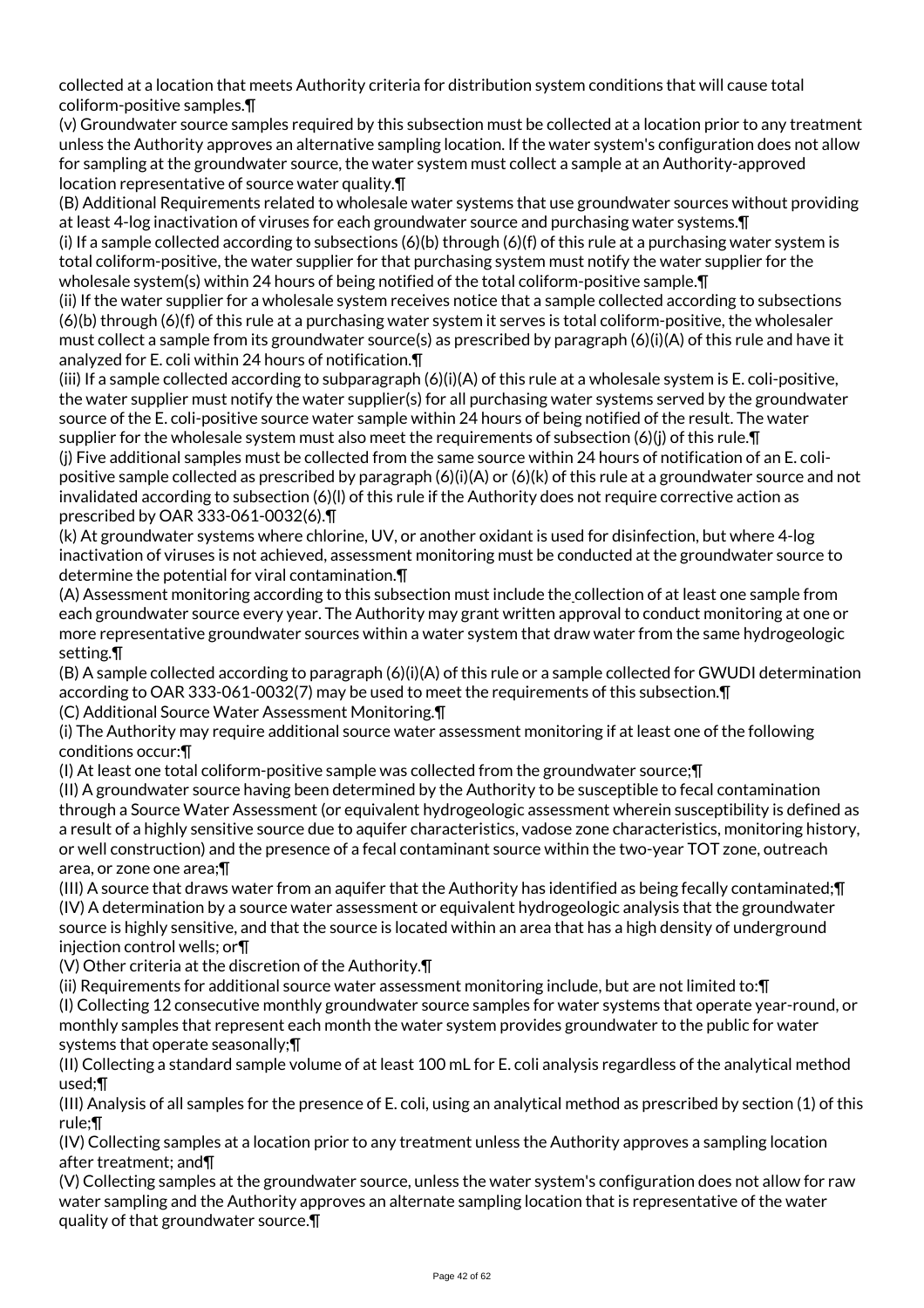(D) The Authority may require a groundwater source to be re-evaluated as prescribed by this subsection if geologic conditions, source pumping conditions, or fecal contaminant source conditions change over time.¶ (l) The Authority may invalidate an E. coli-positive groundwater source sample collected according to subsections (6)(i), (j) or (k) of this rule only under the following conditions:¶

(A) The water supplier or laboratory notifies the Authority in writing that improper sample analysis occurred; or¶ (B) The Authority determines and documents in writing that there is substantial evidence that an E. coli -positive sample is not related to source water quality.¶

(m) If the Authority invalidates an E. coli -positive groundwater source sample according to subsection (6)(l) of this rule, the water supplier must collect another source water sample as prescribed by subsection (6)(i) of this rule within 24 hours of being notified of the invalidation. The Authority may extend the 24-hour time limit on a caseby-case basis if the system cannot collect the source water sample within 24 hours due to circumstances beyond its control. In the case of an extension, the Authority must specify how much time the system has to collect the sample.¶

(n) The Authority may direct a water supplier to conduct source water assessment monitoring as prescribed by subsection (6)(k) of this rule when a new groundwater source is placed into service. Monitoring as prescribed by this subsection must begin before the groundwater source is used to provide water to the public.¶

(o) The Authority may require a water supplier to provide any existing information that will enable the Authority to perform an assessment to determine whether the groundwater system obtains water from a hydrogeologically sensitive aquifer.¶

(p) Monitoring violations.¶

(A) Failure to collect every required routine or additional routine sample in a compliance period is a violation of this rule.¶

(B) Failure to analyze for E. coli following a total coliform-positive routine sample is a violation of this rule.¶ (q) Every water system must undergo a sanitary survey at least every five years at a frequency determined by the authority. The Authority will review the results of each survey to determine whether the existing monitoring frequency is adequate and what additional measures, if any, the water supplier needs to undertake to improve drinking water quality.¶

(r) For any samples collected or analyzed for coliform bacteria on March 31, 2016 or earlier or for any repeat samples collected or analyzed for coliform bacteria after March 31, 2016 in response to a positive sample collected on March 31, 2016 or earlier, the provisions of 40 CFR 141.21(b), (c), (e), (f) and (g) apply to processing and analysis of that sample.¶

(7) Radionuclides:¶

(a) Gross alpha particle activity, Radium 226, Radium 228, and Uranium:¶

(A) Initial Monitoring. Community Water Systems without acceptable historical data, as defined below, must conduct initial monitoring to determine compliance with OAR 333-061-0030(5).¶

(i) At new water systems or systems using a new source, water suppliers must conduct initial monitoring in the first quarter of operation, followed by three consecutive quarterly samples.¶

(ii) The Authority may waive the final two quarters of the initial monitoring at an entry point if the results of the samples from the first two quarters are below the method detection limit.¶

(iii) Grandparenting of historical data. A system may use monitoring data from each source or entry point collected between June 2000 and December 8, 2003 to satisfy the initial monitoring requirements.¶

(iv) If the average of the initial monitoring results for a sampling point is above the MCL, the system must collect and analyze quarterly samples at the entry point until the system has results from four consecutive quarters that are at or below the MCL, unless the system enters into another schedule as part of a formal compliance agreement with the Authority.¶

(B) Reduced Monitoring. Radionuclide monitoring may be reduced to once every three years, once every six years, or once every nine years based on the following criteria:¶

(i) If the average of the initial monitoring result for each contaminant (gross alpha particle activity, radium-226, radium-228, and uranium) at a given entry point is below the detection limit, sampling for that contaminant may be reduced to once every nine years.¶

(ii) For gross alpha particle activity, combined radium 226 and radium 228, and uranium, if the average of the initial monitoring results is at or above the detection limit but at or below one-half the MCL, sampling for that contaminant may be reduced to once every six years.¶

(iii) For gross alpha particle activity, combined radium 226 and radium 228, and uranium, if the average of the initial monitoring results is above one-half the MCL but at or below the MCL, the system must collect one sample at that sampling point at least once every three years.¶

(iv) Systems must use the samples collected during the reduced monitoring period to determine the monitoring frequency for subsequent monitoring periods.¶

(v) If a system has a monitoring result that exceeds the MCL while on reduced monitoring, the system must collect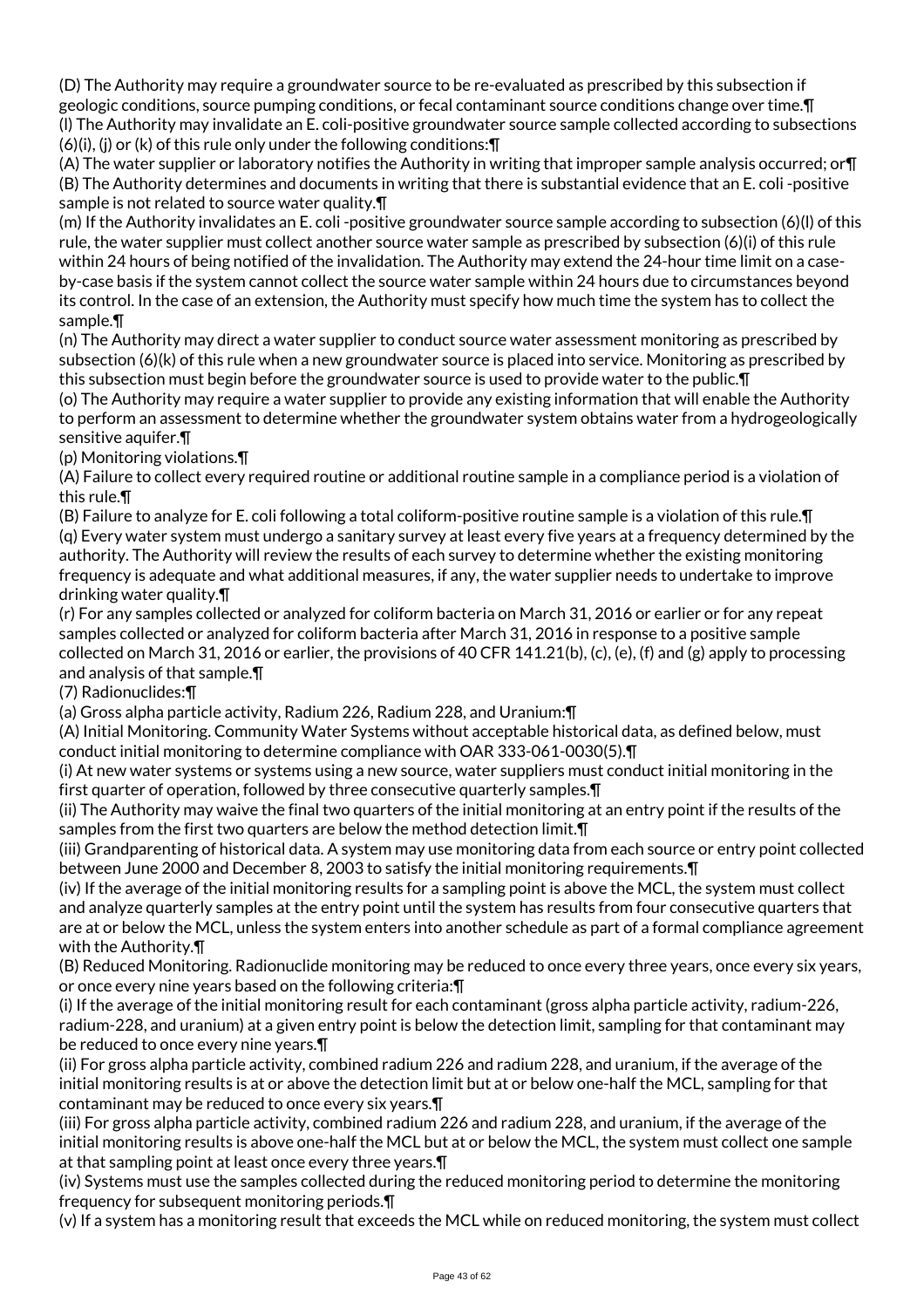and analyze quarterly samples at that entry point until the system has results from four consecutive quarters that are below the MCL, unless the system enters into another schedule as part of a formal compliance agreement with the Authority.¶

(vi) A water system with two or more wells that have been determined to constitute a "wellfield" as specified in subsection (1)(k) of this rule may reduce sampling to only those entry point(s) designated by the Authority.¶ (C) Compositing of samples. A system may composite up to four consecutive quarterly samples from a single entry point if the analysis is done within a year of the first sample. If the analytical result from the composited sample is greater than one-half the MCL, the Authority may direct the system to take additional quarterly samples before allowing the system to sample under a reduced monitoring schedule.¶

(D) Substitution of results.¶

(i) A gross alpha particle activity measurement may be substituted for the required radium-226 measurement if the gross alpha particle activity does not exceed 5 pCi/L.¶

(ii) A gross alpha particle activity measurement may be substituted for the required uranium measurement if the gross alpha particle activity does not exceed 15 pCi/L.¶

(iii) The gross alpha measurement shall have a confidence interval of 95 percent (1.65 where one-half is the standard deviation of the net counting rate of the sample) for radium-226 and uranium.¶

(iv) When a system uses a gross alpha particle activity measurement in lieu of a radium-226 or uranium measurement, the gross alpha particle activity analytical result will be used to determine the future monitoring frequency for radium-226 or uranium. If the gross alpha particle activity result is less than detection, half the method detection limit will be used to determine compliance and the future monitoring frequency.¶ (b) Beta particle and photon radioactivity:¶

(A) Community water systems designated by the Authority as "vulnerable" must sample for beta particle and photon radioactivity as follows. No waivers shall be granted:¶

(i) Quarterly samples for beta emitters and annual samples for tritium and strontium-90 must be taken at each entry point to the distribution system. Systems already designated by the state must continue to sample until the state removes the designation.¶

(ii) If the gross beta particle activity minus the naturally occurring potassium-40 beta particle activity at a sample point has a running annual average less than or equal to 50 pCi/l , sampling for contaminants prescribed in subparagraph (7)(b)(A)(i) of this rule maybe reduced to once every three years. [

(B) Community water systems designated by the Authority as "contaminated" by effluents from nuclear facilities and must sample for beta particle and photon radioactivity as follows. No waivers shall be granted.¶

(i) Systems must collect quarterly samples for beta emitters as detailed below and iodine-131 and annual samples for tritium and strontium-90 at each entry point to the distribution system. Sampling must continue until the Authority removes the designation.¶

(ii) Quarterly monitoring for gross beta particle activity is based on the analysis of monthly samples or the analysis of a composite of three monthly samples.¶

(iii) For iodine-131, a composite of five consecutive daily samples shall be analyzed once each quarter. More frequent monitoring may be required if iodine-131 is detected.¶

(iv) Annual monitoring for strontium-90 and tritium shall be conducted by means of the analysis of a composite of four consecutive quarterly samples or analysis of four quarterly samples.¶

(v) If the gross beta particle activity minus the naturally occurring potassium-40 beta particle activity at an entry point has a running annual average less than or equal to 15 pCi/l, the Authority may reduce the frequency of monitoring for contaminants prescribed in subparagraph (7)(b)(B)(i) of this rule at that entry point to every three years.¶

(C) For systems in the vicinity of a nuclear facility, the Authority may allow the substitution of appropriate environmental surveillance data taken in conjunction with operation of a nuclear facility for direct monitoring of man-made radioactivity by the water supplier where such data is applicable to a particular Community water system. In the event of a release, monitoring must be done at the water system's entry points.¶

(D) Systems may analyze for naturally occurring potassium-40 beta particle activity from the same or equivalent sample used for the gross beta particle activity analysis. Systems are allowed to subtract the potassium-40 beta particle activity value from the total gross beta particle activity value to determine if the screening level is exceeded. The potassium-40 beta particle activity must be calculated by multiplying elemental potassium concentrations (in mg/l) by a factor of 0.82.¶

(E) If the gross beta particle activity minus the naturally occurring potassium-40 beta particle activity exceeds the screening level, an analysis of the sample must be performed to identify the major radioactive constituents present in the sample and the appropriate doses must be calculated and summed to determine compliance with OAR 333-061-0030(5). Doses must also be calculated and combined for measured levels of tritium and strontium to determine compliance.¶

(F) Systems must monitor monthly at the entry point(s) which exceed the MCL listed in OAR 333-061-0030(5)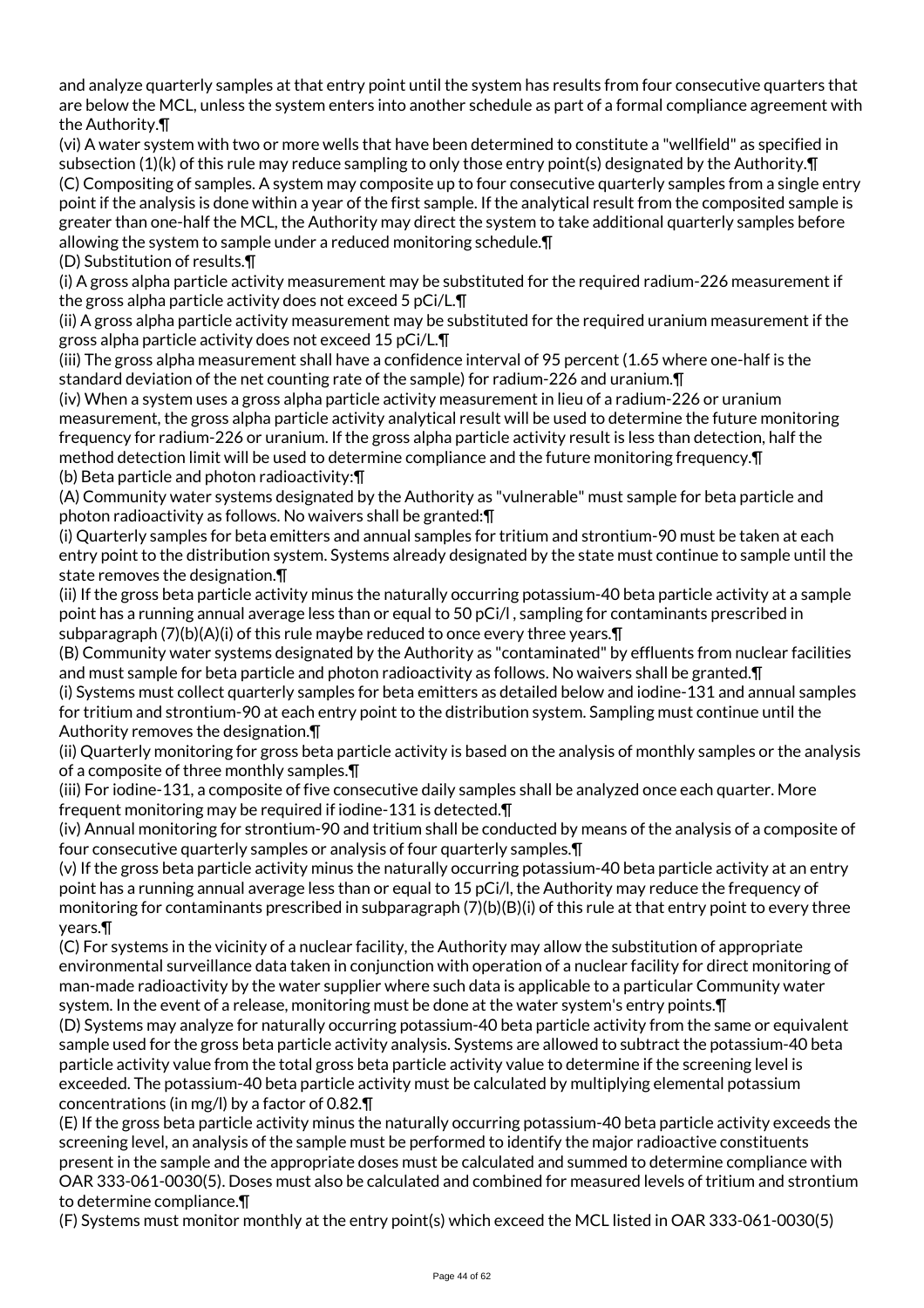beginning the month after the exceedance occurs. Systems must continue monthly monitoring until the system has established, by a rolling average of three monthly samples, that the MCL is being met. Systems who establish that the MCL is being met must return to quarterly monitoring until they meet the requirements set forth in subparagraph (7)(b)(A)(ii) or (7)(b)(B)(v) of this rule.¶

(c) General monitoring and compliance requirements for radionuclides.¶

(A) The Authority may require more frequent monitoring than specified in subsections (7)(a) and (b) of this rule, or may require confirmation samples at its discretion. The results of the initial and confirmation samples will be averaged for use in compliance determinations.¶

(B) Each system shall monitor at the time designated by the Authority during each compliance period. To determine compliance with 333-061-0030(5), averages of data shall be used and shall be rounded to the same number of significant figures as the MCL of the contaminant in question.¶ (C) Compliance.¶

(i) For systems monitoring more than once per year, compliance with the MCL is determined by a running annual average at each sampling point. If the average of any sampling point is greater than the MCL, then the system is out of compliance with the MCL.¶

(ii) For systems monitoring more than once per year, if any sample result will cause the running average to exceed the MCL at any entry point, the system is out of compliance with the MCL immediately.¶

(iii) Systems must include all samples taken and analyzed under the provisions of this section in determining compliance, even if that number is greater than the minimum required.¶

(iv) If a system does not collect all required samples when compliance is based on a running annual average of quarterly samples, compliance will be based on the running average of the samples collected.¶

(v) If a sample is less than the detection limit, zero will be used to calculate the annual average, unless a gross alpha particle activity is being used in lieu of radium-226 or uranium. In that case, if the gross alpha particle activity result is less than detection, one-half the detection limit will be used to calculate the annual average.¶

(D) The Authority has the discretion to delete results of obvious sampling or analytical errors.¶

(E) When the average annual MCL for radionuclides as specified in Table 5 is exceeded, the water supplier shall, within 48 hours, report the analysis results to the Authority as prescribed in OAR 333-061-0040 and initiate the public notification procedures prescribed in 333-061-0042(2)(b)(A).¶

(8) Secondary contaminants:¶

(a) The levels listed in Table 6 of OAR 333-061-0030 represent reasonable goals for drinking water quality, but routine sampling for these secondary contaminants is not required.¶

(b) The Authority may however, require sampling and analysis under the following circumstances:¶

(A) User complaints of taste, odor or staining of plumbing fixtures.¶

(B) Where treatment of the water is proposed and the levels of secondary contaminants are needed to determine the method and degree of treatment.¶

(C) Where levels of secondary contaminants are determined by the Authority to present an unreasonable risk to health.¶

(c) If the results of the analyses do not exceed levels for secondary contaminants, listed in Table 6 of OAR 333- 061-0030, subsequent sampling and analysis shall be at the discretion of the Authority.¶

(d) If the results of the analyses indicate that the levels for secondary contaminants, listed in Table 6 of OAR 333- 061-0030 are exceeded, the Authority shall determine whether the contaminant levels pose an unreasonable risk to health or interfere with the ability of a water treatment facility to produce a quality of water complying with the MCLs of these rules and specify follow-up actions to be taken.¶

(e) During the period while any measures called for in subsection (8)(d) of this rule are being implemented, the water supplier shall follow the procedures relating to variances and permits which are prescribed in OAR 333- 061-0045.¶

(9) Monitoring of disinfectant residuals in the distribution system:¶

(a) All public water systems that add a disinfectant to the water supply at any point in the treatment process, or deliver water in which a disinfectant has been added to the water supply, must maintain a detectable disinfectant residual throughout the distribution system and shall measure and record the residual:¶

(A) At one or more representative points at a frequency that is sufficient to detect variations in chlorine demand and changes in water flow but in no case less often than twice per week; and¶

(B) At the same points in the distribution system and at the same times as total coliforms are sampled as prescribed by subsections (6)(b) through (6)(f) of this rule.¶

(b) The Authority may allow a water supplier to collect disinfectant residual samples as specified in paragraph (9)(a)(B) of this rule at points other than the total coliform sampling points at public water systems which use both a surface water source or GWUDI source and a groundwater source, if the Authority determines that such points are more representative of treated (disinfected) water quality within the distribution system. At water systems where surface water or GWUDI is used, the results of residual disinfectant concentration sampling conducted as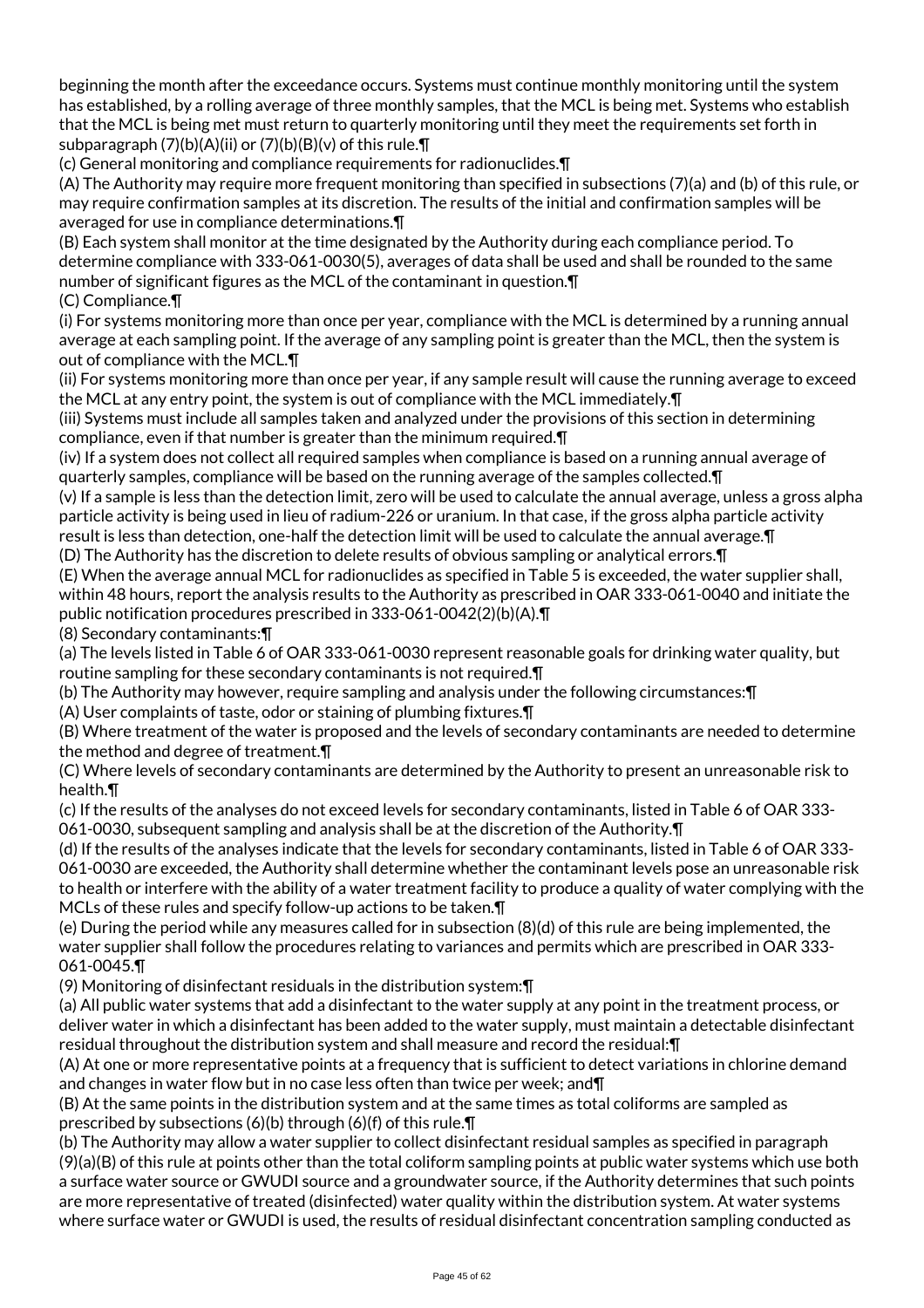prescribed by subsection (5)(a) of this rule for unfiltered systems or subsection (5)(b) of this rule for systems which filter, may be used in lieu of collecting separate samples.¶

(c) All public water systems that add chlorine for any purpose must ensure that the chlorine residual entering the distribution system after treatment is less than 4.0 mg/l.¶

(d) The Authority may waive the monitoring requirements specified in subsection (9)(a) of this rule for water systems that add chlorine for purposes such as the oxidation of metals or taste and odor control if a water system measures and records the residual daily and verifies that there is no remaining disinfectant residual at or before the first customer.¶

(e) Where chlorine is used as the disinfectant, the measurement of residual chlorine shall be by the DPD or other EPA-approved method in accordance with Standard Methods for the Examination of Water and Waste-water, and shall measure the free chlorine residual or total chlorine residual as applicable;¶

(f) The water supplier shall maintain a summary report of the residual disinfectant measurements and shall retain this summary report at a convenient location within or near the area served by the water system.¶

(10) Lead and copper monitoring at community and NTNC water systems:¶

(a) Site selection criteria for lead and copper monitoring in tap water.¶

(A) Water suppliers must complete a materials evaluation of the distribution system at every water system to which this section applies in order to identify a pool of targeted sampling sites that meet the requirements of this subsection. The sample sites identified must be sufficient to ensure the number of tap water samples required by subsection (10)(c) of this rule can be collected every monitoring period. All sample sites from which first draw samples are collected must be selected from this pool of targeted sampling sites. Sampling sites may not include faucets that have point-of-use or point-of-entry treatment devices designed to remove inorganic contaminants.¶ (B) Water suppliers must review the sources of information listed in this paragraph to identify a sufficient number of sampling sites but may consider additional information if approved by the Authority.¶

(i) All plumbing codes, permits, and records in the files of the building department(s) which indicate the plumbing materials that are installed within publicly and privately owned structures connected to the water distribution system; and¶

(ii) All existing water quality information, which includes the results of all prior analyses at the water system or individual structures connected to the system, indicating locations that may be particularly susceptible to high lead or copper concentrations.¶

(C) The sampling sites selected for a community water system's sampling pool must consist of buildings constructed as single-family residences that are used as either a residence or a place of business and that contain copper pipes with lead solder installed from January 1, 1983 through June 30, 1985 or are buildings served by lead pipes, lead goosenecks or similar appurtenances. When multiple-family residences comprise at least 20 percent of the structures served by a water system, the water supplier may include these types of structures in the sampling pool. These sample sites constitute tier 1 sampling sites. T

(D) At community water systems with insufficient tier 1 sampling sites to satisfy the monitoring requirements in subsection (10)(c) of this rule, water suppliers must complete the sampling pool with sample sites at buildings, including multiple-family residences that contain copper pipes with lead solder installed from January 1, 1983 through June 30, 1985 or at buildings served by lead pipes, lead goosenecks or similar appurtenances. These sample sites constitute tier 2 sampling sites.¶

(E) At community water systems with insufficient tier 1 and tier 2 sampling sites, water suppliers must complete the sampling pool with sample sites at single family structures that contain copper pipes with lead solder installed before 1983. These sample sites constitute tier 3 sampling sites.¶

(F) At community water systems with insufficient tier 1, tier 2 and tier 3 sampling sites to satisfy the monitoring requirements in subsection (10)(c) of this rule, water suppliers must complete the sampling pool with representative sites throughout the distribution system at which the plumbing materials used at that site are commonly found at other sites served by the water system.¶

(G) The sampling sites selected for NTNC water systems must consist of buildings that contain copper pipes with lead solder installed from January 1, 1983 through June 30, 1985 or sample sites served by lead pipes, lead goosenecks or similar appurtenances. These sample sites constitute tier 1 sampling sites for NTNC water systems.¶

(H) At NTNC water systems with insufficient tier 1 sites, water suppliers must complete the sampling pool with sites that meet the criteria specified in paragraph (10)(a)(D) of this rule or if necessary, complete the sampling pool with sites served by copper pipes with lead solder installed before 1983. If additional sites are still needed to satisfy the monitoring requirements in subsection (10)(c) of this rule, the water supplier shall use representative sites throughout the distribution system with plumbing materials commonly found at other sites served by the water system.¶

(I) For any water system where the sampling pool does not consist exclusively of tier 1 sites, water suppliers must submit a letter to the Authority according to OAR 333-061-0040(1)(g)(A)(i) indicating why a review of the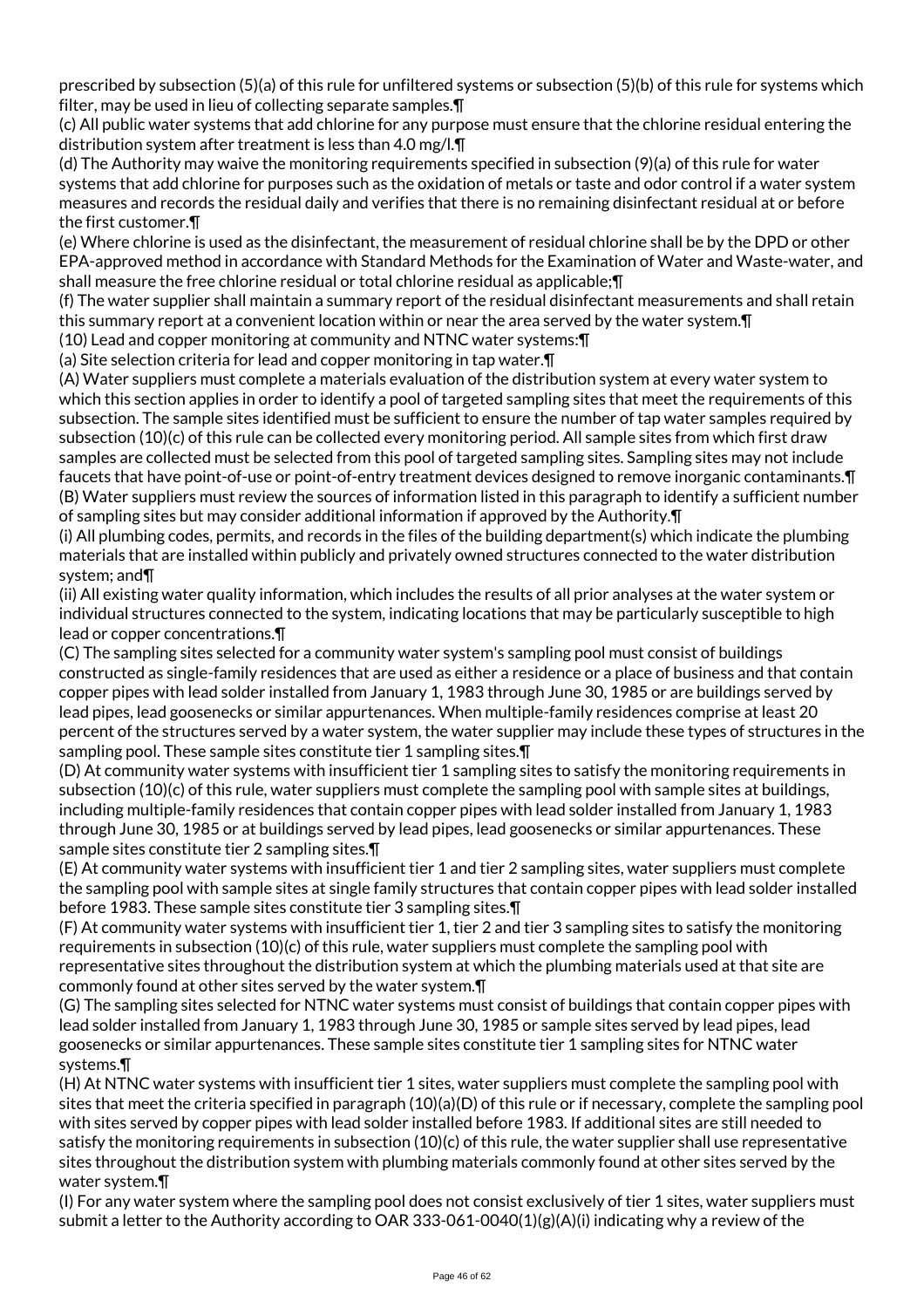information in subparagraph (10)(a)(B) of this rule was inadequate to locate a sufficient number of tier 1 sites. For community water systems which include tier 3 sampling sites in the sampling pool, water suppliers must indicate in such a letter why a sufficient number of tier 1 and tier 2 sampling sites could not be located.¶ (b) Sample collection methods for lead and copper monitoring in tap water.¶

(A) All tap water samples for lead and copper collected according to subsections (10)(a) through (e) of this rule must be first draw samples consisting of a one-liter sample collected from a tap where the water remained in plumbing pipes for at least six hours and must be collected without flushing the tap first. First-draw samples from residential housing must be collected from the cold-water kitchen tap or bathroom sink. First-draw samples from non-residential buildings must be collected at an interior tap from which water is typically drawn for consumption. First-draw samples may be collected by the water supplier or by residents but only after those residents were instructed of the sampling procedures specified in this paragraph. To avoid the risks associated with residents handling nitric acid, acid fixation of first draw samples may be done up to 14 days after a sample is collected. If a water supplier allows residents to perform sampling, the water supplier may not challenge the accuracy of sampling results based on alleged errors in sample collection.¶

(B) Water suppliers must collect each first-draw tap sample from the same sampling site from which a previous sample was collected. If a water supplier cannot gain access to a sampling site in order to collect a follow-up tap sample for any reason, the water supplier may collect the follow-up tap sample from another sampling site in the sampling pool as long as the new sample site meets the same targeting criteria and is within the proximity of the original site.¶

(c) Water suppliers must collect at least the number of samples indicated in this subsection during each monitoring period according to subsection (10)(d) of this rule. The sample sites selected for reduced monitoring must be representative of the sites identified as standard monitoring sampling sites.¶

(A) At water systems with fewer than five drinking water taps meeting the sample site criteria specified in subsection (10)(a) of this rule, water suppliers must collect at least one sample from each sampling site and must then collect additional samples on different days during the monitoring period to meet the required number of samples during the monitoring period.¶

(B) The Authority may allow water suppliers to collect a number of samples less than the number of sampling sites specified in this subsection provided that at least one sample is collected at every tap that can be used for human consumption. The Authority must approve this reduction of the minimum number of samples in writing based on a request from the water supplier or onsite verification by the Authority. The Authority may specify sampling locations when a system is conducting reduced monitoring.¶

Number of People Served by the Water System - Number of Standard Monitoring Sites¶ >100,000 - 100¶ 10,001 to 100,000 - 60¶ 3,301 to 10,000 - 40¶ 501 to 3,300 - 20¶ 101 to 500 - 10¶ d100 - 5¶ Number of People Served by the Water System - Number of Reduced Monitoring Sites¶ >100,000 - 50¶ 10,001 to 100,000 - 30¶ 3,301 to 10,000 - 20¶ 501 to 3,300 - 10¶ 101 to 500 - 5¶ d100 - 5¶ (d) Frequency of monitoring for lead and copper in tap water.¶ (A) At all water systems, water suppliers must conduct initial tap water monitoring during two consecutive sixmonth periods.¶ (i) At water systems serving 50,000 people or less, if sample results are at or below the lead and copper action levels during two consecutive six-month monitoring periods, water suppliers may reduce monitoring according to paragraph (10)(d)(D) of this rule.¶ (ii) At water systems serving 50,000 people or less, if sample results exceed the action level for lead or copper, water suppliers must implement corrosion control treatment according to OAR 333-061-0034(2) and monitor according to paragraphs (10)(d)(B) and (C) of this rule.¶

(B) Monitoring after installation of corrosion control and source water treatment.¶

(i) At any water system where optimal corrosion control treatment is installed according to OAR 333-061- 0034(3), water suppliers must monitor during two consecutive six-month periods no later than 12 months after the deadline for installing treatment.¶

(ii) At any water system where source water treatment is installed according to OAR 333-061-0034(4), water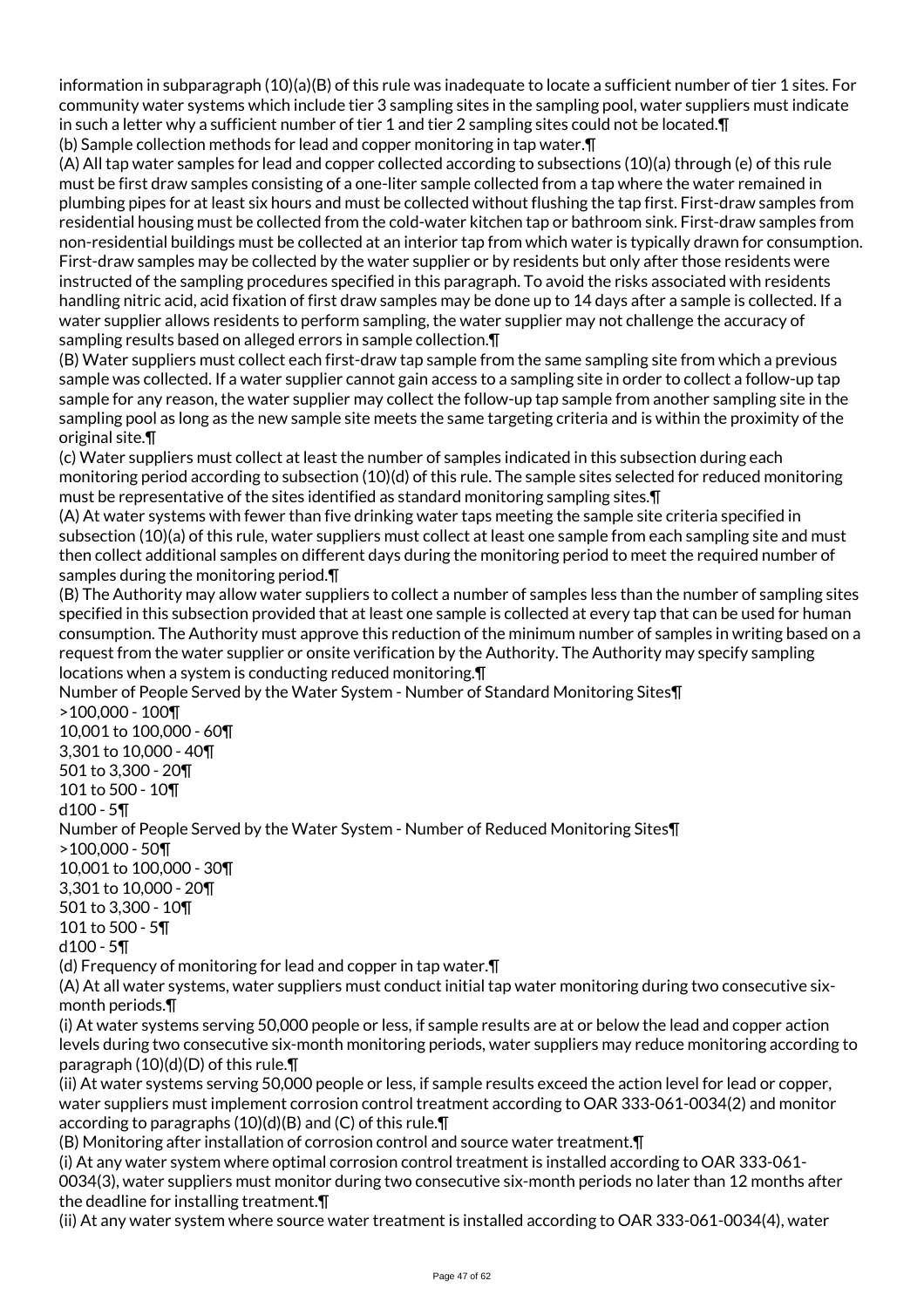suppliers must monitor during two consecutive six-month periods no later than 12 months after the deadline for installing treatment.¶

(C) After the Authority specifies water quality parameters for optimal corrosion control according to OAR 333- 061-0034(3), water suppliers must monitor during each subsequent six-month monitoring period beginning on the date the Authority specifies the optimal water quality control parameters.¶

(D) Reduced monitoring:¶

(i) At water systems where sample results are at or below the lead and copper action levels during each of two consecutive six-month monitoring periods, water suppliers may reduce both the number of samples according to paragraph (10)(c)(B) of this rule and the monitoring frequency to once per year. In no case may the number of samples required be reduced below the minimum number specified in paragraph (10)(c)(B) of this rule or at least one sample per available tap. This monitoring must begin during the calendar year immediately following the end of the second consecutive six-month monitoring period.¶

(I) At water systems with optimal corrosion control treatment, monitoring may be reduced only if the range of optimal water quality control parameters specified by the Authority are met and after written approval from the Authority.¶

(II) At water systems with optimal corrosion control treatment, the Authority shall review monitoring, treatment, and other relevant information submitted by the water supplier and notify the water supplier in writing when it determines the reduced monitoring may begin. The Authority shall review, and where appropriate, revise its determination when the water supplier submits new monitoring or treatment data, or when other data relevant to the number and frequency of tap sampling becomes available.¶

(ii) At water systems where sample results are at or below the lead and copper action levels during three consecutive years of monitoring, water suppliers may reduce the monitoring frequency for lead and copper to once every three years.¶

(I) At water systems with optimal corrosion control treatment, monitoring may be reduced only if the range of optimal water quality control parameters specified by the Authority are met and after written approval from the Authority.¶

(II) The Authority shall review monitoring, treatment, and other relevant information submitted by the water supplier and shall notify the water supplier in writing when it determines monitoring once every three years may begin. The Authority shall review, and where appropriate, revise its determination when the water supplier submits new monitoring or treatment data, or when other data relevant to the number and frequency of tap sampling becomes available.¶

(III) Monitoring conducted once every three years must be completed no later than every third calendar year.¶ (iii) At water systems where the required number of samples is reduced, water suppliers must collect the samples from representative sites included in the pool of targeted sampling sites identified according to subsection (10)(a) of this rule. At systems where monitoring is annual or less frequent, water suppliers must conduct the lead and copper tap sampling between June 1 and September 30, inclusive. For water suppliers collecting a reduced number of samples, the Authority may approve a different seasonal period for lead and copper tap water monitoring. Such a seasonal period shall be no longer than four consecutive months and must represent a time of normal operation, when the highest concentrations of lead are most likely to occur.¶

(I) At a NTNC water system which is not operated during the months of June through September and for which a period of normal operation is unknown where the highest concentrations of lead are most likely to occur, the Authority shall designate a monitoring period that represents a time of normal operation for the water system. This monitoring shall begin during the period designated by the Authority in the calendar year immediately following the end of the monitoring period for which samples were collected at the water system.¶ (II) At community and NTNC water systems where monitoring is annual or less frequent and the Authority approved sample collection during the months of June through December, water suppliers must collect the next round of samples during a time period that ends no later than 21 months or 45 months respectively, after the previous round of sampling. Subsequent rounds of sampling must be collected annually or triennially.¶ (iv) At water systems subject to reduced monitoring and serving 50,000 people or less, if lead or copper samples exceed the action level, water suppliers must resume monitoring at the frequency specified in paragraph (10)(d)(A) of this rule and collect the number of samples specified for standard monitoring specified in subsection (10)(c) of this rule. Water suppliers must also monitor water quality parameters according to subsection (10)(f) of this rule during the period in which the lead or copper action level was exceeded.¶

(I) At water systems where monitoring was increased according to subparagraph  $(10)(d)(D)(iv)$  of this rule, water suppliers may resume annual tap water monitoring for lead and copper according to subparagraph (10)(d)(D)(i) of this rule at the reduced number of sampling sites after two subsequent consecutive six-month rounds of lead and copper sample results are at or below the applicable action levels. This annual monitoring must begin during the calendar year immediately following the end of the second consecutive six-month monitoring period.¶ (II) Water suppliers may resume triennial monitoring for lead and copper in tap water at the reduced number of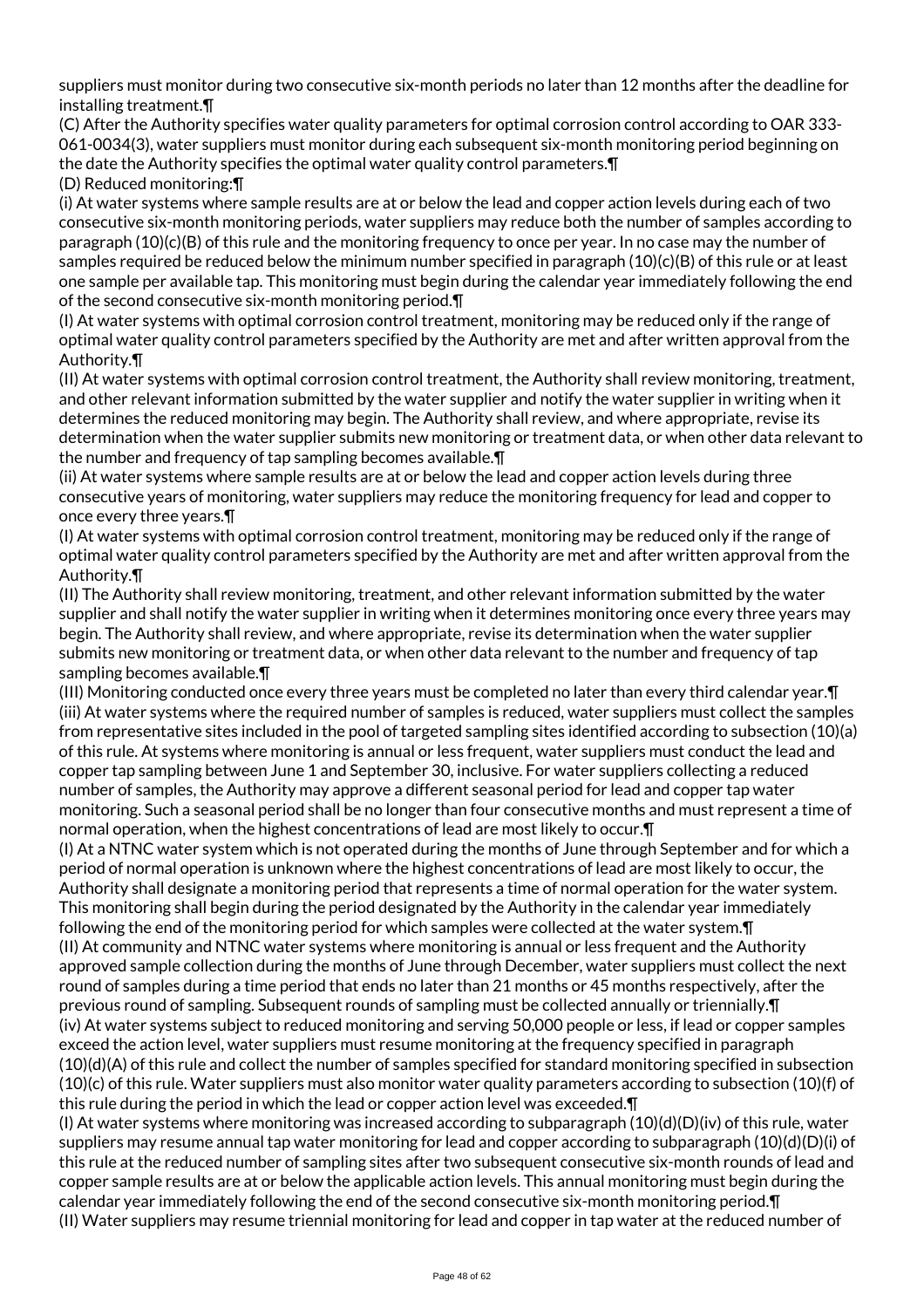sampling sites after meeting the criteria specified in subparagraph  $(10)(d)(D)(ii)$  of this rule.  $\P$ 

(v) At water systems subject to reduced monitoring, if sample results exceed the lead action level during any fourmonth monitoring period or if optimal water quality control parameters are not at or above the minimum values or within the range of values specified by the Authority for more than nine days in any six-month period as specified in subparagraph  $(10)(f)(F)$ , water suppliers must complete the actions specified in subparagraphs  $(10(d)(D)(v)(I))$ through (III) of this rule:¶

(I) Resume monitoring at the frequency specified in paragraph  $(10)(d)(A)$  of this rule.  $\P$ 

(II) Collect the number of samples specified for standard monitoring specified in subsection (10)(c) of this rule; and¶

(III) Resume monitoring for water quality parameters within the distribution system, if applicable, according to paragraph (10)(f)(C) of this rule.¶

(IV) This monitoring must begin no later than the six-month monitoring period beginning January 1 of the calendar year following the lead action level exceedance or water quality parameter excursion.¶

(vi) At water systems where monitoring was increased according to subparagraph (10)(d)(D)(v) of this rule, water suppliers may resume both reduced tap water monitoring for lead and copper and reduced water quality parameter monitoring within the distribution system if the Authority approves the monitoring reduction in writing and after two subsequent six-month rounds of lead and copper monitoring met the criteria specified in subparagraph (10)(d)(D)(i) of this rule.¶

(I) This annual monitoring must begin during the calendar year immediately following the end of the second consecutive six-month monitoring period.¶

(II) At such water systems, water suppliers may resume reduced triennial monitoring for lead and copper in tap water after meeting the criteria specified in specified in subparagraph  $(10)(d)(D)(ii)$  of this rule. Water suppliers may also reduce water quality parameter distribution monitoring according to subparagraph (10)(f)(F)(vi)(I) and (II) of this rule.¶

(III) Water suppliers must demonstrate they have re-qualified for triennial monitoring for water quality parameters in distribution before beginning this monitoring.¶

(vii) At water systems where sample results are less than or equal to 0.005 mg/l for lead and 0.65 mg/l for copper when calculated according to OAR 333-061-0030(1) for two consecutive six-month monitoring periods, water suppliers may reduce the number of samples according to subsection (10)(c) of this rule and the sampling frequency to once every three calendar years.¶

(viii) At water systems subject to reduced monitoring according to (10)(d)(D) of this rule, water suppliers must notify the Authority in writing of any upcoming, long-term change to treatment practices or the addition of a new water source. The Authority shall review and approve the addition of the source or change in treatment practices before the project is implemented by the water supplier. The Authority may require the water supplier to resume standard monitoring or take other appropriate steps to evaluate water quality such as increased water quality parameter monitoring or re-evaluation of its corrosion control treatment.¶

(e) The results of any monitoring conducted in addition to the requirements of this section must be considered by the water supplier and by the Authority when determining whether an action level is exceeded or in making any determinations. The Authority may invalidate lead or copper tap water samples according to the criteria in this subsection.¶

(A) The Authority may invalidate a lead or copper tap water sample if at least one of the conditions specified in this paragraph is met. The decision and the rationale for the decision shall be documented in writing by the Authority. A sample invalidated by the Authority does not count toward determining if the action level for lead or copper is exceeded or toward meeting the minimum monitoring requirements. Sample results may be invalidated if:¶ (i) The laboratory establishes that improper sample analysis caused erroneous results;¶

(ii) The sampling site did not meet the site selection criteria;¶

(iii) The sample container was damaged in transit; or¶

(iv) There is substantial reason to believe that the sample was subject to tampering.¶

(B) Water suppliers must report the results of all samples to the Authority and all supporting documentation for samples proposed to be invalidated.¶

(C) The Authority may not invalidate a sample solely on the grounds that a follow-up sample result is higher or lower than that of the original sample.¶

(D) Water suppliers must collect replacement samples for any samples invalidated if after the invalidation of one or more samples, the number of samples collected for the monitoring period does not meet the minimum requirements specified in subsection (10)(c) of this rule. Replacement samples must be collected as soon as possible, and in no case later than 20 days after the date the Authority invalidates the original sample.

Replacement samples must be collected at the same locations as the invalidated samples or, if that is not possible, at locations other than those already used for sampling during the monitoring period.¶

(f) Water suppliers must monitor water quality parameters as specified in paragraphs (10)(f)(D) through (J) of this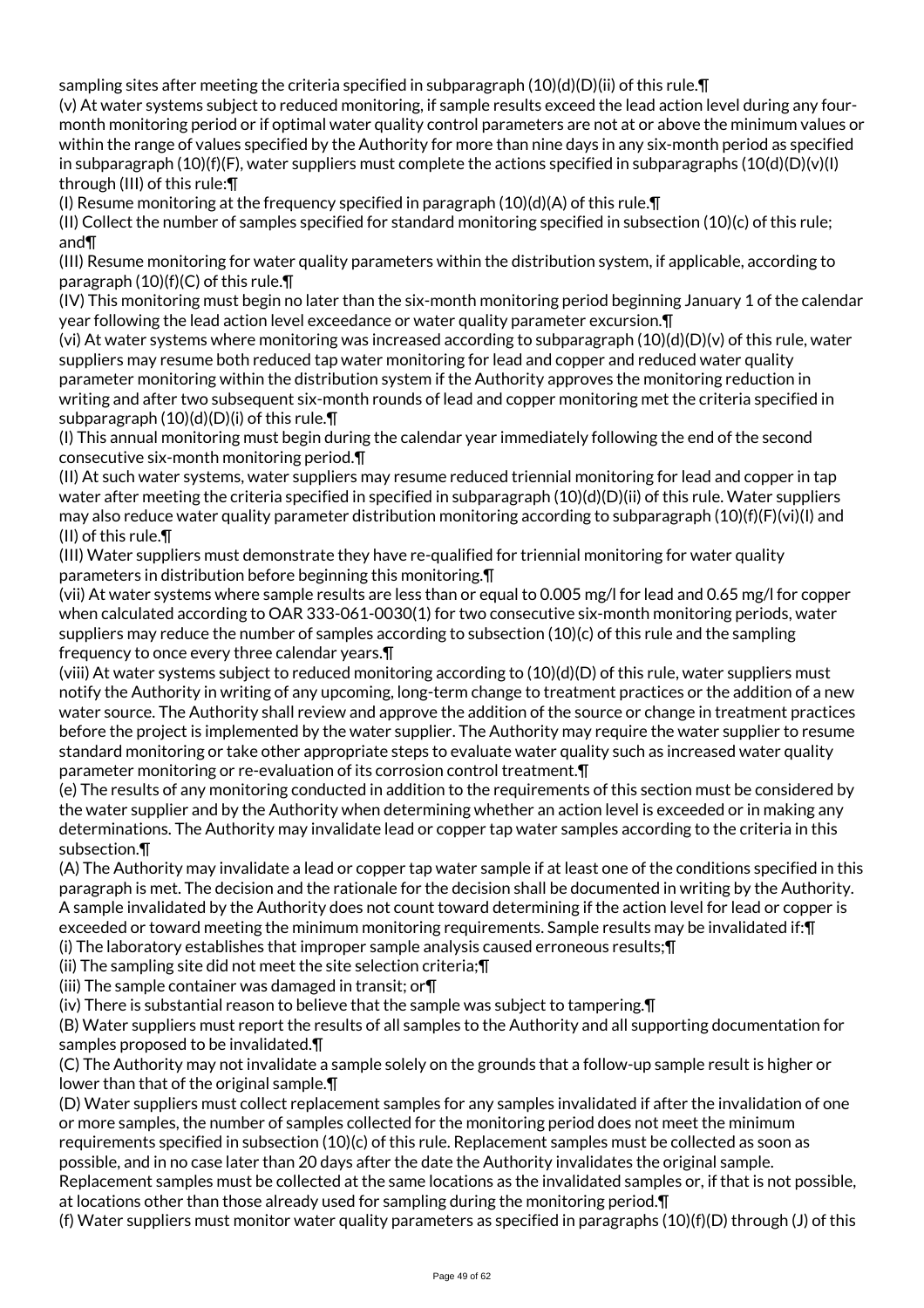rule as applicable at:¶

(A) Water systems serving more than 50,000 people;¶

(B) Water systems serving 50,000 people or less where the lead or copper action levels were exceeded; or¶ (C) Water systems where optimal corrosion control treatment is operated.¶

(D) Sample collection methods:¶

(i) Distribution samples must be representative of water quality throughout the distribution system taking into account the number of people served by the water system, different sources of water, different treatment methods employed at the system, and seasonal variability. Water quality parameter monitoring is not required to be conducted at taps targeted for lead and copper monitoring.¶

(ii) Entry point samples must be collected at locations representative of each source after treatment. If a water system draws water from more than one source and the sources are combined before distribution, water suppliers must monitor at an entry point to the distribution system during periods of normal operating conditions when water is representative of all sources being used.¶

(E) Number of samples:¶

(i) Water suppliers must collect two distribution samples for applicable water quality parameters during each monitoring period as specified in paragraphs (10)(f)(F) through (H) of this rule from the following number of sites.¶ Number of people served by the water system - Number of sample locations¶

>100,000 - 25¶

10,001-100,000 - 10¶ 3,301 to 10,000 - 3¶ 501 to 3,300 - 2¶ 101 to 500 - 1¶

 $<$  100 - 1¶

(ii) Water suppliers must collect two samples for each applicable water quality parameter at each entry point to the distribution system during each monitoring period specified in subparagraph (10)(f)(F) of this rule except as provided in subparagraph (10)(f)(G)(iii) of this rule. During each monitoring period specified in paragraphs  $(10)(f)(G)$  through (I) of this rule, water suppliers must collect one sample for each applicable water quality parameter at each entry point to the distribution system.¶

(F) Water suppliers must monitor water quality parameters in the distribution system and at each entry point to the distribution system at water systems as prescribed by subparagraphs  $(10)(f)(F)(i)$  or (ii) of this rule. Monitoring must be conducted during each six-month monitoring period for the following parameters: pH, alkalinity, orthophosphate (when an inhibitor containing a phosphate compound is used), silica (when an inhibitor containing a silicate compound is used), calcium, conductivity, and water temperature. This monitoring must be conducted:¶ (i) At water systems serving 50,000 people or less, if sample results exceed the lead or copper action level; or¶ (ii) At water systems serving 50,000 people or more or where a water system grows to serve more than 50,000 people.¶

(G) At water systems where optimal corrosion control treatment is installed, water suppliers must monitor water quality parameters at the locations and frequencies specified in this paragraph during each six-month monitoring period as specified in paragraph (10)(d)(B) of this rule.¶

(i) At taps in the distribution system, two samples for: pH, alkalinity, orthophosphate (when an inhibitor containing a phosphate compound is used), silica (when an inhibitor containing a silicate compound is used), calcium (when calcium carbonate stabilization is used as part of corrosion control).¶

(ii) At each entry point to the distribution system, at least one sample for pH, no less frequently than every two weeks except as specified in subparagraph (10)(f)(G)(iii) of this rule. Monitoring must also include if applicable:¶ (I) The alkalinity concentration and the dosage rate of the chemical used to adjust alkalinity when alkalinity is adjusted as part of optimal corrosion control; or¶

(II) The concentration of orthophosphate or silica (whichever is applicable) and the dosage rate of the inhibitor used when a corrosion inhibitor is used as part of optimal corrosion control.¶

(iii) At groundwater systems, water suppliers may limit entry point monitoring to those entry points that are representative of water quality and treatment conditions throughout the distribution system. If water from untreated ground water sources mixes with water from treated ground water sources, the water supplier must monitor water quality parameters both at representative entry points receiving treatment and no treatment. Water suppliers must provide the Authority written information identifying the selected entry points and documentation, including information about seasonal variability sufficient to demonstrate that the sites are representative of water quality and treatment conditions throughout the system, prior to any monitoring.¶ (H) Monitoring after the Authority specifies water quality parameters values for optimal corrosion control treatment.¶

(i) At water systems serving more than 50,000 people where the Authority specifies water quality parameter values for optimal corrosion control according to OAR 333-061-0034(3)(l), water suppliers must monitor the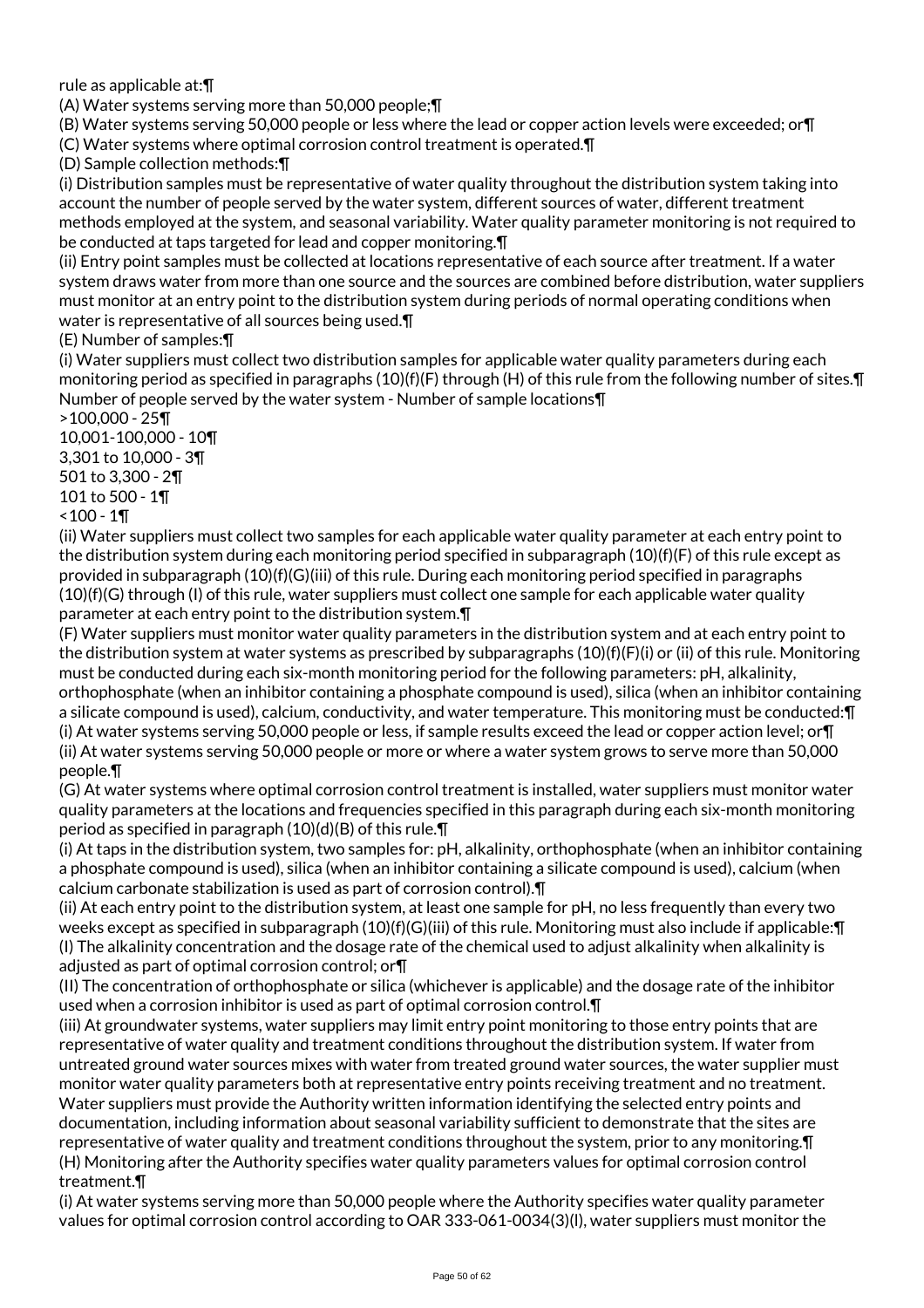applicable water quality parameters specified in paragraph (10)(f)(G) of this rule every six months. Water suppliers must also determine compliance with the minimum optimal water quality parameter values set by the Authority every six months, beginning with the first six-month period on either January 1 or July 1, whichever comes first, after the Authority specifies the values. Compliance with the Authority-designated optimal water quality parameter values must be determined according to OAR 333-061-0034(3)(ml).¶

(ii) At water systems serving 50,000 people or less where the Authority specifies water quality parameter values for optimal corrosion control according to OAR 333-061-0034(3)(l), water suppliers must monitor the applicable water quality parameters according to paragraphs  $(10)(f)(G)$  or (I) of this rule as appropriate. Water suppliers must also monitor water quality parameters during each six month monitoring period where sample results exceed the action level for lead or copper.¶

(I) Reduced monitoring:¶

(i) At water systems where the range of water quality parameter values for optimal corrosion control treatment are met during two consecutive six-month monitoring periods conducted according to subsection (10)(d) of this rule, water suppliers may collect two distribution samples for the applicable water quality parameters at the reduced number of sites specified in this subparagraph during each six-month monitoring period. The monitoring frequency at the entry point(s) to the distribution system must continue as specified in paragraph (10)(f)(G) of this rule.¶

Number of People Served by the Water System - Reduced Number of Sample Sites¶

>100,000 - 10¶ 10,001-100,000 - 7¶ 3,301 to 10,000 - 3¶ 501 to 3,300 - 2¶ 101 to 500 - 1¶  $<$  100 - 1¶

(ii) At water systems where the range of water quality parameter values for optimal corrosion control treatment are met during every six-month monitoring period for three consecutive years, water suppliers may reduce the monitoring frequency for water quality parameters in distribution to annually. This monitoring must begin during the calendar year immediately following the end of the monitoring period in which the third consecutive year of six-month monitoring occurs.¶

(iii) At water systems where the range water quality parameter values for optimal corrosion control treatment are met during three consecutive years of annual monitoring, water suppliers may reduce the monitoring frequency for water quality parameters in distribution from annually to once every three years. This monitoring must begin no later than the third calendar year following the end of the monitoring period in which the third consecutive year of annual monitoring occurred.¶

(iv) Water suppliers may reduce the monitoring frequency for applicable water quality parameters in distribution to once every three years if able to demonstrate that the lead concentration in tap water is less than or equal to 0.005 mg/l, that the copper concentration in tap water is less than or equal to 0.65 mg/l, and that the range of water quality parameter values for optimal corrosion control treatment were met during two consecutive monitoring periods conducted according to subsection (10)(d) of this rule. Monitoring must be conducted at least once every third calendar year.¶

(v) Water suppliers monitoring annually must collect samples evenly throughout the year to reflect seasonal variability in water quality.¶

(vi) At water systems where reduced monitoring is conducted, water suppliers that fail to operate optimal corrosion control treatment within the range of values specified by the Authority according to OAR 333-061- 0034(3)(l) for more than nine days during any six-month period must resume distribution monitoring at the number of locations and frequency prescribed by paragraph (10)(f)(H) of this rule. Water suppliers may resume annual monitoring for water quality parameters in distribution at the reduced number of sites after completing two subsequent consecutive six-month rounds of monitoring that meet the criteria specified in subparagraph  $(10)(f)(I)(i)$  of this rule. $\P$ 

(J) The results of any monitoring conducted in addition to the minimum requirements specified in this section shall be considered by the water supplier and the Authority in making any determinations.¶ (g) Monitoring requirements for lead and copper in source water.¶

(A) At water systems where the action level for either lead or copper is exceeded in tap water samples collected according to subsections (10)(a) through (e) of this rule, water suppliers must collect lead and copper source water samples as specified in this subsection.¶

(i) At groundwater systems, water suppliers must collect at least one sample at every entry point to the distribution system which is representative of each source after treatment unless conditions make a different sampling point more representative of each source or water treatment plant. [1]

(ii) At surface water systems or water systems with a combination of groundwater and surface water sources,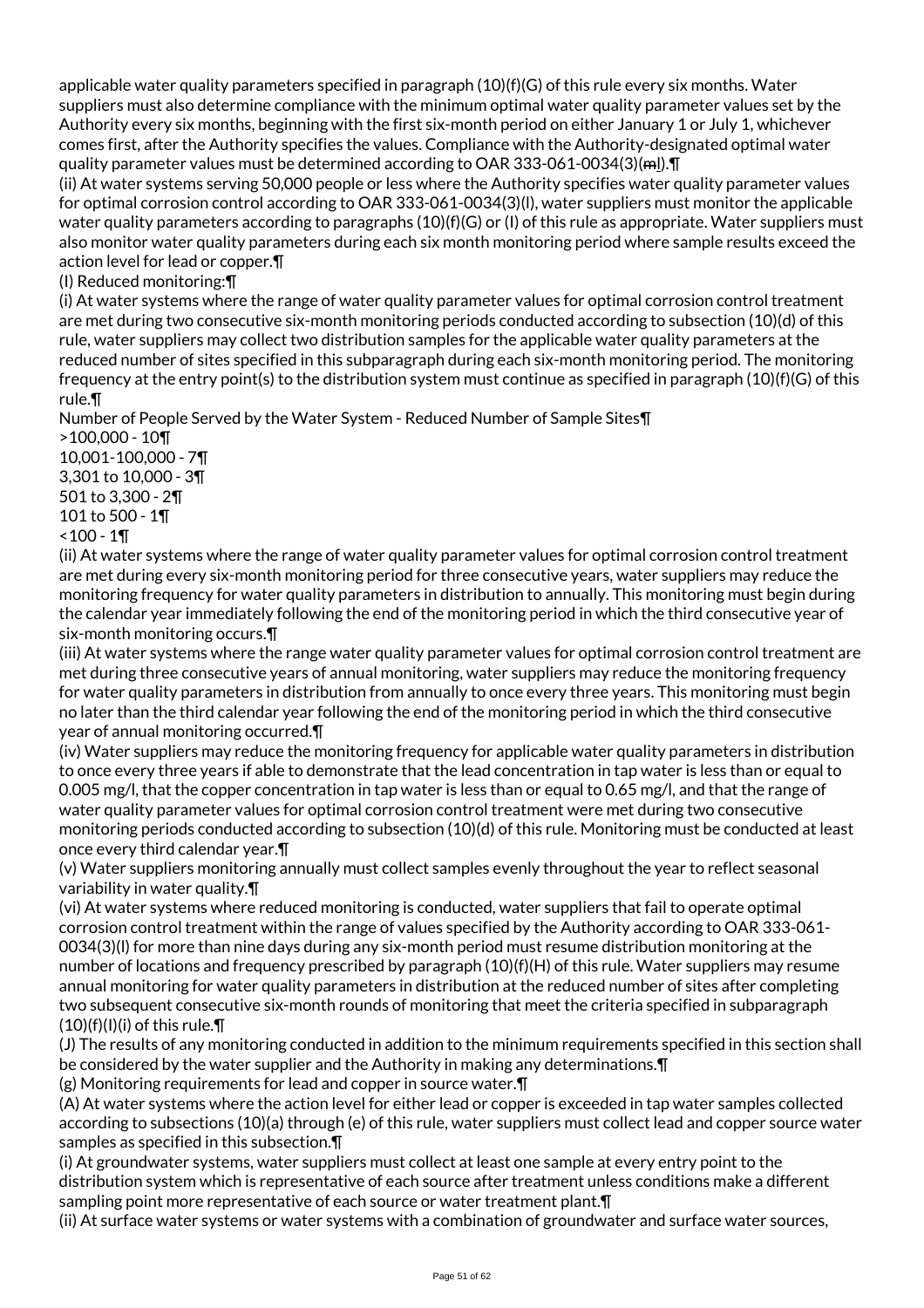water suppliers must collect at least one sample at every entry point to the distribution system after any application of treatment or in the distribution system at a point which is representative of each source, after treatment. Water suppliers must collect each sample at equivalent sampling points unless conditions make another sampling point more representative of each source or water treatment plant.¶

(iii) If a water system draws water from more than one source and the sources are combined before distribution, water suppliers must monitor at an entry point to the distribution system during periods when water is representative of all sources being used.¶

(B) Where the results of sampling indicate the maximum permissible source water level established in OAR 333- 061-0034(4)(b)(D) is exceeded, the Authority may require one additional sample to be collected as soon as possible after the initial sample was collected (but not to exceed two weeks) at the same sampling point. If an Authority-required confirmation sample is collected, the results of the initial and confirmation samples must be averaged to determine compliance with the Authority-specified maximum permissible levels. Any sample value below the detection limit shall be considered to be zero. For lead, any value above the detection limit but below the practical quantitation level (PQL) of 0.005 mg/l shall either be considered as the measured value or be considered one-half the PQL (0.0025 mg/l). For copper, any value above the detection limit but below the PQL of 0.050 mg/l shall either be considered as the measured value or be considered one-half the PQL (0.025 mg/l).¶ (C) Water suppliers must collect one sample according to paragraph (10)(g)(A) of this rule no later than six months after the end of the monitoring period during which the lead or copper action level was exceeded. For monitoring periods that are annual or less frequent, the end of the monitoring period is September 30 of the calendar year in which the monitoring occurred, or if the Authority has established an alternate monitoring period, the last day of that period.¶

(D) At water systems where source water treatment was installed according to OAR 333-061-0034(4)(a)(C), water suppliers must collect at least one sample from each entry point to the distribution system during two consecutive six-month monitoring periods within 36 months after the Authority determines source water treatment is necessary.¶

(E) Monitoring frequency after the Authority specifies maximum permissible source water levels or determines that source water treatment is not needed.¶

(i) Water suppliers must monitor at the frequency specified in this paragraph in cases where the Authority specifies maximum permissible source water levels according to OAR 333-061-0034(4)(b)(D) or determines that source water treatment is not required according to OAR 333-061-0034(4)(b)(B).¶

(I) At water systems using only groundwater sources, water suppliers must collect samples once during the threeyear compliance period in effect when the applicable Authority determination is made and thereafter water suppliers must collect samples once every third calendar year.¶

(II) At water systems using surface water or a combination of groundwater and surface water sources, water suppliers must collect samples once during each calendar year, with the first annual monitoring period beginning during the year in which the applicable Authority determination is made.¶

(ii) Water suppliers are not required to conduct source water monitoring if sample results are at or below the action level for lead and copper in tap water samples collected during the same monitoring period. I (F) Reduced monitoring frequency:¶

(i) At water systems using only groundwater sources, water suppliers may reduce monitoring for lead and copper in source water to once every nine-year compliance cycle, provided samples are collected no later than every ninth calendar year, if:¶

(I) The water supplier demonstrates that finished drinking water entering the distribution system has concentrations of lead and copper below the maximum permissible lead and copper concentrations specified by the Authority according to OAR 333-061-0034(4)(b)(D) during at least three consecutive compliance periods; or¶ (II) The Authority determines that source water treatment is not necessary and the water supplier demonstrates during at least three consecutive compliance periods that the concentration of lead in source water was less than or equal to 0.005 mg/l and that the concentration of copper in source water was less than or equal to 0.65 mg/l.¶ (ii) At water systems using surface water or a combination of groundwater and surface water, water suppliers may reduce monitoring for lead and copper in source water to once during each nine-year compliance cycle, provided that the samples are collected no later than every ninth calendar year, if:¶

(I) Water suppliers demonstrate that finished drinking water entering the distribution system has concentrations of lead and copper below the maximum permissible lead and copper concentrations specified by the Authority according to OAR 333-061-0034(4)(b)(D) for at least three consecutive years; or¶

(II) The Authority determines that source water treatment is not necessary and the water supplier demonstrates during at least three consecutive years that the concentration of lead in source water was less than or equal to 0.005 mg/l and the concentration of copper in source water was less than or equal to 0.65 mg/l.¶

(iii) At water systems using a new source of water, water suppliers are not eligible for reduced monitoring for lead or copper until concentrations in samples collected from the new source during three consecutive monitoring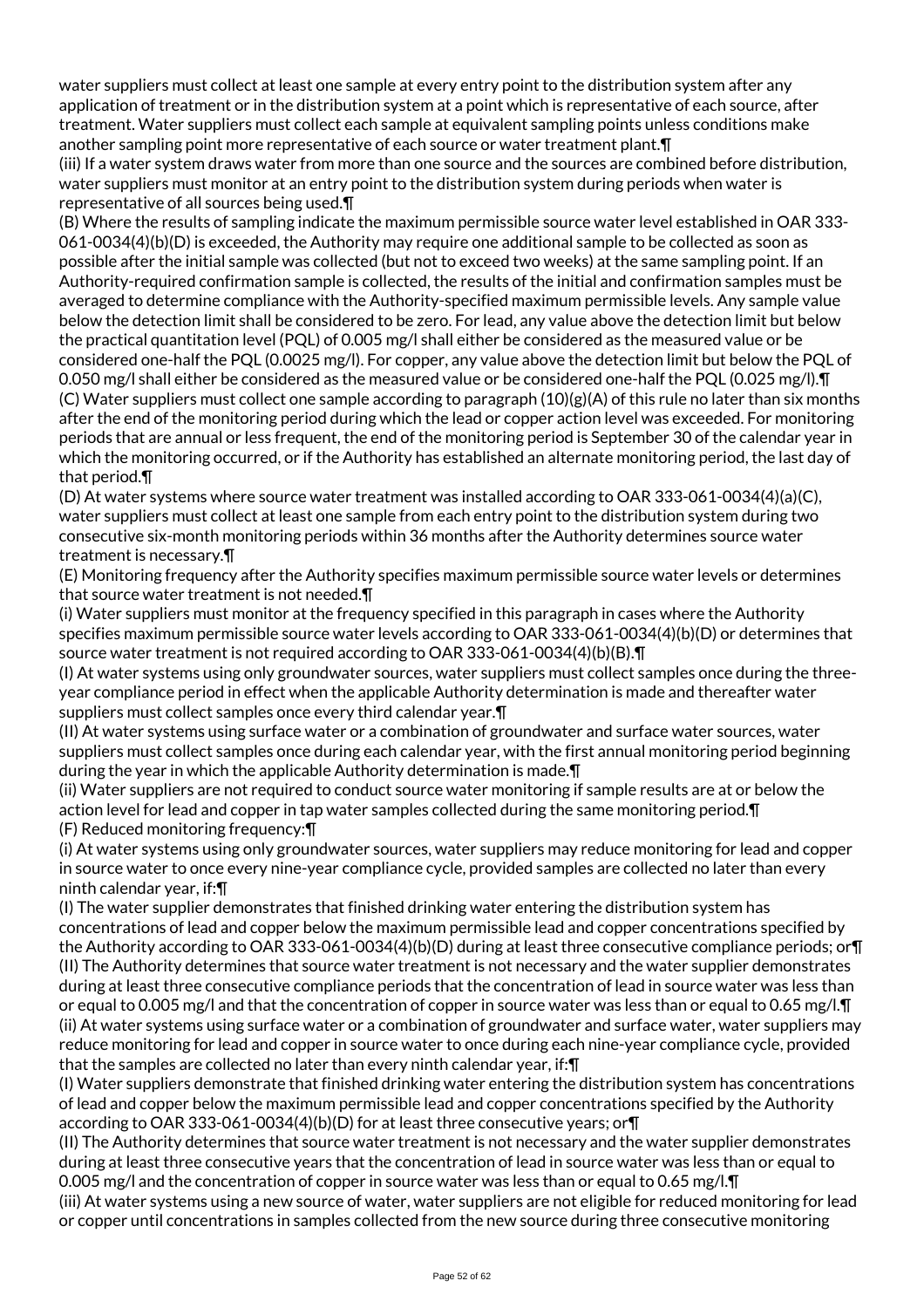periods are below the maximum permissible lead and copper concentrations specified by the Authority according to OAR 333-061-0034(4)(a)(E).¶

(11) Monitoring requirements when 4-log treatment of viruses is provided at groundwater systems.¶ (a) At groundwater systems where at least 4-log treatment of viruses (using inactivation, removal or an Authorityapproved combination of 4-log virus inactivation and removal) is provided before or at the first customer for a groundwater source, water suppliers must comply with the requirements of this subsection within 30 days of placing the groundwater source in service. ¶

(A) The water supplier must notify the Authority in writing that it provides at least 4-log treatment of viruses. The notification must include engineering, operational, or other information as determined by the Authority necessary to evaluate the submission. ¶

(B) Disinfection and filtration effectiveness and reliability must be monitored as specified in subsections (11)(b) and (c) of this rule. ¶

(C) Groundwater source monitoring according to OAR 333-061-0036(6) must be conducted if 4-log treatment of viruses is subsequently discontinued for the groundwater source. ¶

(b) Chemical Disinfection:¶

(A) At groundwater systems serving more than 3,300 people, water suppliers must continuously monitor the residual disinfectant concentration using analytical methods as specified in OAR 333-061-0036(1) at a location approved by the Authority and must record the lowest residual disinfectant concentration each day water from the groundwater source is served to the public. The minimum residual disinfectant concentration determined by the Authority must be maintained every day water from the groundwater source is served to the public. If there is a failure in the continuous monitoring equipment, grab sampling must be conducted every four hours until continuous monitoring is restored. Water suppliers in all cases must resume continuous residual disinfectant monitoring within 14 days. ¶

(B) At groundwater systems serving 3,300 or fewer people, water suppliers must monitor the residual disinfectant concentration using analytical methods as specified in OAR 333-061-0036(1) at a location approved by the Authority and record the residual disinfection concentration each day that water from the groundwater source is served to the public. The minimum residual disinfectant concentration determined by the Authority must be maintained every day water from the groundwater source is served to the public. Daily grab samples must be collected during the hour of peak flow or at another time specified by the Authority. If any daily grab sample measurement falls below the minimum residual disinfectant concentration determined by the Authority, followup samples must be collected every four hours until the residual disinfectant concentration is restored to the Authority-determined level. Alternately, continuous monitoring may be conducted according to paragraph  $(11)(b)(A)$  of this rule.  $\P$ 

(c) At groundwater system where membrane filtration is used to achieve at least 4-log removal of viruses, water suppliers must monitor and operate the membrane filtration process according to all Authority-specified monitoring and compliance requirements and must ensure:¶

(A) The membrane has an absolute molecular weight cut-off or an alternate parameter describing the exclusion characteristics of the membrane that can reliably achieve at least 4-log removal of viruses; ¶

(B) The membrane process is operated according to Authority-specified compliance requirements; and ¶ (C) The integrity of the membrane is intact as verified per OAR 333-061-0050(4)(c)(I). ¶

(d) At groundwater systems that use an Authority-approved alternative treatment to provide at least 4-log treatment of viruses (using inactivation, removal, or an Authority-approved combination of 4-log virus inactivation and removal) before or at the first customer, water suppliers must: ¶

(A) Monitor the alternative treatment according to all Authority-specified monitoring requirements; and ¶ (B) Operate the alternative treatment according to all compliance requirements that the Authority determines necessary to verify at least 4-log treatment of viruses. ¶

(e) It is a violation of this rule if a water supplier fails to correct any disruption in treatment within four hours of determining the disruption is occurring at a groundwater system subject to the requirements of subsection (11)(b) of this rule where at least 4-log treatment of viruses (using inactivation, removal, or an Authority approved combination of 4-log virus inactivation and removal) is required before or at the first customer. Statutory/Other Authority: ORS 448.131

Statutes/Other Implemented: ORS 448.131, 448.150, 448.273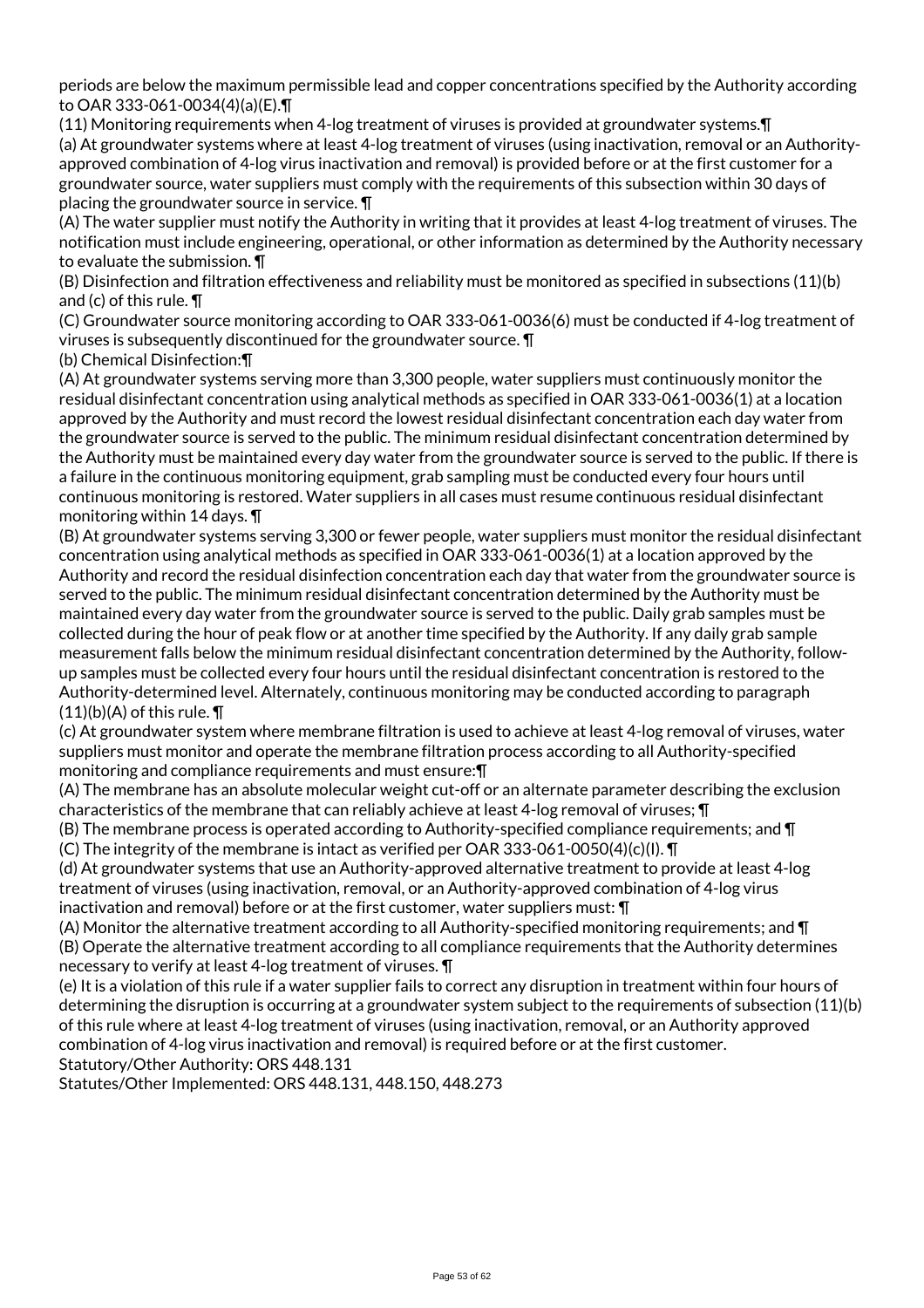## AMEND: 333-061-0060

RULE SUMMARY: Amend OAR 333-061-0060: The Plan Submission and Review Requirements rule was amended to revise the term for Oregon very small water systems.

CHANGES TO RULE:

333-061-0060

Plan Submission and Review Requirements ¶

(1) Plan Submission:¶

(a) Construction and installation plans shall be submitted to and approved by the Authority before construction begins on new systems or major additions or modifications, as determined by the Authority, are made to existing systems. Plans shall be drawn to scale;¶

(b) Preliminary plans, pilot studies, master plans and construction plans shall be prepared by a Professional Engineer registered in Oregon, and submitted to the Authority unless exempted by the Authority (See OAR 333- 061-0060(4));¶

(c) Plans shall set forth the following:¶

(A) Sufficient detail, including specifications, to completely and clearly illustrate what is to be constructed and how those facilities will meet the construction standards set forth in these regulations. Elevation or section views shall be provided where required for clarity;¶

(B) Supporting information attesting to the quality of the proposed source of water;¶

(C) Vicinity map of the proposed project relative to the existing system or established landmarks of the area;¶ (D) Name of the owner of the water system facilities during construction and the name of the owner and operator of the facilities after completion of the project;¶

(E) Procedures for cleaning and disinfecting those facilities which will be in contact with the potable water.¶ (d) Prior to drilling a well, a site plan shall be submitted which shows the site location, topography, drainage, surface water sources, specifications for well drilling, location of the well relative to sanitary hazards, dimensions of the area reserved to be kept free of potential sources of contamination, evidence of ownership or control of the reserve area and the anticipated depth of the aquifer from which the water is to be derived. The Authority will review well reports from the area and in consultation with the local watermaster and the well constructor as appropriate will recommend the depth of placement of the casing seal. After the well is drilled, the following documents shall be submitted to the Authority for review and approval: Well driller's report, report of the pump test which indicates that the well has been pumped for a sufficient length of time to establish the reliable yield of the well on a sustained basis, including data on the static water level, the pumping rate(s), the changes in drawdown over the duration of the test, the rate of recovery after the pump was turned off, reports on physical, chemical and microbiological quality of the well water, performance data on the well pump, a plan of the structure for protecting above-ground controls and appurtenances, and a plan showing how the well will be connected to the water system. (See OAR 333-061-0050(2)).¶

(e) Any community, NTNC, or TNC that treats surface water or groundwater under the influence of surface water and that desires to make a significant change to its disinfection treatment process as defined by paragraphs  $(1)(e)(A)$  through  $(1)(e)(D)$  of this rule, is required to develop a disinfection profile and calculate a disinfection benchmark according to OAR 333-061-0036(4)(e). The water system must consult with and provide any additional information requested by the Authority prior to making such a change. The water system must develop a disinfection profile for Giardia lamblia and viruses, calculate a disinfection benchmark, describe the proposed change in the disinfection process, and analyze the effect(s) of the proposed change on current levels of disinfection according to the USEPA Disinfection Profiling and Benchmarking Guidance Manual or the USEPA LT1-ESWTR Disinfection Profiling and Benchmarking Technical Guidance Manual and submit the information to the Authority for review and approval. Significant changes to the disinfection treatment process include:¶ (A) Changes to the point of application:¶

(B) Changes to the disinfectants used in the treatment process;¶

(C) Changes to the disinfection process;¶

(D) Any other modification identified by the Authority.¶

(f) A water system that uses either chloramines, chlorine dioxide, or ozone for primary disinfection, and that is required to prepare a disinfection profile for Giardia lamblia as prescribed by subsection (1)(e) of this rule, must also prepare a disinfection profile for viruses and calculate the logs of inactivation for viruses using the methods specified in OAR 333-061-0036(4)(l).¶

(2) Plan review:¶

(a) Upon receipt of plans, the Authority shall review the plans and either approve them or advise that correction or clarification is required. When the correction or clarification is received, and the item(s) in question are resolved,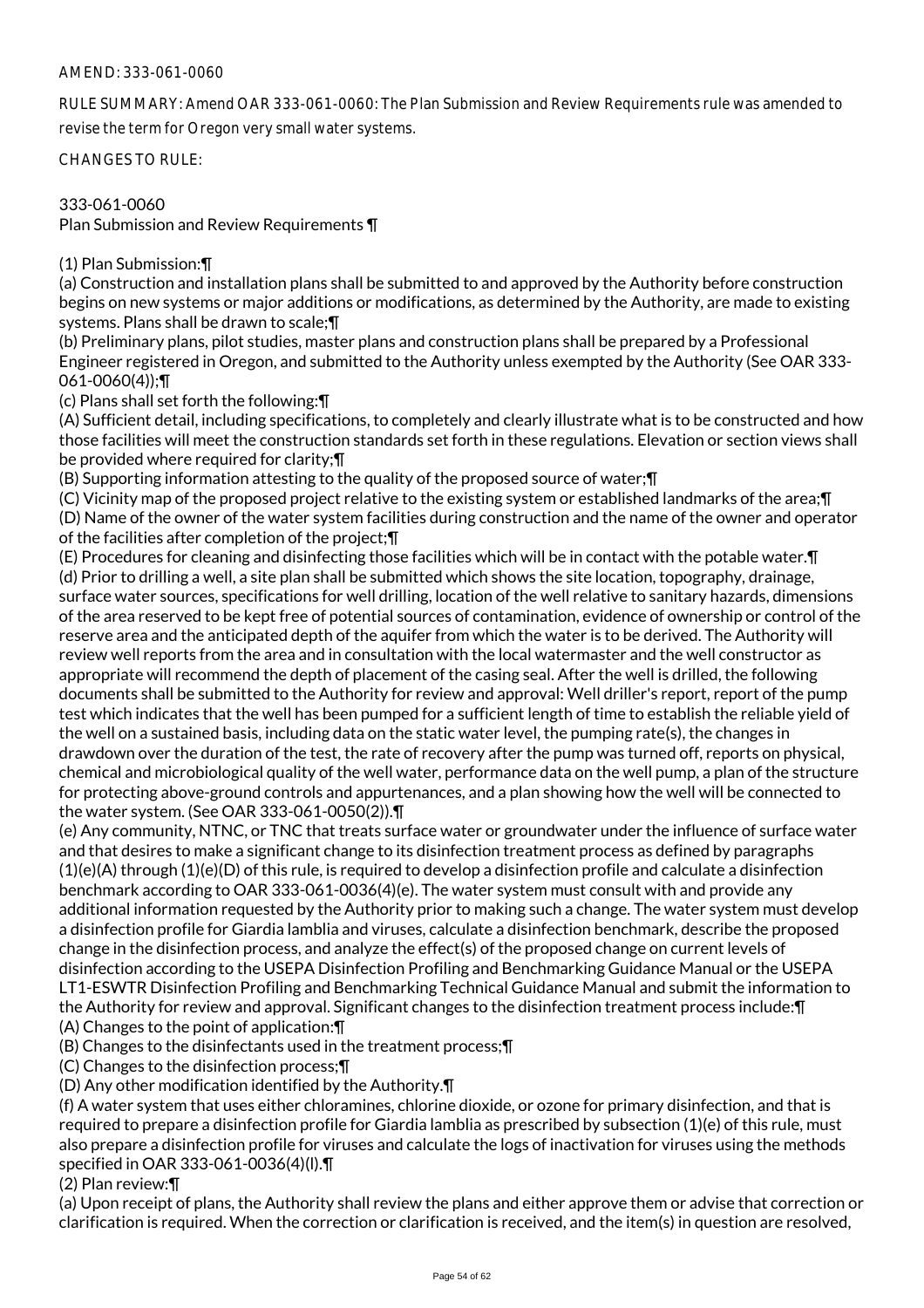the Authority shall then approve the plans;¶

(b) Upon completion of a project, a professional engineer registered in Oregon shall submit to the Authority a statement certifying that the project has been constructed in compliance with the approved plans and specifications. When substantial deviations from the approved plans are made, as-built plans showing compliance with these rules shall be submitted to the Authority;¶

(c) Plans shall not be required for emergency repair of existing facilities. In lieu of plans, written notice shall be submitted to the Authority immediately after the emergency work is completed stating the nature of the emergency, the extent of the work and whether or not any threats to the water quality exists or existed during the emergency.¶

(3) Plan review fees: Plans submitted to the Authority shall be accompanied by a fee as indicated in Table 41. Those plans not accompanied by a fee will not be reviewed.¶

(4) Plan review exemptions:¶

(a) Water suppliers may be exempted from submitting plans for water main extensions or replacements, providing they:¶

(A) Have provided the Authority with a current master plan; and¶

(B) Certify that the work will be carried out in conformance with the construction standards of these rules; and¶ (C) Submit to the Authority an annual summary of the projects completed, signed by a professional engineer currently registered in Oregon and certifying that all projects were completed according to OAR 333-061-0050; and¶

(D) Certify that they have staff qualified to effectively supervise the projects.¶

(b) Those water suppliers certifying that they have staff qualified to effectively plan, design and supervise their projects, may request the Authority for further exemption from this rule. Such requests must be accompanied by a listing of staff proposed to accomplish the work and a current master plan. To maintain the exemption, the foregoing must be annually updated;¶

(c) At the discretion of the Authority, Gcommunity, NTNC<del>, TNC and State Regulated</del> and TNC water systems may be exempted from the submittingssion of engineered plans. The Water suppliers shall, towever, submit adequate plans indicating that the project meets the minimum construction standards of these rules.¶ (5) A master plan is required for every community water system with 300 or more service connections or serving more than 1,000 people and shall be maintained by the water supplier for the duration of the period to which the plan applies. Master plans shall be prepared by a professional engineer registered in Oregon and submitted to the

Authority for review and approval.¶

(a) Each master plan shall evaluate the needs of the water system for at least a twenty -year period and shall include, but not be limited to, the following elements:¶

(A) A summary of the overall plan that includes the water quality and service goals, identified present and future water system deficiencies, the engineer's recommended alternative for achieving the goals and correcting the deficiencies, and the recommended implementation schedule and financing program for constructing improvements.¶

(B) A description of the existing water system which includes the service area, source(s) of supply, status of water rights, current status of drinking water quality and compliance with regulatory standards, maps or schematics of the water system showing size and location of facilities, estimates of water use, and operation and maintenance requirements.¶

(C) A description of water quality and level of service goals for the water system, considering, as appropriate, existing and future regulatory requirements, nonregulatory water quality needs of water users, flow and pressure requirements, and capacity needs related to water use and fire flow needs.¶

(D) An estimate of the projected growth of the water system during the master plan period and the impacts on the service area boundaries, water supply source(s) and availability, and customer water use.¶

(E) An engineering evaluation of the ability of the existing water system facilities to meet the water quality and level of service goals, identification of any existing water system deficiencies, and deficiencies likely to develop within the master plan period. The evaluation shall include the water supply source, water treatment, storage, distribution facilities, and operation and maintenance requirements. The evaluation shall also include a description of the water rights with a determination of additional water availability, and the impacts of present and probable future drinking water quality regulations.¶

(F) Identification of alternative engineering solutions, environmental impacts, and associated capital and operation and maintenance costs, to correct water system deficiencies and achieve system expansion to meet anticipated growth, including identification of available options for cooperative or coordinated water system improvements with other local water suppliers.¶

(G) A description of alternatives to finance water system improvements including local financing (such as user rates and system development charges) and financing assistance programs.¶

(H) A recommended water system improvement program including the recommended engineering alternative and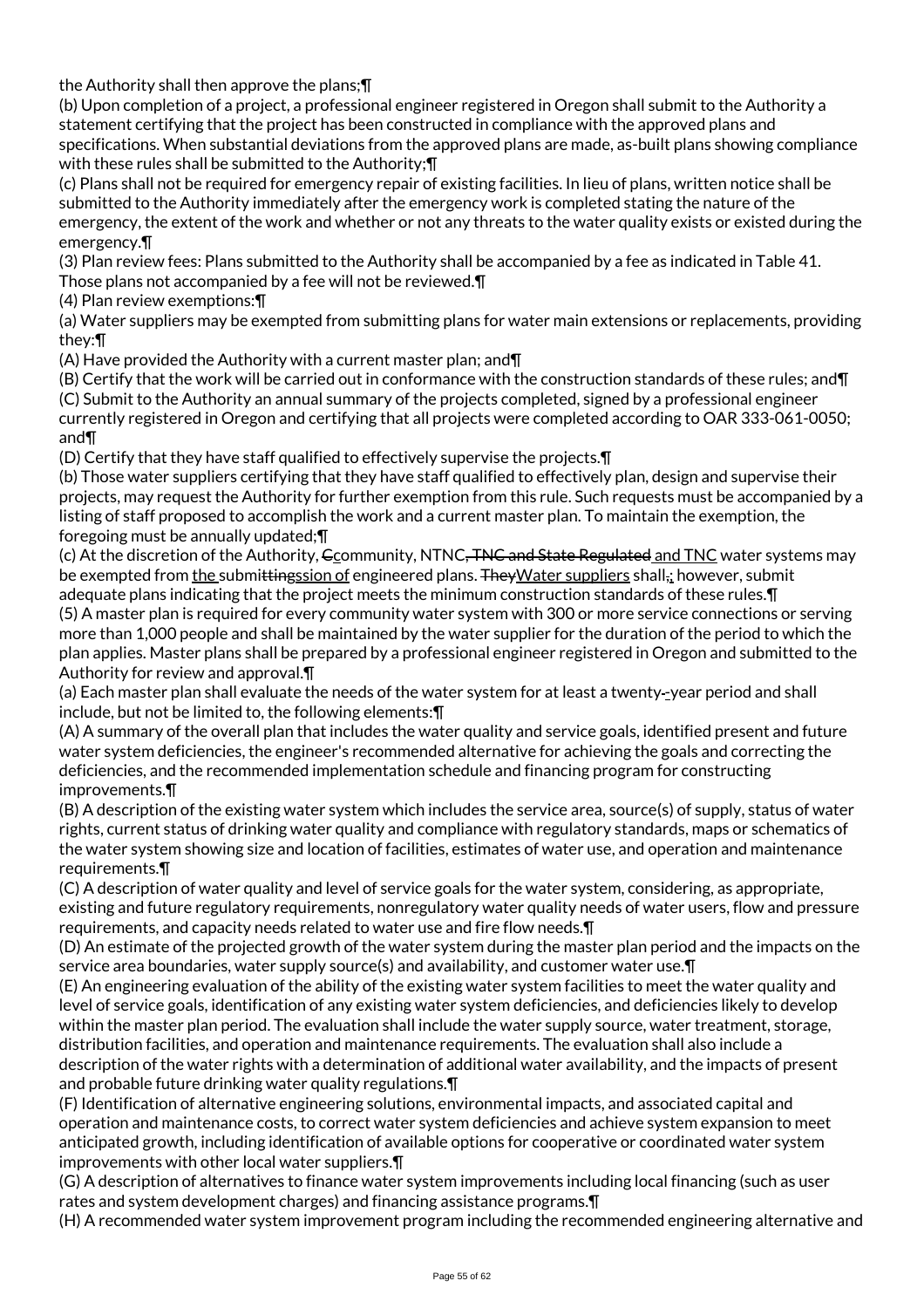associated costs, maps or schematics showing size and location of proposed facilities, the recommended financing alternative, and a recommended schedule for water system design and construction.¶

(I) If required as a condition of a water use permit issued by the Water Resources Department, the Master Plan shall address the requirements of OAR 690-086-0120 (Water Management and Conservation Plans).¶

(J) A seismic risk assessment and mitigation plan for water systems fully or partially located in areas identified as VII to X, inclusive, for moderate to very heavy damage potential using the Map of Earthquake and Tsunami Damage Potential for a Simulated Magnitude 9 Cascadia Earthquake, Open File Report 0-13-06, Plate 7 published

by the State of Oregon, Department of Geology and Mineral Industries.¶

(i) The seismic risk assessment must identify critical facilities capable of supplying key community needs, including fire suppression, health and emergency response and community drinking water supply points.¶

(ii) The seismic risk assessment must identify and evaluate the likelihood and consequences of seismic failures for each critical facility.¶

(iii) The mitigation plan may encompass a 50-year planning horizon and include recommendations to minimize water loss from each critical facility, capital improvements or recommendations for further study or analysis.¶ (b) The implementation of any portion of a water system master plan must be consistent with OAR 333-061 (Public Drinking Water Systems, Oregon Health Authority), OAR 660-011 (Public Facilities Planning, Department

of Land Conservation and Development) and OAR 690-086 (Water Management and Conservation Plans, Water Resources Department).

Statutory/Other Authority: ORS 448.131 Statutes/Other Implemented: ORS 448.131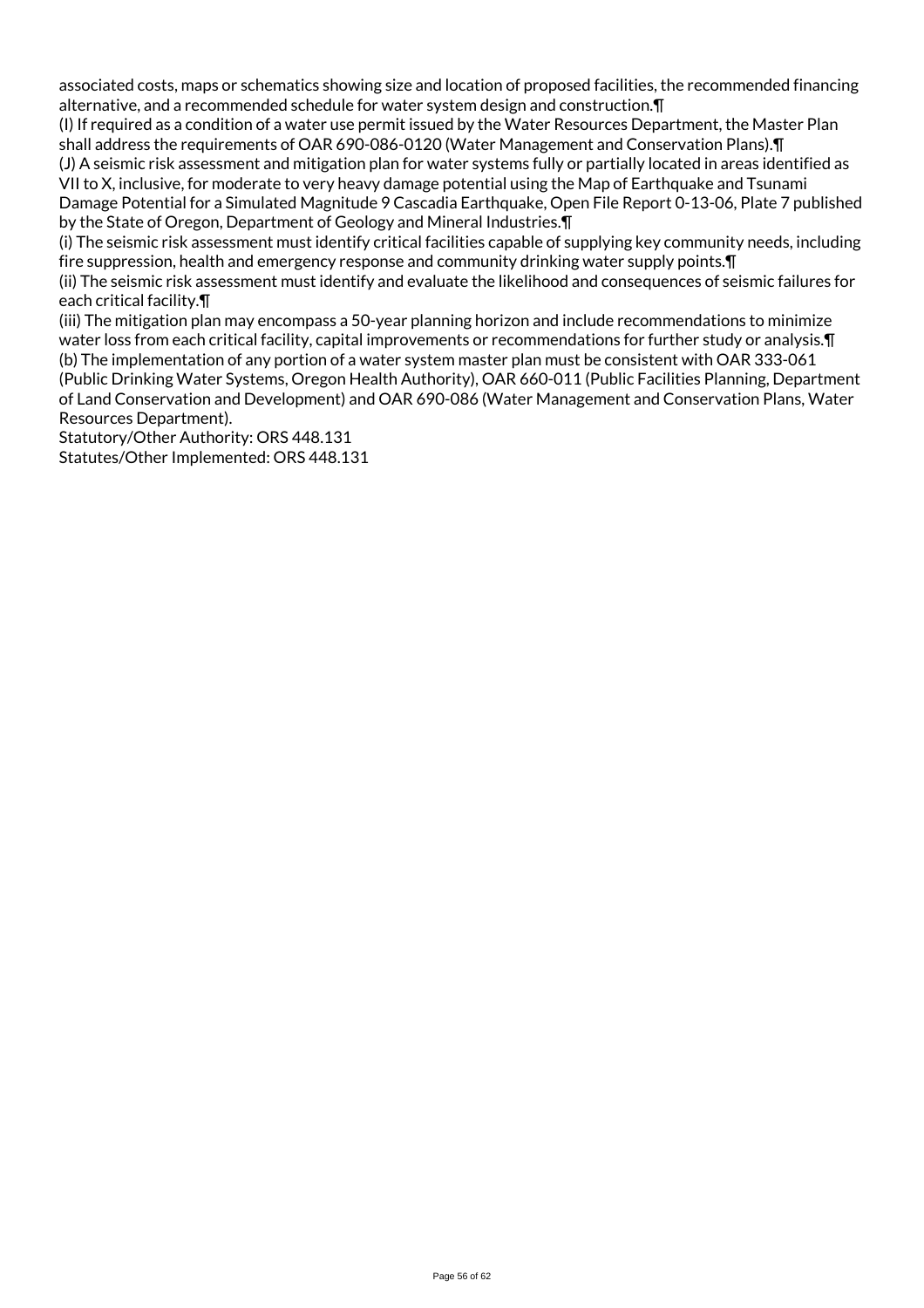#### AMEND: 333-061-0089

RULE SUMMARY: Amend OAR 333-061-0089: The Annual Water System Fee rule is amended to revise the term for Oregon very small water systems and clarify the application of the fee to those systems in Table 44.

CHANGES TO RULE:

#### 333-061-0089

Annual Water System Fee

Water suppliers must pay an annual fee to partially defray the cost of the Authority's regulation of public water systems. ¶

(1) The fee is based on the classification of the water system according to Table 44.¶

(a) For campgrounds where multiple handpumps exist, a single fee will be assessed.¶

(b) For community water systems, the fee is based upon the number of service connections or the population served by the water system and water treatment applied at the water system.¶

(A) Only water treatment applied to comply with a water quality standard or treatment technique is considered when determining this fee. The Authority does not consider supplemental fluoridation, disinfectant residual maintenance, or treatment for secondary contaminants to be treatment for purposes of determining this fee.¶ (B) For small community water systems with 250 service connections or less but serving more than 1,000 people, the lesser of the two fees will be assessed.¶

(C) For water systems with more than 250 service connections, the fee is based on the number of connections.¶ (D) For water systems without a distribution system and where water is exclusively delivered on a wholesale basis, the fee is based on the total population served by the water systems purchasing water directly from the wholesaler.¶

(2) Water suppliers must pay the fee to the Authority on or before July 1st of every calendar year.¶ (3) The Authority will assess a one-time late fee according to Table 44 to any water supplier that fails to submit the annual fee by July 31st of each year. The late fee may be waived at the discretion of the Authority. Statutory/Other Authority: ORS 448.150

Statutes/Other Implemented: ORS 448.150

RULE ATTACHMENTS DO NOT SHOW CHANGES. PLEASE CONTACT AGENCY REGARDING CHANGES.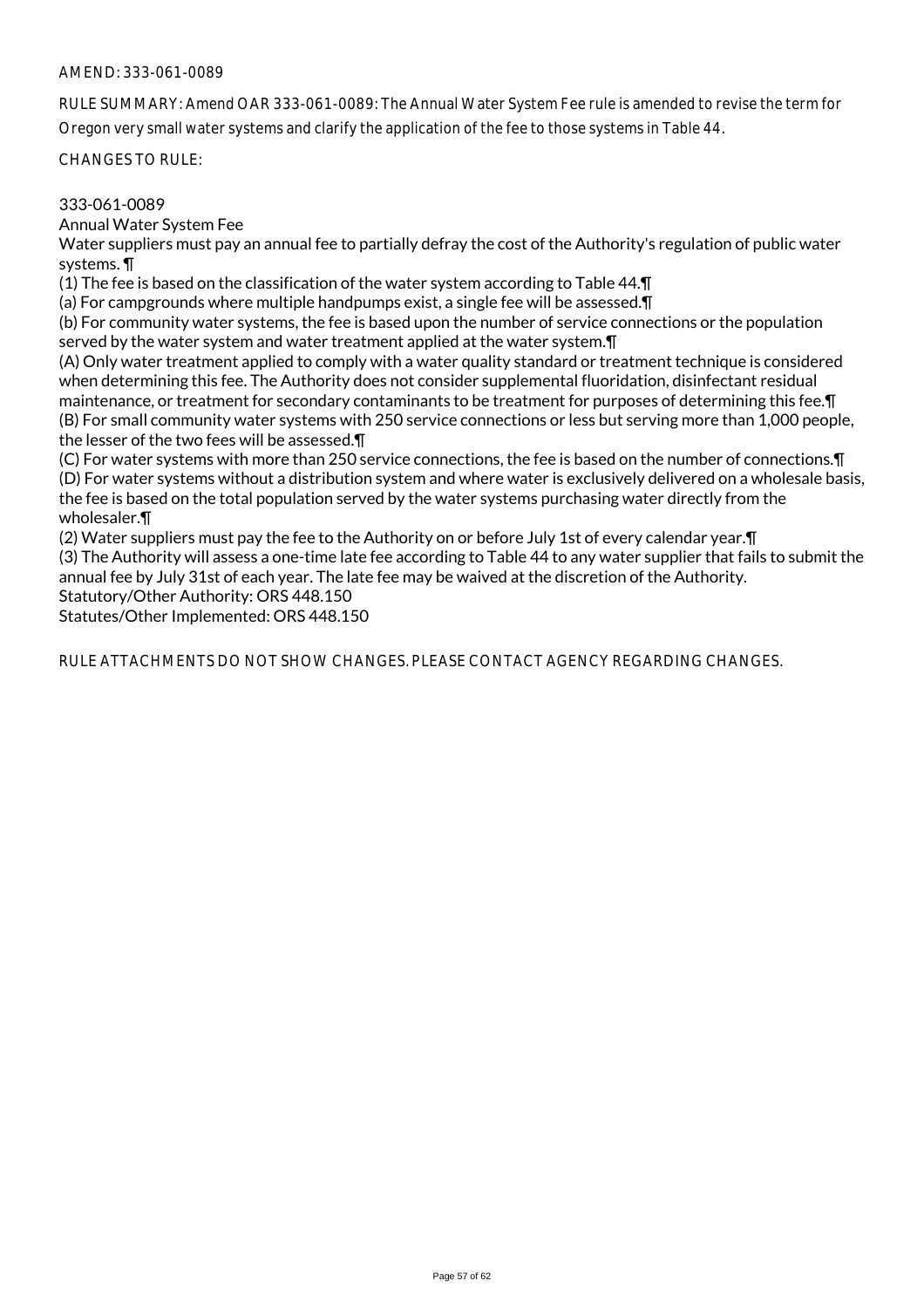|  | Table 44 |
|--|----------|
|  |          |

 $\overline{\phantom{a}}$ 

| <b>Annual Water System Fees</b>                               |                                     |            |          |          |  |  |  |
|---------------------------------------------------------------|-------------------------------------|------------|----------|----------|--|--|--|
|                                                               | Number of<br>Service<br>Connections | Population | Fee      | Late Fee |  |  |  |
| State regulatedOregon very<br>small water system <sup>1</sup> | $4 - 14$                            | $10-24$    | \$75     | \$25     |  |  |  |
| Non-community water<br>system (transient, non-<br>transient)  | N/A                                 | N/A        | \$150    | \$50     |  |  |  |
| Small community water<br>system with or without<br>treatment  | 15-250                              | 25-1,000   | \$175    | \$50     |  |  |  |
| Community water system                                        | 251-500                             |            | \$675    | \$100    |  |  |  |
| without water treatment                                       | 501-1,000                           |            | \$1,125  | \$100    |  |  |  |
|                                                               | 1,001-3,000                         |            | \$1,500  | \$150    |  |  |  |
|                                                               | 3,001-5,000                         |            | \$3,000  | \$150    |  |  |  |
|                                                               | 5,001-10,000                        |            | \$5,625  | \$250    |  |  |  |
|                                                               | 10,001-15,000                       |            | \$9,000  | \$250    |  |  |  |
|                                                               | 15,001-30,000                       |            | \$13,500 | \$250    |  |  |  |
|                                                               | 30,001-100,000                      |            | \$31,500 | \$500    |  |  |  |
|                                                               | >100,000                            |            | \$48,750 | \$500    |  |  |  |
| Community water system<br>with water treatment                | 251-500                             |            | \$900    | \$100    |  |  |  |
|                                                               | 501-1,000                           |            | \$1,500  | \$100    |  |  |  |
|                                                               | 1,001-3,000                         |            | \$2,000  | \$150    |  |  |  |
|                                                               | 3,001-5,000                         |            | \$4,000  | \$150    |  |  |  |
|                                                               | 5,001-10,000                        |            | \$7,500  | \$250    |  |  |  |
|                                                               | 10,001-15,000                       |            | \$12,000 | \$250    |  |  |  |
|                                                               | 15,001-30,000                       |            | \$18,000 | \$250    |  |  |  |
|                                                               | 30,001-100,000                      |            | \$42,000 | \$500    |  |  |  |
|                                                               | >100,000                            |            | \$65,000 | \$500    |  |  |  |
| Community water system<br>purchasing exclusively              | 251-500                             |            | \$540    | \$100    |  |  |  |
|                                                               | 501-1,000                           |            | \$900    | \$100    |  |  |  |
|                                                               | 1,001-3,000                         |            | \$1,200  | \$150    |  |  |  |
|                                                               | 3,001-5,000                         |            | \$2,400  | \$150    |  |  |  |
|                                                               | 5,001-10,000                        |            | \$4,500  | \$250    |  |  |  |
|                                                               | 10,001-15,000                       |            | \$7,200  | \$250    |  |  |  |
|                                                               | 15,001-30,000                       |            | \$10,800 | \$250    |  |  |  |
|                                                               | 30,001-100,000                      |            | \$25,200 | \$500    |  |  |  |

Page 1 of 2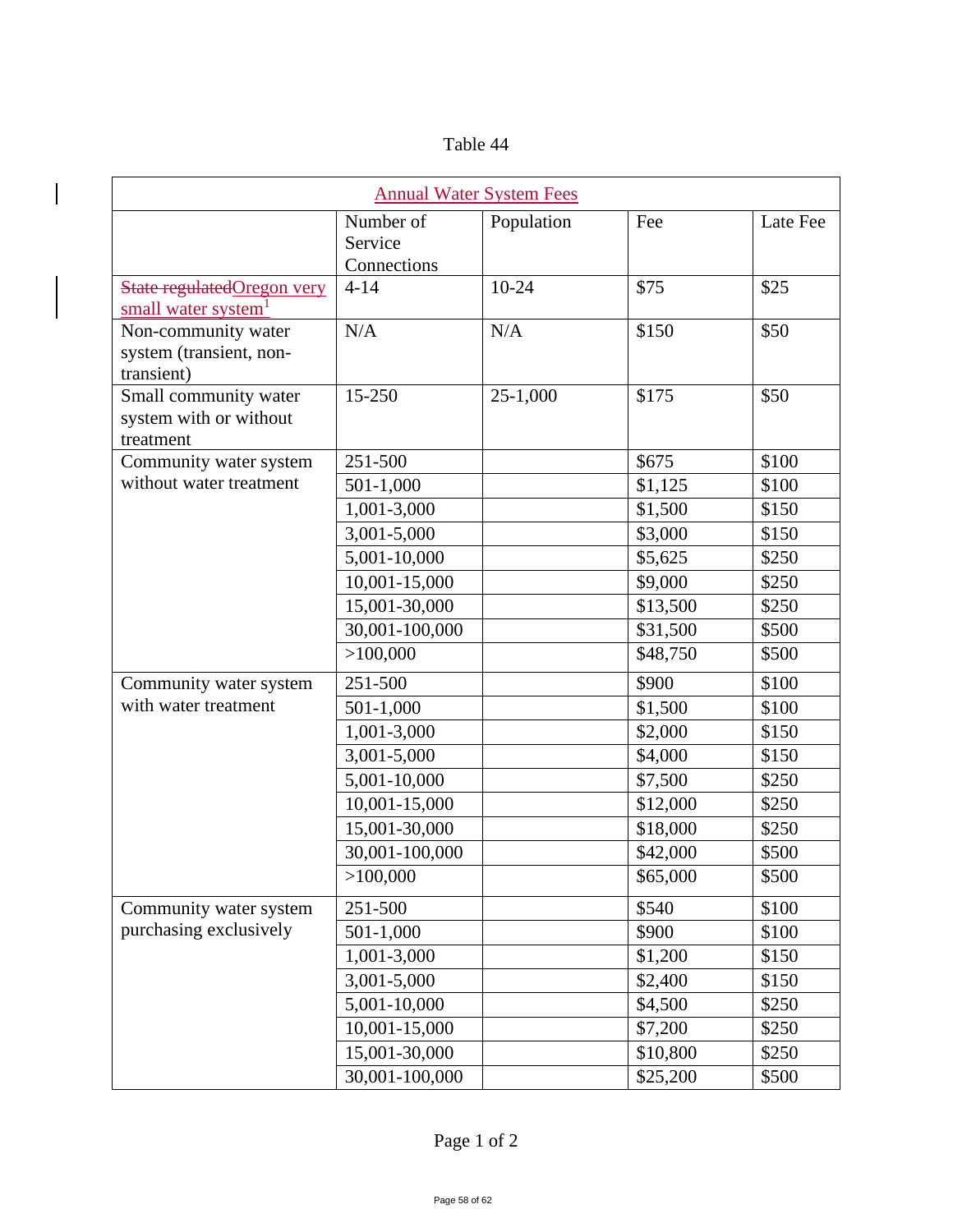|                                                                                       | >100,000 |                | \$39,000 | \$500 |
|---------------------------------------------------------------------------------------|----------|----------------|----------|-------|
| Community water system<br>exclusively acting as<br>wholesaler without<br>distribution |          | 1,001-2,000    | \$540    | \$100 |
|                                                                                       |          | 2,001-4,000    | \$900    | \$100 |
|                                                                                       |          | 4,001-12,000   | \$1,200  | \$150 |
|                                                                                       |          | 12,001-20,000  | \$2,400  | \$150 |
|                                                                                       |          | 20,001-40,000  | \$4,500  | \$250 |
|                                                                                       |          | 40,001-60,000  | \$7,200  | \$250 |
|                                                                                       |          | 60,001-120,000 | \$10,800 | \$250 |
|                                                                                       |          | 120,0010       | \$25,200 | \$500 |
|                                                                                       |          | 400,000        |          |       |
|                                                                                       |          | >400,000       | \$39,000 | \$500 |

 $\frac{1}{1}$  Oregon very small public water systems are those which serve 4 to 14 service connections, or that serve commercial or public premises which are used by an average of 10 to 24 people at least 60 days per year.

 $\begin{array}{c} \hline \end{array}$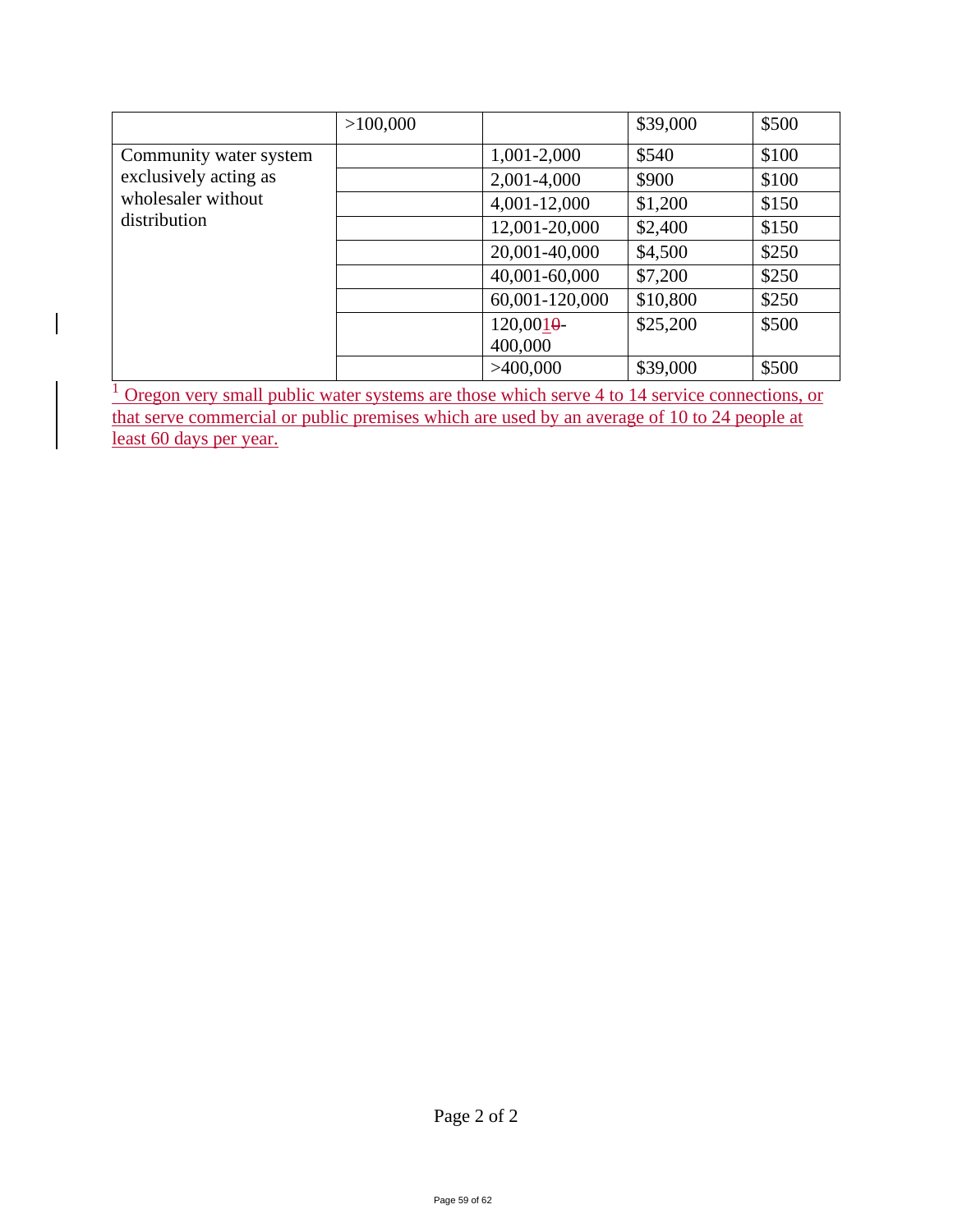## ADOPT: 333-061-0100

RULE SUMMARY: Adopt OAR 333-061-0100: The Requirements for Oregon Very Small Water Systems rule is adopted to consolidate and streamline regulations for this class of public water systems.

CHANGES TO RULE:

#### 333-061-0100

Requirements for Oregon Very Small Water Systems

This rule applies to Oregon very small water systems as defined in OAR 333-061-0020. These are public water systems which serve 4 to 14 service connections or that serve commercial or public premises which are used by an average of 10 to 24 people at least 60 days per year. Oregon very small water systems are exempt from the requirements in OAR chapter 333 division 061 except as provided in this rule. ¶

(1) Water suppliers responsible for Oregon very small water systems must comply with the provisions described herein and must take all reasonable actions to ensure that these systems provide safe drinking water as specified in this rule.¶

(a) Water suppliers must provide to the Authority, upon request, access to water system facilities, records or any information that will enable the Authority to conduct an inspection, collect water samples, or assess compliance with the requirements of this rule. $\P$ 

(b) It is a violation of this rule if:¶

(A) E. coli bacteria are present in one sample and total coliform bacteria are present in one or more samples collected according to subsection (2)(c) of this rule, within a 30-day period;¶

(B) Nitrate exceeds 10 mg/L in any sample collected according to subsection (2)(d) of this rule;¶

(C) Water system facilities do not meet the standards specified in section (3) of this rule; or¶

(D) Monitoring is not conducted according to section (2) of this rule.¶

(2) Monitoring and Reporting Requirements. ¶

(a) Samples required by this section must be collected and analyses performed according to subsections OAR 333- 061-0036(1)(a) and (b). Results must be reported to the Authority within 10 days of the end of the required monitoring period.¶

(b) The Authority may require additional monitoring and analysis for contaminants included in OAR 333-061- 0030 and OAR 333-061-0530 to determine whether an unreasonable risk to health exists.¶

(c) Water suppliers must monitor coliform bacteria as follows:¶

(A) At water systems supplied directly by a surface water source, water suppliers must collect one sample representative of the distribution system every month.¶

(B) At water systems supplied by only groundwater sources or where finished water is purchased from another public water system, water suppliers must collect one sample representative of the distribution system every calendar quarter.¶

(C) If coliform bacteria are present in any sample collected according to paragraphs (2)(c)(A) or (B) of this rule, the water supplier must collect one repeat sample at the same or a nearby location within 10 days of the date the coliform-present result was reported by the laboratory.¶

(D) If coliform bacteria are present in any sample, and the system is not continuously disinfected, the water supplier must collect one sample from each groundwater source supplying the water system within 10 days of the date the total coliform result was reported by the laboratory.¶

(i) Additional source water samples are not required if one was collected within the previous 90 days.¶ (ii) If a total coliform-positive sample is collected according to this subsection at a water system where all the water is purchased from a wholesale water system, the water supplier for the purchasing system must notify the water supplier for the wholesale system(s) within 24 hours of being notified of the total coliform-positive sample.¶

(E) At water systems supplied by only groundwater sources, if coliform bacteria are absent in eight consecutive quarterly samples, routine monitoring may be reduced to once per year. Routine monitoring must return to quarterly if coliform bacteria are present in any sample.¶

(d) At water systems supplied directly by a ground or surface water source, water suppliers must monitor for arsenic and nitrate according to this subsection. Samples must be collected at a location representative of each source after any application of treatment. At water systems exclusively purchasing from another public water system, monitoring for arsenic and nitrate is not required.¶

(A) Water suppliers must monitor arsenic at least one time, before water is used for human consumption.¶ (B) Water suppliers must monitor nitrate at least once every year.¶

(i) If nitrate exceeds 10 mg/L in any sample:¶

(I) Water suppliers must collect one confirmation sample within 30 days of notification of the initial sample results, at the same sampling point as the initial sample.¶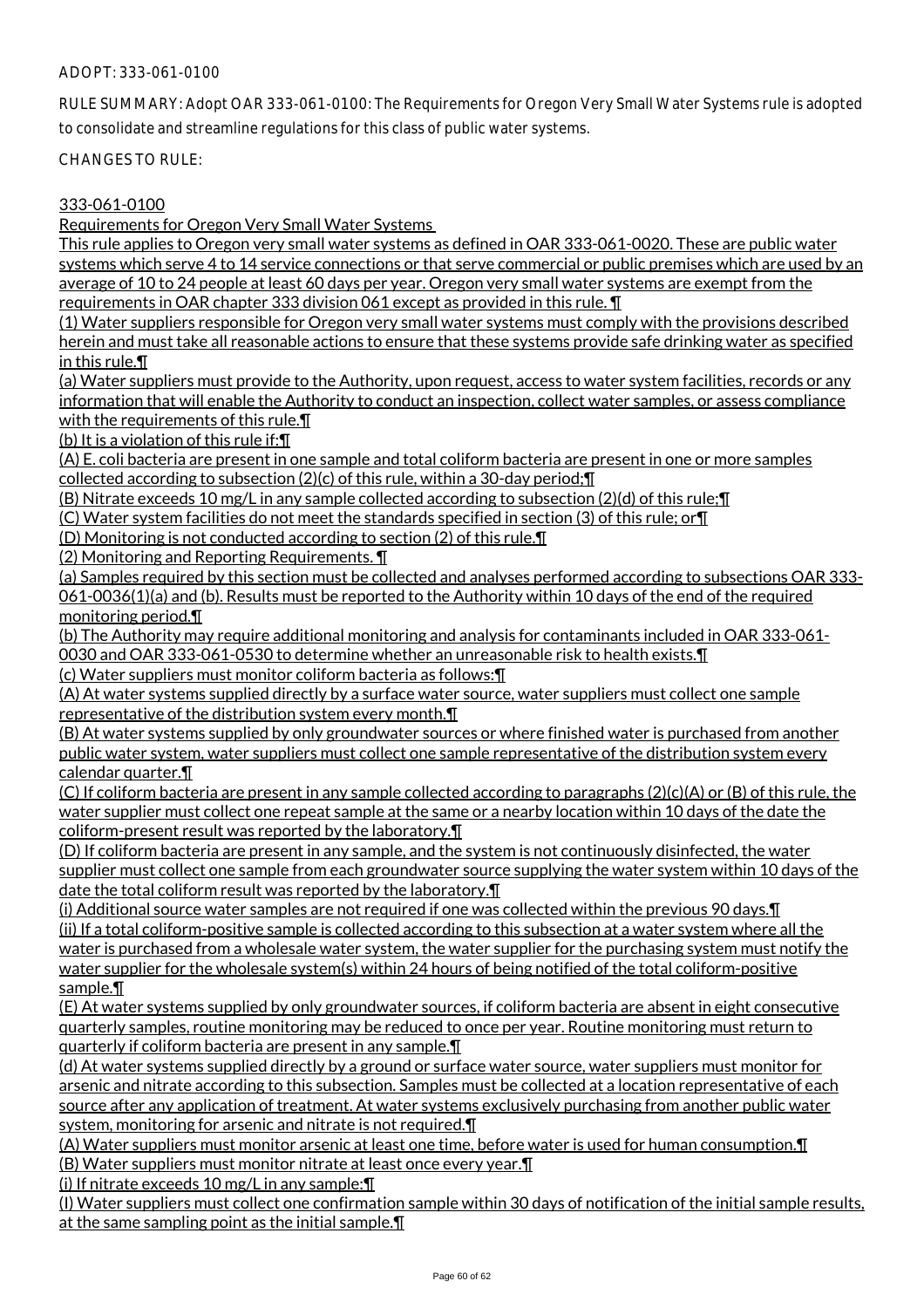(II) The results of the initial and confirmation sample will be averaged to determine compliance with paragraph  $(1)(b)(B)$  of this rule. If a confirmation sample is not collected, compliance will be based on the initial sample. $\P$ (ii) If the concentration of nitrate is 5 mg/L or less in three consecutive annual samples, nitrate monitoring may be reduced to at least once every three years. If the concentration of nitrate later exceeds 5 mg/L in any sample, water suppliers must return to monitoring nitrate annually for at least three years.  $\P$ 

(3) Standards for Water System Facilities. Water suppliers must comply with the following standards:¶ (a) Only materials designed for potable water service and meeting NSF/ANSI Standard 61: Drinking Water System Components - Health Effects or equivalent may be used in those elements of the water system which are in contact with potable water. Only chemicals meeting NSF/ANSI Standard 60: Drinking Water Treatment Chemicals - Health Effects may be used for water treatment or added to the drinking water supply.¶

(b) Groundwater Sources.¶

(A) Wells must be constructed according to the general standards for the construction and maintenance of water wells in Oregon as prescribed in OAR chapter 690, divisions 200 through 220.¶

(B) Springs must be constructed to exclude surface water.¶

(c) At water systems supplied by a surface water source, water suppliers must chlorinate as specified in paragraph (3)(d)(B) of this rule, and provide treatment approved by the Authority that consists of one of the following treatment processes:¶

(A) Cartridge or bag filtration with a one-micron or less absolute rating, in which case, water suppliers must replace filters according to the manufacturer's recommended pressure differential;¶

(B) Slow sand filtration;¶

(C) Ultraviolet light (UV) disinfection; or¶

(D) Another treatment technology approved by the Authority.¶

(d) If E. coli bacteria are present in two or more samples collected according to subsection (2)(c) of this rule within a 30-day period, the water supplier must either:¶

(A) Demonstrate it has removed the source of contamination; or¶

(B) Install continuous disinfection, as specified in subsection (3)(e) of this rule.¶

(C) Water suppliers that fail to collect a sample for coliform bacteria according to paragraphs (2)(c)(C) or (D) of this rule must comply with subsection (3)(d) of this rule or paragraph (4)(a)(A) of this rule at the discretion of the Authority.¶

(e) At water systems with continuous disinfection treatment:¶

(A) Disinfectants must be applied proportional to water flow; and such that samples collected according to paragraphs (2)(c)(A) or (B) of this rule are absent of coliform bacteria.¶

(B) When chlorine is used, a residual concentration of at least 0.2 mg/L must be maintained throughout the distribution system.¶

(C) UV treatment units must meet NSF Standard 55, Class A.¶

(f) Finished water storage facilities must:¶

(A) Be constructed to prevent the entry of contaminants;¶

(B) Have a screened vent; and¶

(C) Have a drain and an overflow.¶

(4) Public Notice.¶

(a) Water suppliers must notify all people served by the water system according to this section when any of the following situations occur.¶

(A) E. coli bacteria are present in one sample and total coliform bacteria are present in one or more samples collected according to subsection (2)(c) of this rule within a 30-day period. A boil water or do-not-drink advisory

must be issued, as determined by the Authority.¶

(B) 10 mg/L nitrate is exceeded according to paragraph (2)(d)(B) of this rule.¶

(C) A failure of any other treatment process listed in subsection (3)(c) of this rule occurs. A boil water or do-notdrink advisory must be issued, as determined by the Authority.¶

(D) Other situations with the potential to have serious adverse effects on human health because of short-term exposure, or long-term health effects for a residential population. The appropriate notice must be issued, as determined by the Authority.¶

(b) Water suppliers must distribute notices within 24 hours of becoming aware of a situation requiring notice.¶ (c) Public notices required by this section must be:¶

(A) Delivered by hand to all residential users served by the water system; or¶

(B) Posted in a conspicuous location so that all non-residential users have access to and may readily observe the notice; and¶

(C) Written in all appropriate languages; and¶

(D) Republished every 90 days or remain posted while the situation continues.¶

(5) Water suppliers must pay an annual water system fee of \$75 as described in OAR 333-061-0089.¶